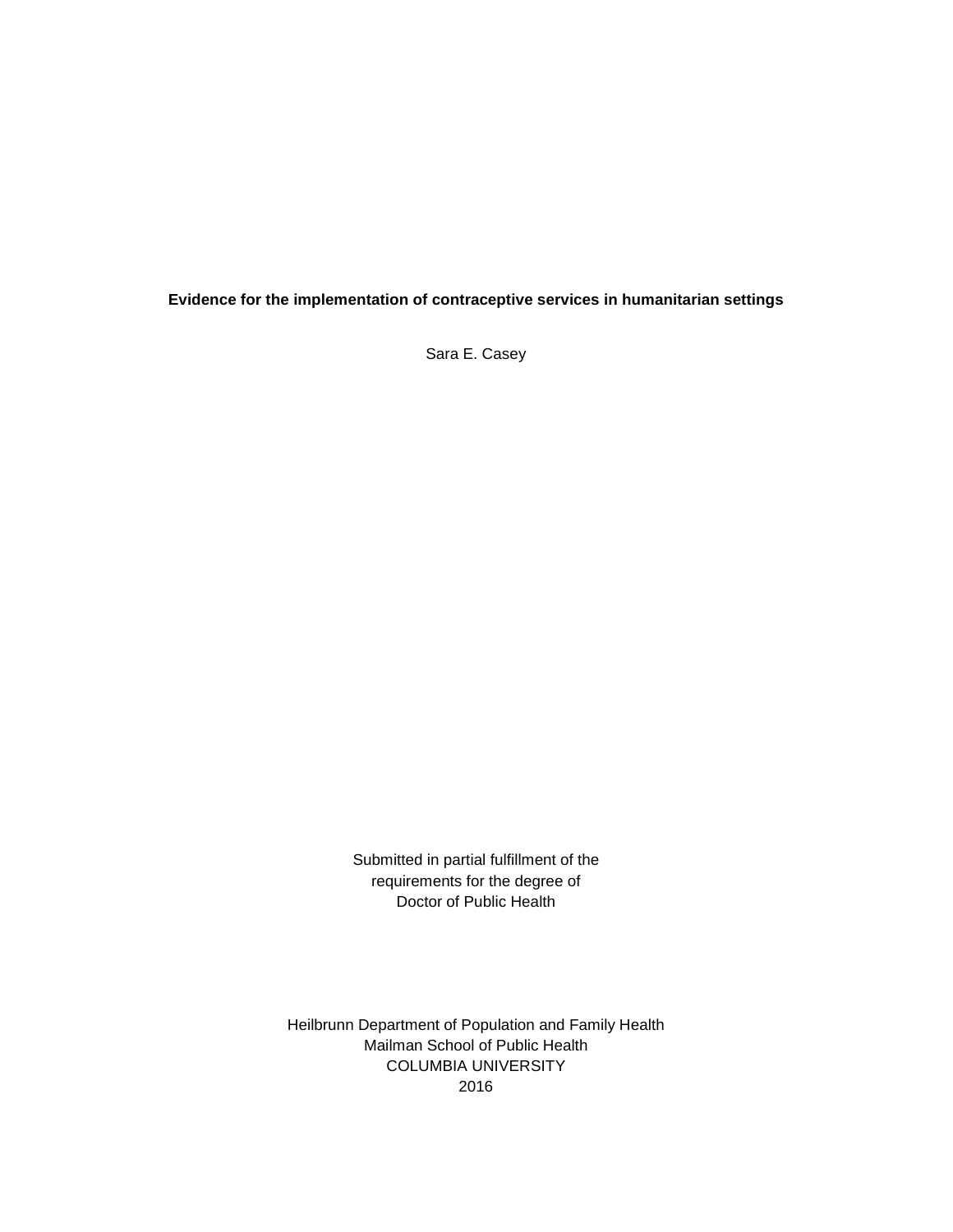© 2016 Sara E. Casey All rights reserved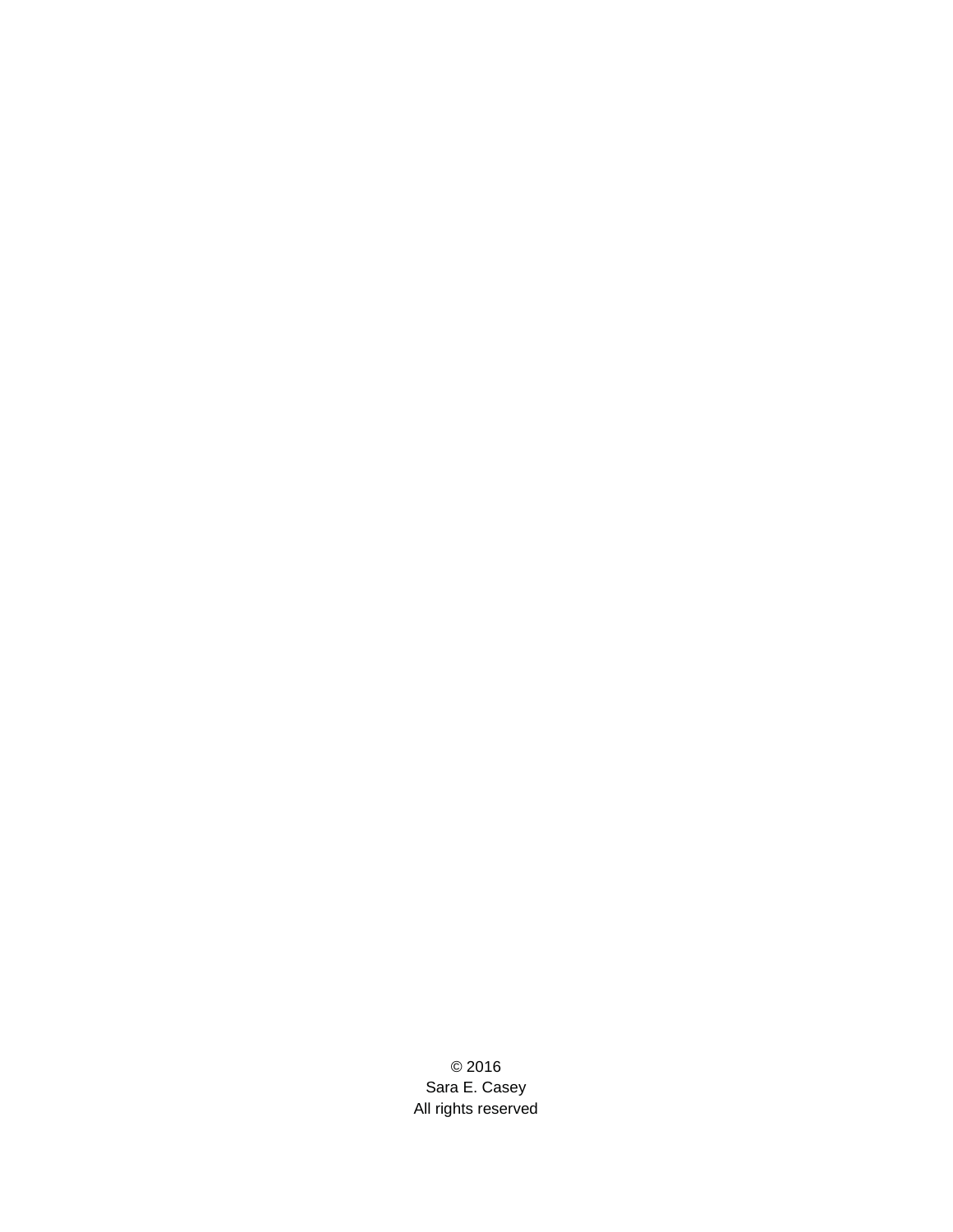#### ABSTRACT

Evidence for the implementation of contraceptive services in humanitarian settings

#### Sara E. Casey

More than 50 million people were forcibly displaced from their homes at the end of 2014, the highest number since World War II; 38 million of these were displaced within their own country rather than crossing an international border. Many have been displaced multiple times by chronic and recurring conflict. Complex humanitarian emergencies caused by armed conflict are characterized by social disruption, population displacement and the breakdown of national health systems. The negative impact of war and displacement on women has long been recognized, including by compromising their right to sexual and reproductive health (SRH) services. The ten countries with the highest maternal mortality ratios in the world are affected by, or emerging from, war; these countries are also characterized by low contraceptive prevalence. The provision of SRH services is a minimum standard of health care in humanitarian settings; however access to these services is still often compromised in war. A 2012-2014 global evaluation on the status of SRH in humanitarian settings showed that although access to SRH services has improved in humanitarian settings, gaps persist and the availability of contraceptive services and information is still weak relative to other SRH components. This dissertation addresses this gap by providing evidence that good quality contraceptive services can be implemented in humanitarian settings and that women and couples will choose to start and continue contraceptive use.

The first paper of this dissertation, a systematic review, explored the evidence regarding SRH services provided in humanitarian settings and determined if programs were being evaluated. In addition, the review explored which SRH services received more attention based on program evaluations and descriptive data. Peer-reviewed papers published between 2004 and 2013 were identified via the Ovid MEDLINE database, followed by a PubMed search. Papers on quantitative evaluations of SRH programs, including experimental and non-experimental designs that reported outcome data, implemented in conflict and natural disaster settings, were included. Of 5,669 papers identified in the initial search, 36 papers describing 30 programs met inclusion criteria. Some SRH technical areas were better represented than others: seven papers reported on maternal and newborn health (including two that also covered contraceptive services), six on contraceptive services, three on sexual violence, 20 on HIV and other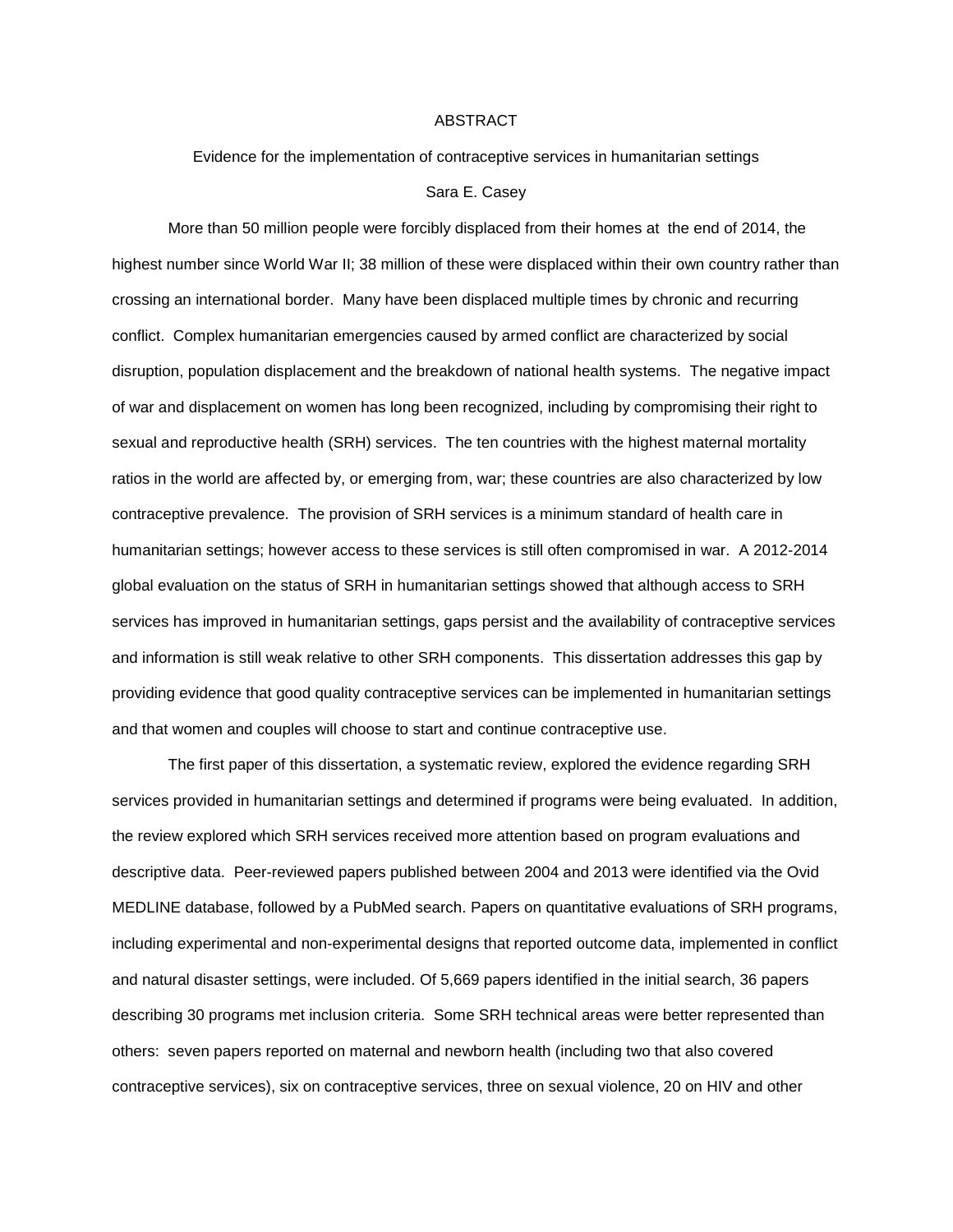sexually transmitted infections and two on general SRH topics. In comparison to the program evaluation papers identified, three times as many papers were found that reported SRH descriptive or prevalence data in humanitarian settings. While data demonstrating the magnitude of the problem are crucial and were previously lacking, the need for SRH services and for evaluations to measure their effectiveness is clear. Contraceptive services were mostly limited to short-acting methods and received less attention overall than other SRH technical components.

In response to this lack of evidence for the implementation of contraceptive services in humanitarian settings, two contraceptive services programs implemented by CARE and Save the Children among conflict-affected populations in eastern Democratic Republic of the Congo (DRC) were evaluated. DRC has experienced chronic conflict for two decades, ranging from acute to post conflict phases. People have been displaced internally for many years while others have experienced repeated cycles of displacement and return.

First, cross-sectional surveys in 2008 (n=607) and 2010 (n=575) of women of reproductive age using a multi-stage cluster sampling design and facility assessments were conducted in Maniema province. Data on the numbers of clients who started a contraceptive method were also collected monthly from supported facilities. Current use of any modern contraceptive method doubled from 3.1% to 5.9% (adjusted OR 2.03 [95%CI 1.3-3.2]). Current use of long-acting and permanent methods (LAPM) increased from 0 to 1.7%, an increase that was no longer significant after adjustment. Program changes were made to improve service quality in 2010; provider skills and counseling improved and commodities became consistently available. Service statistics indicate that the percentage of clients who accepted a LAPM at supported facilities increased from 8% in 2008 to 83% in 2014. This study demonstrates that when good quality contraceptive services, including LAPM, are provided among conflict-affected populations, women will choose to use them.

Second, a retrospective cohort study measured 12-month contraceptive continuation in North Kivu province. A total of 548 women (304 short-acting and 244 long-acting method acceptors) were interviewed about their contraceptive use in the previous year. At 12 months, 81.6% women reported using their baseline method continuously, with more long-acting than short-acting method acceptors (86.1% versus 78.0%, p=.02) continuing method use. Use of a short-acting method (HR 1.74 [95%CI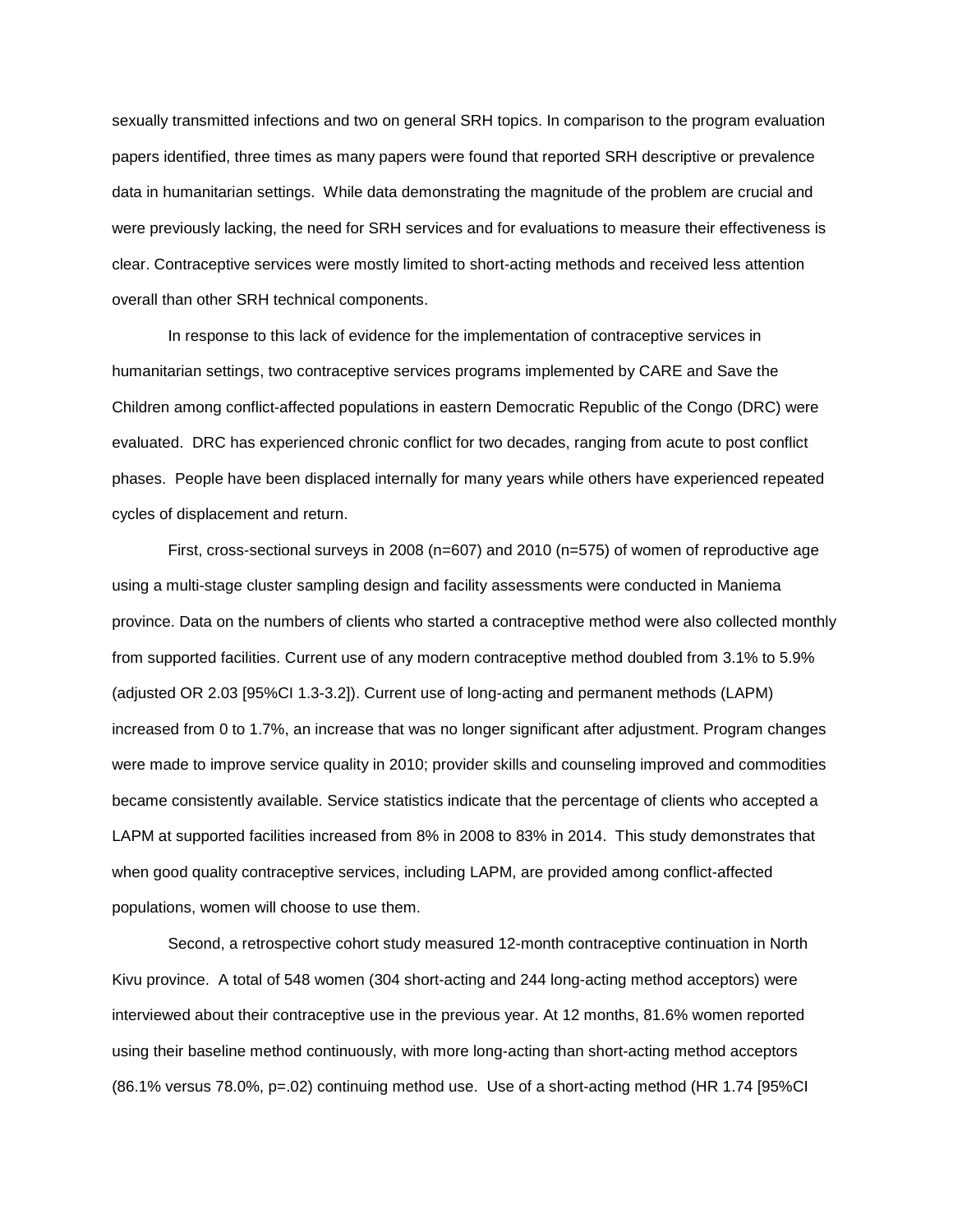1.13-2.67]) and desiring a child within two years (HR 2.32 [95%CI 1.33-4.02]) were associated with discontinuation at 12 months. Given the association between service quality and contraceptive continuation, the program's focus on service quality including improvements to provider skills and activities to address provider attitudes likely contributed to these results. The impressive continuation rates found here indicate that delivering high quality contraceptives services in these settings is possible, even in a difficult and unstable setting like eastern DRC.

This dissertation represents a major contribution to the field of SRH in humanitarian settings, and has implications for research and programs. First, these results strengthen the evidence base for the implementation of contraceptive services in humanitarian settings, and demonstrate to implementers and donors of humanitarian aid that effective programs resulting in adoption and continuation of contraceptive methods can be successfully implemented in these challenging settings. Second, these programs were implemented in full collaboration with the Ministry of Health (MOH), supporting MOH facilities and health workers, thus strengthening the health system. Third, the programs achieved these impressive results in rural DRC where they attracted early adopters, most of them first time contraceptive acceptors. In addition, these programs were implemented by multi-sectoral, as opposed to SRH-specific, nongovernmental organizations that made good quality contraceptive services a priority, further reinforcing the inclusion of contraceptive services as a routine component of humanitarian health response. Finally, both programs evaluated in this dissertation focused strongly on improving the quality of contraceptive services with specific attention to training, supervision, provider attitudes, data use and commodities management. This program focus on quality contributed to the positive findings.

Making good quality contraceptive services available is challenging and requires sustained commitment, funding and program adjustments, but, in the programs studied here, was ultimately successful. Given true choice, when a range of methods was routinely available, women, many of whom had no prior experience with contraceptive use, were able to choose the method that best served their needs and continued to use their preferred method. These results add to the limited evidence on contraception in humanitarian settings, and demonstrate that even in remote and unstable settings, when good quality contraceptive services, with a choice of short-acting, long-acting and permanent methods,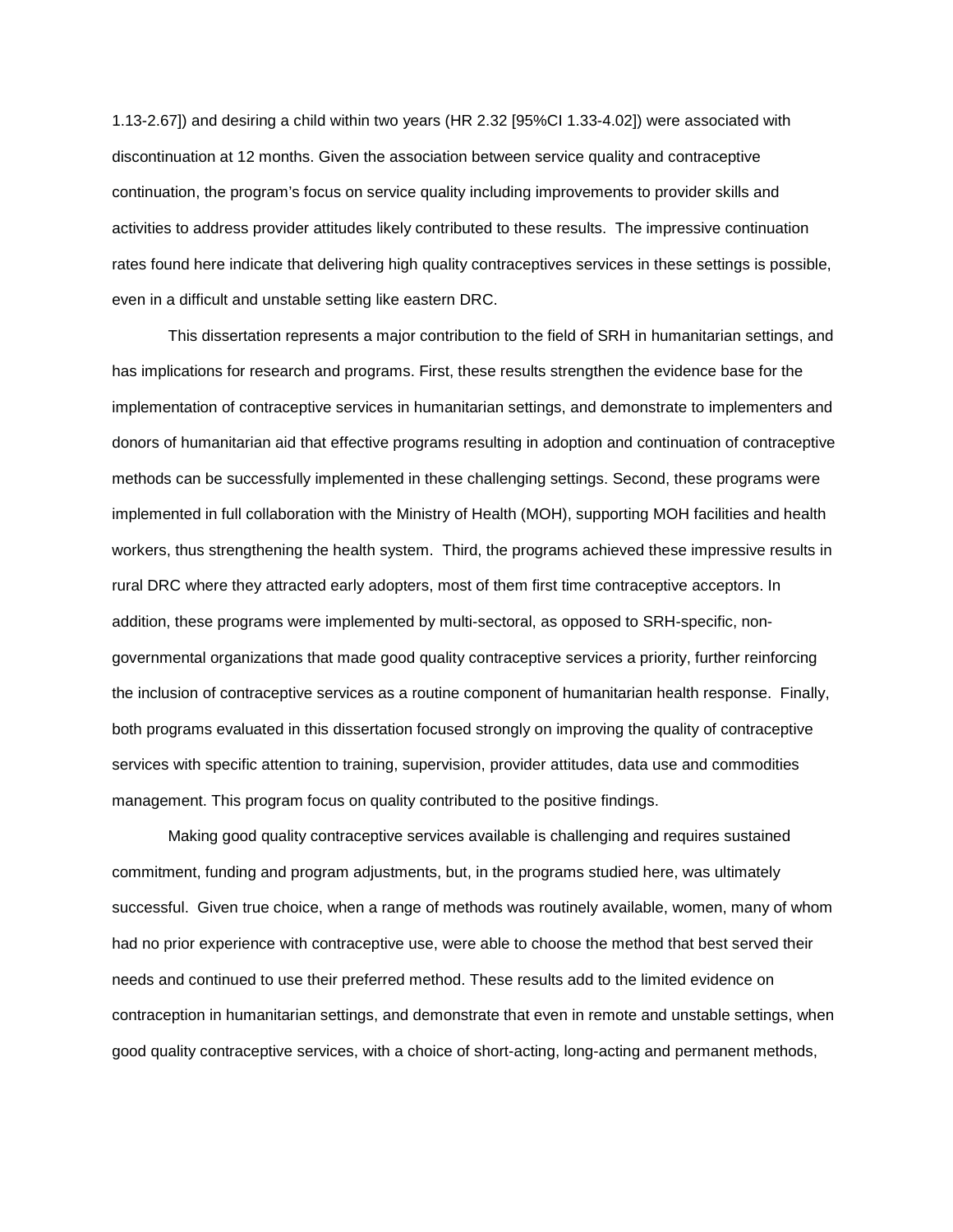are in place, women will not only choose to start, but also continue, to use contraception to exercise their right to reproductive choice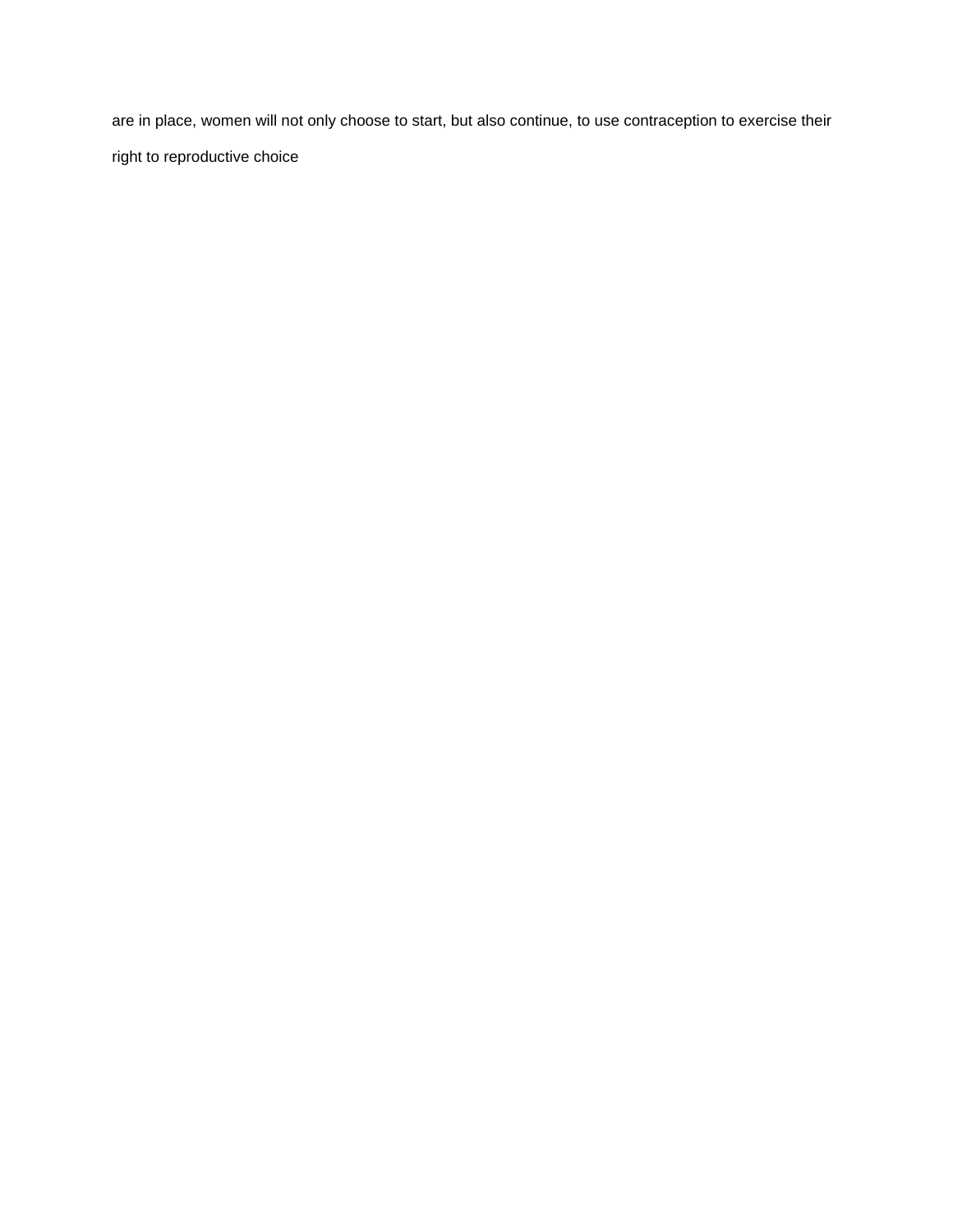# **Table of contents**

| Paper 1: Evaluations of reproductive health programs in humanitarian settings: a systematic review 9   |  |
|--------------------------------------------------------------------------------------------------------|--|
|                                                                                                        |  |
|                                                                                                        |  |
| Paper 2: Contraceptive availability leads to increased use in conflict-affected Democratic Republic of |  |
|                                                                                                        |  |
|                                                                                                        |  |
| Paper 3: Twelve-month continuation among women starting short- and long-acting reversible              |  |
|                                                                                                        |  |
|                                                                                                        |  |
|                                                                                                        |  |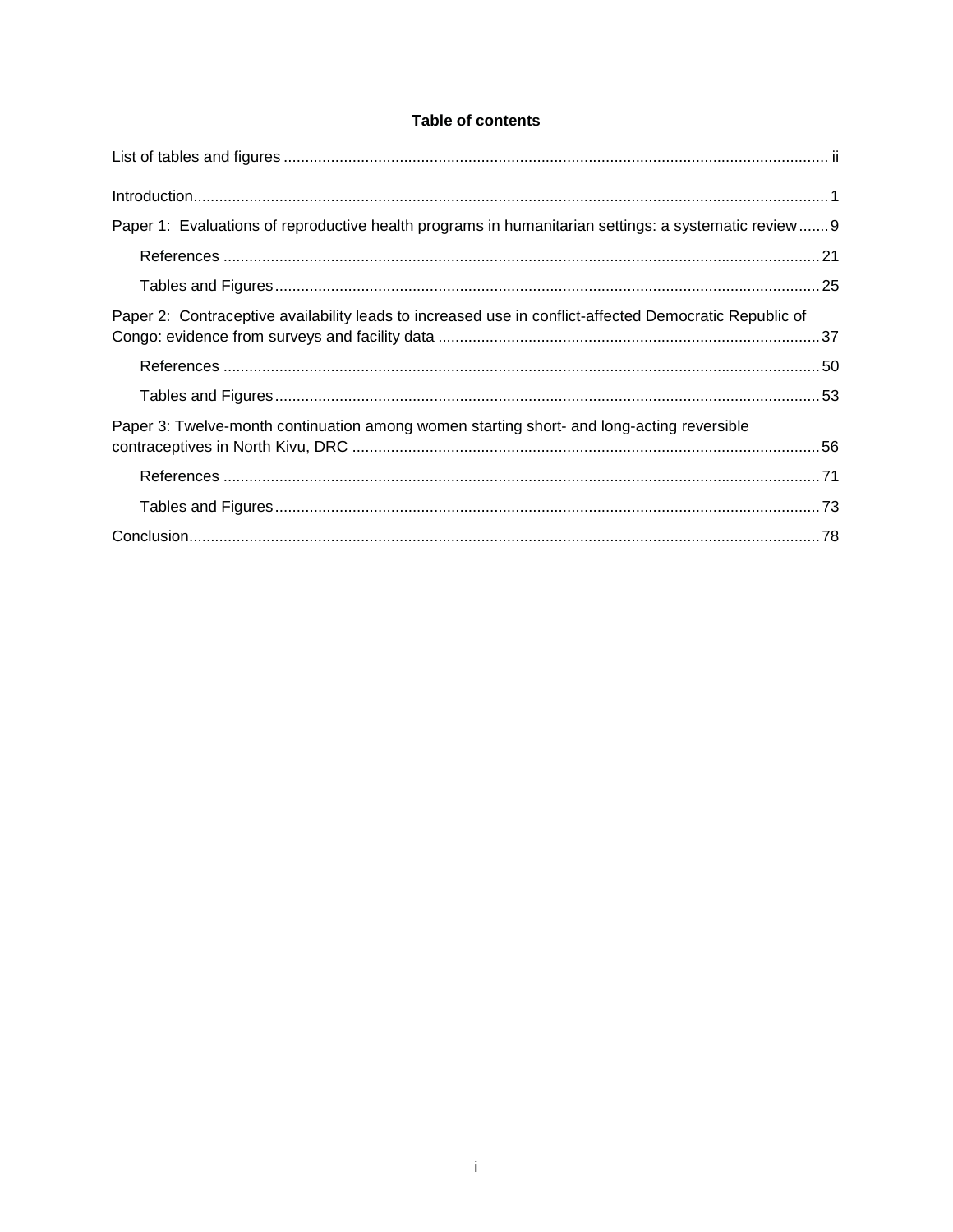# **List of tables and figures**

| Table 1: Countries with the highest maternal mortality ratios (MMR) and modern contraceptive<br>Paper 1<br>Paper <sub>2</sub><br>Table 1 Socio-demographic characteristics of the populations sampled in 2008 and 201053<br>Table 2 Reported knowledge and use of modern family planning methods in 2008 and 2010 54<br>Table 3 Number of facilities providing contraceptive services in 2007 and 201054<br>Figure 1: Number of clients who started each contraceptive method and percentage who started LAPM in<br>health facilities supported by CARE in Kasongo, DRC (n=22, 2008-May 2011 and n=9, June<br>Figure 2: Contraceptive method mix from 2008-2010 (n=22 facilities) and 2012-2014 (n=9 facilities),<br>Paper <sub>3</sub><br>Figure 1: Contraceptive method mix, Save the Children program, DRC, Jun 2011-Dec 2015.  73<br>Figure 2 Kaplan-Meier survival curve for 12 month continuation of reversible contraceptives: short-acting<br>Table 3 Unadjusted and adjusted hazard models predicting risk of discontinuation of baseline method at | <b>Introduction</b> |
|--------------------------------------------------------------------------------------------------------------------------------------------------------------------------------------------------------------------------------------------------------------------------------------------------------------------------------------------------------------------------------------------------------------------------------------------------------------------------------------------------------------------------------------------------------------------------------------------------------------------------------------------------------------------------------------------------------------------------------------------------------------------------------------------------------------------------------------------------------------------------------------------------------------------------------------------------------------------------------------------------------------------------------------------------------------|---------------------|
|                                                                                                                                                                                                                                                                                                                                                                                                                                                                                                                                                                                                                                                                                                                                                                                                                                                                                                                                                                                                                                                              |                     |
|                                                                                                                                                                                                                                                                                                                                                                                                                                                                                                                                                                                                                                                                                                                                                                                                                                                                                                                                                                                                                                                              |                     |
|                                                                                                                                                                                                                                                                                                                                                                                                                                                                                                                                                                                                                                                                                                                                                                                                                                                                                                                                                                                                                                                              |                     |
|                                                                                                                                                                                                                                                                                                                                                                                                                                                                                                                                                                                                                                                                                                                                                                                                                                                                                                                                                                                                                                                              |                     |
|                                                                                                                                                                                                                                                                                                                                                                                                                                                                                                                                                                                                                                                                                                                                                                                                                                                                                                                                                                                                                                                              |                     |
|                                                                                                                                                                                                                                                                                                                                                                                                                                                                                                                                                                                                                                                                                                                                                                                                                                                                                                                                                                                                                                                              |                     |
|                                                                                                                                                                                                                                                                                                                                                                                                                                                                                                                                                                                                                                                                                                                                                                                                                                                                                                                                                                                                                                                              |                     |
|                                                                                                                                                                                                                                                                                                                                                                                                                                                                                                                                                                                                                                                                                                                                                                                                                                                                                                                                                                                                                                                              |                     |
|                                                                                                                                                                                                                                                                                                                                                                                                                                                                                                                                                                                                                                                                                                                                                                                                                                                                                                                                                                                                                                                              |                     |
|                                                                                                                                                                                                                                                                                                                                                                                                                                                                                                                                                                                                                                                                                                                                                                                                                                                                                                                                                                                                                                                              |                     |
|                                                                                                                                                                                                                                                                                                                                                                                                                                                                                                                                                                                                                                                                                                                                                                                                                                                                                                                                                                                                                                                              |                     |
|                                                                                                                                                                                                                                                                                                                                                                                                                                                                                                                                                                                                                                                                                                                                                                                                                                                                                                                                                                                                                                                              |                     |
|                                                                                                                                                                                                                                                                                                                                                                                                                                                                                                                                                                                                                                                                                                                                                                                                                                                                                                                                                                                                                                                              |                     |
|                                                                                                                                                                                                                                                                                                                                                                                                                                                                                                                                                                                                                                                                                                                                                                                                                                                                                                                                                                                                                                                              |                     |
|                                                                                                                                                                                                                                                                                                                                                                                                                                                                                                                                                                                                                                                                                                                                                                                                                                                                                                                                                                                                                                                              |                     |
|                                                                                                                                                                                                                                                                                                                                                                                                                                                                                                                                                                                                                                                                                                                                                                                                                                                                                                                                                                                                                                                              |                     |
|                                                                                                                                                                                                                                                                                                                                                                                                                                                                                                                                                                                                                                                                                                                                                                                                                                                                                                                                                                                                                                                              |                     |
|                                                                                                                                                                                                                                                                                                                                                                                                                                                                                                                                                                                                                                                                                                                                                                                                                                                                                                                                                                                                                                                              |                     |
|                                                                                                                                                                                                                                                                                                                                                                                                                                                                                                                                                                                                                                                                                                                                                                                                                                                                                                                                                                                                                                                              |                     |
|                                                                                                                                                                                                                                                                                                                                                                                                                                                                                                                                                                                                                                                                                                                                                                                                                                                                                                                                                                                                                                                              |                     |
|                                                                                                                                                                                                                                                                                                                                                                                                                                                                                                                                                                                                                                                                                                                                                                                                                                                                                                                                                                                                                                                              |                     |
|                                                                                                                                                                                                                                                                                                                                                                                                                                                                                                                                                                                                                                                                                                                                                                                                                                                                                                                                                                                                                                                              |                     |
|                                                                                                                                                                                                                                                                                                                                                                                                                                                                                                                                                                                                                                                                                                                                                                                                                                                                                                                                                                                                                                                              |                     |
|                                                                                                                                                                                                                                                                                                                                                                                                                                                                                                                                                                                                                                                                                                                                                                                                                                                                                                                                                                                                                                                              |                     |
|                                                                                                                                                                                                                                                                                                                                                                                                                                                                                                                                                                                                                                                                                                                                                                                                                                                                                                                                                                                                                                                              |                     |
|                                                                                                                                                                                                                                                                                                                                                                                                                                                                                                                                                                                                                                                                                                                                                                                                                                                                                                                                                                                                                                                              |                     |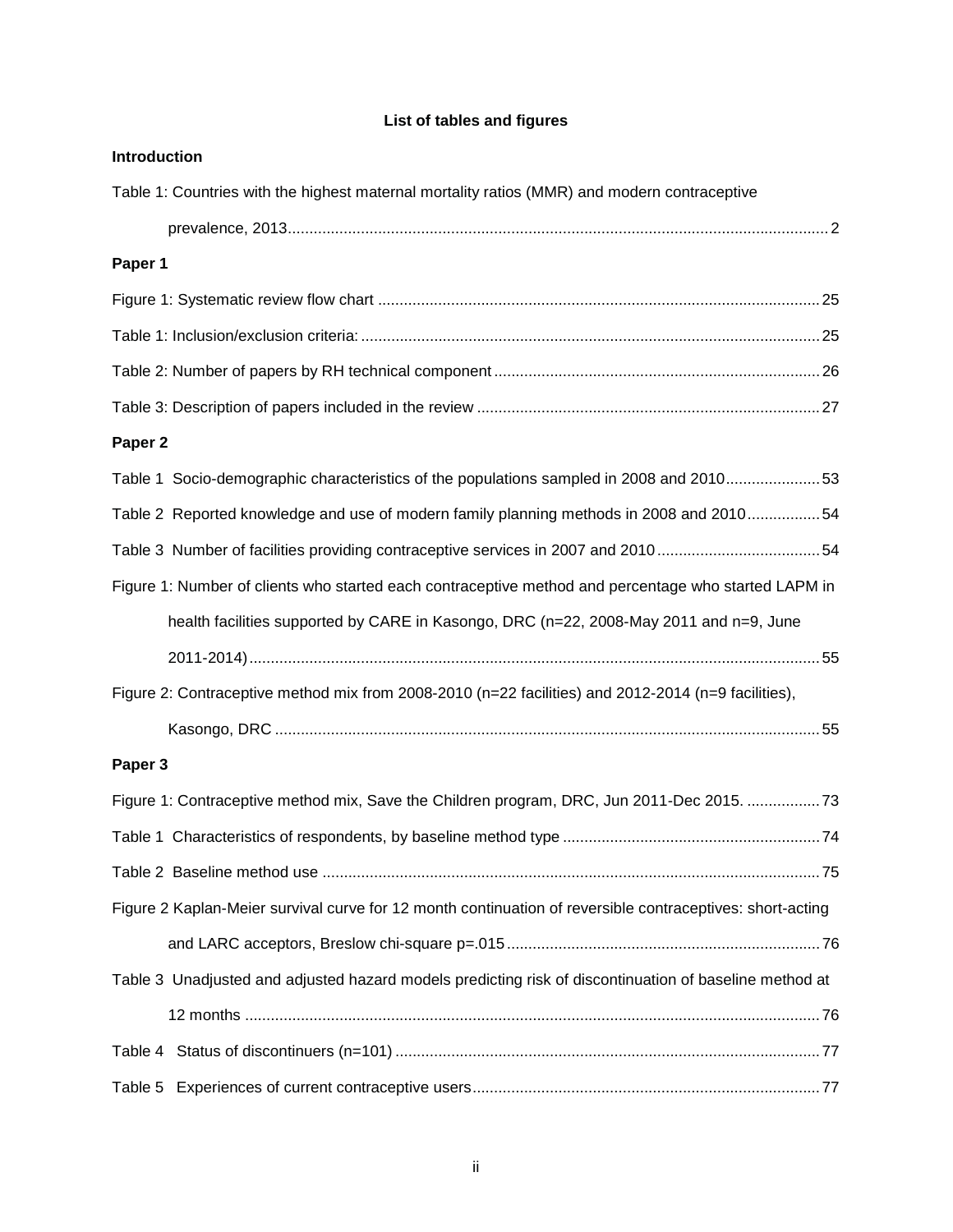#### **Introduction**

More than 222 million women in developing countries have an unmet need for contraception [1]. A strong negative correlation between maternal mortality and contraceptive use exists [2], suggesting contraceptive services are critical to reducing maternal mortality [3]. As the world recognized the slow progress towards achievement of Millennium Development Goal 5 (to reduce the maternal mortality ratio by three quarters), renewed attention has been given to contraceptive services as an important contributor to maternal mortality reduction. The Sustainable Development Goals include as a target to 'ensure universal access to sexual and reproductive health-care services' by 2030, including access to contraceptive services [4]. According to the Countdown to 2015 for Maternal, Newborn and Child Survival, a reduction in maternal mortality and morbidity requires, among other changes, increased coverage of contraceptive services including short-acting, long-acting and permanent methods, which has improved little since 2000 in the countries that represent more than 95% of maternal and child deaths globally [5, 6]. Promotion of contraception could potentially prevent 30% of maternal deaths as well as contribute to improvements in child survival and reductions in poverty and hunger [7, 8]. The evidence for the benefits of contraceptive use is clear, especially with respect to maternal and child mortality. In addition to the health benefits, women and couples, including those in unstable humanitarian settings, have the right to choose the number and timing of their children and should have access to services to exercise this right [9, 10].

More than 50 million people were forcibly displaced from their homes at the end of 2014, the highest number since World War II; 38 million of these were displaced within their own countries [11, 12]. Although acute crises dominate headlines, people have been displaced for 10 years or longer in nearly 90% of the 60 countries monitored by the Internal Displacement Monitoring Centre [11]. Many have been displaced multiple times by chronic and recurring conflict. The complex humanitarian emergencies caused by armed conflict are characterized by social disruption, population displacement and the breakdown of national health systems [13, 14]. In addition to their need for shelter, food, water and primary health care, women living in humanitarian settings face may sexual and reproductive health (SRH) concerns including high risk of mortality or morbidity due to pregnancy-related causes, unintended or unwanted pregnancy due to lack of information or access to contraceptive services, complications of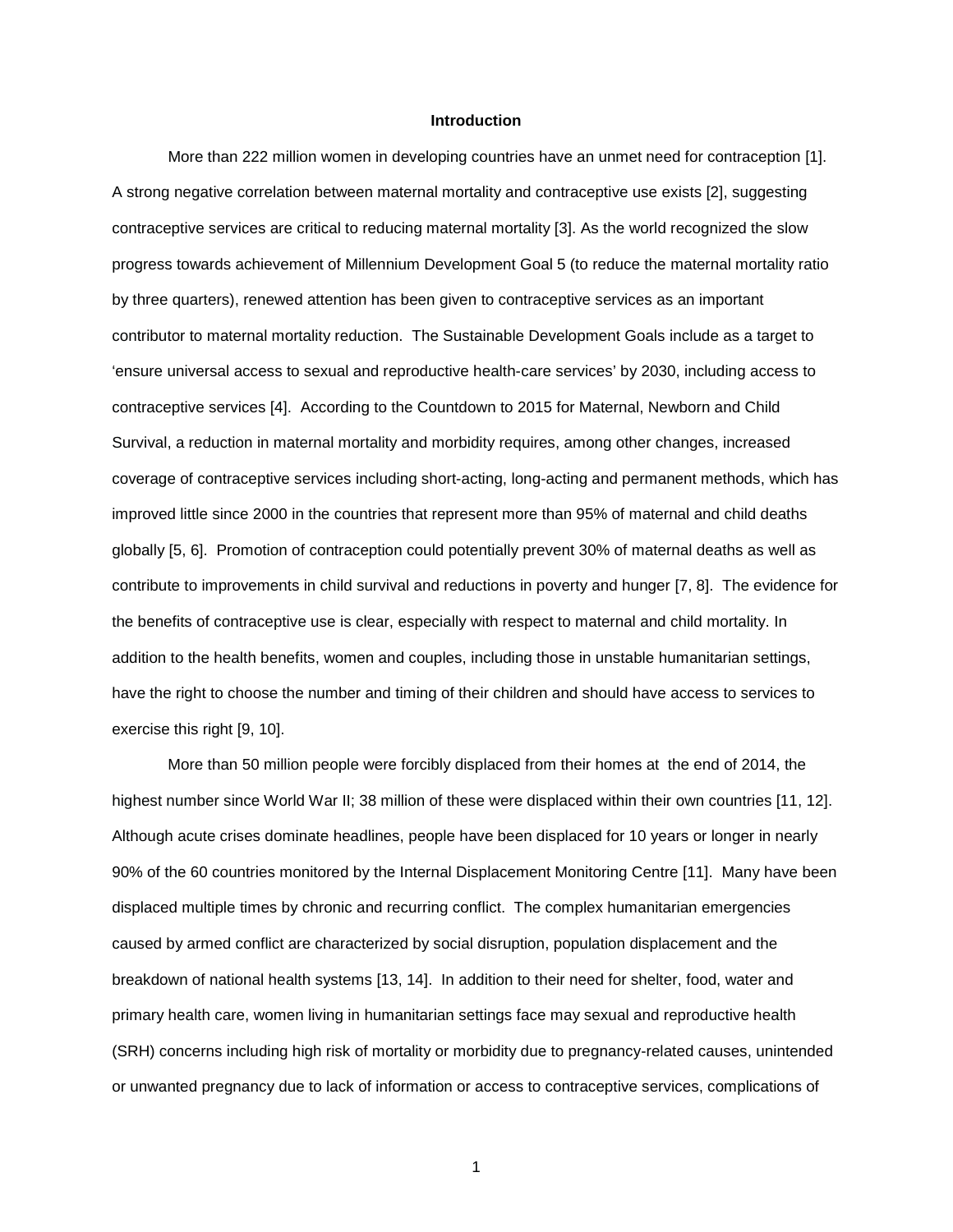unsafe abortions, gender-based violence and sexually transmitted infections including HIV [15]. Few of these women, however, have access to comprehensive SRH services.

The negative impact of war and displacement on women has long been recognized, including by compromising their right to SRH services [13, 15]. The ten countries with the highest maternal mortality ratios in the world are affected by, or emerging from, war; these countries are also characterized by low contraceptive prevalence (Table 1) [16, 17].

**Table 1: Countries with the highest maternal mortality ratios (MMR) and modern contraceptive prevalence, 2013** [16, 17]

|     |                                  | <b>MMR</b> | <b>Contraceptive prevalence</b><br>(modern methods) |
|-----|----------------------------------|------------|-----------------------------------------------------|
| 1.  | Sierra Leone                     | 1100       | 6.7%                                                |
| 2.  | Chad                             | 980        | 3.3%                                                |
| 3.  | Central African Republic         | 880        | 11.5%                                               |
| 4.  | Somalia                          | 850        | 2.9%                                                |
| 5.  | Burundi                          | 740        | 17.4%                                               |
| 6.  | Democratic Republic of the Congo | 730        | 5.7%                                                |
| 7.  | South Sudan                      | 730        | 1.6%                                                |
| 8.  | Cote d'Ivoire                    | 720        | 11.3%                                               |
| 9.  | Guinea                           | 650        | 6.4%                                                |
| 10. | Liberia                          | 640        | 12.2%                                               |

Prior to the 1990s, little attention was paid to the SRH needs of people affected by armed conflict. The 1994 International Conference on Population and Development in Cairo specifically recognized the SRH needs of refugees and their right to SRH [9]; the Fourth World Conference on Women in Beijing in 1995 reiterated these statements [10]. In 1999, the Inter-Agency Working Group on Reproductive Health in Crises (IAWG), a broad coalition of NGOs, UN and government agencies, academic institutions and donors committed to expanding and strengthening access to quality SRH services for persons affected by conflict and natural disaster, published the *Inter-Agency field manual on reproductive health in humanitarian settings* to provide technical and program guidance to field staff [18]. In 2004, the Minimum Initial Service Package (MISP), a minimum set of SRH services to be introduced in an emergency, was integrated into humanitarian assistance standards [19], which helped to legitimize SRH in humanitarian response. An important component of the MISP is preparation to introduce comprehensive SRH services, including contraception, as the emergency situation stabilizes [18].

Despite such progress for SRH in humanitarian settings on the international policy agenda, the extent to which this trickled down to the field was less evident. Some humanitarian actors worried that by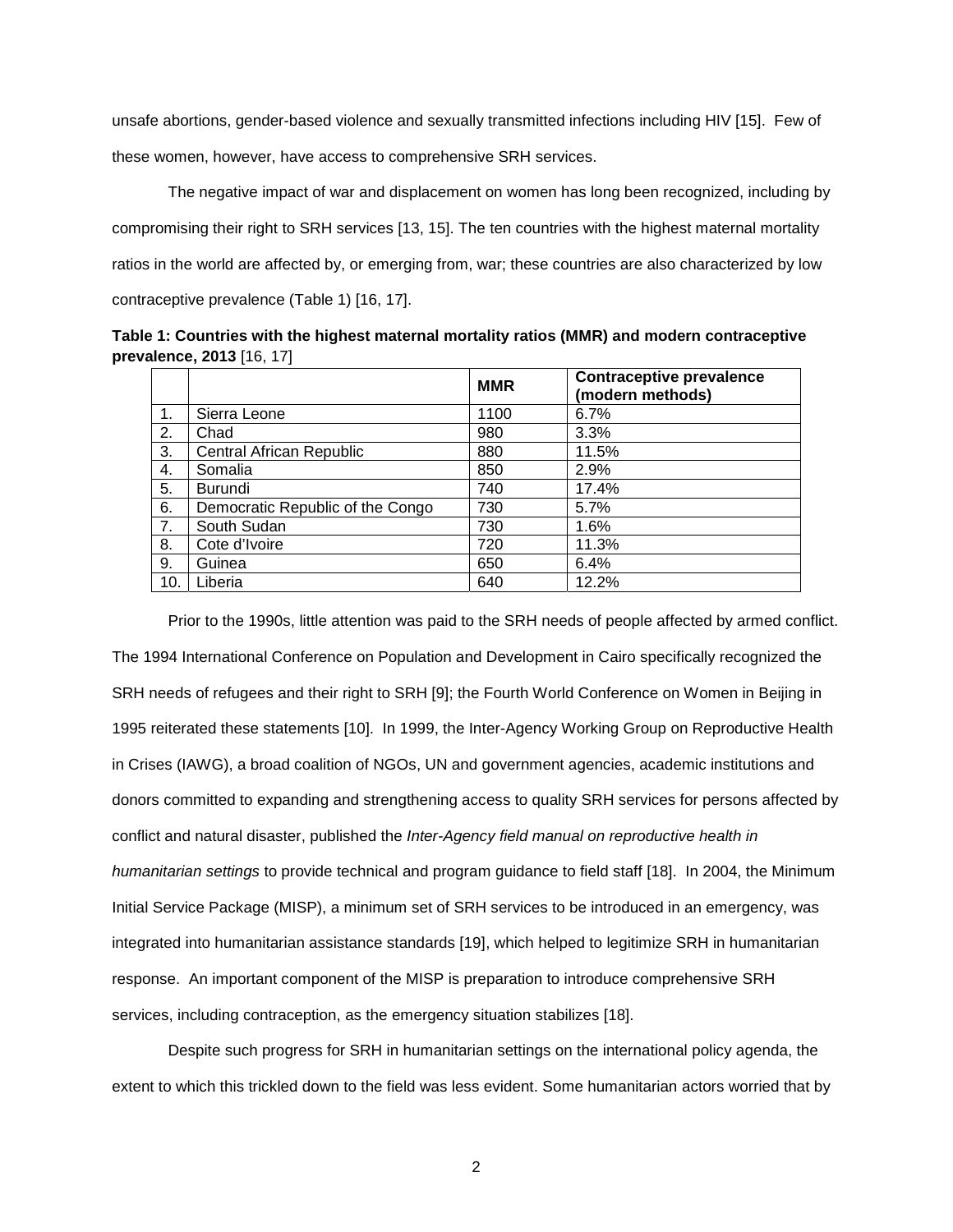offering contraception they would be participating (or would be perceived as participating) in population control, or they assumed the beneficiaries would not want contraceptive services [20]. A global evaluation on the status of SRH in humanitarian settings in 2004 showed that major gaps persisted; some SRH technical components were better covered than others with contraception one of the weakest components. Further, when contraceptive services were available, they were often limited to, at most, pills, condoms and injectables; long-acting and permanent methods were rarely provided [21]. A study of official development assistance (ODA) from 2003-2006 to 18 conflict-affected countries revealed that SRH represented 2.4% of the average annual disbursement for all ODA, and that contraceptive services made up the smallest share of the SRH ODA at 1.7% (compared to HIV at 46.7%) [22].

Evidence on the effect of conflict or displacement on fertility desires is equivocal with no common fertility pattern arising among conflict-affected populations [23]. Available data demonstrate both rising fertility due to pressures to replace dead fighters or children and decreasing fertility because the stress and uncertainties of life during displacement are not conducive to childbearing. Essentially, fertility desires among conflict-affected populations are more affected by social and demographic factors that have been long associated with fertility change than by displacement status [23-25]. While pre-existing awareness and use of contraception is also influential, demand for spacing or limiting births is present, as in any population. For example, studies in six conflict-affected areas of Sudan, Uganda and the Democratic Republic of the Congo (DRC) found that 43% to 71% of women wanted to delay their next pregnancy or did not want any more children, but fewer than 20% of women were using a modern contraceptive method (and fewer than 3% in four of the six settings) [26]. This discrepancy between women's fertility desires and contraceptive use is likely due to the lack of services: zero to just over onethird of assessed health facilities in the six settings had the necessary staff and supplies to provide mandated contraceptive services [26]. In a study of the availability of SRH services in nine general referral hospitals in five provinces of the DRC, contraceptive services were lacking in most of the hospitals: implants were not available in any, IUDs were available in one, and pills and injectables in two hospitals [27].

Limited attention to long-acting and permanent methods is a persistent problem. Of nine papers describing contraceptive programs in humanitarian settings, only three discussed access to long-acting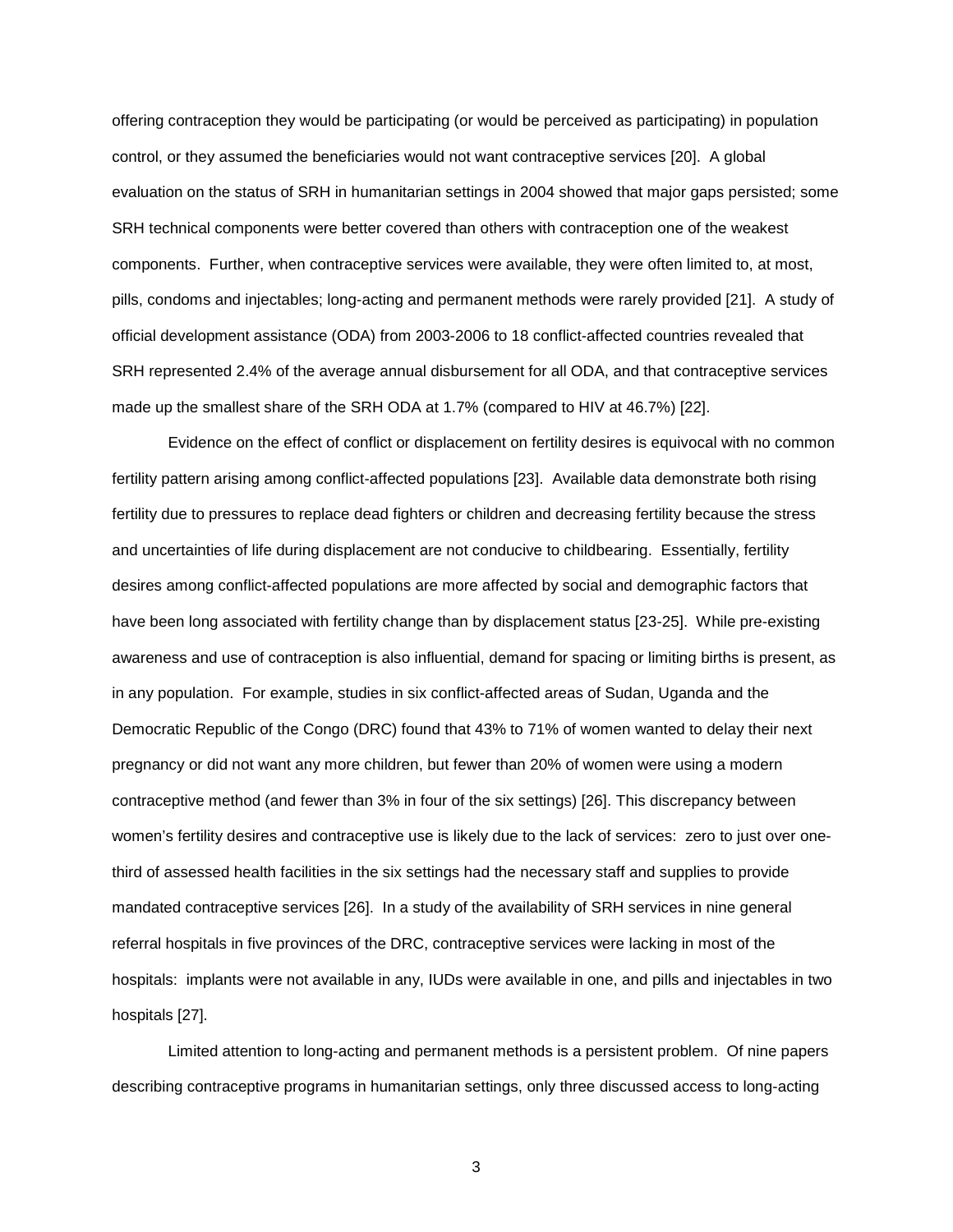and permanent methods while the others were mainly limited to short-acting methods [28-36]. All three articles focusing on long-acting and permanent methods were published in the last two years. A program in northern Uganda provided the full range of contraceptive methods, including long-acting and permanent methods, via mobile clinics and strengthening public health centers' provision of short- and long-acting methods [28]. Two articles presenting service data and describing program implementation on contraceptive use in humanitarian settings in DRC, Chad, Pakistan, Mali and Djibouti found that 60% of clients starting a contraceptive method chose a long-acting method [35, 36]. An additional qualitative study along the Thailand-Burma border found that, although the availability of IUDs was limited, the experiences of Burmese women who used IUDs were overwhelmingly positive [37].

A second global evaluation of SRH in humanitarian settings conducted by IAWG in 2012-2014, comprising several studies, demonstrated limited progress for contraceptive services relative to other SRH components since the previous 2004 evaluation. Only 14.9% of the SRH elements in humanitarian health appeals<sup>1</sup> from 2009-2013 requested funding for contraceptive services, the smallest share of any of the SRH components; contraceptive services subsequently received the lowest dollar amount among SRH components (US\$76.3 million out of US\$1.5 billion) [38]. Further, long-acting and permanent methods were rarely mentioned in the appeals. While some of the 63 health facilities assessed in Burkina Faso, DRC and South Sudan provided pills and injectables, fewer met the minimum quality criteria to provide long-acting or permanent methods [39]. A study of the implementation of minimum SRH standards in Jordan found availability of IUDs in addition to short-acting methods, suggesting these methods are more likely to be found in countries where they are already commonly used [40]. Overall, the findings of the 2012-2014 global evaluation reflect the limited attention still given to contraceptive services in humanitarian settings.

Due to personal preference and clinical needs over the life course, a broad range of methods is an essential component of good contraceptive programming [7, 41-43]. Increasing contraceptive method choice is associated with increases in contraceptive prevalence [44]. Therefore, provision of a broad range of contraceptive methods is important. In addition to method choice, essential elements of good

 $1$  Appeals for funding are launched when needs exceed the ability of a government or a single agency to respond to a crisis. The study reviewed project and funding data from these appeals that were reported to the UN Office for the Coordination of Humanitarian Affairs' Financial Tracking Service, which records international humanitarian aid to crises where appeals have been launched.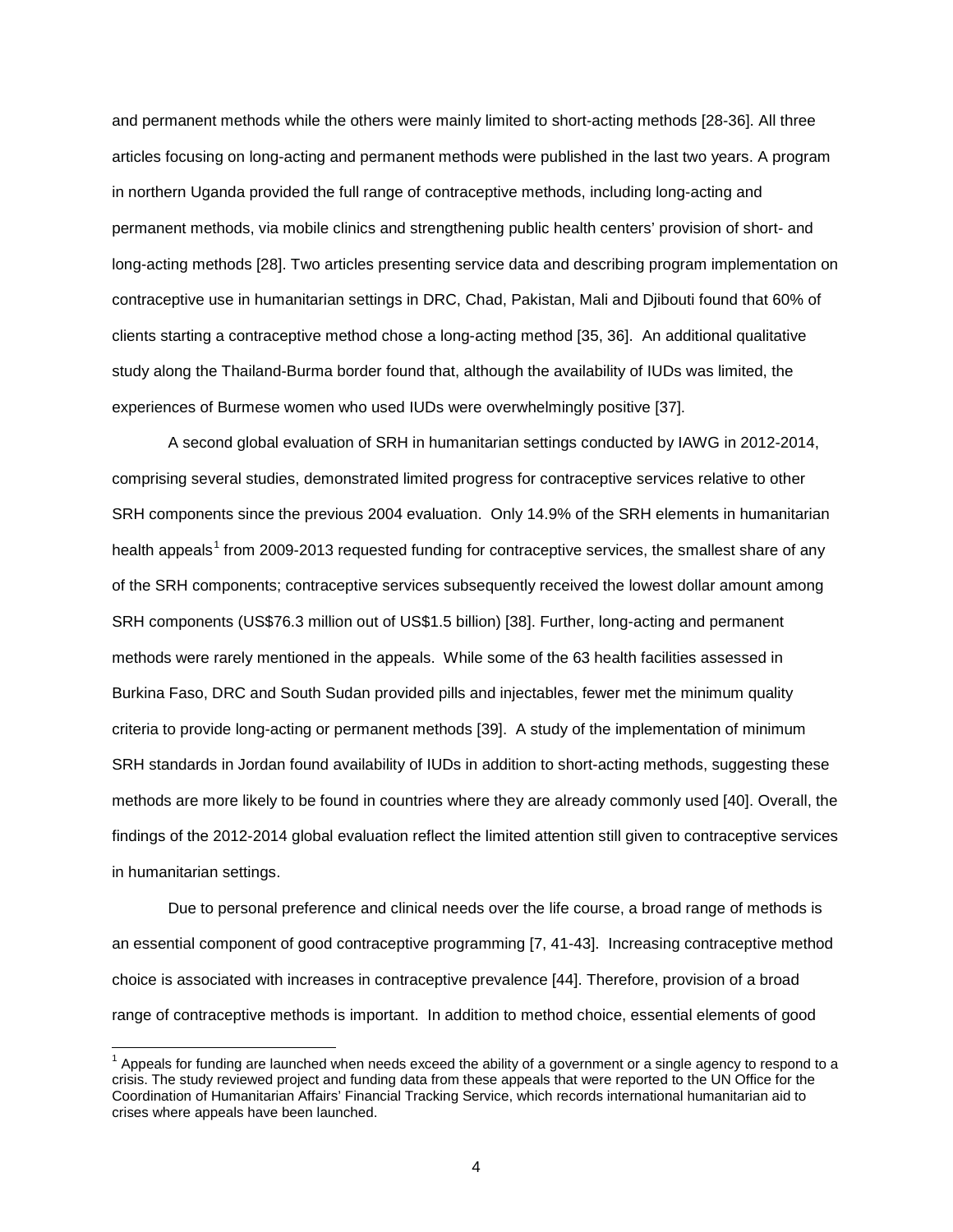quality contraceptive services include clinical competence of providers, counselling skills including the information given to clients, interpersonal skills, support for continuation of method use and integration with other health services [43]. Despite the skewed method mix found in many countries, improving access to neglected methods is feasible [45, 46]. Evidence shows that a variety of approaches, including demand-side and supply-side contraceptive services interventions, have been successful at improving knowledge, attitudes and intentions to use contraception [47].

#### **Hypotheses**

Contraceptive services are included in humanitarian standards to meet existing demand in the acute emergency phase expanding to provision of the range of modern methods as the situation stabilizes [18, 19], but these standards are not being met, except in rare (and recent) cases. Excuses that women do not want contraceptive services or that they are too difficult to implement are still given by humanitarian actors. As illustrated above, evidence demonstrating successful implementation of contraceptive services in humanitarian settings was limited. Even when programs were implemented, their quality was mostly unknown. The first hypothesis of this proposal, therefore, was that programs providing SRH services in humanitarian settings were not being evaluated, and that contraceptive services received less attention than other SRH technical components.

Assuming the first hypothesis was true and the evidence was, in fact, quite limited, the second hypothesis was that successful implementation of good quality comprehensive contraceptive services among populations in humanitarian settings could be demonstrated and result in increased utilization of contraception. This hypothesis was tested in the Democratic Republic of the Congo (DRC) which has experienced chronic conflict over the last 20 years, ranging from periods of acute conflict to stability. Large numbers of people have been displaced internally, mostly living outside of camps, or have experienced cycles of displacement and return. In rural eastern DRC, where these studies were implemented, most people use Ministry of Health facilities as private sector options are not present. In this dissertation, one study evaluated the effectiveness of a contraceptive services program in Kasongo health zone, Maniema province. The other evaluated a contraceptive services program in Masisi and Mweso health zones, North Kivu province by measuring 12-month contraceptive continuation.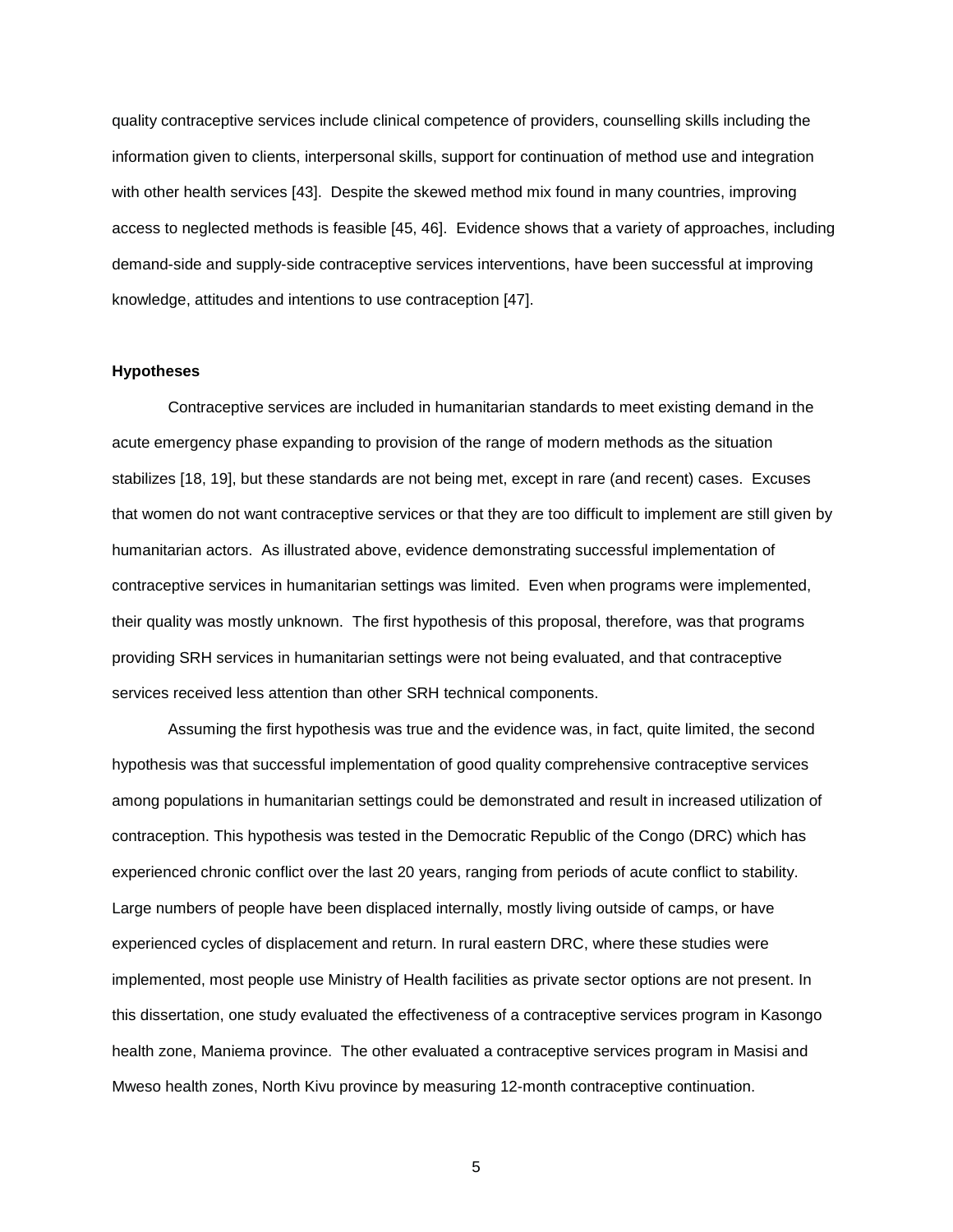## **References**

- 1. Darroch JE, Singh S: **Trends in contraceptive need and use in developing countries in 2003, 2008, and 2012: an analysis of national surveys.** *The Lancet* 2013, **381:**1756-1762.
- 2. Prata N, Sreenivas A, Vahidnia F, Potts M: **Saving maternal lives in resource-poor settings: Facing reality.** *Health Policy* 2009, **89:**131-148.
- 3. Ahmed S, Li Q, Liu L, Tsui AO: **Maternal deaths averted by contraceptive use: an analysis of 172 countries.** *The Lancet* 2012, **380:**111-125.
- 4. **Sustainable Development Knowledge Platform,** https://sustainabledevelopment.un.org/
- 5. Bhutta ZA, Chopra M, Axelson H, Berman P, Boerma T, Bryce J, Bustreo F, Cavagnero E, Cometto G, Daelmans B, et al: **Countdown to 2015 decade report (2000-10): taking stock of maternal, newborn, and child survival.** *The Lancet* 2010, **375:**2032-2044.
- 6. Requejo JH, Bryce J, Barros AJD, Berman P, Bhutta Z, Chopra M, Daelmans B, de Francisco A, Lawn J, Maliqi B, et al: **Countdown to 2015 and beyond: fulfilling the health agenda for women and children.** *The Lancet* 2015, **385:**466-476.
- 7. Cleland J, Bernstein S, Ezeh A, Faundes A, Glasier A, Innis J: **Family planning: the unfinished agenda.** *The Lancet* 2006, **368:**1810-1827.
- 8. Cleland J, Conde-Agudelo A, Peterson H, Ross J, Tsui A: **Contraception and health.** *The Lancet* 2012, **380:**149-156.
- 9. **Programme of Action of the International Conference on Population and Development, Cairo, 1994.** Cairo, Egypt; 1995.
- 10. **Fourth World Conference on Women Beijing Declaration and Platform for Action.** Beijing, China; 1995.
- 11. Internal Displacement Monitoring Centre: **Global Overview 2015: People internally displaced by conflict and violence.** Geneva; 2015.
- 12. UNHCR: **Global Trends Report 2013.** Geneva; 2014. http://www.unhcr.org/556725e69.html
- 13. Al Gasseer N, Dresden E, Keeney GB, Warren N: **Status of women and infants in complex humanitarian emergencies.** *Journal of midwifery & women's health* 2004, **49:**7-13.
- 14. Kruk ME, Freedman LP, Anglin GA, Waldman RJ: **Rebuilding health systems to improve health and promote statebuilding in post-conflict countries: A theoretical framework and research agenda.** *Social Science & Medicine* 2010, **70:**89-97.
- 15. Austin J, Guy S, Lee-Jones L, McGinn T, Schlecht J: **Reproductive health: a right for refugees and internally displaced persons.** *Reproductive health matters* 2008, **16:**10-21.
- 16. WHO, UNICEF, UNFPA, World Bank: **Trends in maternal mortality: 1990-2013. Estimates by WHO, UNICEF, UNFPA, The World Bank and the UN Population Division.** Geneva: WHO; 2014.
- 17. Alkema L, Kantorova V, Menozzi C, Biddlecom A: **National, regional, and global rates and trends in contraceptive prevalence and unmet need for family planning between 1990 and 2015: a systematic and comprehensive analysis.** *The Lancet* 2013, **381:**1642-1652.
- 18. **Inter-agency field manual on reproductive health in humanitarian settings.** Inter-agency Working Group on Reproductive Health in Crises; 2010.
- 19. *Humanitarian Charter and Minimum Standards in Disaster Response.* Geneva: The Sphere Project; 2004.
- 20. Palmer CA, Lush L, Zwi AB: **The emerging international policy agenda for reproductive health services in conflict settings.** *Social Science & Medicine* 1999, **49:**1689-1703.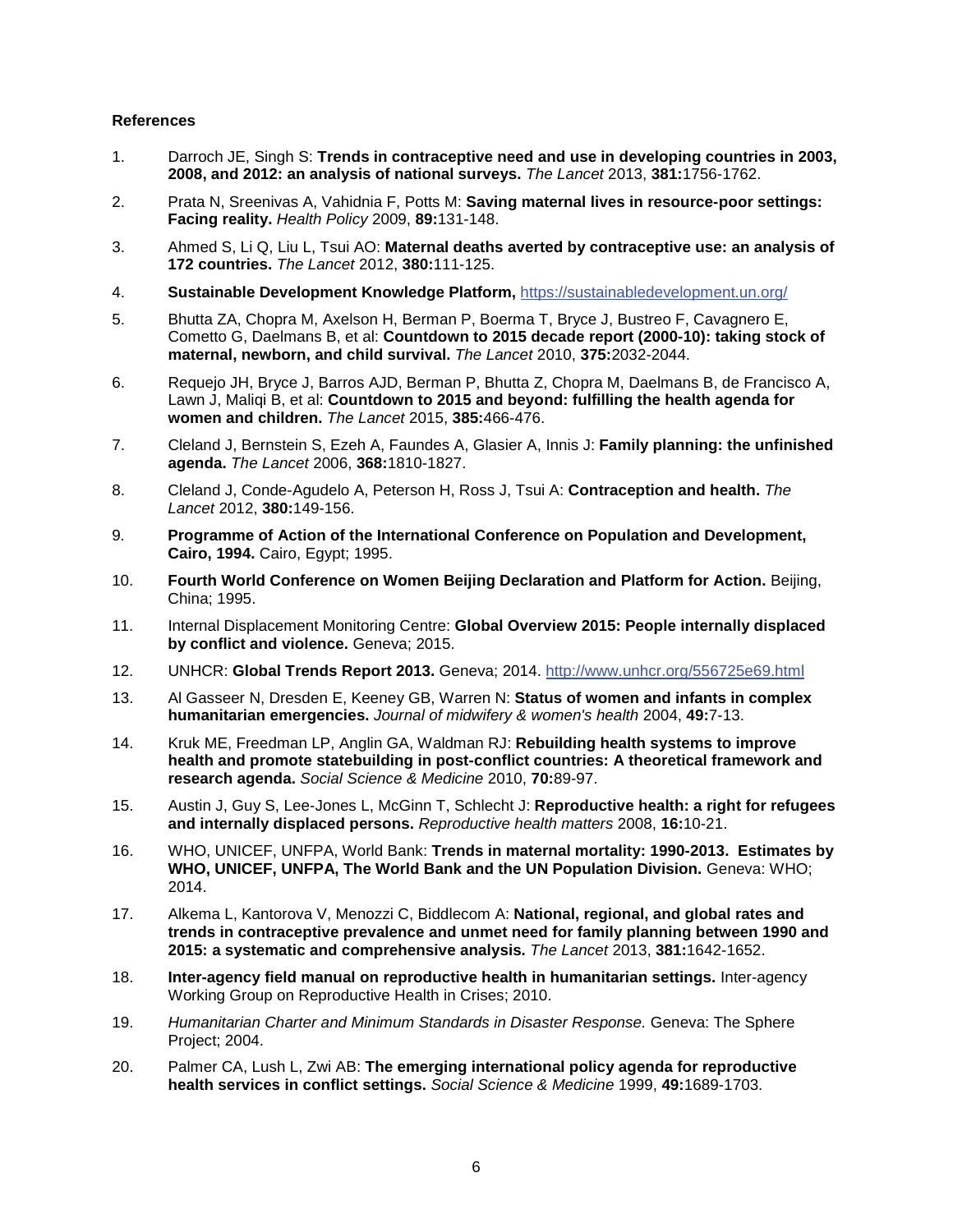- 21. Inter-Agency Working Group on Reproductive Health in Refugee Situations: **Report of an Inter-Agency Global Evaluation of Reproductive Health Services for Refugees and Internally Displaced Persons.** Geneva: UNHCR: 2004. www.iawg.net/resources/2004\_global\_eval/
- 22. Patel P, Roberts B, Guy S, Lee-Jones L, Conteh L: **Tracking official development assistance for reproductive health in conflict-affected countries.** *PLoS Med* 2009, **6:**e1000090.
- 23. McGinn T: **Reproductive Health of War-Affected Populations: What Do We Know?** *International Family Planning Perspectives* 2000, **26:**174-180.
- 24. McGinn T, Casey S, Purdin S, Marsh M: **Reproductive health for conflict-affected people: Policies, research and programmes.** London: Overseas Development Institute; 2004.
- 25. Agadjanian V, Prata N: **War, peace, and fertility in Angola.** *Demography* 2002, **39:**215-231.
- 26. McGinn T, Austin J, Anfinson K, Amsalu R, Casey SE, Fadulalmula SI, Langston A, Lee-Jones L, Meyers J, Mubiru FK, et al: **Family planning in conflict: results of cross-sectional baseline surveys in three African countries.** *Conflict and Health* 2011, **5:**11.
- 27. Casey SE, Mitchell KT, Mulamba Amisi I, Migombano Haliza M, Aveledi B, Kalenga P, Austin J: **Use of facility assessment data to improve reproductive health service delivery in the Democratic Republic of the Congo.** *Conflict and Health* 2009, **3:**12.
- 28. Casey SE, McNab SE, Tanton C, Odong J, Testa AC, Lee-Jones L: **Availability of long-acting and permanent family-planning methods leads to increase in use in conflict-affected northern Uganda: Evidence from cross-sectional baseline and endline cluster surveys.** *Global Public Health* 2013, **8:**284-297.
- 29. Crabbe M: **Taking services to refugees in Ghana.** *Planned parenthood challenges / International Planned Parenthood Federation* 1994**:**26-27.
- 30. Howard N, Kollie S, Souare Y, von Roenne A, Blankhart D, Newey C, Chen MI, Borchert M: **Reproductive health services for refugees by refugees in Guinea I: family planning.** *Conflict and Health* 2008, **2:**12.
- 31. Huber D, Saeedi N, Samadi AK: **Achieving success with family planning in rural Afghanistan.** *Bull World Health Organ* 2010, **88:**227-231.
- 32. Mullany LC, Lee TJ, Yone L, Lee CI, Teela KC, Paw P, Shwe Oo EK, Maung C, Kuiper H, Masenior NF, Beyrer C: **Impact of Community-Based Maternal Health Workers on Coverage of Essential Maternal Health Interventions among Internally Displaced Communities in Eastern Burma: The MOM Project.** *PLoS Med* 2010, **7:**e1000317.
- 33. Raheel H, Karim MS, Saleem S, Bharwani S: **Knowledge, attitudes and practices of contraception among Afghan refugee women in Pakistan: a cross-sectional study.** *PLoS One* 2012, **7:**e48760.
- 34. Viswanathan K, Hansen PM, Rahman MH, Steinhardt L, Edward A, Arwal SH, Peters DH, Burnham G: **Can community health workers increase coverage of reproductive health services?** *Journal of epidemiology and community health* 2012, **66:**894-900.
- 35. Ward D, Rattan J, Huang S, Noznesky E: **Delivering High-Quality Family Planning Services in Crisis-Affected Settings II: Results.** *Global Health: Science and Practice* 2015, **3:**25-33.
- 36. Ward D, Rattan J, Nzau J, Giri K: **Delivering High-Quality Family Planning Services in Crisis-Affected Settings I: Program Implementation.** *Global Health: Science and Practice* 2015, **3:**14- 24.
- 37. Gedeon J, Hsue S, Walsh M, Sietstra C, MarSan H, Foster A: **Assessing the experiences of intra-uterine device users in a long-term conflict setting: a qualitative study on the Thailand-Burma border.** *Conflict and Health* 2015, **9:**6.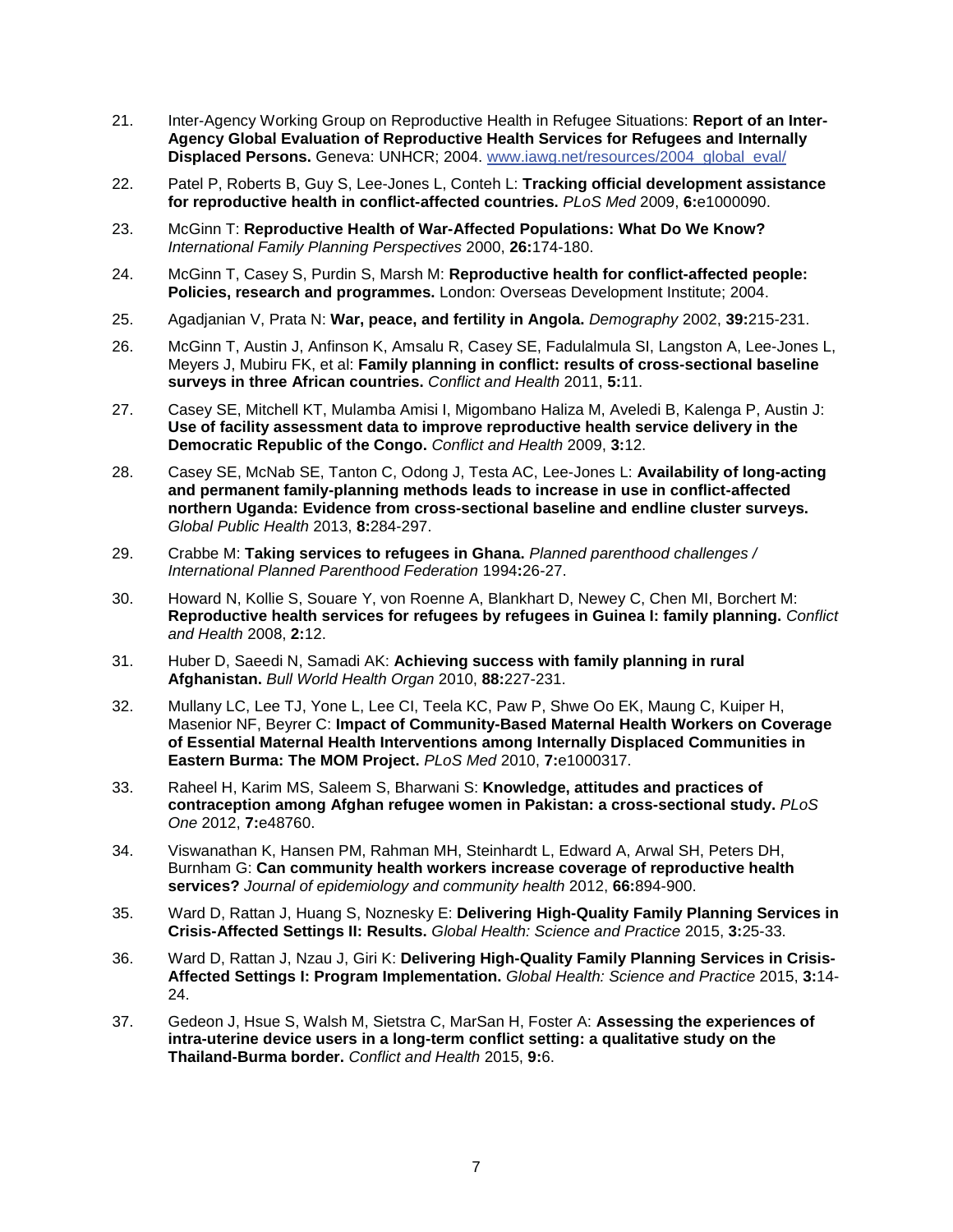- 38. Tanabe M, Schaus K, Rastogi S, Krause S, Patel P: **Tracking humanitarian funding for reproductive health: a systematic analysis of health and protection proposals from 2002- 2013.** *Conflict and Health* 2015, **9:**S2.
- 39. Casey SE, Chynoweth SK, Cornier N, Gallagher MC, Wheeler EE: **Progress and gaps in reproductive health services in three humanitarian settings: mixed-methods case studies.** *Conflict and Health* 2015, **9:**S3.
- 40. Krause S, Williams H, Onyango M, Sami S, Doedens W, Giga N, Stone E, Tomczyk B: **Reproductive health services for Syrian refugees in Zaatri Camp and Irbid City, Hashemite Kingdom of Jordan: an evaluation of the Minimum Initial Services Package.** *Conflict and Health* 2015, **9:**S4.
- 41. Prata N: **Making family planning accessible in resource-poor settings.** *Philos Trans R Soc Lond B Biol Sci* 2009, **364:**3093-3099.
- 42. Snow RC, Laski L, Mutumba M: **Sexual and reproductive health: Progress and outstanding needs.** *Global Public Health* 2015, **10:**149-173.
- 43. Bruce J: **Fundamental Elements of the Quality of Care: A Simple Framework.** *Studies in Family Planning* 1990, **21:**61-91.
- 44. Ross J, Stover J: **Use of modern contraception increases when more methods become available: analysis of evidence from 1982–2009.** *Global Health: Science and Practice* 2013, **1:**203-212.
- 45. Duvall S, Thurston S, Weinberger M, Nuccio O, Fuchs-Montgomery N: **Scaling up delivery of contraceptive implants in sub-Saharan Africa: operational experiences of Marie Stopes International.** *Global Health: Science and Practice* 2014, **2:**72-92.
- 46. Ross J, Keesbury J, Hardee K: **Trends in the Contraceptive Method Mix in Low- and Middle-Income Countries: Analysis Using a New "Average Deviation" Measure.** *Global Health: Science and Practice* 2015, **3:**34-55.
- 47. Mwaikambo L, Speizer IS, Schurmann A, Morgan G, Fikree F: **What Works in Family Planning Interventions: A Systematic Review.** *Studies in Family Planning* 2011, **42:**67-82.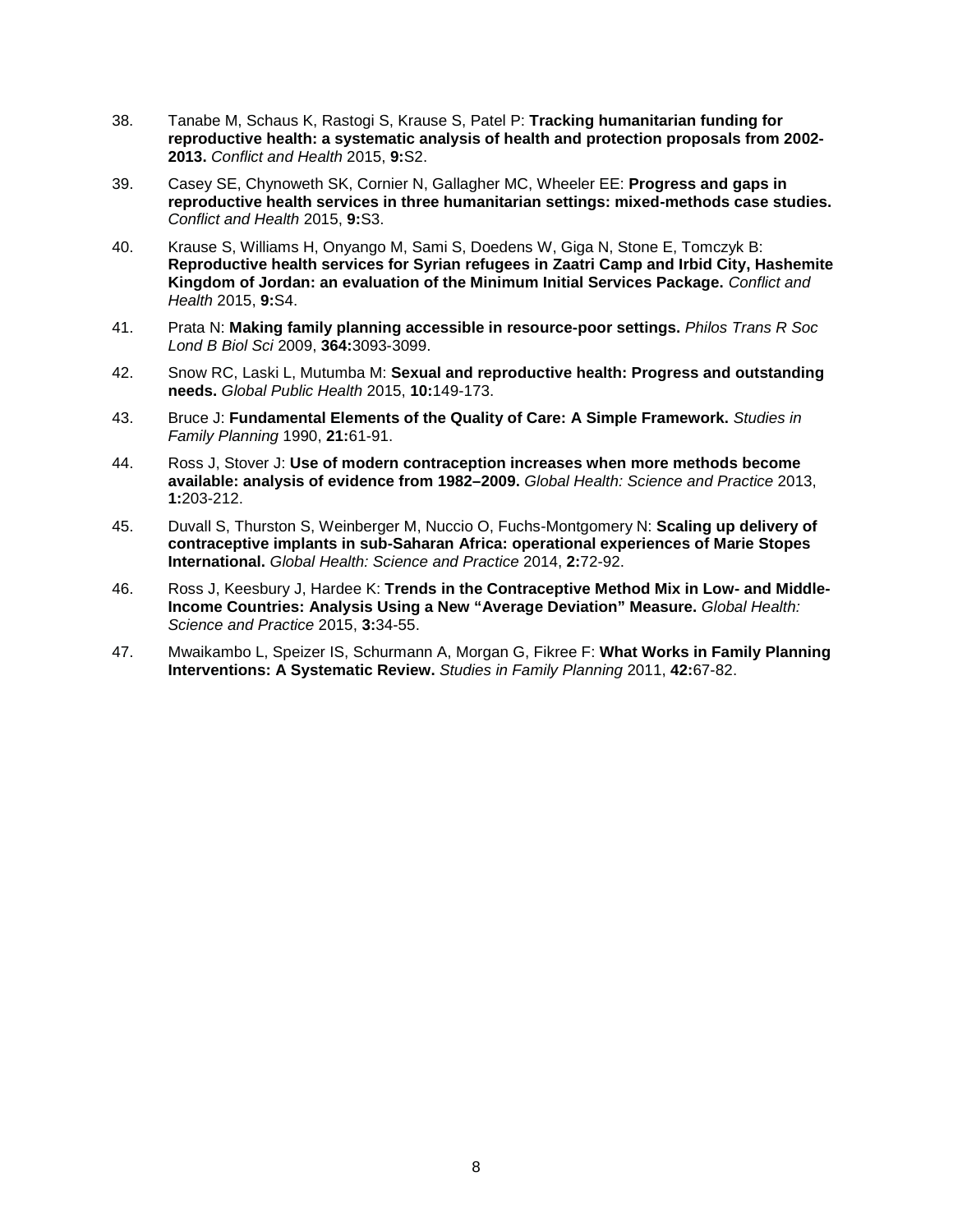**Paper 1: Evaluations of reproductive health programs in humanitarian settings: a systematic** 

review<sup>2</sup>

 $^{2}$  This paper was published in February 2015: S E Casey. Evaluations of reproductive health programs in humanitarian settings: a systematic review, *Conflict and Health,* 2015 9(Suppl 1):S1.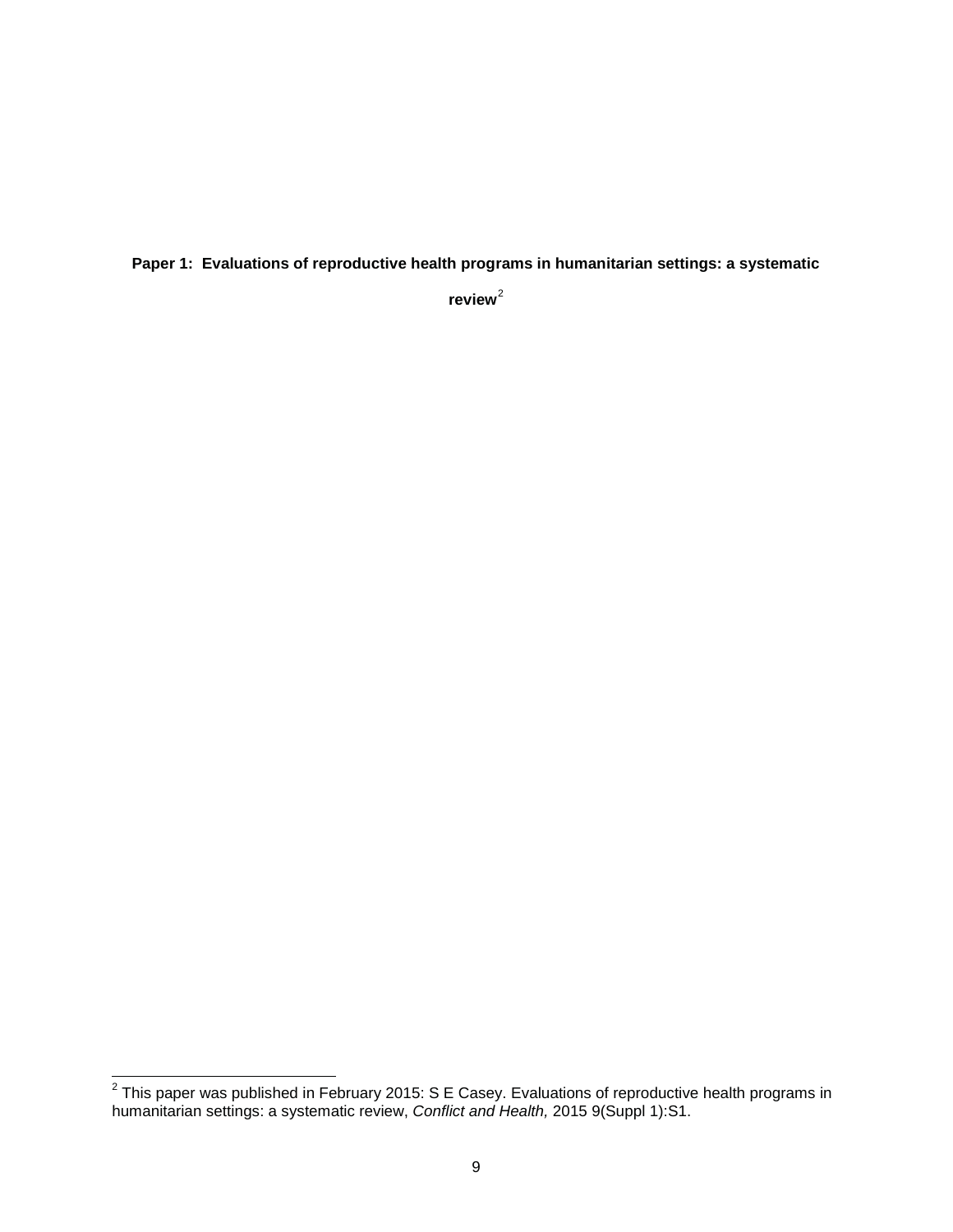#### **Abstract**

Provision of reproductive health (RH) services is a minimum standard of health care in humanitarian settings; however access to these services is often limited. This systematic review, one component of a global evaluation of RH in humanitarian settings, sought to explore the evidence regarding RH services provided in humanitarian settings and to determine if programs are being evaluated. In addition, the review explored which RH services receive more attention based on program evaluations and descriptive data. Peer-reviewed papers published between 2004 and 2013 were identified via the Ovid MEDLINE database, followed by a PubMed search. Papers on quantitative evaluations of RH programs, including experimental and non-experimental designs that reported outcome data, implemented in conflict and natural disaster settings, were included. Of 5,669 papers identified in the initial search, 36 papers describing 30 programs met inclusion criteria. Twenty-five papers described programs in sub-Saharan Africa, six in Asia, two in Haiti and three reported data from multiple countries. Some RH technical areas were better represented than others: seven papers reported on maternal and newborn health (including two that also covered family planning), six on family planning, three on sexual violence, 20 on HIV and other sexually transmitted infections and two on general RH topics. In comparison to the program evaluation papers identified, three times as many papers were found that reported RH descriptive or prevalence data in humanitarian settings. While data demonstrating the magnitude of the problem are crucial and were previously lacking, the need for RH services and for evaluations to measure their effectiveness is clear. Program evaluation and implementation science should be incorporated into more programs to determine the best ways to serve the RH needs of people affected by conflict or natural disaster. Standard program design should include rigorous program evaluation, and the results must be shared. The papers demonstrated both that RH programs can be implemented in these challenging settings, and that women and men will use RH services when they are of reasonable quality.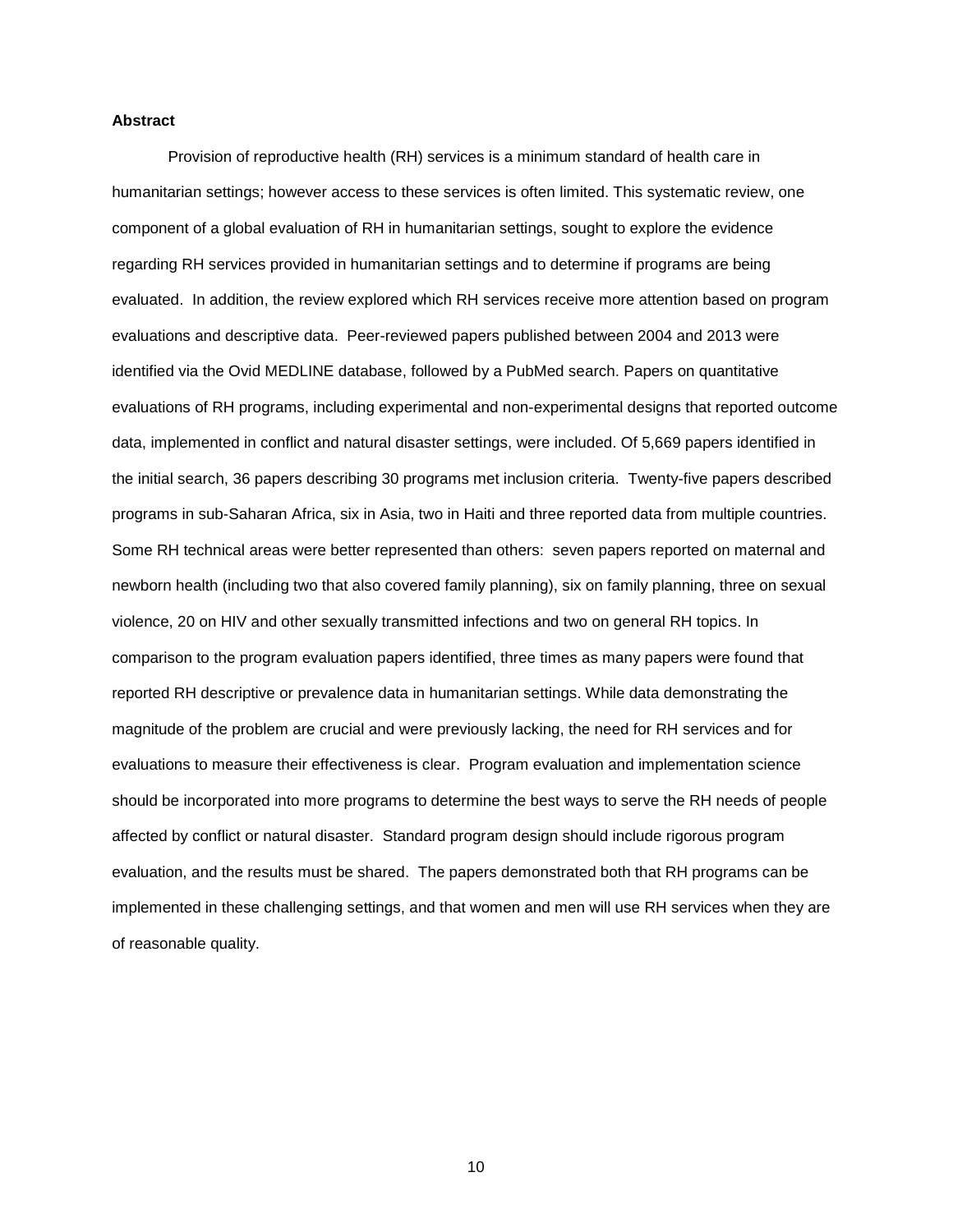#### **Introduction**

Increased attention to the reproductive health (RH) needs of people affected by armed conflict or natural disaster began in the mid-1990s with a few key events. The *Lancet* published an editorial identifying family planning as a complete gap in services for refugees [1]. The groundbreaking report *Refugee Women and Reproductive Health Care: Reassessing Priorities* highlighted how the health of refugee women fleeing war was further threatened by near absence of reproductive health services [2]. The 1994 International Conference on Population and Development in Cairo specifically recognized the rights of displaced populations to RH [3]. This led to the formation in 1995 of the Inter-Agency Working Group on RH in Crisis (IAWG), a consortium of non-governmental organizations (NGO), donors and United Nations (UN) agencies, to advance RH services in humanitarian settings. In 1999, the IAWG developed the *Inter-Agency field manual on reproductive health in humanitarian settings* to provide technical and program guidance to field staff [4].

In 2004, the IAWG completed a global evaluation of RH in humanitarian settings at field, agency and global levels. The evaluation found that more RH services were available than a decade earlier, although major gaps remained in most of the technical areas, with gender-based violence as the least developed technical area. Although RH services were somewhat more available for refugees living in camps, they were largely absent for internally displaced (IDP) and non-camp populations [5]. Adolescents were underserved, and safe abortion was not even assessed. The global evaluation identified a need to improve RH data collection to ensure that useful data were collected and properly interpreted, as well as for more rigorous program evaluations.

From 2012-2014, another ten years on, the IAWG conducted a second global evaluation of RH in humanitarian settings. This systematic review, one component of the 2014 global review, sought to explore the evidence regarding RH services provided in humanitarian settings. Are RH programs in these settings being evaluated? Do the programs work? What is the quality of the evaluations? Which RH services receive more programmatic and financial attention based on program evaluations and descriptive data?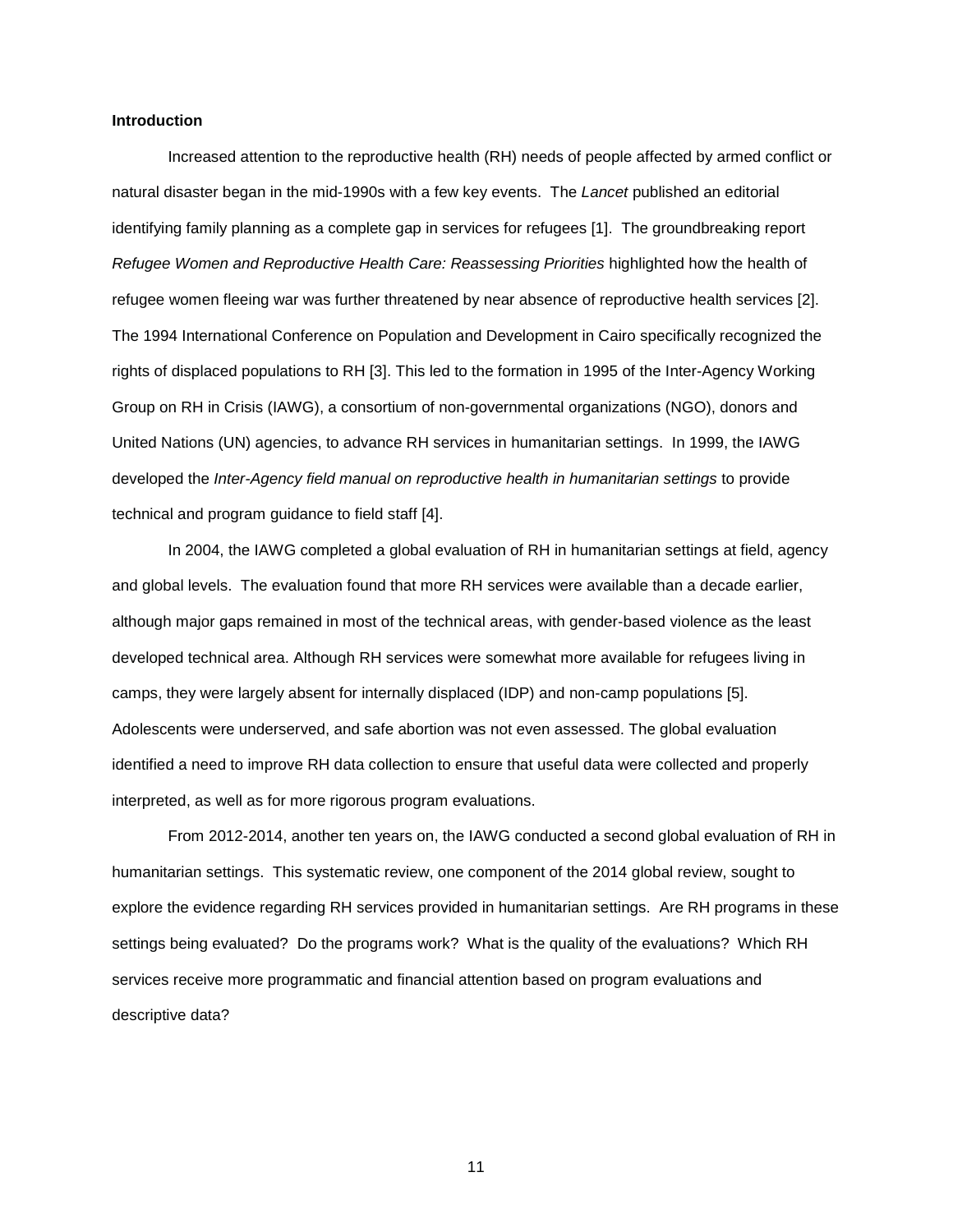### **Methods**

#### *Search strategy*

This literature review summarized peer-reviewed papers published since the last global evaluation (between 2004 and 2013) that were identified via the Ovid MEDLINE database, followed by a PubMed search to pick up more recent papers not currently indexed. In addition, references for included papers were cross-checked to ensure that all relevant literature was identified and included. A combination of terms describing conflict and natural disasters were used with terms describing RH under the broad categories from the *Inter-agency field manual on reproductive health in humanitarian settings* of maternal and newborn health, family planning (FP), gender-based violence (GBV), HIV/AIDS and other sexually transmitted infections (STIs), safe abortion and adolescent reproductive health. Searches were limited to papers published in English. This initial search was broad and intended to capture all papers on RH in humanitarian settings. Papers on quantitative evaluations of RH programs, including experimental and non-experimental designs that reported outcome data were included. Descriptive quantitative studies with no specific health intervention identified and no outcomes or outputs reported (e.g., studies that reported only descriptive or baseline data) as well as purely qualitative papers were excluded. Studies were not excluded on the basis of their quality. Other inclusion and exclusion criteria are detailed in Table 1. Papers excluded under these criteria but that reported descriptive or prevalence data were logged to permit comparison of the sectoral spread of evaluation papers (the focus here) and broader prevalence or descriptive papers.

#### *Quality assessment of the papers*

The quality of each included study was assessed using criteria from the STROBE checklist for observational studies or the CONSORT checklist for clinical trials [6, 7]. Papers were assigned a rating of high, medium or low quality based on the number of met criteria in a list adapted from these checklists.

### **Results**

The search strategy yielded 5,669 papers after duplicates were removed; 5,310 were excluded based on a review of the title. Of the 359 papers for which abstract or full-text review was conducted, 323 papers were excluded, leaving 36 papers describing 30 programs (Figure 1). Of the 36 papers, 25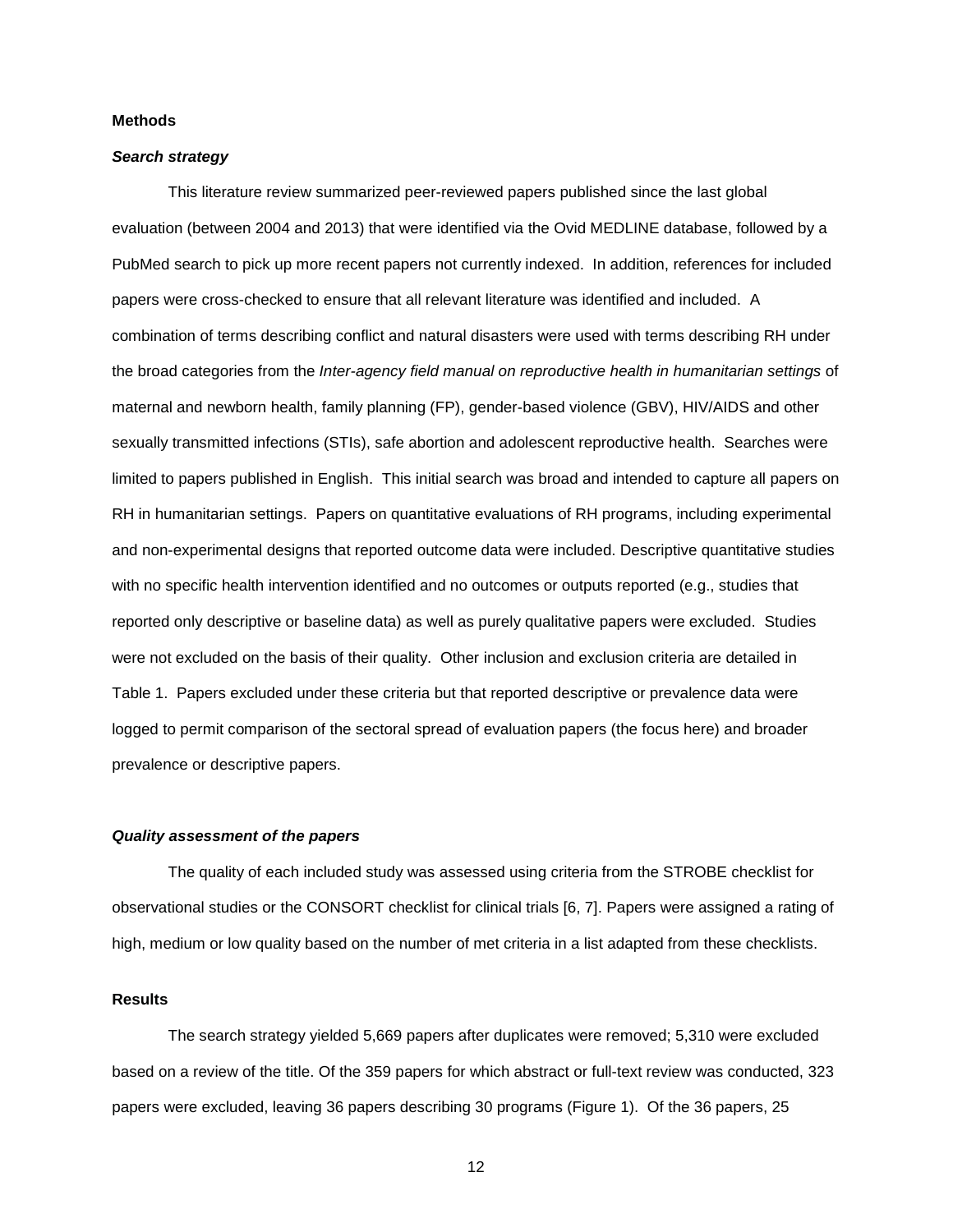described programs in sub-Saharan Africa, six in Asia, two in Haiti and three reported data from multiple countries and continents. Some RH technical areas were better represented than others: seven papers reported on maternal and newborn health (including two that also covered FP), six on FP, three on GBV, 20 on HIV and other STIs and two on general RH topics (Table 2). None of the papers described safe abortion or post-abortion care programs, and five of the papers described HIV prevention programs targeting adolescents. Only six papers were classified as high quality while the majority was classified as medium quality or low quality. Fewer than half (16) of the papers reported comparison data, either in the form of pre- and post-intervention measures or intervention and comparison groups. Table 3 provides a summary of the included papers.

Of the 323 papers reviewed and excluded, 93 papers reported descriptive or prevalence data on RH in crisis settings. Again, some RH technical areas were better represented than others: 20 papers on maternal and newborn health (including one that also reported on FP and one that also looked at GBV), four on FP, 32 on GBV, 27 on HIV or other STIs (only six of which mentioned other STIs), seven papers on general RH and five on adolescent RH (specifically HIV, GBV or FP) (Table 2).

#### *Maternal and newborn health*

Seven of the 36 papers described evaluations of maternal and newborn health programs, including two programs that also addressed family planning. The papers covered a range of topics including emergency obstetric and newborn care (EmONC), antenatal care (ANC) and the training of traditional birth attendants or community health workers (CHWs) to improve maternal health outcomes.

Two papers described the outcomes of programs to improve EmONC services, the first for Afghan refugees in Pakistan [8] and the second in humanitarian settings in nine countries [9]. Although not all supported facilities met the WHO criteria of fully functional EmONC facilities [10], the papers reported greater availability post-intervention of EmONC services 24 hours a day and subsequent increased use of those services in most facilities. The authors of both papers described challenges in calculating the UN process indicators for  $EmONC<sup>a</sup>$  at baseline [10], primarily due to the absence of key data from delivery registers; however, both reported these indicators at endline.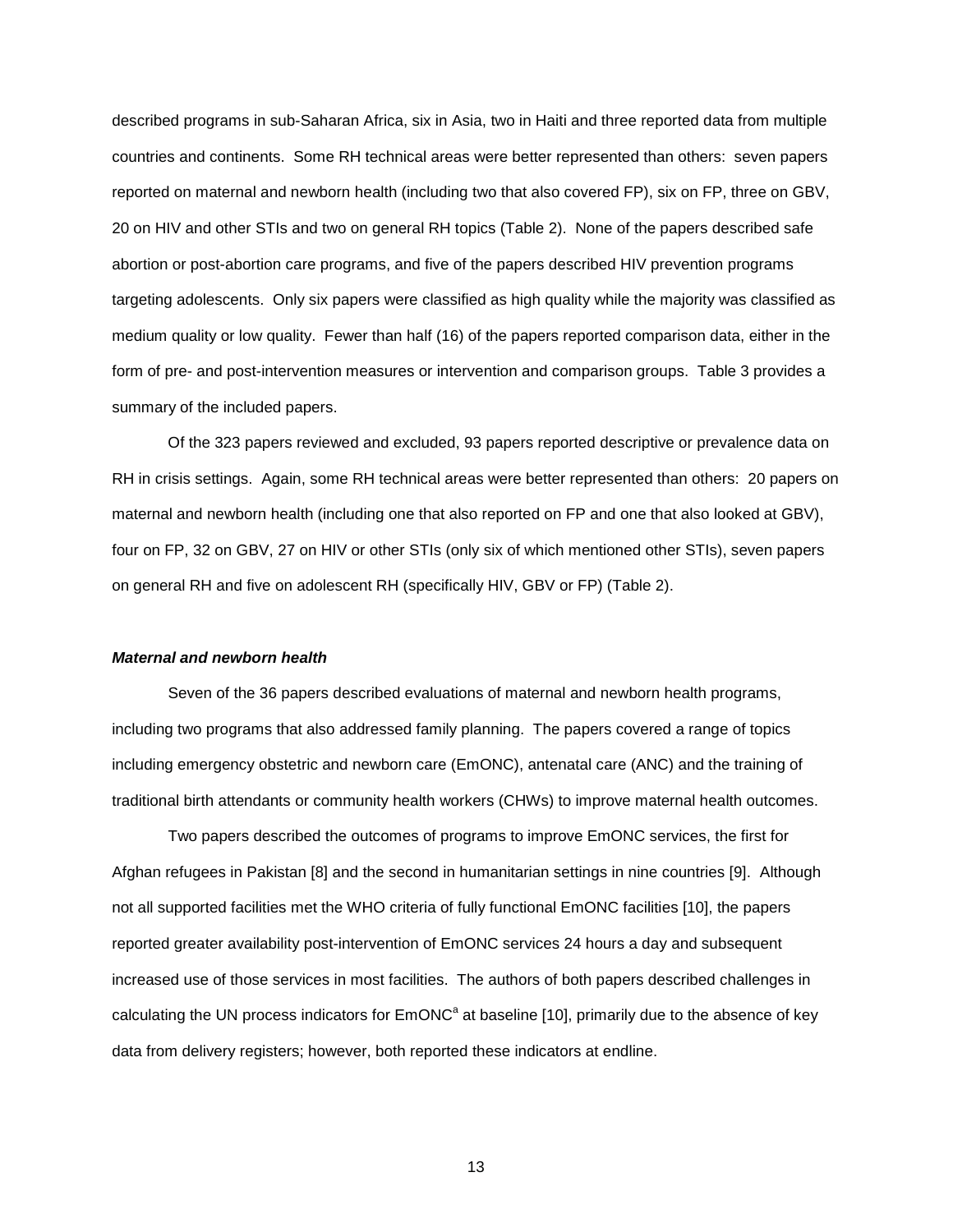Other program approaches to improve maternal and newborn health involved training mobile health workers to provide elements of basic EmONC plus blood transfusion and ANC in eastern Burma [11]; seconding refugee health workers to health facilities serving the refugee population and training refugee women to promote RH in the community in Guinea [12]; and training CHWs in Afghanistan to strengthen the link between the community and formal health services [13]. All three papers reported increased use of skilled birth attendants post-intervention. The Afghanistan study, however, found that only the presence of a female CHW was associated with increased skilled birth attendance; the association was absent with male CHWs. One paper assessing the effectiveness of baby tents (clean spaces to support mothers to practice healthy infant feeding) established in Haiti found that 70% of babies less than six months old were exclusively breastfed and 10% of non-exclusively breastfed infants moved to exclusive breastfeeding while enrolled [14]. Finally, an evaluation of a home-based lifesaving skills training for traditional midwives in Liberia found that midwives' knowledge improved from pre to post training and remained stable one year later [15].

#### *Family planning (FP)*

Six papers described FP programs, including two that also described maternal and newborn health outcomes. Programs used different strategies to improve FP use: providing the full range of FP methods, including long-acting and permanent methods, via mobile clinics and strengthening health centers' provision of short- and long-acting FP in northern Uganda [16]; training mobile health workers to provide short-acting methods in eastern Burma [11]; seconding refugee providers to health facilities serving refugees to provide FP and training female CHWs to promote FP use in Guinea [17]; and training CHWs to conduct FP education and provide short acting methods in Afghanistan [18]. All four papers reported that contraceptive prevalence increased from baseline or was higher than national levels. Additional papers found that the presence of a female CHW was associated with higher FP use in Afghanistan [13], and that contraceptive use was higher among Afghan refugee women in Pakistan who received subsidized health services than among those with access to un-subsidized services [19].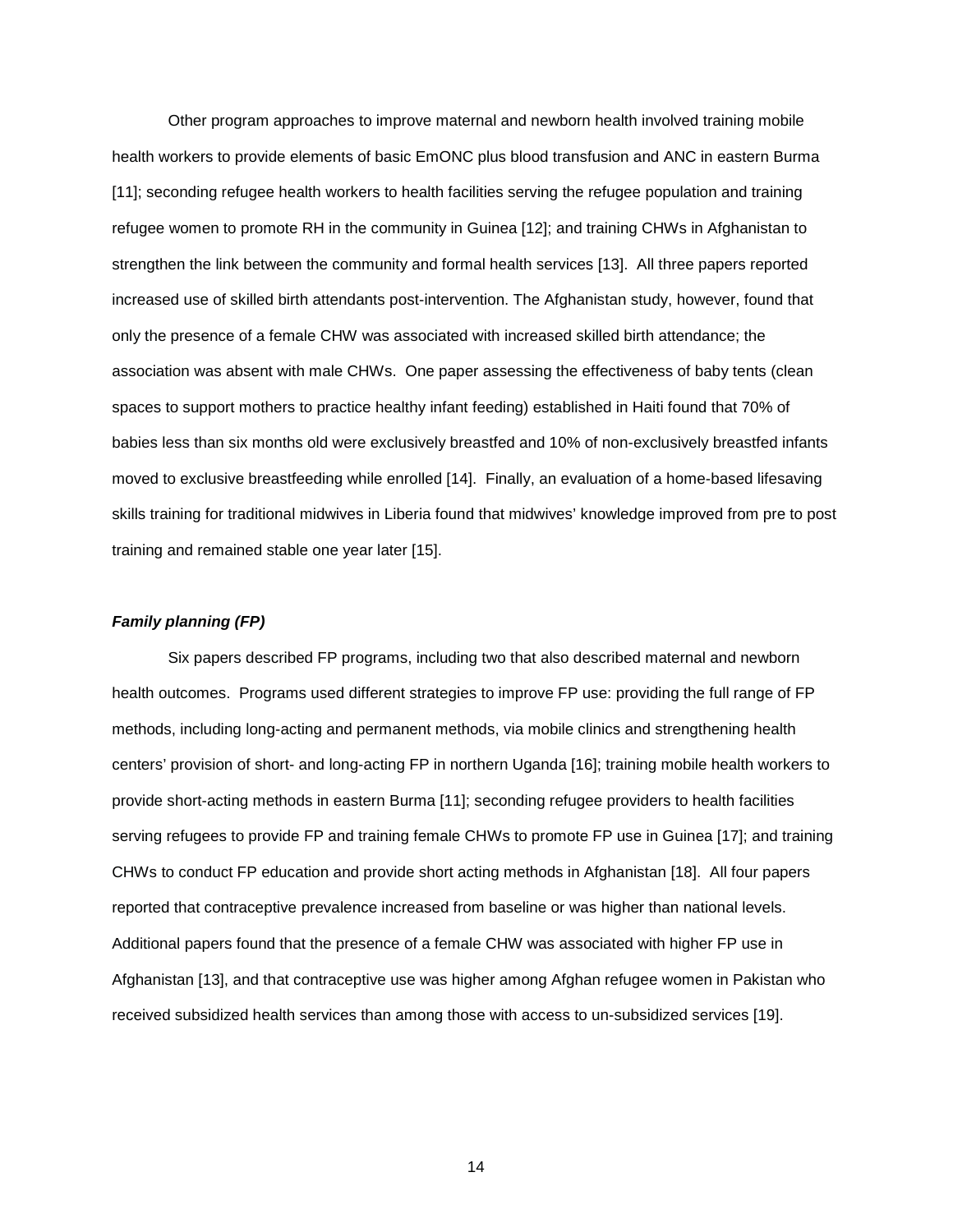#### *Gender-based violence (GBV)*

Although the literature search included broader terms related to GBV, all three included papers focused specifically on care for survivors of rape. Two papers reviewed the effectiveness of psychosocial interventions for survivors. A randomized controlled trial in the Democratic Republic of the Congo (DRC) on the effectiveness of group cognitive processing therapy versus individual support to female survivors of rape found that those who received group psychotherapy showed greater improvement in depression, anxiety and post-traumatic stress disorder (PTSD) symptoms six months after treatment compared to those in the control group [20]. The second paper found that the global functioning of survivors in the Republic of Congo improved following post-rape psychological care, and improvement was maintained one to two years later although high loss to follow up weakened these results [21]. The third paper reviewed the effects of a multi-media training tool for clinical care for rape survivors on the knowledge, attitudes and practices of health providers in four conflict settings [22]. The authors found that although negative attitudes towards survivors did not significantly change, respect for patient rights increased and provider practice improved from pre-training to three months post-training.

#### *HIV and other sexually transmitted infections (STIs)*

More papers (20) focused on HIV and other STIs than any other RH component; however only three of these reported on STIs other than HIV. Three papers reported results of retrospective record reviews to evaluate programs to prevent mother to child transmission of HIV (PMTCT), two in northern Uganda and one in a refugee camp in Tanzania. One program found that higher proportions of HIVpositive pregnant women identified in ANC used anti-retroviral prophylaxis in northern Uganda compared with the national average [23]. The other two programs reported high numbers lost to follow-up before completing infant HIV testing at 18 months. In one study, this was primarily due to a lack of understanding of its importance and infant death; incomplete or no ARV prophylaxis, early weaning and prolonged breastfeeding were associated with increased risk of loss to follow-up and infant death [24]. In the final study, more than two-thirds of the HIV-infected women were repatriated to their home country before delivery; among those who delivered in the camp, nevirapine uptake was 98% [25].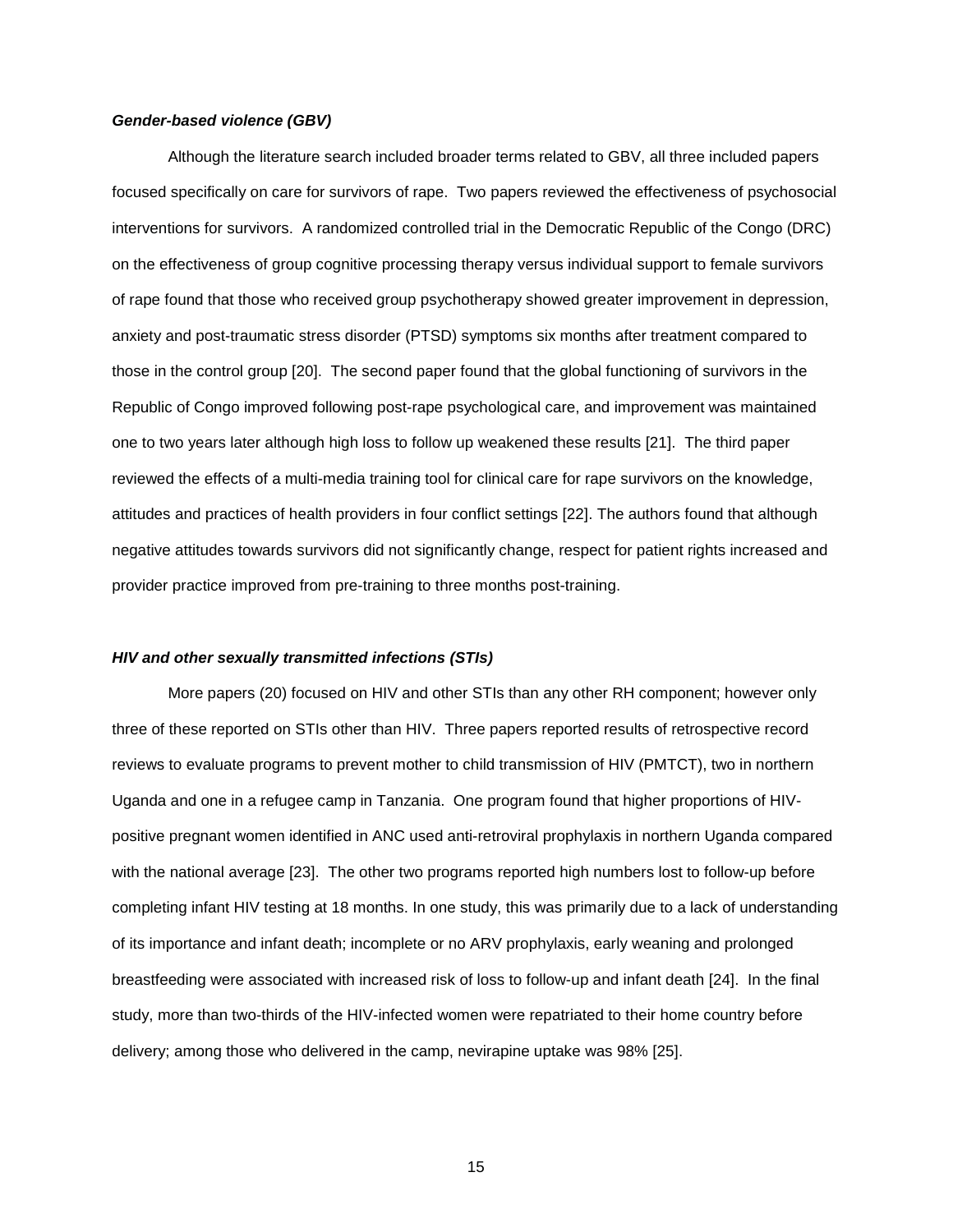Eight papers reported the outcomes of anti-retroviral therapy (ART) programs for HIV-positive adults or children in East Africa, Haiti and globally. Three papers found that ART patients in northern Uganda had mortality rates and adherence comparable to or better than ART patients in stable settings or who were not displaced [26-28]. Similarly, a review of the data from 24 ART programs in conflict or postconflict settings found that patient outcomes were comparable to those in stable settings [29]. Five papers examined the effect of a crisis on ART programs: the post-election violence in Kenya in early 2008 [30-32], acute conflict in DRC in 2004 [33] and the earthquake in Haiti in 2010 [34]. Notably, although the papers found higher rates of treatment interruption immediately post-disaster, generally services were quickly re-established and patient attendance and adherence rebounded soon after.

Eight papers reported HIV and/or STI knowledge, attitudes and behavior results following HIV prevention programs. Two papers reported on a group randomized controlled trial to evaluate the impact of an evidence-based HIV prevention intervention on sexual risk behaviors of in-school  $6<sup>th</sup>$  graders in Liberia [35, 36], and six used post-intervention surveys to assess program effectiveness in four African countries [37-42]. All of the papers reported mixed results of their prevention programs regarding some elements of knowledge and behavior change; however, the four that follow reported more positive results. A comparison of pre- and post-intervention survey data in Sierra Leone found that HIV-related knowledge and condom use increased among adolescents [37], commercial sex workers and military personnel [38] following an HIV prevention program including intensive IEC activities and distribution of free condoms. Two papers on refugee camps in Guinea reported that exposure to program peer educators was associated with improved HIV and STI knowledge and changed behavior to prevent HIV [39, 40].

### *General RH*

Two papers reported on unique efforts related to reproductive health. A program to improve and measure the quality of RH services at a clinic serving Burmese refugees and migrant workers on the Thailand-Burma border improved the quality of care, and also increased staff skills and motivation to collect and use data to make program decisions [43]. An evaluation of a literacy program that used RH content in Guinea found that refugee women who completed the program reported high knowledge on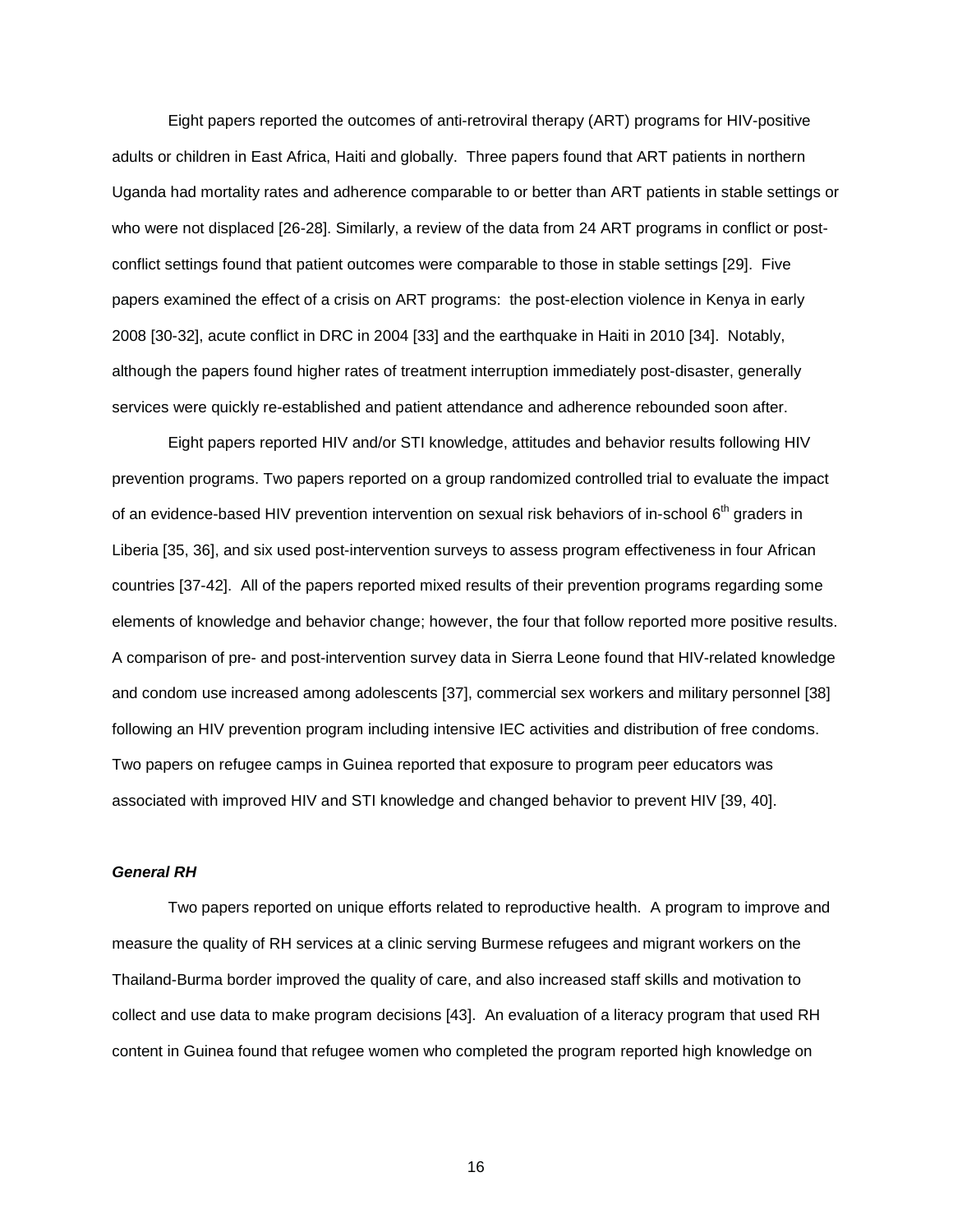maternal and newborn health, HIV and STIs; increased use of FP; and a marked increase in feelings of empowerment [44].

#### **Discussion**

This review found that some RH programs in crisis settings have been evaluated although most evaluations were medium in quality, suggesting limitations in study design and analysis. Most of the papers reported generally positive results suggesting that these programs are likely well-designed and reasonably well-implemented. The papers demonstrated both that RH programs can be implemented in these challenging settings and that women and men will use RH services when they are of reasonable quality. In comparison to the program evaluation papers identified, three times as many papers were found that reported RH descriptive or prevalence data in humanitarian settings. While data demonstrating the magnitude of the problem are crucial and were previously lacking, the need for RH services and for evaluations to measure their effectiveness is clear [45, 46]. It is critical to more directly link research to interventions and increase the evidence base for RH service delivery strategies in humanitarian settings. This includes not only the research but also publication and sharing of results. An increased focus on implementation science is needed to explore how best to improve delivery and use of RH services as well as the use of research to improve practice [47].

Although published articles are not representative of RH programs implemented in humanitarian settings as most programs do not publish their results, they may reflect relative attention, both programmatic and financial, to particular areas. A preponderance of papers reported on HIV/AIDS programs although few mentioned other STIs. While GBV was under-represented among program evaluations, one-third (32) of the descriptive papers reported prevalence and types of sexual violence perpetrated in humanitarian settings. This suggests that GBV does, in fact, receive attention in research, although perhaps less in programming which when implemented may be only rarely evaluated. FP, on the other hand, was under-represented among both program evaluations and descriptive papers suggesting that FP overall receives less attention than the other RH components. Adolescents often face additional barriers to meeting their RH needs [48], but only four HIV prevention programs targeted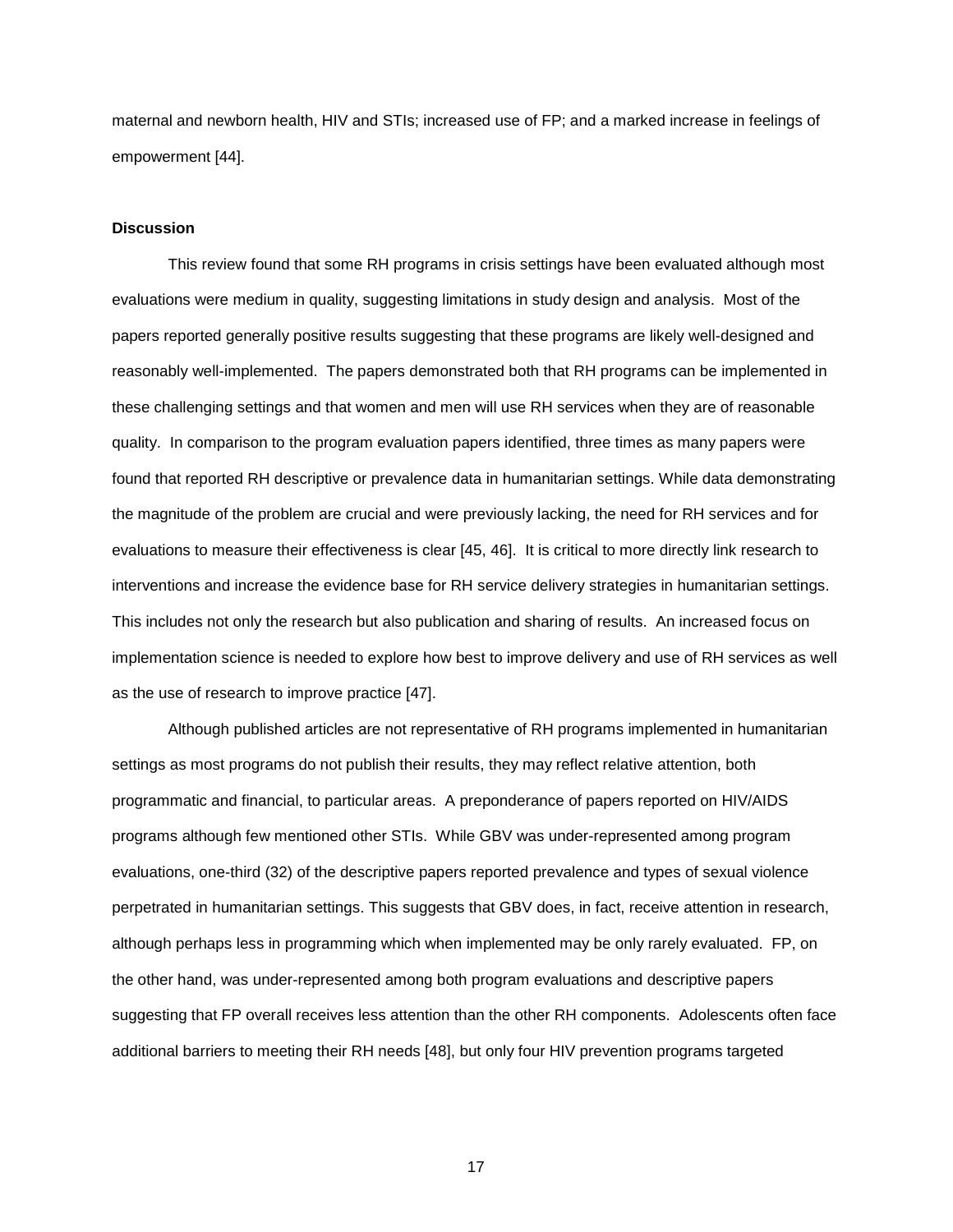adolescents and no papers evaluated adolescent-friendly RH services. No papers mentioned safe abortion which remains virtually unavailable in humanitarian settings [49], nor post-abortion care.

Programs requiring long-term follow-up faced specific challenges introduced by the instability of crisis settings and associated population movements. Some of these challenges, such as brief interruptions to treatment that arose during incidents of crisis, can and should be managed or prevented with planning, as demonstrated in the response to post-election violence in Kenya [30, 32] and an upswing in violence in DRC [33]. Training refugee or IDP health workers, who would likely move with their community, may be a potential strategy for ensuring continued access to care for displaced people after they return home. Additional challenges to the implementation of RH programs were identified in the papers. For example, highly trained health workers are needed to provide RH services, and they may require updated competency-based training, particularly for EmONC, long-acting and permanent FP and clinical care for survivors of rape. The evaluation of a training tool for providers suggested that although attitudes are challenging to change, care for survivors of rape can be improved [22].

Proven evidenced-based strategies should be adapted and implemented in humanitarian settings. For example, EmONC is crucial to reduce maternal morbidity and mortality, and is thus a component of the minimum standard in humanitarian RH service delivery (the Minimum Initial Service Package) [4]. Yet, only three of the seven maternal and newborn health programs that were evaluated aimed to improve the availability of these critical services. Only one of the evaluated programs improved the availability of long-acting or permanent FP methods; the other programs were generally limited to short-acting methods, despite evidence that a broad choice of methods is an essential component of good FP programming and also associated with increased use [50-52]. Although a foundation in social change theory has been shown to be important for behavior change [53], only one of the HIV prevention programs appears to have had such a base [35, 36]. Behavior change communication efforts implemented in humanitarian settings should adapt such proven evidence-based strategies. Moreover, it is critical that best practices be shared across the humanitarian and development fields. While the humanitarian field has adapted strategies that have been successful in development settings for many RH components, response to sexual violence is one area where the humanitarian field may be in advance of the development field, and it is crucial that these programs be implemented, rigorously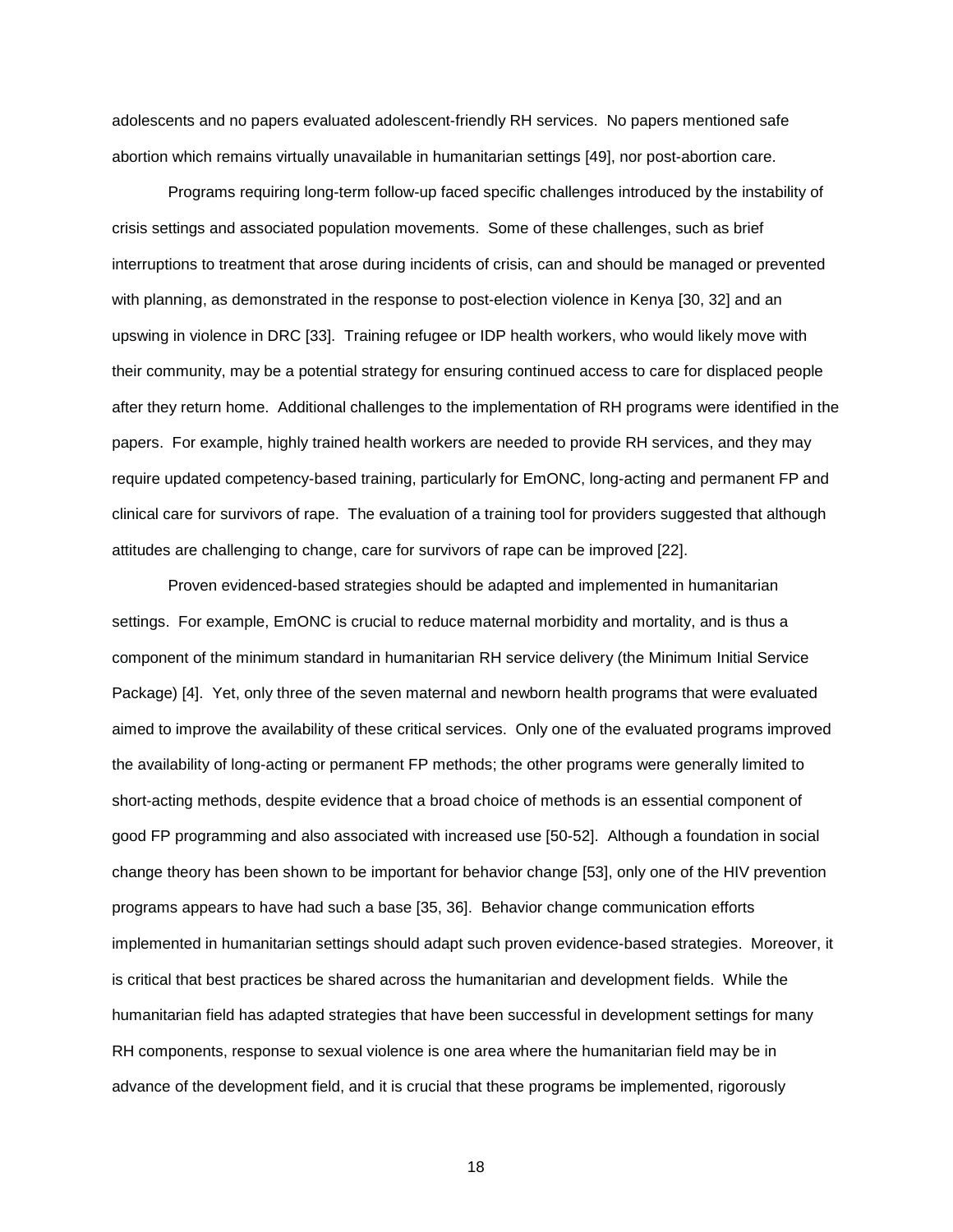evaluated and published. Further, it would be useful for programs (and journals) to publish results of programs that were unsuccessful so others may learn from those experiences.

Fewer than half of the papers used any kind of comparison, either between pre- and postmeasures or between intervention and comparison groups. This is not a call for more randomized controlled trials, however, since randomizing clients is not often appropriate, due to the fundamental principle of client choice in FP and GBV programming [54]. Evaluations using pre- and post-intervention measures or quasi-experimental designs may be appropriate, particularly where a program strategy is implemented in phases and a group that has not yet received the intervention serves as a comparison for a group in an earlier phase of the program. In addition, the challenges to collecting data in humanitarian settings are well-recognized [55, 56], and population-based surveys may be particularly challenging in these unstable and insecure settings [57]. Therefore, other rigorous measures of program quality that are feasible to collect should be explored. For example, the UN process indicators of EmONC were developed to monitor interventions proven to reduce maternal mortality without the limitations and expense of a maternal mortality survey by using information available at health facilities [10, 58]. What similar practical approximations could be used to measure the success of FP and GBV programs? It is plausible that evaluations of clinical HIV programs were in the majority because program quality could be measured using clinical data (patient adherence and outcomes) that were routinely collected. Challenges to collecting appropriate data have been noted [5, 9]; increased effort should be put into routine data collection to ensure that good quality data to measure standard indicators are collected, and shared. This may mean adapting registers to capture data on, for example, obstetric complications or to record new, continuing and switching FP clients.

Limitations of this review include its restriction to quantitative methodologies and to papers published in English, which may have excluded relevant publications. The selected search parameters may have missed papers that did not explicitly refer to conflict or humanitarian settings or natural disasters, or the general RH topics that were searched in the title, abstract or key words. While the included papers may be representative of peer-reviewed published literature, they are not representative of RH programming in humanitarian settings: humanitarian agency staff may not have time to write up results for publication and negative or null findings may be difficult to publish.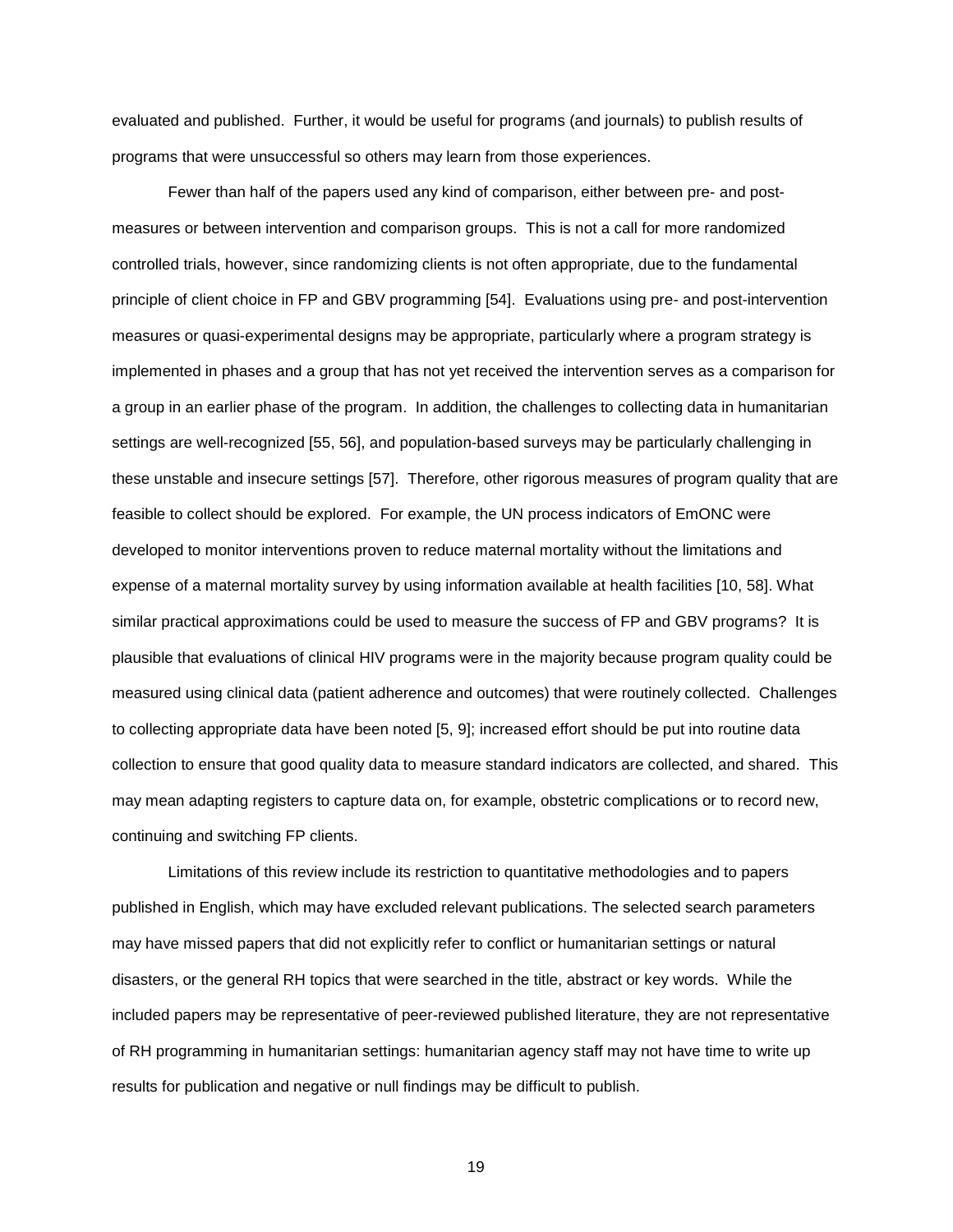Program evaluation and implementation science should be incorporated into programs to determine the best ways to serve the RH needs of people affected by conflict or natural disaster. Standard program design should include rigorous program evaluation [59] and improved routine data collection. The results must be shared so that proven evidence-based strategies for RH are implemented in humanitarian settings. These papers demonstrated both that RH programs can be implemented in these challenging settings, and that women and men will use RH services when they are of reasonable quality.

### **Endnote**

<sup>a</sup>The eight UN process indicators for EmONC were developed to monitor progress in the prevention of maternal and perinatal deaths:

- 1. Availability of EmONC: at least 5 EmONC facilities (including at least one comprehensive facility) for every 500,000 population
- 2. Geographical distribution of EmONC facilities
- 3. Proportion of all births in EmONC facilities
- 4. Met need for emergency obstetric care: proportion of women with major direct obstetric complications who are treated in EmONC facilities (acceptable level is 100%)
- 5. Caesarean sections as a proportion of all births (acceptable level between 5 and 15%)
- 6. Direct obstetric case fatality rate (acceptable level is less than 1%)
- 7. Intrapartum and very early neonatal death rate
- 8. Proportion of maternal deaths due to indirect causes in emergency obstetric care facilities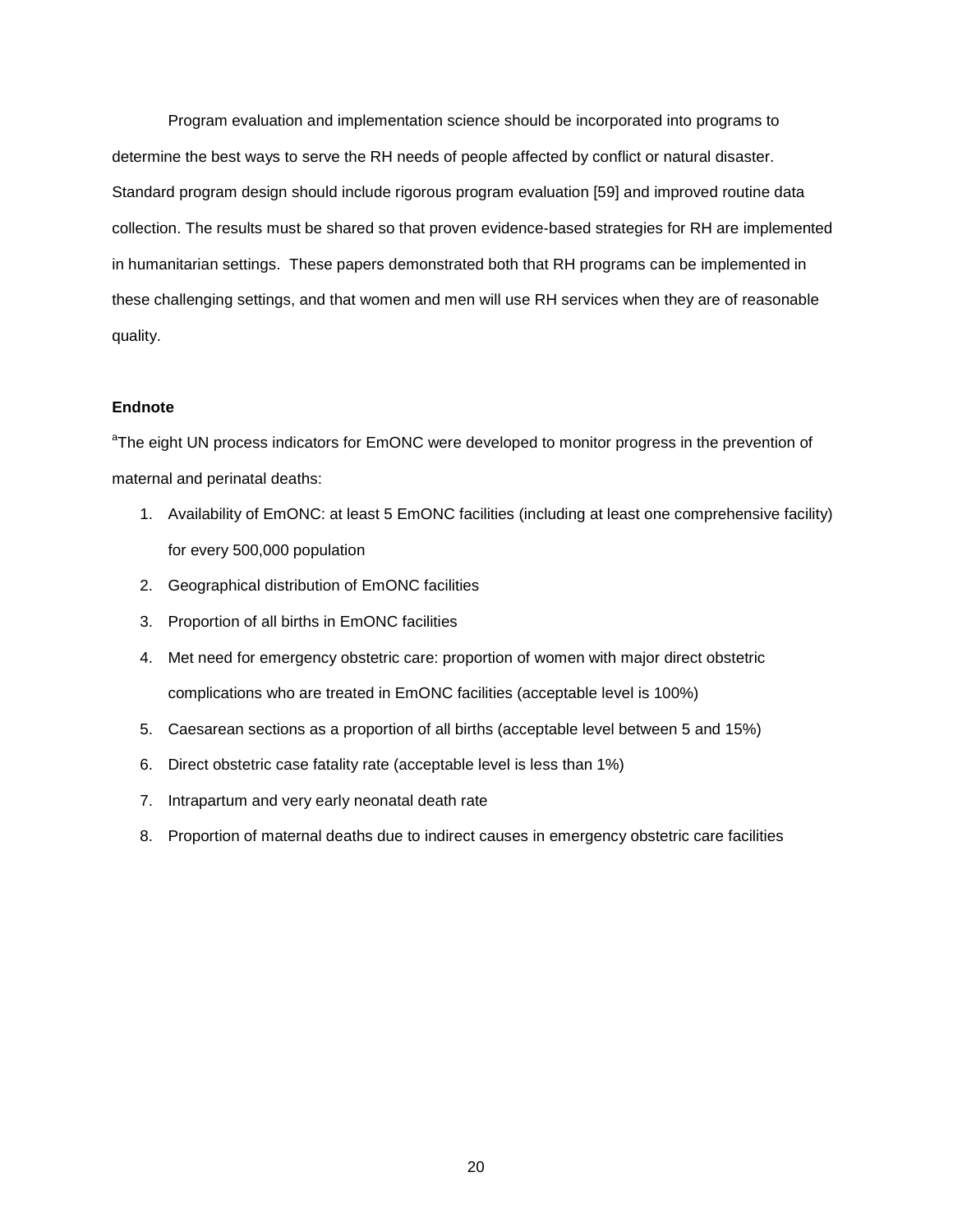## **References**

- 1. **Reproductive freedom for refugees.** *The Lancet* 1993, **341:**929-930.
- 2. Wulf D: **Refugee Women and Reproductive Health Care: Reassessing Priorities.** New York: Women's Commission for Refugee Women and Children; 1994
- 3. **Programme of Action of the International Conference on Population and Development, Cairo, 1994.**
- 4. Inter-agency Working Group on Reproductive Health in Crises: **Inter-agency field manual on reproductive health in humanitarian settings.** Geneva: 2010
- 5. Inter-Agency Working Group on Reproductive Health in Refugee Situations: **Report of an Inter-Agency Global Evaluation of Reproductive Health Services for Refugees and Internally Displaced Persons.** Geneva: 2004
- 6. von Elm E, Altman DG, Egger M, Pocock SJ, Gøtzsche PC, Vandenbroucke JP, for the SI: **The Strengthening the Reporting of Observational Studies in Epidemiology (STROBE) Statement: Guidelines for Reporting Observational Studies.** *PLoS medicine* 2007, **4:**e296.
- 7. Schulz KF, Altman DG, Moher D, for the CG: **CONSORT 2010 Statement: Updated Guidelines for Reporting Parallel Group Randomised Trials.** *PLoS medicine* 2010, **7:**e1000251.
- 8. Purdin S, Khan T, Saucier R: **Reducing maternal mortality among Afghan refugees in Pakistan.** *International journal of gynaecology and obstetrics* 2009, **105:**82-85.
- 9. Krause SK, Meyers JL, Friedlander E: **Improving the availability of emergency obstetric care in conflict-affected settings.** *Global public health* 2006, **1:**205-228.
- 10. WHO, UNFPA, UNICEF, Averting Maternal Death and Disability Program Columbia University: **Monitoring emergency obstetric care: a handbook.** Geneva: World Health Organization; 2009
- 11. Mullany LC, Lee TJ, Yone L, Lee CI, Teela KC, Paw P, Shwe Oo EK, Maung C, Kuiper H, Masenior NF, Beyrer C: **Impact of Community-Based Maternal Health Workers on Coverage of Essential Maternal Health Interventions among Internally Displaced Communities in Eastern Burma: The MOM Project.** *PLoS medicine* 2010, **7:**e1000317.
- 12. Howard N, Woodward A, Souare Y, Kollie S, Blankhart D, von Roenne A, Borchert M: **Reproductive health for refugees by refugees in Guinea III: maternal health.** *Conflict and health* 2011, **5:**5.
- 13. Viswanathan K, Hansen PM, Rahman MH, Steinhardt L, Edward A, Arwal SH, Peters DH, Burnham G: **Can community health workers increase coverage of reproductive health services?** *Journal of epidemiology and community health* 2012, **66:**894-900.
- 14. Ayoya MA, Golden K, Teta IN, Moreaux M, Mamadoultaibou A, Koo L, Boyd E, Beauliere JM, Lesavre C, Marhone JP: **Protecting and improving breastfeeding practices during a major emergency: lessons learnt from the baby tents in Haiti.** *Bulletin of the World Health Organization* 2013, **91:**612-617.
- 15. Lori JR, Majszak CM, Martyn KK: **Home-based life-saving skills in Liberia: acquisition and retention of skills and knowledge.** *Journal of midwifery & women's health* 2010, **55:**370-377.
- 16. Casey SE, McNab SE, Tanton C, Odong J, Testa AC, Lee-Jones L: **Availability of long-acting and permanent family-planning methods leads to increase in use in conflict-affected northern Uganda: Evidence from cross-sectional baseline and endline cluster surveys.** *Global public health* 2013, **8:**284-297.
- 17. Howard N, Kollie S, Souare Y, von Roenne A, Blankhart D, Newey C, Chen MI, Borchert M: **Reproductive health services for refugees by refugees in Guinea I: family planning.** *Conflict and health* 2008, **2:**12.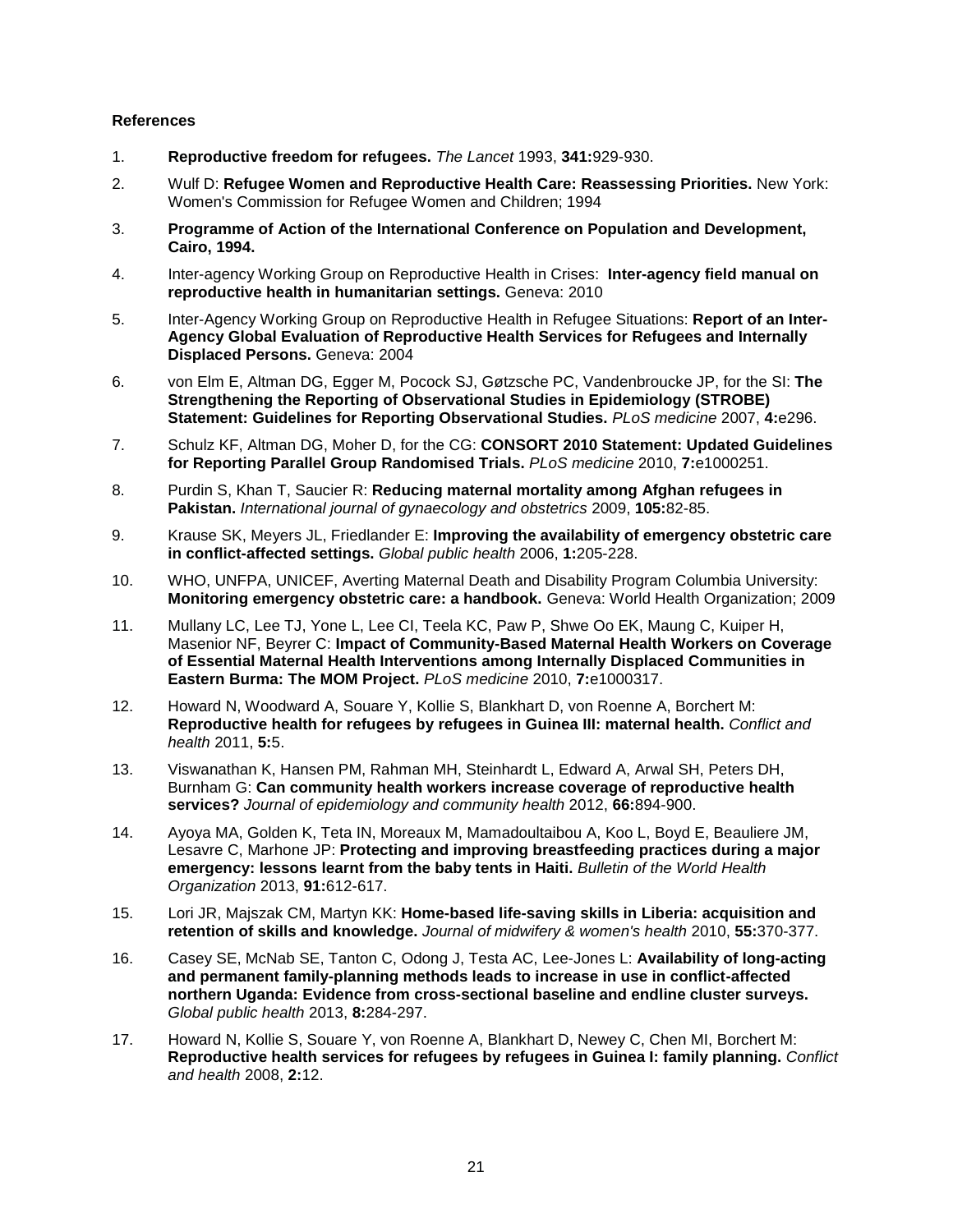- 18. Huber D, Saeedi N, Samadi AK: **Achieving success with family planning in rural Afghanistan.** *Bulletin of the World Health Organization* 2010, **88:**227-231.
- 19. Raheel H, Karim MS, Saleem S, Bharwani S: **Knowledge, attitudes and practices of contraception among Afghan refugee women in Pakistan: a cross-sectional study.** *PloS one* 2012, **7:**e48760.
- 20. Bass JK, Annan J, McIvor Murray S, Kaysen D, Griffiths S, Cetinoglu T, Wachter K, Murray LK, Bolton PA: **Controlled Trial of Psychotherapy for Congolese Survivors of Sexual Violence.** *New England Journal of Medicine* 2013, **368:**2182-2191.
- 21. Hustache S, Moro MR, Roptin J, Souza R, Gansou GM, Mbemba A, Roederer T, Grais RF, Gaboulaud V, Baubet T: **Evaluation of psychological support for victims of sexual violence in a conflict setting: results from Brazzaville, Congo.** *Int J Ment Health Syst* 2009, **3:**7.
- 22. Smith J, Ho L, Langston A, Mankani N, Shivshanker A, Perera D: **Clinical care for sexual assault survivors multimedia training: a mixed-methods study of effect on healthcare providers' attitudes, knowledge, confidence, and practice in humanitarian settings.** *Conflict and health* 2013, **7:**14.
- 23. Bannink-Mbazzi F, Lowicki-Zucca M, Ojom L, Kabasomi SV, Esiru G, Homsy J: **High PMTCT program uptake and coverage of mothers, their partners and babies in Northern Uganda: Achievements and lessons learned over 10 years of implementation (2002-2011).** *J Acquir Immune Defic Syndr* 2013.
- 24. Ahoua L, Ayikoru H, Gnauck K, Odaru G, Odar E, Ondoa–Onama C, Pinoges L, Balkan S, Olson D, Pujades-Rodríguez M: **Evaluation of a 5-year Programme to Prevent Mother-to-child Transmission of HIV Infection in Northern Uganda.** *Journal of Tropical Pediatrics* 2010, **56:**43- 52.
- 25. Rutta E, Gongo R, Mwansasu A, Mutasingwa D, Rwegasira V, Kishumbu S, Tabayi J, Masini T, Ramadhani H: **Prevention of mother-to-child transmission of HIV in a refugee camp setting in Tanzania.** *Global public health* 2008, **3:**62-76.
- 26. Garang PG, Odoi RA, Kalyango JN: **Adherence to antiretroviral therapy in conflict areas: a study among patients receiving treatment from Lacor Hospital, Uganda.** *AIDS patient care and STDs* 2009, **23:**743-747.
- 27. Kiboneka A, Nyatia RJ, Nabiryo C, Anema A, Cooper CL, Fernandes KA, Montaner JS, Mills EJ: **Combination antiretroviral therapy in population affected by conflict: outcomes from large cohort in northern Uganda.** *BMJ (Clinical research ed)* 2009, **338:**b201.
- 28. Kiboneka A, Nyatia RJ, Nabiryo C, Olupot-Olupot P, Anema A, Cooper C, Mills E: **Pediatric HIV therapy in armed conflict.** *AIDS (London, England)* 2008, **22:**1097-1098.
- 29. O'Brien DP, Venis S, Greig J, Shanks L, Ellman T, Sabapathy K, Frigati L, Mills C: **Provision of antiretroviral treatment in conflict settings: the experience of Medecins Sans Frontieres.** *Conflict and health* 2010, **4:**12.
- 30. Pyne-Mercier LD, John-Stewart GC, Richardson BA, Kagondu NL, Thiga J, Noshy H, Kist N, Chung MH: **The consequences of post-election violence on antiretroviral HIV therapy in Kenya.** *AIDS care* 2011, **23:**562-568.
- 31. Vreeman RC, Nyandiko WM, Sang E, Musick BS, Braitstein P, Wiehe SE: **Impact of the Kenya post-election crisis on clinic attendance and medication adherence for HIV-infected children in western Kenya.** *Conflict and health* 2009, **3:**5.
- 32. Yoder R, Nyandiko W, Vreeman R, Ayaya S, Gisore P, Braitstein P, Wiehe S: **Long-term impact of the Kenya postelection crisis on clinic attendance and medication adherence for HIVinfected children in western Kenya.** *J Acquir Immune Defic Syndr* 2012, **59:**199-206.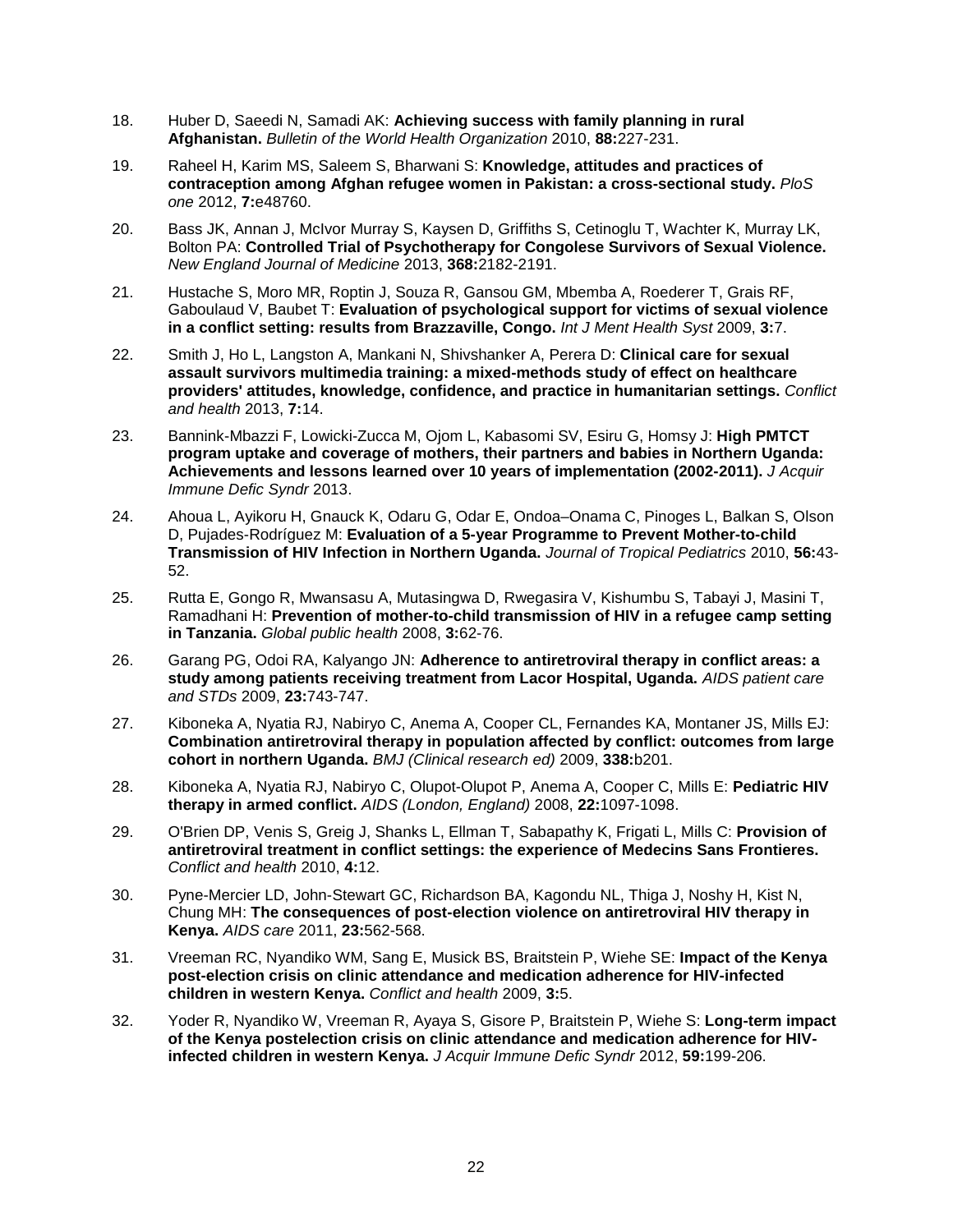- 33. Culbert H, Tu D, O'Brien DP, Ellman T, Mills C, Ford N, Amisi T, Chan K, Venis S, Medecins Sans F, et al: **HIV treatment in a conflict setting: outcomes and experiences from Bukavu, Democratic Republic of the Congo.** *PLoS Medicine / Public Library of Science* 2007, **4:**e129.
- 34. Walldorf JA, Joseph P, Valles JS, Sabatier JF, Marston BJ, Jean-Charles K, Louissant E, Tappero JW: **Recovery of HIV service provision post-earthquake.** *AIDS and behavior* 2012, **26:**1431-1436.
- 35. Atwood KA, Kennedy SB, Shamblen S, Tegli J, Garber S, Fahnbulleh PW, Korvah PM, Kolubah M, Mulbah-Kamara C, Fulton S: **Impact of school-based HIV prevention program in postconflict Liberia.** *AIDS Educ Prev* 2012, **24:**68-77.
- 36. Atwood KA, Kennedy SB, Shamblen S, Taylor CH, Quaqua M, Bee EM, Gobeh ME, Woods DV, Dennis B: **Reducing sexual risk taking behaviors among adolescents who engage in transactional sex in post-conflict Liberia.** *Vulnerable children and youth studies* 2012, **7:**55-65.
- 37. Casey SE, Larsen MM, McGinn T, Sartie M, Dauda M, Lahai P: **Changes in HIV/AIDS/STI knowledge, attitudes, and behaviours among the youth in Port Loko, Sierra Leone.** *Global public health* 2006, **1:**249-263.
- 38. Larsen MM, Sartie MT, Musa T, Casey SE, Tommy J, Saldinger M: **Changes in HIV/AIDS/STI knowledge, attitudes and practices among commercial sex workers and military forces in Port Loko, Sierra Leone.** *Disasters* 2004, **28:**239-254.
- 39. Chen MI, von Roenne A, Souare Y, von Roenne F, Ekirapa A: **Reproductive health for refugees by refugees in Guinea II: sexually transmitted infections.** *Conflict and health* 2008, **2:**1-7.
- 40. Woodward A, Howard N, Souare Y, Kollie S, von Roenne A, Borchert M: **Reproductive health for refugees by refugees in Guinea IV: Peer education and HIV knowledge, attitudes, and reported practices.** *Conflict and health* 2011, **5:**10.
- 41. Ciccio L, Sera D: **Assessing the knowledge and behavior towards HIV/AIDS among youth in Northern Uganda: A cross-sectional survey.** *Biornale Italiano di Medicina Tropicale* 2010, **15:**29-34.
- 42. Tanaka Y, Kunii O, Hatano T, Wakai S: **Knowledge, attitude, and practice (KAP) of HIV prevention and HIV infection risks among Congolese refugees in Tanzania.** *Health & place*  2008, **14:**434-452.
- 43. Sullivan TM, Sophia N, Maung C: **Using evidence to improve reproductive health quality along the Thailand-Burma border.** *Disasters* 2004, **28:**255-268.
- 44. McGinn T, Allen K: **Improving refugees' reproductive health through literacy in Guinea.** *Global public health* 2006, **1:**229-248.
- 45. McGinn T: **Reproductive Health of War-Affected Populations: What Do We Know?** *International Family Planning Perspectives* 2000, **26:**174-180.
- 46. O'Heir J: **Section 1: Review of literature.** In *Reproductive health services for refugees and internally displaced persons: report of an inter-agency global evaluation 2004.* Edited by IAWG: UNHCR; 2004
- 47. Madon T, Hofman KJ, Kupfer L, Glass RI: **Implementation Science.** *Science* 2007, **318:**1728- 1729.
- 48. UNFPA, Save the Children: **Adolescent sexual and reproductive health toolkit for humanitarian settings: A companion to the Inter-agency field manual on reproductive health in humanitarian settings.** New York: UNFPA; 2009.
- 49. McGinn T: **Reducing death and disability from unsafe abortion.** In *Routledge Handbook of Global Public Health.* Edited by Parker R, Sommer M. New York: Routledge; 2011: 191-198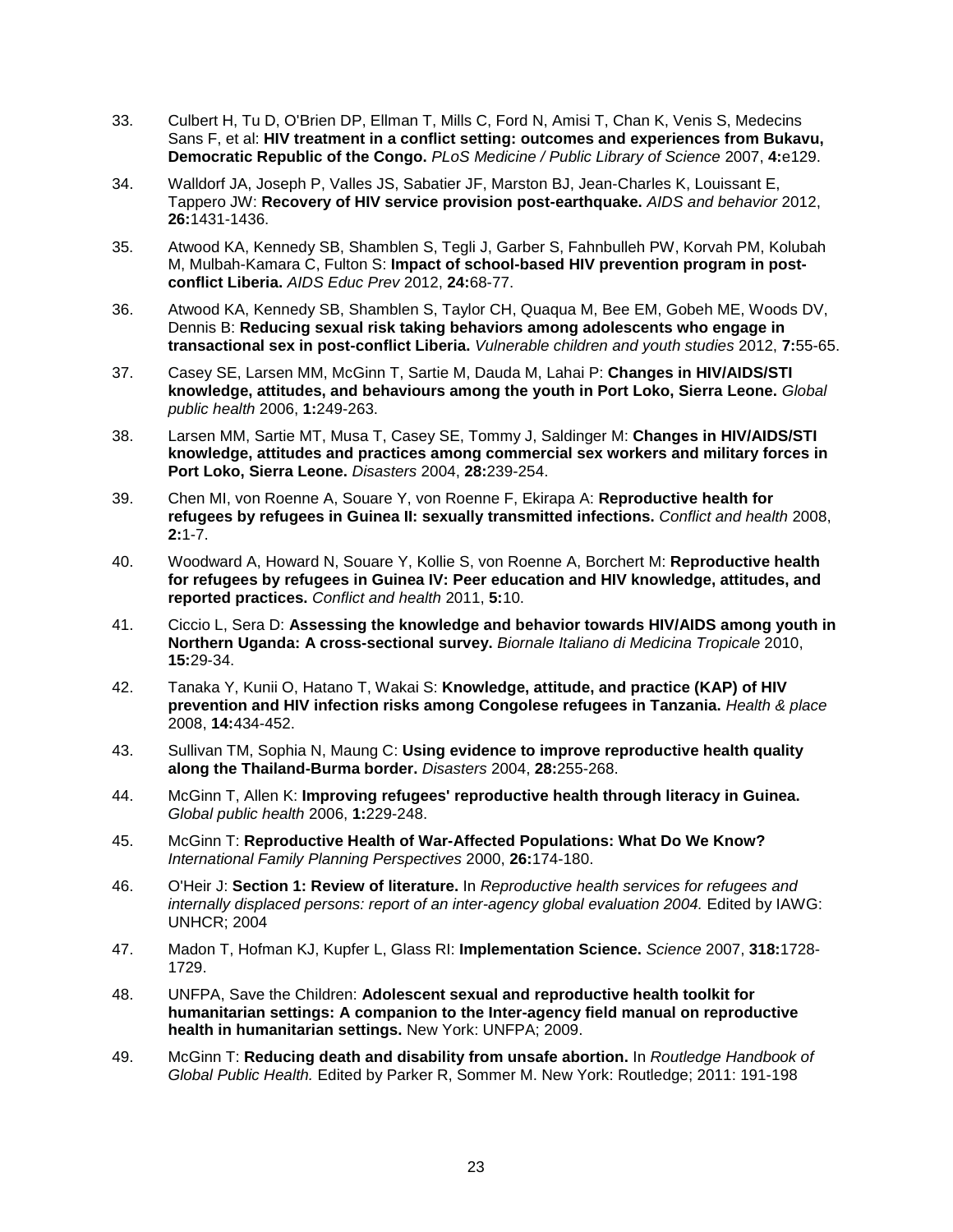- 50. Cleland J, Bernstein S, Ezeh A, Faundes A, Glasier A, Innis J: **Family planning: the unfinished agenda.** *Lancet* 2006, **368:**1810-1827.
- 51. Ross J, Hardee K, Mumford E, Eid S: **Contraceptive Method Choice in Developing Countries.** *International Family Planning Perspectives* 2002, **28:**32-40.
- 52. Ross J, Stover J: **Use of modern contraception increases when more methods become available: analysis of evidence from 1982–2009.** *Global Health: Science and Practice* 2013, **1:**203-212.
- 53. Briscoe C, Aboud F: **Behaviour change communication targeting four health behaviours in developing countries: A review of change techniques.** *Social Science & Medicine* 2012, **75:**612-621.
- 54. Habicht JP, Victora CG, Vaughan JP: **Evaluation designs for adequacy, plausibility and probability of public health programme performance and impact.** *Int J Epidemiol* 1999, **28:**10-18.
- 55. Ford N, Mills E, Zachariah R, Upshur R: **Ethics of conducting research in conflict settings.** *Conflict and health* 2009, **3:**7.
- 56. Thoms O, Ron J: **Public health, conflict and human rights: toward a collaborative research agenda.** *Conflict and health* 2007, **1:**11.
- 57. Spiegel PB: **Who should be undertaking population-based surveys in humanitarian emergencies?** *Emerg Themes Epidemiol* 2007, **4:**12.
- 58. McGinn T: **Monitoring and evaluation of PMM efforts: what have we learned?** *International journal of gynaecology and obstetrics* 1997, **59:**S245-S251.
- 59. Rossi P, H., Lipsey WM, Freeman HE: *Evaluation: A systematic approach.* 7th edn. Thousand Oaks, CA: SAGE; 2004.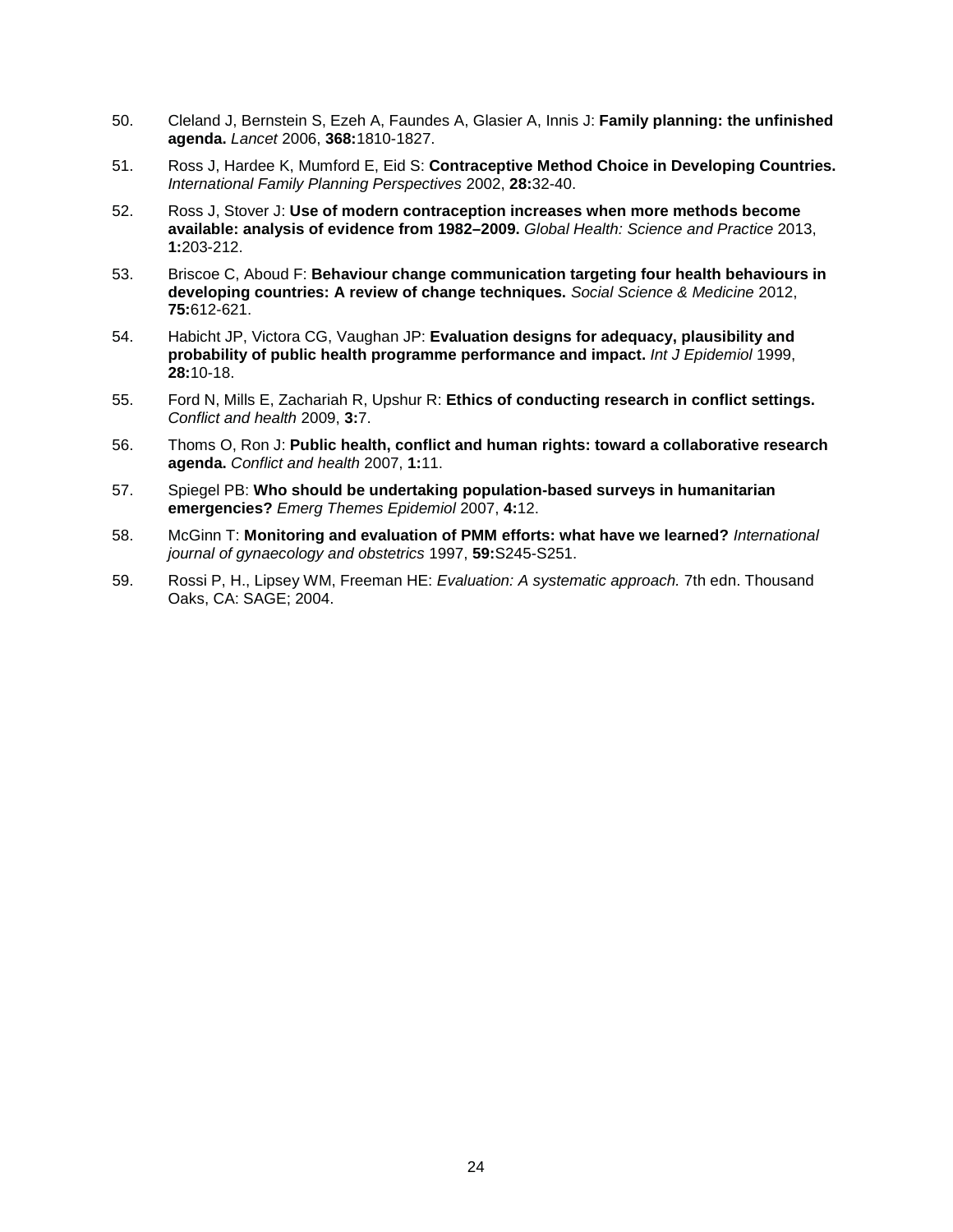## **Tables and Figures**





## **Table 1: Inclusion/exclusion criteria:**

|                          | <b>Included</b>                                                                                                                                                                                                                  | <b>Excluded</b>                                                                                                                                                                      |
|--------------------------|----------------------------------------------------------------------------------------------------------------------------------------------------------------------------------------------------------------------------------|--------------------------------------------------------------------------------------------------------------------------------------------------------------------------------------|
| Topic                    | Papers that described RH programs to<br>address maternal and newborn health,<br>FP, HIV and other STIs and/or GBV<br>(sexual violence including rape, sexual<br>abuse and sexual exploitation, and<br>intimate partner violence) | Papers that reported on other reproductive<br>health topics (e.g., female genital mutilation,<br>forced or early marriage, reproductive<br>cancers)                                  |
| Types of<br>Papers/Data  | Quantitative evaluations of RH<br>programs or services, including<br>experimental and non-experimental<br>designs that report outcome data                                                                                       | Descriptive quantitative papers with no<br>specific health intervention and no outcomes<br>(e.g., reporting only descriptive or baseline<br>data); purely qualitative papers         |
| Settings                 | Humanitarian crises in conflict, post-<br>conflict or natural disaster settings in<br>lower or middle income countries                                                                                                           | Papers in locations that were not affected by<br>armed conflict or natural disaster; that were<br>more than ten years post-conflict; disaster<br>settings in higher income countries |
| Types of<br>publications | Papers in peer-reviewed journals                                                                                                                                                                                                 | Letters, editorials, commentaries; grey<br>literature; review papers (although these<br>were screened for references)                                                                |
| Language                 | English                                                                                                                                                                                                                          | Study titles and abstracts in languages other<br>than English                                                                                                                        |
| Publication<br>date      | January 2004 - December 2013                                                                                                                                                                                                     | Papers published before 2004 or after 2013                                                                                                                                           |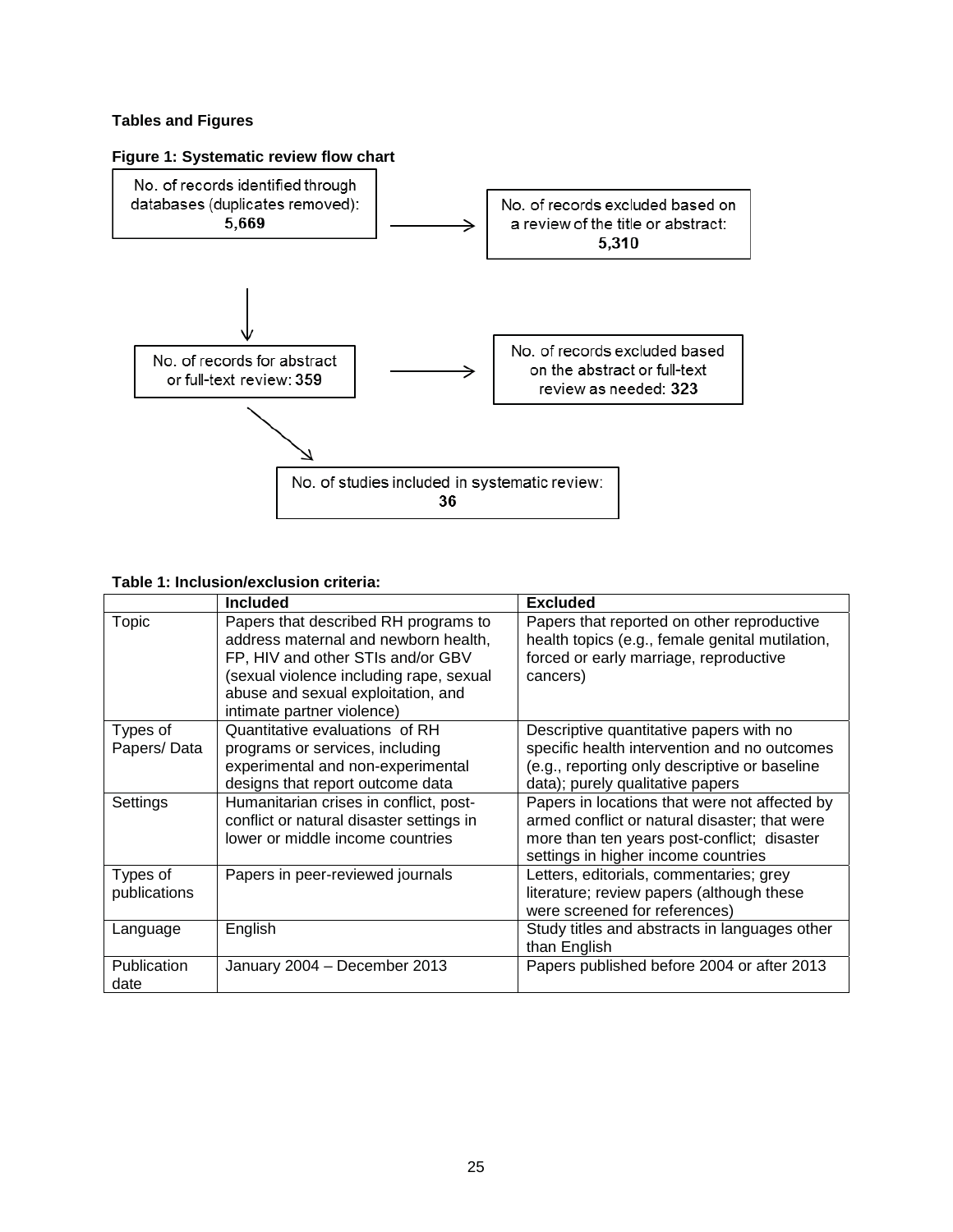# **Table 2: Number of papers by RH technical component**

|                             | Number (%) of program | Number (%) of          |
|-----------------------------|-----------------------|------------------------|
|                             | evaluation papers     | descriptive papers for |
|                             | (n=36*)               | comparison (n=93*)     |
| Maternal and newborn health | 7 (19%)               | 20 (22%)               |
| Family planning             | 6(17%)                | 4(4%)                  |
| Gender-based violence       | 3(8%)                 | 32 (34%)               |
| HIV and other STIs          | 20 (56%)              | 27 (29%)               |
| Adolescent RH               | 5(14%)                | 5(5%)                  |
| <b>General RH</b>           | 2(6%)                 | 7 (8%)                 |

\*The sum of the RH components is greater than the total number of papers as some papers reported on multiple components.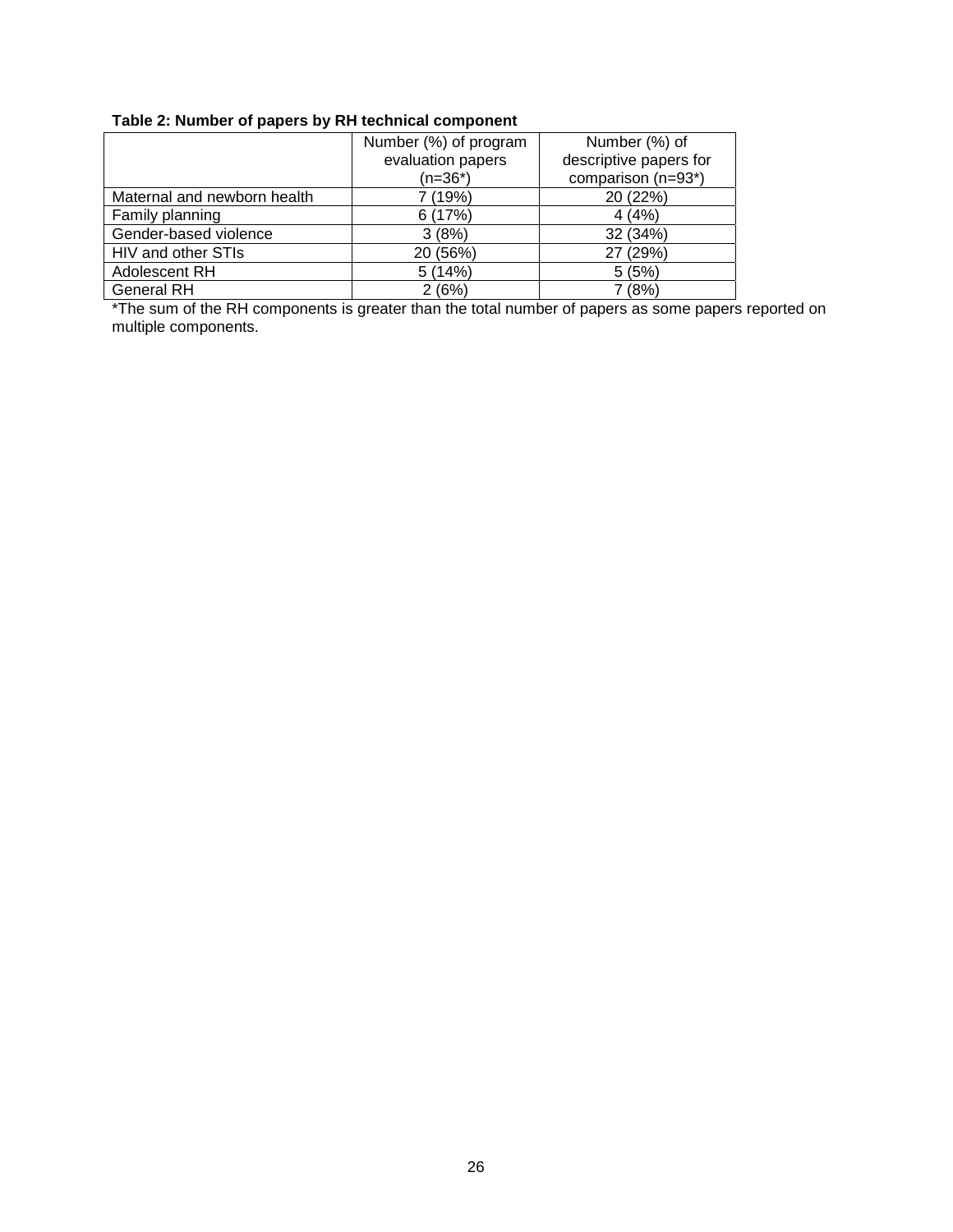|                                             |                                    | Table 3: Description of papers included in the review                                                                                                                                                                                                                 |                                                                                                                                                                                                                                                             |                                                                                                                                                                                                                                                                                                                        |                  |
|---------------------------------------------|------------------------------------|-----------------------------------------------------------------------------------------------------------------------------------------------------------------------------------------------------------------------------------------------------------------------|-------------------------------------------------------------------------------------------------------------------------------------------------------------------------------------------------------------------------------------------------------------|------------------------------------------------------------------------------------------------------------------------------------------------------------------------------------------------------------------------------------------------------------------------------------------------------------------------|------------------|
| Author<br>(Year)                            | Country                            | Intervention                                                                                                                                                                                                                                                          | Evaluation design                                                                                                                                                                                                                                           | Key findings                                                                                                                                                                                                                                                                                                           | Quality          |
|                                             | Maternal and newborn health        |                                                                                                                                                                                                                                                                       |                                                                                                                                                                                                                                                             |                                                                                                                                                                                                                                                                                                                        |                  |
| Ayoya et<br>al (2013)<br>$[14]$             | Haiti                              | breastfeeding and nutrition support,<br>Established baby tents in five cities<br>assessment of nutritional status of<br>pregnant<br>optimal<br>infant growth monitoring<br>to promote and sustain of<br>mother-infant pairs and<br>infant feeding practices:<br>women | 2010-June 2012) from nutritional<br>Program data review (February<br>cluster database (n=193 baby<br>tents)                                                                                                                                                 | 70% of infants less than 6 months old<br>changed to exclusive breastfeeding<br>"mixed feeders" less than 6 months<br>were exclusively breastfed. 10% of<br>while enrolled.                                                                                                                                             | $\sum_{i=1}^{n}$ |
| Howard et<br>al (2011) <sup>1</sup><br>[12] | Guinea                             | Seconded refugee health workers<br>to health facilities serving refugees,<br>provided free RH services and<br>as lay<br>trained refugee women<br>health workers                                                                                                       | Cross-sectional post-intervention<br>Sierra Leonean refugees) living<br>reproductive age (Liberian and<br>in one of 48 refugee camps in<br>$(n=444)$ and men $(n=445)$ of<br>multi-stage cluster survey in<br>intervention area of women<br>Guinea in 1999. | (OR=1.93, 95%Cl 1.05-3.92), or grand<br>multipara (OR= 2.13, 95%Cl 1.21-<br>3.75). No significant differences found<br>education activities (OR=2.03, 95%CI<br>Higher odds of facility delivery for<br>in maternal health knowledge or<br>1.23-3.01), formally educated<br>those exposed to intervention<br>attitudes. | Medium           |
| Krause et<br>al (2006)<br>[9]               | countries)<br>Global <sub>(9</sub> | services in<br>Improved availability of basic and<br>12 conflict affected settings in 9<br>2005<br>comprehensive EmONC<br>countries, Jan 2001-Apr                                                                                                                     | Pre and post intervention facility<br>assessments (n=31 health<br>facilities)                                                                                                                                                                               | increased from 3 facilities at baseline<br>functions available increased in all 31<br>increased from 2 at baseline to 10 at<br>Increased availability of EmONC 24<br>to 10 at endline; BEmONC facilities<br>hours a day. CEmONC facilities<br>endline. The number of signal<br>facilities.                             | Medium           |
| Lori et al<br>$(2010)$<br>[15]              | Liberia                            | based life-saving skills series in<br>home-<br>Trained traditional midwives in<br>maternal care using the<br>2006                                                                                                                                                     | assessments (n=412 traditional<br>Pre- & immediate post-training<br>midwives), 1-year follow up<br>assessment (n=389)                                                                                                                                       | remained stable one year later (p<.001<br>actions, 2) post-partum hemorrhage 3)<br>Mean scores in 4 topic areas: 1) first<br>improved from pre- to post-test and<br>woman referral, 4) baby referral,<br>for all 4 topics)                                                                                             | Medium           |

| $\frac{1}{2}$ |
|---------------|
|               |
| i             |
| inch room to  |
| 5             |
|               |
|               |
| į<br>ŕ        |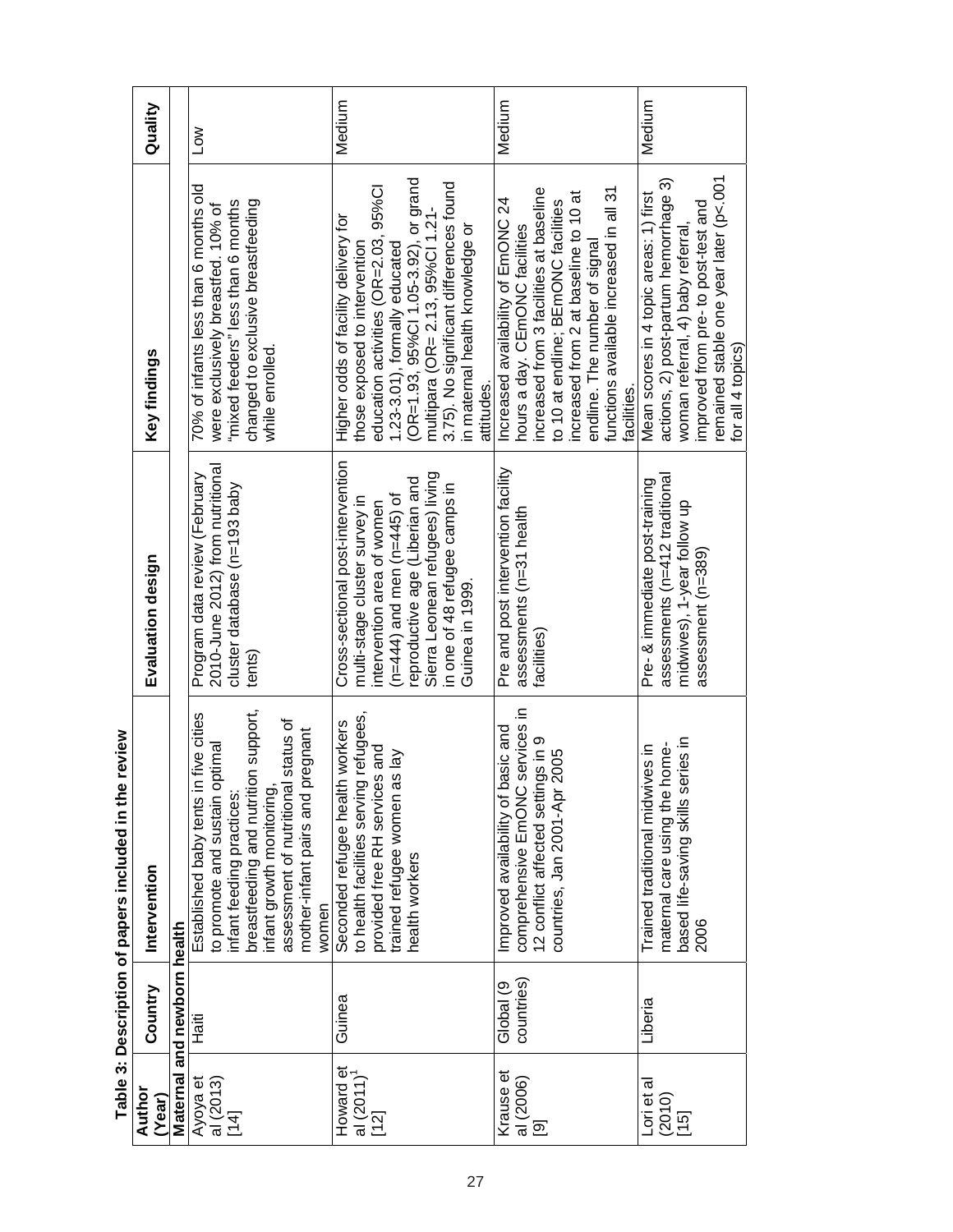| Author<br>(Year)                          | Country            | Intervention                                                                                                                                                                                                                                                                                | Evaluation design                                                                                                        | Key findings                                                                                                                                                                                                                                                                                                                                                                  | Quality |
|-------------------------------------------|--------------------|---------------------------------------------------------------------------------------------------------------------------------------------------------------------------------------------------------------------------------------------------------------------------------------------|--------------------------------------------------------------------------------------------------------------------------|-------------------------------------------------------------------------------------------------------------------------------------------------------------------------------------------------------------------------------------------------------------------------------------------------------------------------------------------------------------------------------|---------|
| Purdin et<br>al (2009)<br>[8]             | Pakistan           | community<br>pregnancy and the importance of<br>improved the health information<br>members on safe motherhood,<br>linked primary health care with<br>Established EmONC facilities,<br>education on danger signs of<br>and<br>trained Afghan refugee<br>skilled birth attendance,<br>system. | Program data review 2000-2007                                                                                            | Maternal mortality ratio improved from<br>increased from 27% in 2000 to 85% in<br>coverage increased from 49% in 2000<br>birth attendance increased from 5% in<br>291 per 100,000 live births in 2000 to<br>obstetric complications=0.2%. Skilled<br>1996 to 67% in 2007. Complete ANC<br>to 90% in 2006; post-natal coverage<br>102 in 2004. Case fatality rate for<br>2006. | Medium  |
|                                           |                    | Maternal and newborn health and family planning                                                                                                                                                                                                                                             |                                                                                                                          |                                                                                                                                                                                                                                                                                                                                                                               |         |
| Mullany et<br>al (2010)<br>[11]           | Burma              | Trained community-based skilled<br>EmONC,<br>nd FP in<br>health workers in basic<br>evidence-based ANC ar                                                                                                                                                                                   | intervention cross-sectional two-<br>Pre (2006) & post (2008)<br>stage cluster surveys in                                | Use of modern FP methods increased<br>from 24% to 45% (PRR 1.88, 95%CI<br>1.63-2.17). Unmet need for FP                                                                                                                                                                                                                                                                       | igh     |
|                                           |                    | Karenni<br>Shan, Mon, Karen, and<br>regions of Burma                                                                                                                                                                                                                                        | married women of reproductive<br>intervention areas of ever<br>age: n=2,889 at baseline,<br>n=2,442 at endline           | Skilled birth attendance increased from<br>5% to 49% (PRR=9.55, 95%Cl 7.21-<br>decreased 35% (95%Cl 28%-40%)<br>12.64                                                                                                                                                                                                                                                         |         |
| Viswanath<br>an et al<br>$(2012)$<br>[13] | Afghanista<br>n    | Deployed CHWs to promote use of<br>RH services in community and at<br>health facilities                                                                                                                                                                                                     | Afghanistan Health Survey 2006:<br>multistage cluster survey in 29<br>provinces (n=8,281 women)<br>Data derived from the | 1.87-3.92) and skilled birth attendant at<br>increased use of FP (OR=1.61, 95%CI<br>last delivery (OR=1.75, 95%Cl 1.18-<br>2.58). These associations were not<br>1.21-2.15), ANC (OR=2.71, 95%CI<br>community is associated with<br>significant with a male CHW.<br>Presence of female CHW in                                                                                 | Medium  |
| Family planning                           |                    |                                                                                                                                                                                                                                                                                             |                                                                                                                          |                                                                                                                                                                                                                                                                                                                                                                               |         |
| Casey et<br>al (2013)<br>[16]             | Northern<br>Uganda | Provided short-acting, long-acting<br>ods via<br>mobile outreach teams and<br>and permanent FP meth                                                                                                                                                                                         | sectional multi-stage cluster<br>Baseline (2007) and post-<br>intervention (2010) cross-                                 | (OR=3.34, 95%Cl 2.27-4.92); use of<br>Current use modern FP methods<br>increased from 7.1% to 22.6%                                                                                                                                                                                                                                                                           | High    |
|                                           |                    | strengthened public health center<br>provision of short and long acting                                                                                                                                                                                                                     | surveys in intervention area of<br>women of reproductive age:                                                            | (OR=9.45, 95%Cl 3.99-22.4). Unmet<br>LAPM increased 1.2% to 9.8%                                                                                                                                                                                                                                                                                                              |         |
|                                           |                    | FP methods                                                                                                                                                                                                                                                                                  | n=905 at baseline, n=873 at<br>endline                                                                                   | need for FP decreased from 52.1% to<br>35.7% (OR=0.47, 95% CI 0.37-0.60)                                                                                                                                                                                                                                                                                                      |         |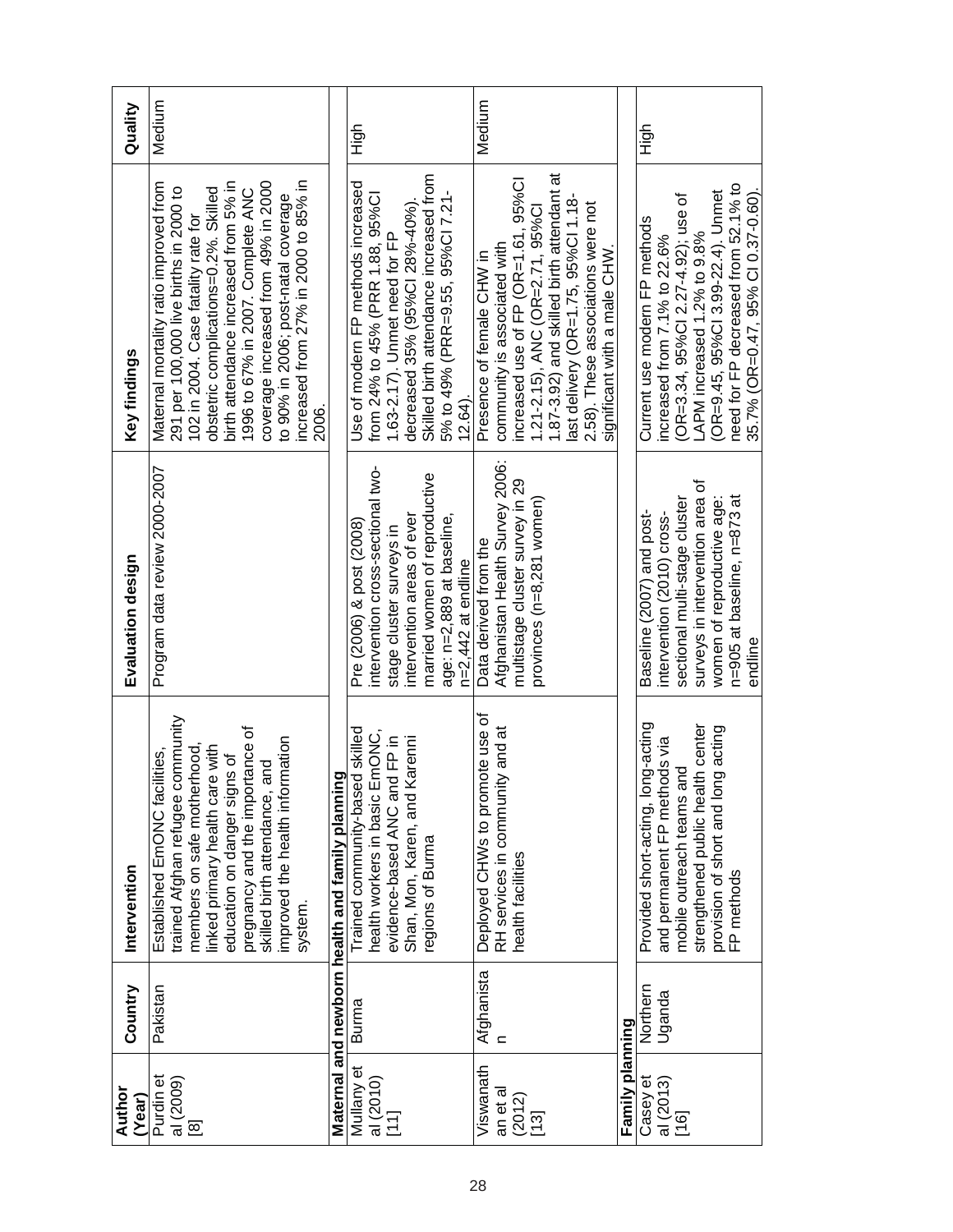| Author<br>(Year)                       | Country                                             | Intervention                                                                                                                                                                                  | Evaluation design                                                                                                                                                                                                                                           | Key findings                                                                                                                                                                                                                                                                                                                                                                                            | Quality          |
|----------------------------------------|-----------------------------------------------------|-----------------------------------------------------------------------------------------------------------------------------------------------------------------------------------------------|-------------------------------------------------------------------------------------------------------------------------------------------------------------------------------------------------------------------------------------------------------------|---------------------------------------------------------------------------------------------------------------------------------------------------------------------------------------------------------------------------------------------------------------------------------------------------------------------------------------------------------------------------------------------------------|------------------|
| Howard et<br>al (2008)<br><sup>1</sup> | Guinea                                              | to health facilities provided free RH<br>seconded<br>rkers<br>services and trained refugee<br>women as lay health wor<br>Refugee health workers                                               | Cross-sectional post-intervention<br>Sierra Leonean refugees) living<br>reproductive age (Liberian and<br>in one of 48 refugee camps in<br>$(n=444)$ and men $(n=445)$ of<br>multi-stage cluster survey in<br>intervention area of women<br>Guinea in 1999. | than 40% had not discussed FP with<br>origin $(3.9\%)$ or host country $(4.1\%)$ .<br>(17%) was higher than in country of<br>Perceived service quality was most<br>Approval of FP was high, but more<br>partner. Current use of modern FP<br>important determinant in choice of<br>where to get FP.                                                                                                     | Medium           |
| al (2010)<br>Huber et<br>$[18]$        | Afghanista<br>n                                     | distribution of short acting methods<br>CHWs and community-based<br>using<br>Improved access to FP                                                                                            | sampling; verification of FP use<br>via home visits of 150 FP users<br>(2006) cross-sectional surveys<br>Baseline (2004) and endline<br>using lot quality assurance<br>per CHW                                                                              | Current FP use increased by 24-27%,<br>with injectables contributing most to<br>the increase.                                                                                                                                                                                                                                                                                                           | $\sum_{i=1}^{n}$ |
| Raheel et<br>al (2012)<br>[19]         | Pakistan                                            | unsubsidized health care to Afghan<br>Provided subsidized or<br>efugees in Karachi                                                                                                            | groups: married Afghan women<br>Cross-sectional study in 2008<br>of reproductive age receiving<br>subsidized care (n=325) and<br>unsubsidized care (n=325)<br>sampling of 2 comparison<br>using systematic random                                           | care were more likely to have heard of<br>Refugee women receiving subsidized<br>FP (OR=10.12 95%CI 6.7-15.31) and<br>currently use FP (OR=3.65, 95%Cl<br>$2.61 - 5.10$                                                                                                                                                                                                                                  | tigh             |
|                                        | Gender-based violence                               |                                                                                                                                                                                               |                                                                                                                                                                                                                                                             |                                                                                                                                                                                                                                                                                                                                                                                                         |                  |
| Bass et a<br>$(2013)$<br>$[20]$        | c Republic<br>Democrati<br>Congo<br>(DRC)<br>of the | processing<br>therapy (1 individual session and 11<br>paraprofessionals supervised by<br>psychosocial staff and clinical<br>group sessions) provided by<br>Adapted group cognitive<br>experts | female sexual violence survivors<br>villages to intervention group (8)<br>or individual support (8) for<br>Random assignment of 16<br>in 2011                                                                                                               | of symptoms were significantly greater<br>measures. Improvements in all 3 sets<br>65% in intervention group and 52% in<br>individual support group (p<0.01 for<br>combined depression and anxiety<br>improved significantly more in the<br>in therapy group than in individual<br>support group. Mean scores for<br>therapy group compared to the<br>control group completed all 3<br>all comparisons). | High             |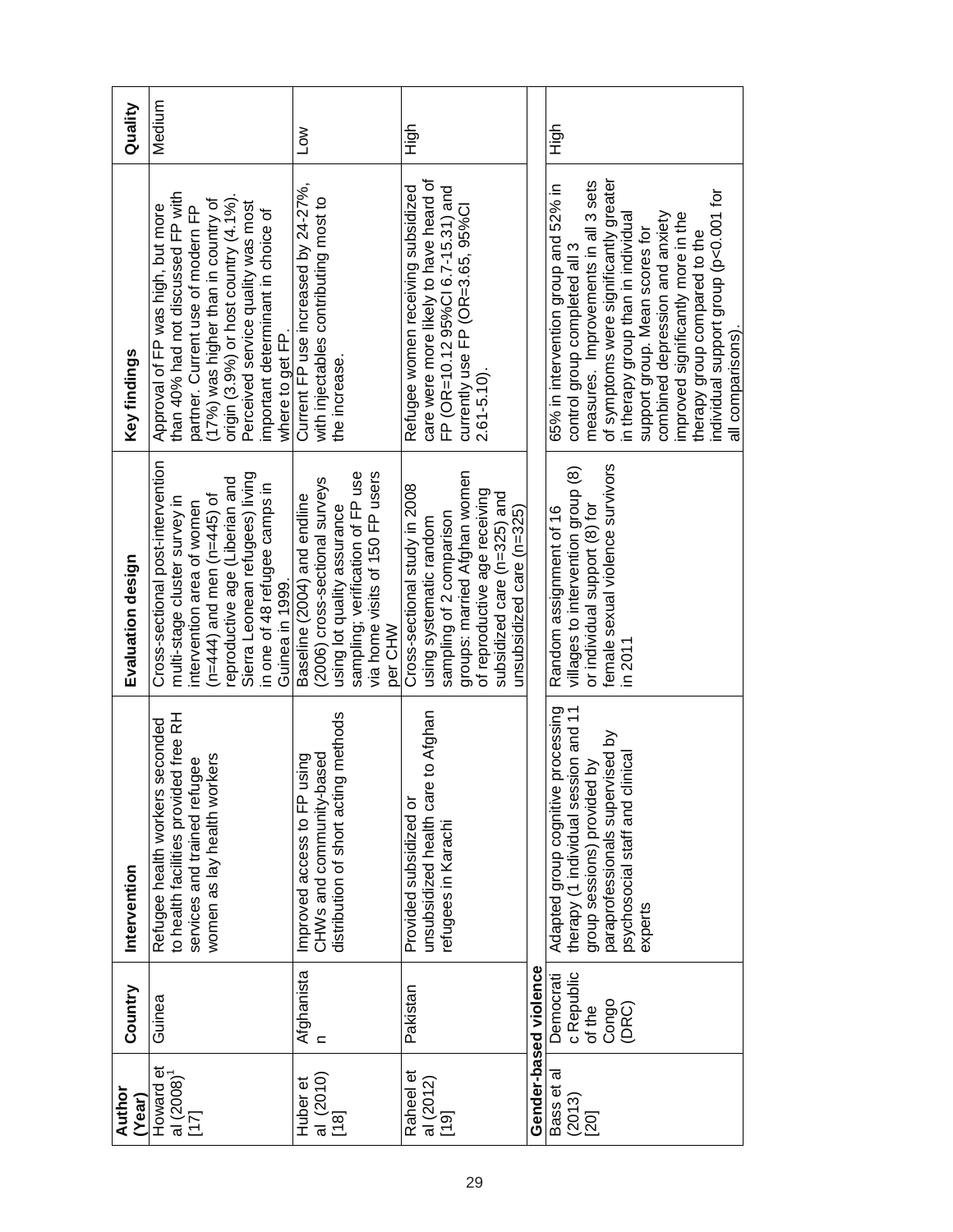| Author<br>(Year)                            | Country                               | Intervention                                                                                                                                                                                                                                                 | Evaluation design                                                                                                                                                                                                                                                                                               | Key findings                                                                                                                                                                                                                                                                                                                                                                                                   | Quality |
|---------------------------------------------|---------------------------------------|--------------------------------------------------------------------------------------------------------------------------------------------------------------------------------------------------------------------------------------------------------------|-----------------------------------------------------------------------------------------------------------------------------------------------------------------------------------------------------------------------------------------------------------------------------------------------------------------|----------------------------------------------------------------------------------------------------------------------------------------------------------------------------------------------------------------------------------------------------------------------------------------------------------------------------------------------------------------------------------------------------------------|---------|
| Hustache<br>(2009)<br>et al<br>$[21]$       | of Congo<br>Republic                  | raped by an unknown perpetrator in<br>women<br>Provided medical care and<br>psychological support to<br>military clothing                                                                                                                                    | Initial assessment January 2002-<br>survivors of rape); follow-up 1-2<br>years post-treatment, June-July<br>April 2003 (n=159 female<br>$2004(n=70)$                                                                                                                                                            | (GAF) scale at both time periods, and<br>56 women were evaluated using the<br>improved (p=.04); this improvement<br>Global Assessment of Functioning<br>was maintained 1-2 years later<br>global functioning significantly                                                                                                                                                                                     | Medium  |
| Smith et al<br>(2013)<br>$[22]$             | Ethiopia,<br>Jordan<br>Kenya,<br>DRC, | competent,<br>for health<br>compassionate, and confidential<br>clinical care for rape survivors<br>providers to encourage<br>Multimedia training tool                                                                                                        | Assessment pre-training and 3<br>months after, medical record<br>review, in-depth interviews<br>November 2010 to June<br>2012)                                                                                                                                                                                  | provider practice improved from before<br>the training to 3 months post-training<br>patient rights increased (p<.05), and<br>Although negative attitudes did not<br>significantly decrease, respect for<br>(p<.01)                                                                                                                                                                                             | Medium  |
|                                             | HIV/AIDS and other STIs               |                                                                                                                                                                                                                                                              |                                                                                                                                                                                                                                                                                                                 |                                                                                                                                                                                                                                                                                                                                                                                                                |         |
| Ahoua et<br>al (2010)<br>$[24]$             | Northern<br>Uganda                    | months post-partum including infant<br>PMTCT program including either<br>short-course AZT or single dose<br>nevirapine and follow-up for 18<br>HIV testing                                                                                                   | (n=327 women and 368 babies).<br>Cross-sectional survey of infant<br>Retrospective record review of<br>all mother-infant pairs enrolled<br>July 2000-July 2005 (n=517).<br>status at 18 months following<br>tracing of mother-infant pairs<br>who were lost to follow up                                        | 53% of mother-infant pairs were lost to<br>testing at 18 months; the risk of death<br>1.07-3.36) and of weaning before age<br>among infants with no or incomplete<br>or being lost to follow-up was higher<br>intrapartum ARVs (OR=1.9, 95%CI<br>6 months (OR=2.55, 95%CI 1.42-<br>follow-up before completing infant<br>4.58).                                                                                | Medium  |
| Atwood et<br>al (2012) <sup>3</sup><br>[35] | Liberia                               | promoted positive condom attitudes<br>curriculum adapted for in-school<br>efficacy to refuse sex, negotiate<br>Evidence-based HIV prevention<br>condom use and use condoms<br>-iberian youth. The 8-modules<br>and increased skills and self-<br>effectively | post-test, 3- and 9- month follow-<br>prevention curriculum or general<br>Attention-matched, group RCT:<br>completed baseline, immediate<br>up surveys to assess program<br>efficacy (n=740 completed all<br>health curriculum. Students<br>4 matched pairs of schools<br>randomly assigned to HIV<br>measures) | The intervention significantly improved<br>more consistently in the last 3 months<br>(p<.05) at the 9-month follow-up. The<br>the intervention group used condoms<br>who were sexually active at baseline,<br>nitiation or multiple sex partnerships.<br>the 9 month follow-up. Among those<br>oositive condom attitudes (p<.05) at<br>protective peer norms (p<.05) and<br>intervention did not impact sexual | Medium  |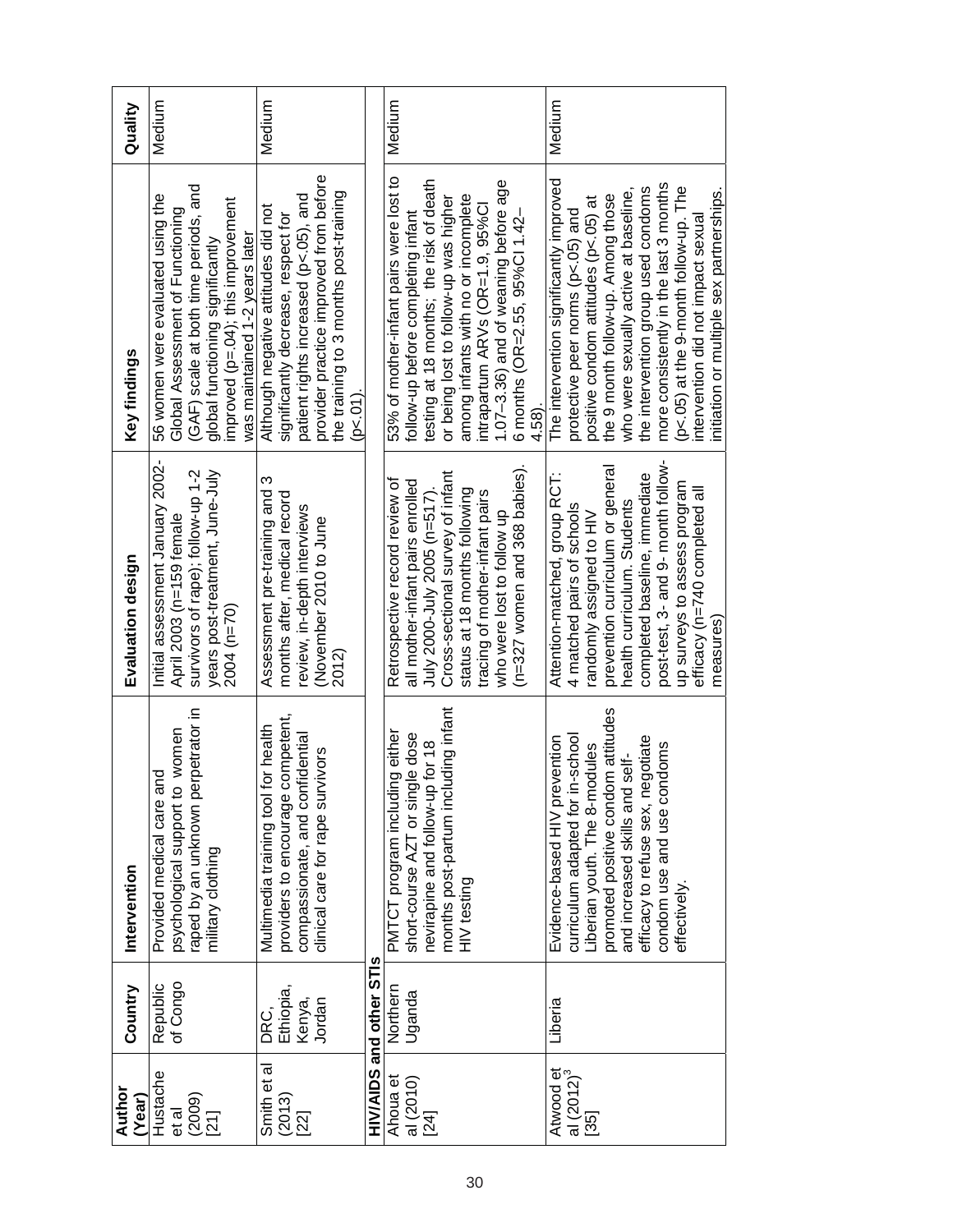| Quality           | Medium                                                                                                                                                                                                                                                                                                                                         | Medium                                                                                                                                                                                                                                                                                                                                                                         | Medium                                                                                                                                                                                                                                                                                       |
|-------------------|------------------------------------------------------------------------------------------------------------------------------------------------------------------------------------------------------------------------------------------------------------------------------------------------------------------------------------------------|--------------------------------------------------------------------------------------------------------------------------------------------------------------------------------------------------------------------------------------------------------------------------------------------------------------------------------------------------------------------------------|----------------------------------------------------------------------------------------------------------------------------------------------------------------------------------------------------------------------------------------------------------------------------------------------|
| Key findings      | engaged in transactional sex were no<br>different in the intervention or control<br>Risk behaviors for adolescents who<br>groups.                                                                                                                                                                                                              | months decreased from 10.3% in 2004<br>94.4% received HIV testing. Testing of<br>HIV+ women started ARVs, compared<br>compared to 15.5% nationally. 79% of<br>male partners increased from 5.9% in<br>among exposed infants tested by 18<br>to 52% nationally. HIV prevalence<br>Of 140,658 women starting ANC,<br>2002 to 75.8% in 2011 (p=.001)<br>to 5.0% in 2011 (p=.001). | and from 16% to 37% (male) (p<.01 for<br>youth; reported condom use at last sex<br>Respondents able to name 3 effective<br>from 4% to 36% among female youth<br>increased from 16% to 46% (female)<br>means of avoiding AIDS increased<br>and from 4% to 45% among male<br>all comparisons). |
| Evaluation design | post-test, 3- and 9- month follow-<br>prevention curriculum or general<br>to questions about transactional<br>efficacy (n=714 who responded<br>Attention-matched, group RCT:<br>completed baseline, immediate<br>up surveys to assess program<br>health curriculum. Students<br>4 matched pairs of schools<br>randomly assigned to HIV<br>sex) | Retrospective record review of<br>PMTCT program data 2002-<br>2011                                                                                                                                                                                                                                                                                                             | youth: n=244 female, 293 male<br>(baseline); n=250 female, 299<br>purposive quota sampling of<br>intervention (2003) cross-<br>Baseline (2001) and post<br>sectional surveys using<br>male (endline)                                                                                         |
| Intervention      | promoted positive condom attitudes<br>curriculum adapted for in-school<br>efficacy to refuse sex, negotiate<br>Evidence-based HIV prevention<br>condom use and use condoms<br>Liberian youth. The 8-modules<br>and increased skills and self-<br>effectively.                                                                                  | partner involvement, follow-up at 18<br>uding infant<br>PMTCT program including couple<br>VCT, care and treatment for HIV+<br>care,<br>individuals, home-based<br>months post-partum incl<br>HIV testing                                                                                                                                                                       | negotiation skills and distribution of<br>program comprised of intensive<br>including a focus on improving<br>HIV/AIDS and STI prevention<br>youth<br>outreach education by peers<br>free condoms targeting                                                                                  |
| Country           | Liberia                                                                                                                                                                                                                                                                                                                                        | Northern<br>Uganda                                                                                                                                                                                                                                                                                                                                                             | Leone<br>Sierra                                                                                                                                                                                                                                                                              |
| Author<br>(Year)  | Atwood et<br>al $(2012)^3$<br>$\begin{bmatrix} 36 \end{bmatrix}$                                                                                                                                                                                                                                                                               | Mbazzi et<br>Bannink-<br>al (2013)<br>$[23]$                                                                                                                                                                                                                                                                                                                                   | Casey et<br>al (2006) <sup>2</sup><br>$[37]$                                                                                                                                                                                                                                                 |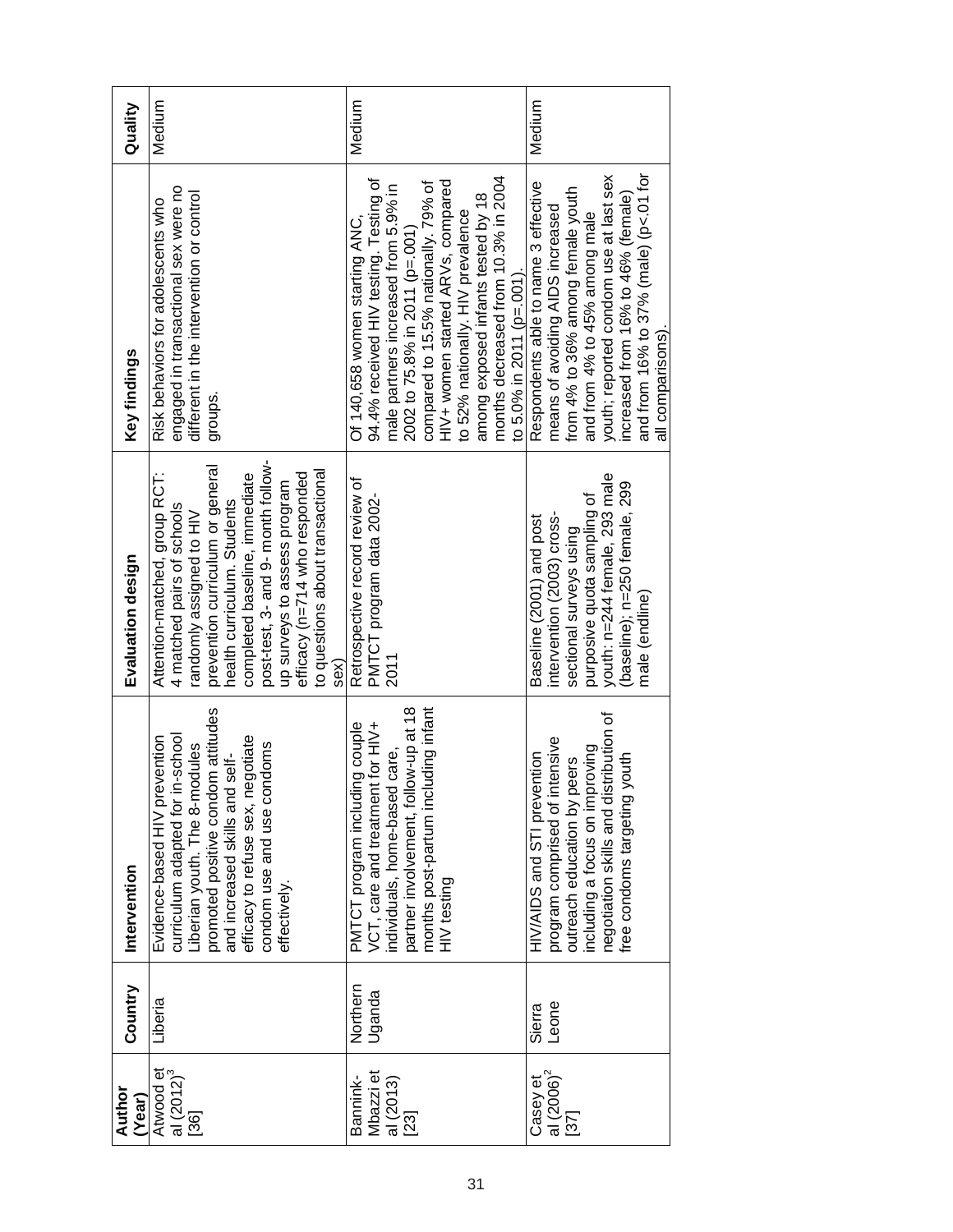| Quality           | Medium                                                                                                                                                                                                                                                                                                                                                                                                                                      | Medium                                                                                                                                                                                                                                                                                                                                                                 | Medium                                                                                                                                                                                                                                                                                                                                                                                                                     |
|-------------------|---------------------------------------------------------------------------------------------------------------------------------------------------------------------------------------------------------------------------------------------------------------------------------------------------------------------------------------------------------------------------------------------------------------------------------------------|------------------------------------------------------------------------------------------------------------------------------------------------------------------------------------------------------------------------------------------------------------------------------------------------------------------------------------------------------------------------|----------------------------------------------------------------------------------------------------------------------------------------------------------------------------------------------------------------------------------------------------------------------------------------------------------------------------------------------------------------------------------------------------------------------------|
| Key findings      | Respondents citing program facilitators<br>Cl 1.5-5.8 (men)) and (OR=4.6, 95%Cl<br>protecting against STIs (OR=2.9, 95%<br>24% among men. Only 25% correctly<br>men)) and identify effective means of<br>symptoms (OR=5.2, 95% C11.9-13.9<br>as sources of information were more<br>common: 30% among women and<br>Self-reported STI symptoms were<br>likely to correctly name key STI<br>named key STI symptoms.<br>$1.6 - 13.2$ (women)). | common misconceptions). 86% knew<br>where to get tested for, but only 51%<br>esult in the last 12 months. Gender,<br>geographical location, marital status<br>prevention knowledge (knew 3 main<br>and education were associated with<br>had been tested and received their<br>means of prevention and rejected<br>29% had comprehensive HIV<br>this knowledge (p<.001 | clinics. 12-month mortality among ART<br>11,076 people received VCT, of whom<br>patients was 7.9% (95%Cl 3.6-12.1),<br>and 12-month loss to follow-up was<br>5.4% (95%Cl 3.2-7.5), both<br>settings. Only 5 of 66 ART patients<br>comparable to stable low resource<br>experienced treatment interruption<br>eceived follow-up care in the HIV<br>during violent period of May-June<br>9% were HIV+; 94% of these<br>2004. |
| Evaluation design | Cross-sectional post-intervention<br>Sierra Leonean refugees) living<br>reproductive age (Liberian and<br>in one of 48 refugee camps in<br>( $n=444$ ) and men ( $n=445$ ) of<br>multi-stage cluster survey in<br>intervention area of women<br>Guinea in 1999.                                                                                                                                                                             | Cross-sectional post-intervention<br>intervention area (n=1,781 youth<br>Alland duising forms<br>assurance sampling in<br>age 15-24) in 2008                                                                                                                                                                                                                           | Program data review: May 2002-<br>Jan 2006                                                                                                                                                                                                                                                                                                                                                                                 |
| Intervention      | to health facilities provided free RH<br>seconded<br>women as lay health workers<br>services and trained refugee<br>Refugee health workers                                                                                                                                                                                                                                                                                                  | circumstances to spread prevention<br>HIV/AIDS prevention activities with<br>Ils training,<br>youth including media campaigns,<br>messages and help them develop<br>the skills necessary to protect<br>and activities for youth in<br>peer counseling, life skil<br>particularly vulnerable<br>themselves.                                                             | for HIV+ individuals, HIV prevention<br>treatment<br>Voluntary counseling and HIV<br>testing (VCT), care and<br>activities                                                                                                                                                                                                                                                                                                 |
| Country           | Guinea                                                                                                                                                                                                                                                                                                                                                                                                                                      | Northern<br>Uganda                                                                                                                                                                                                                                                                                                                                                     | DRC                                                                                                                                                                                                                                                                                                                                                                                                                        |
| Author<br>(Year)  | ত<br>Chen et<br>$(2008)^{1}$<br>[39]                                                                                                                                                                                                                                                                                                                                                                                                        | Ciccio and<br>$(2010)$<br>$[41]$<br>Sera                                                                                                                                                                                                                                                                                                                               | Culbert et<br>al (2007)<br>$[33]$                                                                                                                                                                                                                                                                                                                                                                                          |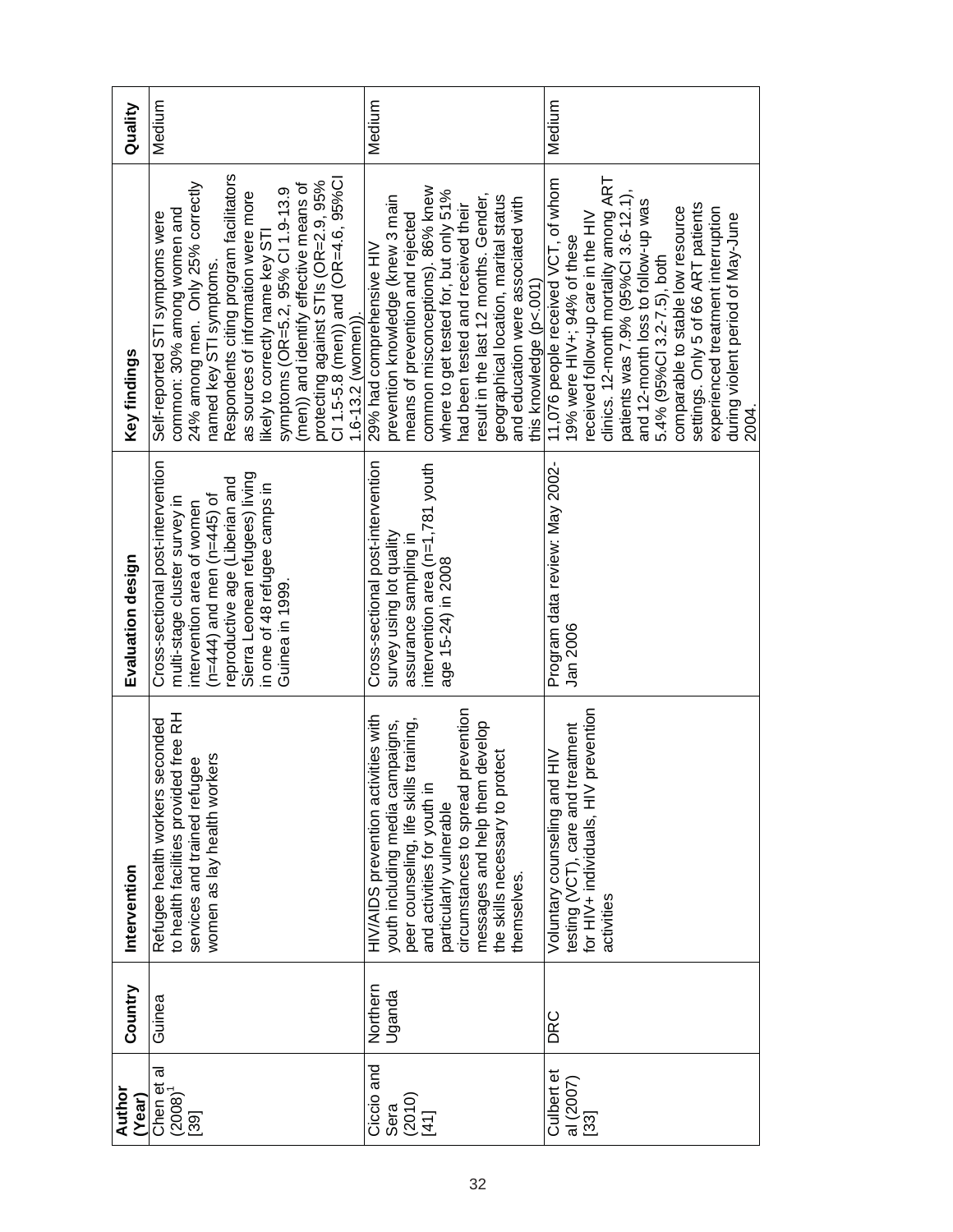| Quality           | High                                                                                                                                                                                                                                                                                                                                                   | Medium                                                                                                                                                  | Medium                                                                                                                                                                                                                                                                                                                                                                                                                                                         | Medium                                                                                                                                                                                                                                                                                                                                                                                                                                                                                        |
|-------------------|--------------------------------------------------------------------------------------------------------------------------------------------------------------------------------------------------------------------------------------------------------------------------------------------------------------------------------------------------------|---------------------------------------------------------------------------------------------------------------------------------------------------------|----------------------------------------------------------------------------------------------------------------------------------------------------------------------------------------------------------------------------------------------------------------------------------------------------------------------------------------------------------------------------------------------------------------------------------------------------------------|-----------------------------------------------------------------------------------------------------------------------------------------------------------------------------------------------------------------------------------------------------------------------------------------------------------------------------------------------------------------------------------------------------------------------------------------------------------------------------------------------|
| Key findings      | was 99.5%, with no difference between<br>Mean 4-day adherence (self-reported)<br>333.3), and lack of privacy at facility<br>(OR=9.7, 95%Cl 0.9-111.1) were<br>Being on a 1st<br>line ART regimen (OR=22.2, 95%Cl<br>1.5-333.3), feeling facility staff were<br>condemning (OR=22.2, 95%Cl 1.5-<br>associated with non-adherence.<br>IDPs and non-IDPs. | Adherence was consistently excellent<br>in 92% of patients. No deaths and no<br>major opportunistic infections were<br>ecorded after initiation of ART. | 295% adherence. IDP camp residence<br>4.3% of patients died during follow-up,<br>(95%Cl 2.7-4.3) per 100 person years<br>Of patients with adherence data, 92%<br>The mortality incidence rate was 3.48<br>mortality was associated with female<br>sex, higher baseline CD4 count and<br>a mortality rate comparable to ART<br>and age were not associated with<br>had adherence greater than 95%.<br>patients in stable settings. Lower<br>mortality outcomes. | of avoiding AIDS increased from 5% to<br>condom use at last sex increased from<br>Those able to name 3 effective means<br>they should be isolated or reported did<br>68% (military) (p<.01 for all). Although<br>military men who believe HIV+ people<br>38% to 68% (CSW) and from 39% to<br>70% among CSWs and from 11% to<br>increased, the proportions believing<br>75% among military men. Reported<br>the proportions of both CSWs and<br>should be treated or counselled<br>not change. |
| Evaluation design | period in February 2008 (n=200<br>reported adherence over 4-day<br>systematic sampling of self-<br>Cross-sectional study using<br>adults on ART)                                                                                                                                                                                                       | Prospective cohort study using<br>program data June 2005 - Feb<br>receiving combination ART<br>2008 (n=57 HIV+ children                                 | program data, June 2005 - Jan<br>Prospective cohort study using<br>2008, (n=1,625 HIV+ adults<br>receiving combination ART                                                                                                                                                                                                                                                                                                                                     | n=201 sex workers, 202 military<br>men (baseline); n=202 sex<br>purposive quota sampling:<br>workers, 205 military men<br>intervention (2003) cross-<br>Baseline (2001) and post<br>sectional surveys using<br>(endline)                                                                                                                                                                                                                                                                      |
| Intervention      | Care and treatment for HIV+<br>individuals                                                                                                                                                                                                                                                                                                             | ndividuals, facility and home-based<br>JP camps<br>Care and treatment for HIV+<br>care, mobile clinics to ID                                            | individuals, facility and home-based<br>P camps<br>Care and treatment for HIV+<br>care, mobile clinics to ID                                                                                                                                                                                                                                                                                                                                                   | negotiation skills and distribution of<br>free condoms targeting commercial<br>program comprised of intensive<br>military<br>including a focus on improving<br>HIV/AIDS and STI prevention<br>outreach education by peers<br>sex workers (CSW) and<br>men                                                                                                                                                                                                                                     |
| Country           | Northern<br>Uganda                                                                                                                                                                                                                                                                                                                                     | Northern<br>Uganda                                                                                                                                      | Northern<br>Uganda                                                                                                                                                                                                                                                                                                                                                                                                                                             | Leone<br>Sierra                                                                                                                                                                                                                                                                                                                                                                                                                                                                               |
| Author<br>(Year)  | Garang et<br>al (2009)<br>[26]                                                                                                                                                                                                                                                                                                                         | Kiboneka<br>$(2008)^4$<br>et al<br>$[28]$                                                                                                               | Kiboneka<br>$\left(2009\right)^4$ [27]<br>et al                                                                                                                                                                                                                                                                                                                                                                                                                | al $(2004)^2$<br>[38]<br>Larsen et                                                                                                                                                                                                                                                                                                                                                                                                                                                            |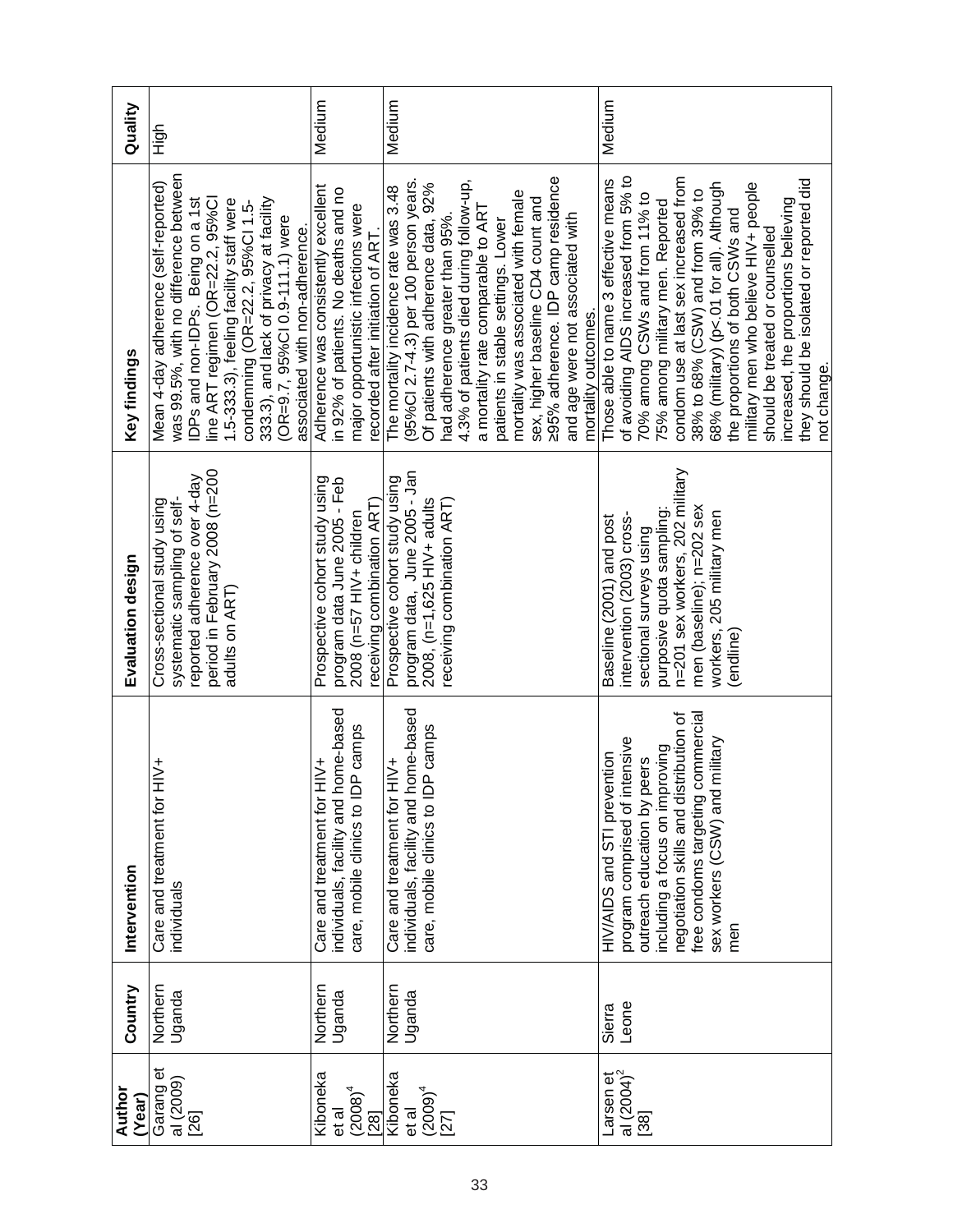| Author<br>(Year)                         | Country  | Intervention                                                                                                                                                   | Evaluation design                                                                                                                                                                      | Key findings                                                                                                                                                                                                                                                                                                                                                                                                                              | Quality |
|------------------------------------------|----------|----------------------------------------------------------------------------------------------------------------------------------------------------------------|----------------------------------------------------------------------------------------------------------------------------------------------------------------------------------------|-------------------------------------------------------------------------------------------------------------------------------------------------------------------------------------------------------------------------------------------------------------------------------------------------------------------------------------------------------------------------------------------------------------------------------------------|---------|
| O'Brien et<br>al (2010)<br>$[29]$        | Global   | Programs of care and treatment for<br>HIV+ individuals in conflict and<br>post-conflict settings                                                               | Program data review 2005-2009<br>(n=20 programs with complete<br>data and n=4,145 HIV+ adults<br>on ART with complete data)                                                            | and loss to follow-up were 9% (95%CI<br>follow-up. Median 12-month mortality<br>respectively. Median 6-month CD4<br>64% of ART patients remained on<br>ART, 10% died, 11% were lost to<br>8.8-9.1) and 11% (95%Cl 9-12<br>gain was 129 cells/mm <sup>3</sup> .                                                                                                                                                                            | Medium  |
| Mercier et<br>al (2011)<br>[30]<br>Pyne- | Kenya    | $+5 +$<br>Care and treatment for I<br>individuals                                                                                                              | election violence, Dec 30, 2007<br>Retrospective record review for<br>- Feb 28, 2008, and same time<br>period 1 year earlier (n=2,534<br>clients on ART during post-<br>$H/V+$ adults) | period compared to 1 year earlier. Men<br>traveling $\geq$ 3 hours to clinic (OR=1.9,<br>(OR=1.4, 95%Cl 1.1-1.8) and those<br>95%Cl 1.3-2.7) were more likely to<br>The odds of treatment interruption<br>were 71% (95%Cl 34-118) higher<br>experience treatment interruption.<br>during the post-election violence                                                                                                                       | High    |
| Rutta et al<br>$(2008)$<br>$[25]$        | Tanzania | education, training providers, VCT,<br>2-year pilot PMTCT program in<br>administration of nevirapine<br>refugee camp: community<br>infant feeding, counseling, | June 2004 (n=6 health facilities)<br>Program data review Oct 2002                                                                                                                      | their infants received nevirapine within<br>infants were tested at 18 months due<br>72 hours. Only 15% of HIV-exposed<br>were repatriated before delivery, but<br>HIV. 93% of HIV+ women agreed to<br>92% of ANC clients were tested for<br>gestation. 36% of the HIV+ women<br>nevirapine at the start of labor and<br>to repatriation, death or refusal of<br>take nevirapine at 34 weeks of<br>98% of those remaining took<br>testing. | Medium  |
| Tanaka et<br>al (2008)<br>[42]           | Tanzania | condom distribution in Nyarugusu<br>youth peer education, VCT, free<br>HIV/AIDS prevention including<br>efugee camp                                            | reproductive age (n=570 male<br>and 570 female) living in the<br>Post-intervention survey of<br>systematically selected<br>Congolese refugees of<br>refugee camp in 2005               | ast sex with a non-regular partner was<br>due to increased transactional sex and<br>HIV risk increased after displacement<br>forced sex (p<.001). Condom use at<br>program health teams as a leading<br>14% and associated with citing the<br>source of influence regarding HIV<br>prevention                                                                                                                                             | Medium  |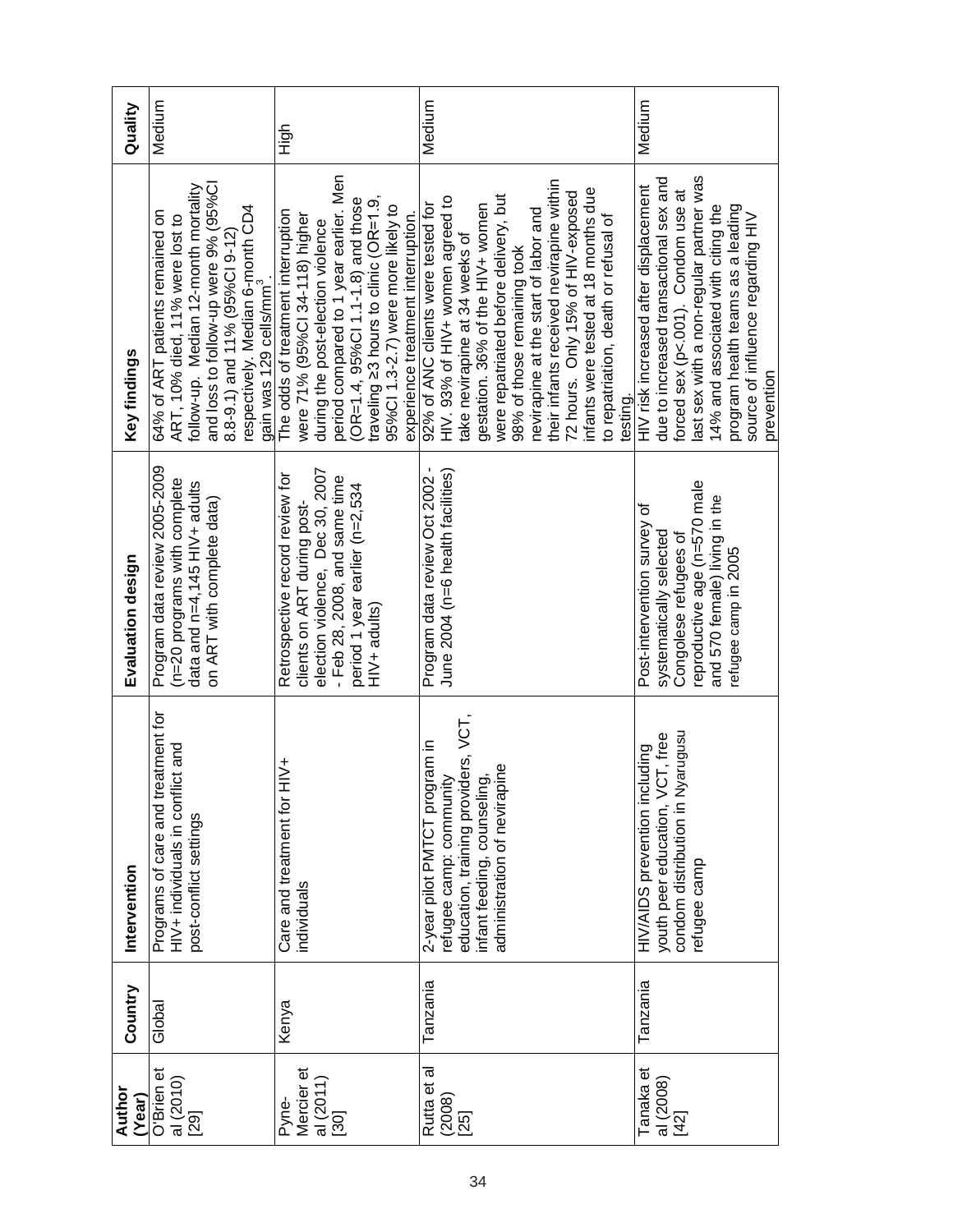| Author<br>(Year)                                 | Country | Intervention                                                                                                                               | Evaluation design                                                                                                                                                                                                                                               | Key findings                                                                                                                                                                                                                                                                                                                                                  | Quality |
|--------------------------------------------------|---------|--------------------------------------------------------------------------------------------------------------------------------------------|-----------------------------------------------------------------------------------------------------------------------------------------------------------------------------------------------------------------------------------------------------------------|---------------------------------------------------------------------------------------------------------------------------------------------------------------------------------------------------------------------------------------------------------------------------------------------------------------------------------------------------------------|---------|
| Vreeman<br>et al<br>$(2009)^5$<br>$[31]$         | Kenya   | Care and treatment for HIV-infected<br>children                                                                                            | Retrospective cohort analysis of<br>seen from Oct-Dec 2007 in 18<br>HIV+ children under 14 years<br>followed from Dec 2007 until<br>$\text{clinics}$ (n=2,585), and then<br>April 2008.                                                                         | 7 days (p<.001). Children on ART were<br>ART (OR=1.4, 95%Cl 1.2-1.6). Orphan<br>reported perfect adherence during last<br>more likely to return than those not on<br>93% of HIV-infected children returned<br>violence, and 98% of children on ART<br>status and sex were not associated<br>to care in the 4 months after the<br>with return to clinic.       | Medium  |
| Walldorf et<br>al (2012)<br>[34]                 | 三<br>上  | HIV/AIDS clinical services including<br>VCT, PMTCT, care and treatment<br>for HIV+ individuals                                             | 2010 comparing pre-earthquake<br>earthquake outcomes (n=126<br>Program data Oct 2008-May<br>(prior to Dec 2009) to post-<br>facilities                                                                                                                          | 41-46% of baseline levels in Jan 2010<br>rose 3.6% Jan - May 2010 compared<br>but rose to 79-89% of baseline levels<br>PMTCT and ART services were from<br>to a 9.8% increase during the same<br>in May 2010. Current ART patients<br>Mean monthly enrollment for VCT<br>period in 2009.                                                                      | Medium  |
| Woodward<br>et al<br>(2011) <sup>1</sup><br>[40] | Guinea  | to health facilities provided free RH<br>seconded<br>women as lay health workers<br>services and trained refugee<br>Refugee health workers | Cross-sectional post-intervention<br>Sierra Leonean refugees) living<br>reproductive age (Liberian and<br>in one of 48 refugee camps in<br>( $n=444$ ) and men ( $n=445$ ) of<br>multi-stage cluster survey in<br>intervention area of women<br>Guinea in 1999. | 0.9) and more likely to report fewer sex<br>HIV knowledge was high. Participants<br>had higher odds of reporting changes<br>participants were less likely to report<br>staying faithful (OR=0.6, 95%Cl 0.4-<br>partners (OR=1.7, 95%Cl 1.05-2.85)<br>exposed to program peer education<br>(OR=2.5, 95%Cl 1.5-4.1). Exposed<br>in sexual behavior to avoid HIV | Medium  |
| Yoder et al<br>(2012) <sup>5</sup><br>[32]       | Kenya   | HIV/AIDS care and treatment for<br>HIV-infected children                                                                                   | post-election, Dec 26, 2007 - Apr<br>Retrospective cohort analysis for<br>3 time periods: pre-election, Oct<br>election, Apr 16-Dec 31, 2008<br>5, 2008; and long-term post-<br>26-Dec 25 2007; immediately<br>$(n=2,549$ HIV+ children)                        | children not on ART. Immediately post-<br>Children on ART had less initial loss to<br>election, 8.2% of children on ART had<br>imperfect medication adherence, and<br>follow-up (p<.01) and less complete<br>loss to follow-up (p<.0001) than<br>9.0% long-term post-election.                                                                                | Medium  |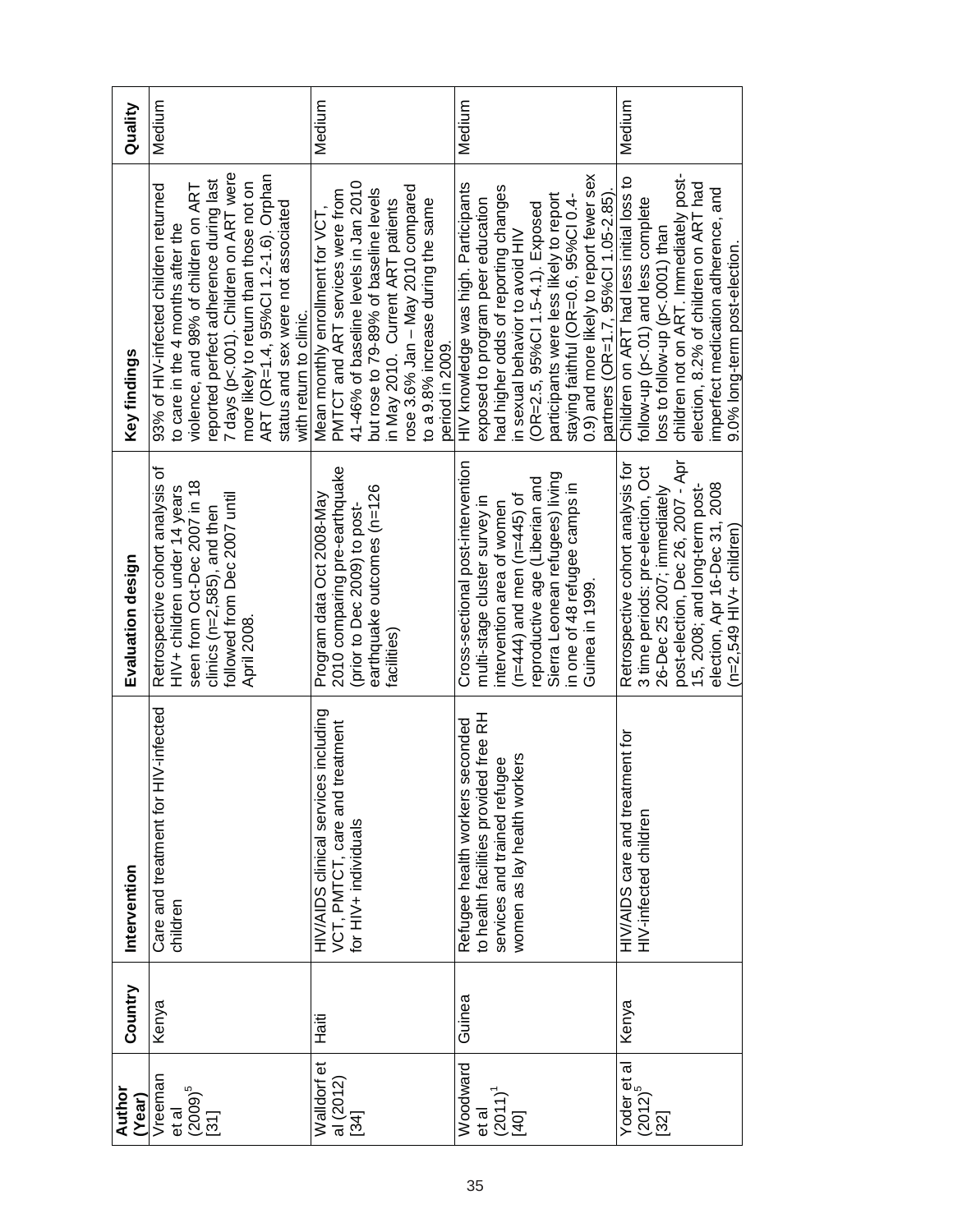| Author<br>(Year)                               | Country                  | Intervention                                                                                                                                                                    | Evaluation design                                                                                                                                                                              | Key findings                                                                                                                                                                                                                                                                                                              | Quality          |
|------------------------------------------------|--------------------------|---------------------------------------------------------------------------------------------------------------------------------------------------------------------------------|------------------------------------------------------------------------------------------------------------------------------------------------------------------------------------------------|---------------------------------------------------------------------------------------------------------------------------------------------------------------------------------------------------------------------------------------------------------------------------------------------------------------------------|------------------|
| General RH                                     |                          |                                                                                                                                                                                 |                                                                                                                                                                                                |                                                                                                                                                                                                                                                                                                                           |                  |
| McGinn &<br>(2006)<br>Allen<br>[44]            | Guinea                   | techniques for Sierra Leonean and<br>Liberian women living in refugee<br>information as the content and<br>participatory adult education<br>Literacy training using RI<br>camps | 1999, 2000 and 2001 RH literacy<br>courses and were still in the area<br>Post-intervention cross-sectional<br>survey of RH literacy program<br>students who participated in<br>in 2002 (n=549) | The proportion of women who reported<br>women increased from 32% (based on<br>RH topics increased to 87% (p<.001).<br>communication with their partners on<br>feeling more empowered than other<br>proportion of women who reported<br>Current use of FP was 50%. The<br>recall) to 82% after the program<br>$(p<.001)$ . | Medium           |
| Sullivan et<br>al (2004)<br>$\left[ 43\right]$ | Burma<br>border<br>Thai- | services and build health providers'<br>Program to improve quality of RH<br>ਹੁ<br>capacity in monitoring an<br>evaluation                                                       | Pre- and post-intervention facility<br>provider interactions during ANC<br>audits, observations of client-<br>and FP visits, client exit<br>interviews (2001-2003)                             | services, although some contradictory<br>information given to clients, technical<br>findings from client exit interviews<br>contributed to improved quality of<br>competence and integration of<br>Improved program readiness<br>warrant further exploration.                                                             | $\sum_{i=1}^{n}$ |
|                                                |                          | <sup>7,3,4,5</sup> Thaca articlas rafar to the sama nronram                                                                                                                     |                                                                                                                                                                                                |                                                                                                                                                                                                                                                                                                                           |                  |

*1,2,3,4,5These articles refer to the same program.*  to the same program. *I hese articles reter*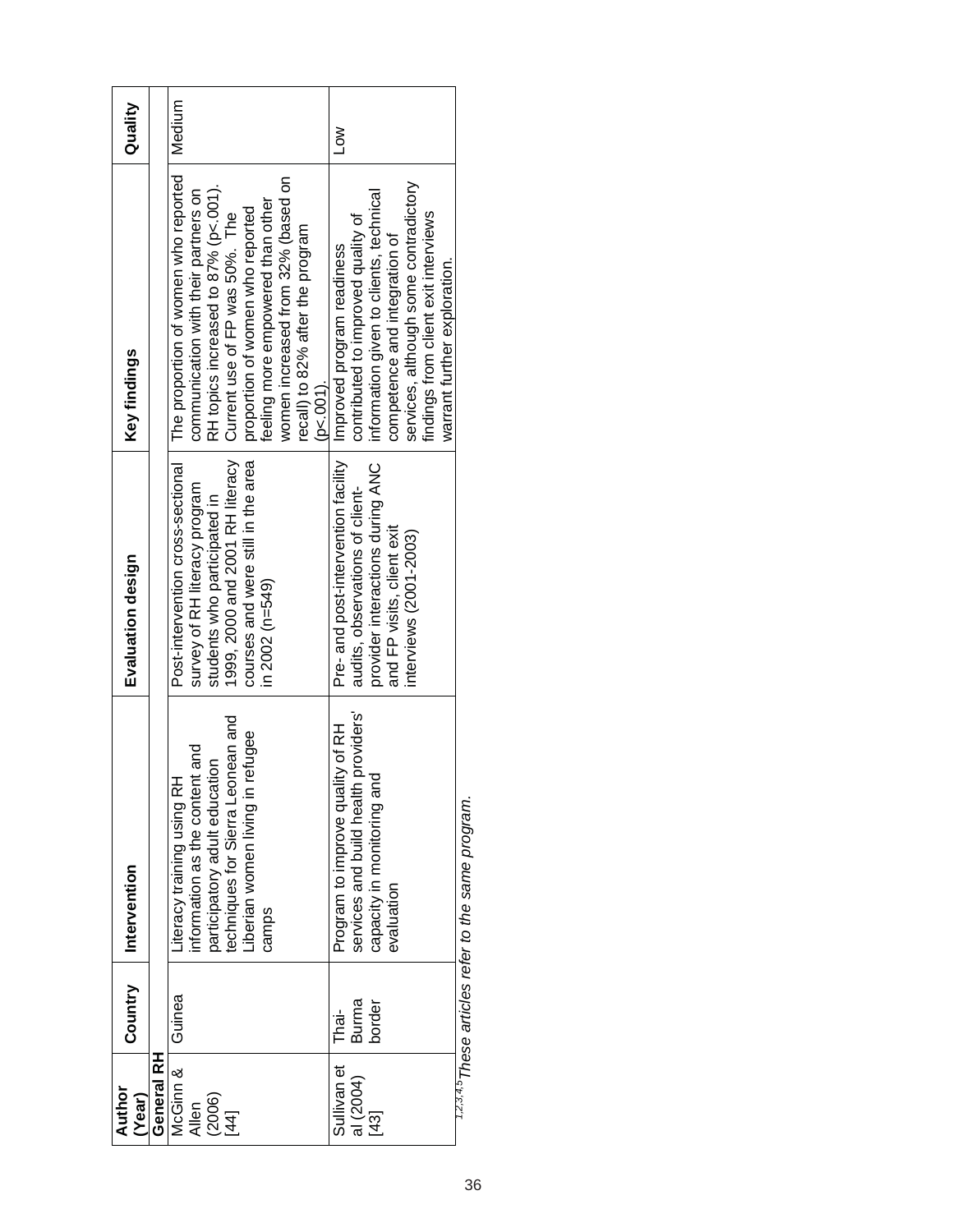**Paper 2: Contraceptive availability leads to increased use in conflict-affected Democratic Republic of Congo: evidence from surveys and facility data**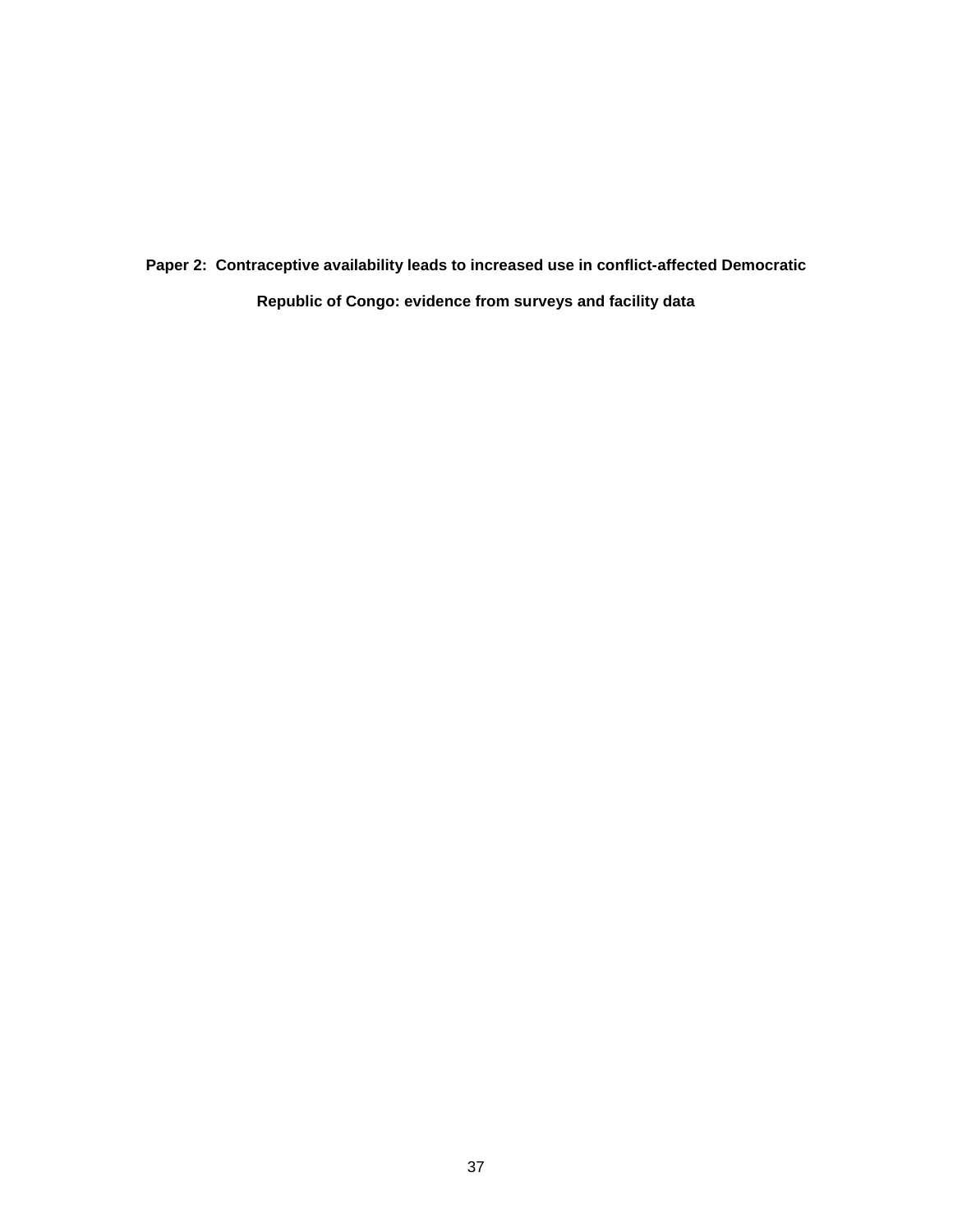# **Abstract**

Humanitarian assistance standards mandate specific attention to address the sexual and reproductive health (SRH) needs of conflict-affected populations. Despite these internationally recognised standards, access to SRH services is still often compromised in war. CARE strengthened public health facilities to provide contraceptive services in eastern Democratic Republic of the Congo. Cross-sectional surveys in 2008 (n=607) and 2010 (n=575) of women of reproductive age using a multi-stage cluster sampling design and facility assessments were conducted in Kasongo health zone in 2008 and 2010. Data on the numbers of clients who started a contraceptive method were also collected monthly from supported facilities. Current use of any modern contraceptive method doubled from 3.1% to 5.9% (adjusted OR 2.03 [95%CI 1.3-3.2]). Current use of long-acting and permanent methods (LAPM) increased from 0 to 1.7%, an increase that was no longer significant after adjustment. Program changes were made to improve quality in 2010; provider skills and counseling improved and commodities became routinely available. Service statistics indicate that the percentage of clients who accepted a LAPM at supported facilities increased from 8% in 2008 to 83% in 2014. This study demonstrates that when good quality contraceptive services, including LAPM, are provided among conflict-affected populations, women will choose to use them.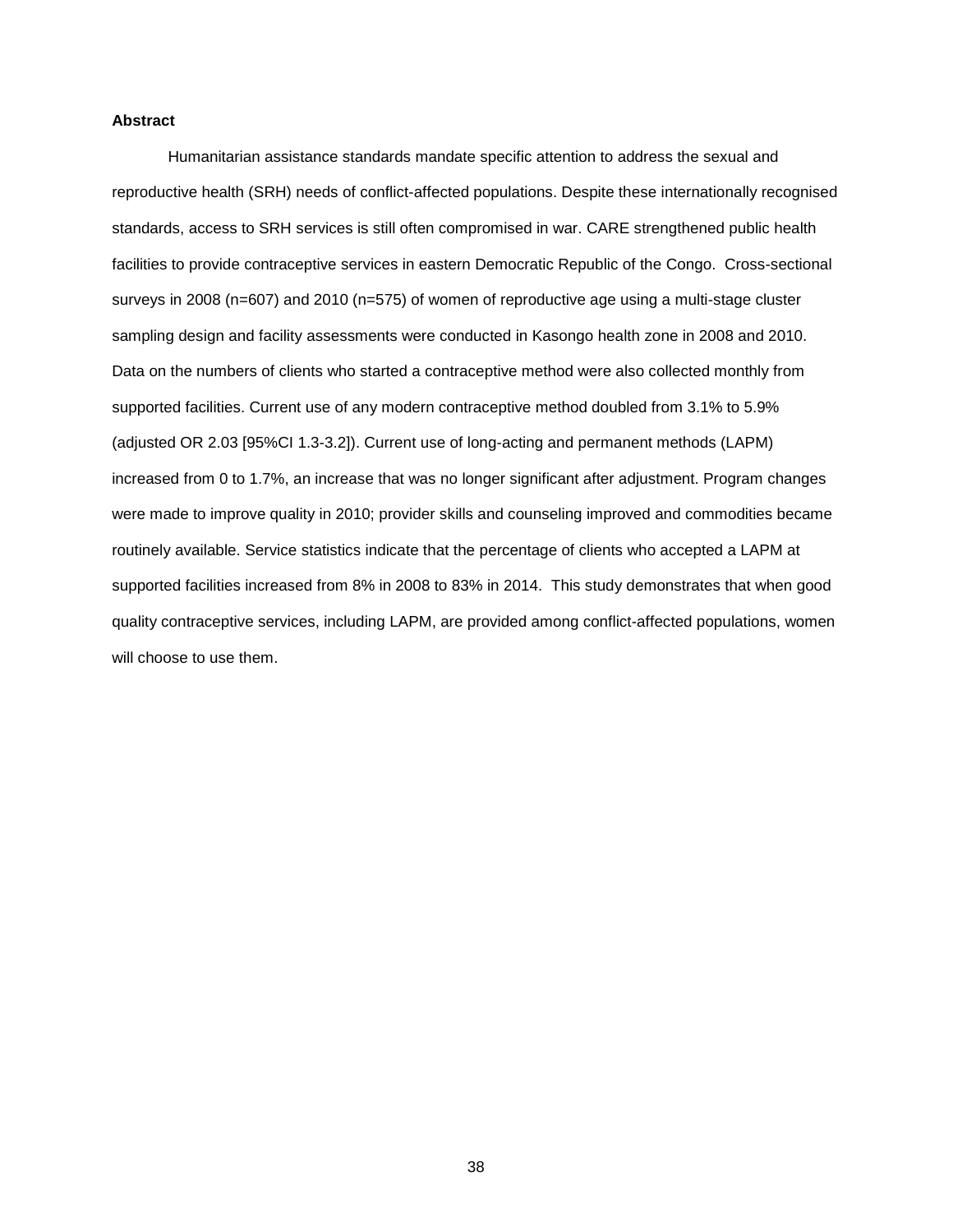# **Introduction**

Complex humanitarian emergencies caused by armed conflict devastate already weak national health systems through the destruction of health facilities and flight of trained health workers [1]. Women living in conflict and post-conflict settings may face many sexual and reproductive health (SRH) concerns including high risk of mortality or morbidity due to pregnancy-related causes, unintended or unwanted pregnancy due to lack of information or access to contraceptive services, complications of unsafe abortions, gender-based violence and sexually transmitted infections including HIV [2, 3]. The ten countries with the highest maternal mortality ratios in the world are affected by, or emerging from, war; these countries are also characterized by low contraceptive prevalence [4, 5]. Minimum standards of humanitarian assistance now recognize this increased risk and require attention to the SRH needs of the population [6]. Despite this, the availability of contraceptive services and information is still weak [7].

Implementing comprehensive contraceptive services reduces the number of maternal deaths, particularly in countries with low contraceptive prevalence [8]. Maternal mortality and contraceptive prevalence have a strong negative correlation indicating that contraceptive services are a key intervention to prevent maternal mortality [8, 9]. According to the Countdown to 2015 for Maternal, Newborn and Child Survival, a reduction in maternal mortality and morbidity requires, among other changes, increased coverage of comprehensive contraceptive services [10, 11]. Good quality contraceptive programs provide a broad range of methods, and evidence suggests that increased method choice is associated with increased contraceptive use [12, 13].

# *Context and program description*

Nearly two decades of war and instability in eastern Democratic Republic of the Congo (DRC) have resulted in a compromised health system. Between 1998 and 2004, the conflict resulted in an estimated 3.9 million excess deaths [14]; the crude mortality rate was more than 70% higher than pre-war levels [15]. DRC has the sixth highest maternal mortality ratio in the world at 730 maternal deaths per 100,000 live births and a lifetime risk of maternal death of one in 23 [5]. The World Health Organization (WHO) determined that DRC made 'insufficient progress' towards achieving the fifth millennium development goal of improving maternal health [5]. For example, the DRC government contributes less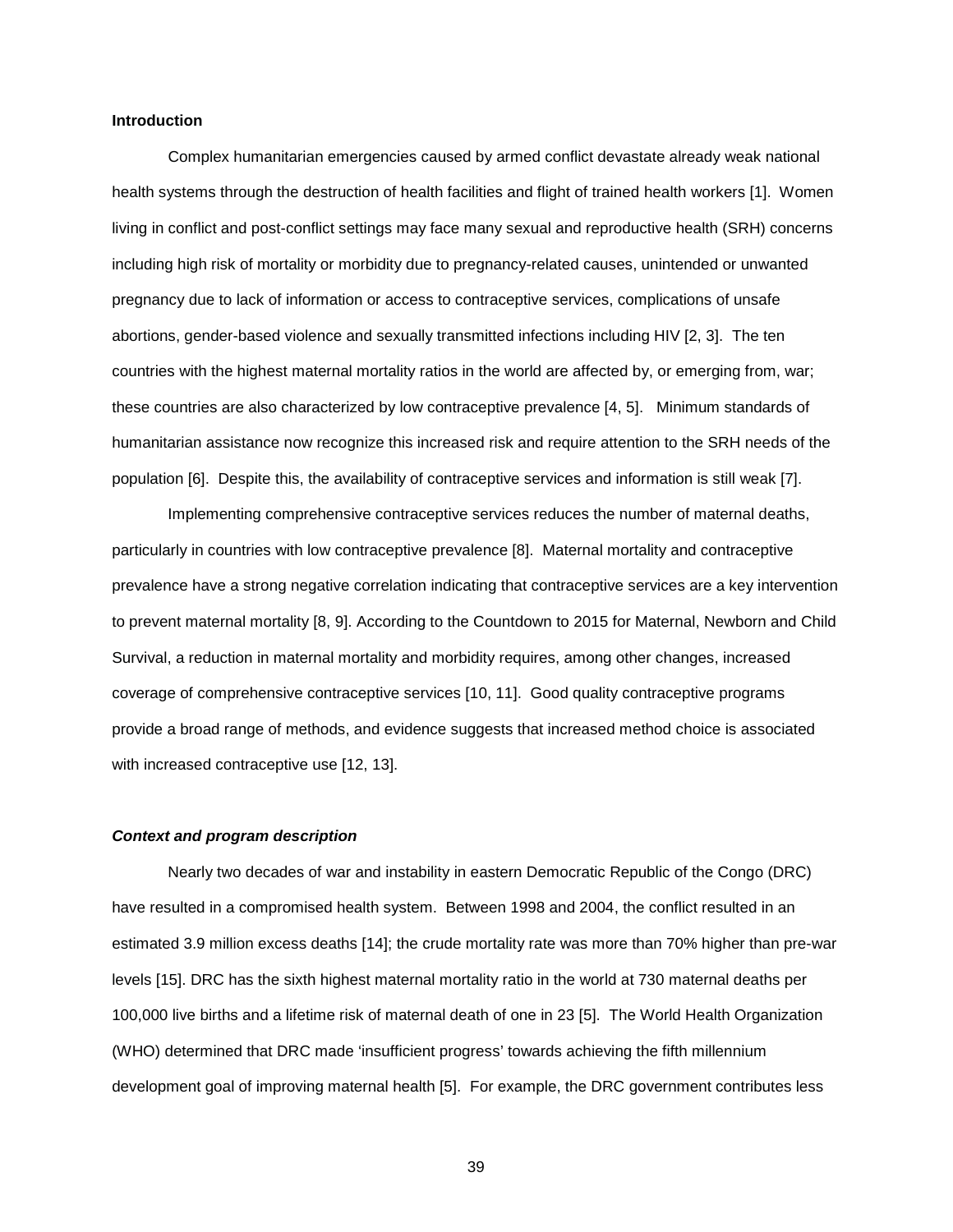than 1% of the cost of procuring contraceptives compared to 1-60% among other African countries [16, 17]. An index measuring the efforts of national contraceptive programs ranked DRC among the ten lowest performing countries in the world [18]. Modern contraceptive prevalence remains low at 7.8% in 2013, a small increase from 2007 (5.8%) [19]. Since 2012, the DRC government has made a greater commitment to contraceptive services; however, this has yet to diffuse to the provincial level, especially the conflict-affected eastern provinces [16].

Kasongo, in southern Maniema province in eastern DRC, was heavily affected by the conflict in the late 1990s and early 2000s and subsequent population displacement. The conflict exacerbated Kasongo's already substantial isolation by halting river and railroad traffic; the poor roads fell further into disrepair. CARE International began supporting Ministry of Health (MOH) health services in Kasongo health zone in 2002, including limited contraceptive services: short-acting methods in all government health facilities and IUDs in two facilities beginning in 2004. According to current DRC MOH policy, health centres are mandated to provide all short- and long-acting reversible methods while referral hospitals are expected to also provide permanent methods. In late 2007, CARE partnered with the Reproductive Health Access, Information and Services in Emergencies (RAISE) Initiative [20] to improve SRH services in Kasongo. The partnership improved emergency obstetric care and contraceptive services in the referral hospital and 20 government health centers in the zone (increased to 21 centers in late 2009 when a health post was upgraded). CARE collaborated closely with the MOH zone team to strengthen their capacity to supervise SRH services at the facilities in their health zone. In 2009, short and long-acting reversible contraceptive methods were reinforced or introduced in the 22 health facilities, once basic emergency obstetric care was established. Tubal ligation was available at the hospital, primarily conducted during caesarean sections, although it was not as strongly reinforced as other methods; vasectomy was not available. In 2011, CARE's program shifted to provide more in-depth support for contraceptive services in a smaller number of facilities (nine) in Kasongo [21].

To address personal preferences and respond to changing clinical needs over the life course, a broad range of methods is an essential component of good contraceptive programming [22-25]. According to Bruce's quality of care framework, essential elements of good quality contraceptive services include clinical competence of providers, counselling skills including the information given to clients,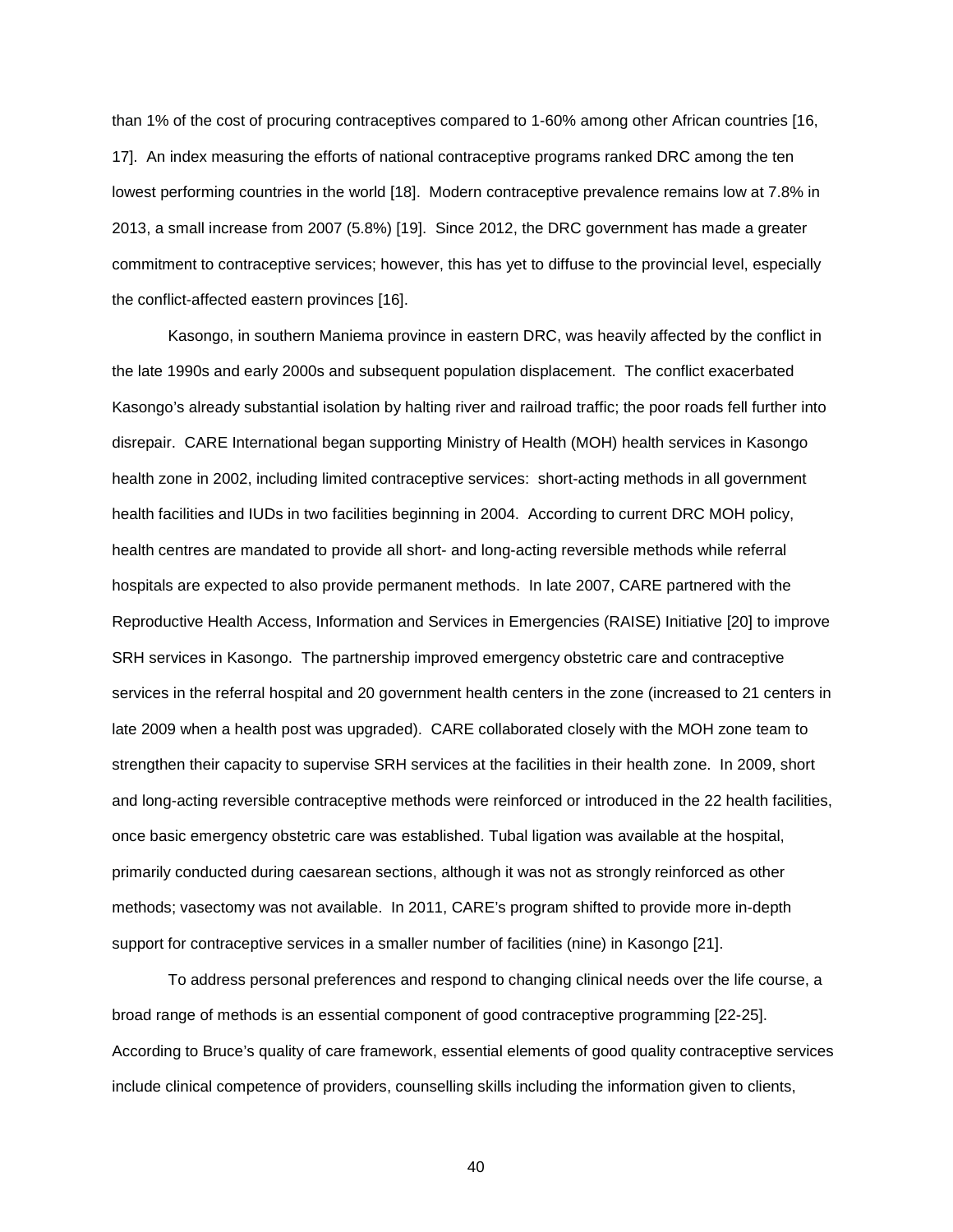interpersonal skills, support for continuation of method use and integration with other health services [22]. CARE support to the health facilities included the essential components of good quality contraceptive services: competency-based clinical training for providers with supportive supervision, training on contraceptive counselling, provision of essential equipment and supplies and monitoring and evaluation. Mechanisms to improve continuation of method use and follow-up of short-acting method users were put in place. In addition, support was provided to the MOH to improve supply chain management, and revise contraceptive services registers to collect relevant data.

Few data are available to guide the effective provision of contraceptive services in conflictaffected settings, and the challenges to collecting data in these settings are well-recognised [26, 27]. An evaluation using pre-intervention and post-intervention cross-sectional surveys is appropriate when randomising clients is not, due to the fundamental principle of client choice in contraceptive programming [28]. In this paper, we discuss the results of cross-sectional population-based surveys and facility assessments conducted in 2007/2008 and 2010 to evaluate the effectiveness of the health facility provision of contraception, by the MOH with CARE support, in Kasongo health zone.

## **Methodology**

# *Survey design & sample*

Two cross-sectional population-based surveys were conducted in Kasongo health zone in February 2008 and October/November 2010. A multi-stage cluster sampling design was used to ensure representation of the entire health zone population. Sampling was based on a 95% confidence interval and 50% prevalence, the most conservative estimate which requires the largest sample size [29]. Using MOH population estimates for villages in the catchment areas of each health facility, 25 clusters were selected using probability proportional to size. Within each cluster, 25 (2008) or 23 (2010) households were systematically selected. In 2008, after selection of the 25 clusters, two clusters were found to be inaccessible due to poor roads impassable because of rain; therefore, two additional clusters were selected. A single woman of reproductive age (15-49 years) was selected from all eligible women in each household using a Kish table [30]. Anticipating an 80% response rate, a total of 625 households was selected in 2008 to achieve the required sample of 500 women; the response rate of 97% resulted in 607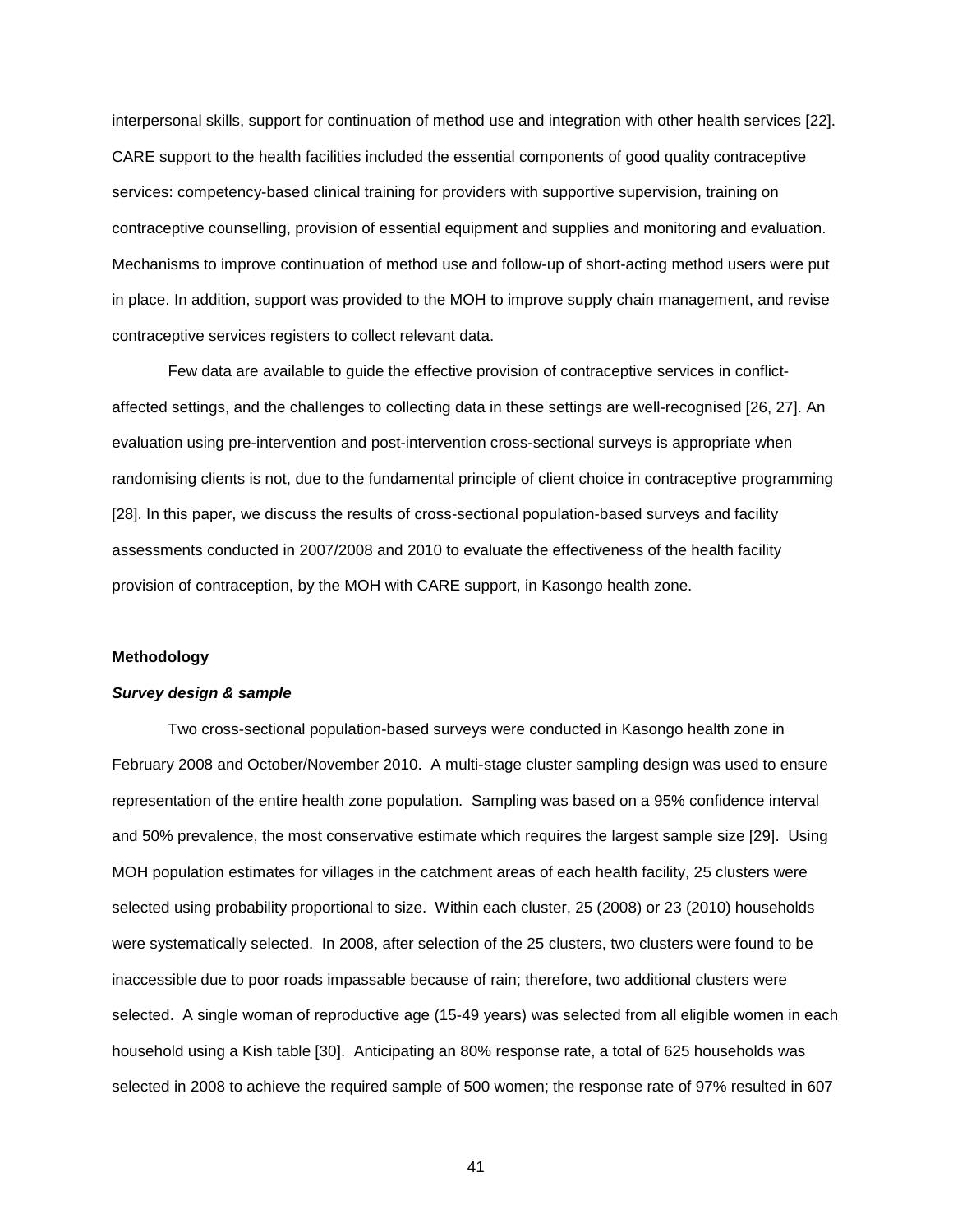respondents. In 2010, expecting a similarly high response rate, 575 households were selected resulting in a total of 564 respondents.

## *Procedures*

The survey questionnaire was adapted from the US Centers for Disease Control and Prevention's *Reproductive Health Assessment Toolkit for Conflict Affected Women* [31]. The same questionnaire was used in 2008 and 2010 with minor adaptations to enhance clarity. The questionnaire covered multiple SRH topics; this paper focuses on the results related to contraception. The original CDC questionnaire was translated into French; all adaptations were made in the French version which was then translated into Congolese Swahili. The translation was reviewed and revised by the baseline survey team.

All interviewers were female to ensure cultural appropriateness while increasing the likelihood of accurate data collection on SRH topics. During consecutive trainings for supervisors and interviewers, they learned SRH terminology and survey techniques, and participated in practical exercises to assure mastery of material. The questionnaire was piloted in villages that were not included in the survey samples.

## *Ethical considerations*

Respondents were asked to give oral informed consent; names were not entered on survey questionnaires to preserve anonymity. Ethical approvals for the survey were obtained from the Institutional Review Board of the Mailman School of Public Health, Columbia University and the Congolese MOH.

# *Statistical Analysis*

Data were double-entered into CSPro Version 3.1 and subsequently exported to PASW (SPSS) Version 21 for cleaning and analysis. Data were weighted according to the number of eligible women of reproductive age in the household to reflect the population of Kasongo health zone. Logistic regression was used to calculate odds ratios (ORs) to compare contraception outcomes in 2008 and 2010, adjusting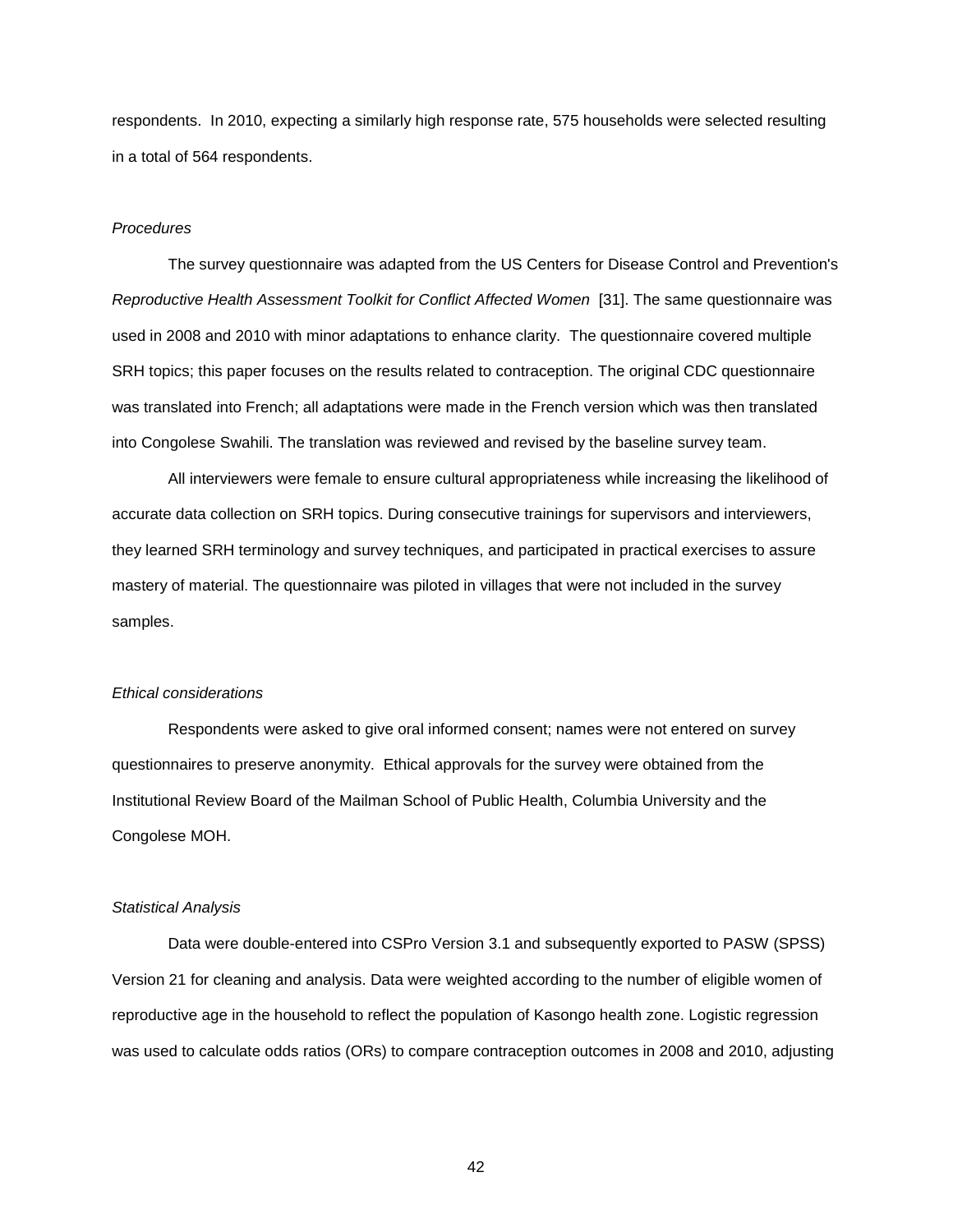for differences in the distribution of key population demographics which may influence contraception outcomes.

Modern contraceptive methods are defined as oral contraceptive pills, injectables, male and female condoms, implants, IUDs, tubal ligation, vasectomy. Long-acting methods are defined as implant and IUD; permanent methods as tubal ligation and vasectomy. Results are reported for all women, married and unmarried, unless otherwise specified. Regression models excluding unmarried women who were not sexually active produced the same results as those including all women.

# *Facility assessments*

Facility assessments were conducted in November/December 2007 and in July 2010 to detail the capacity of 22 health facilities to provide SRH services. The assessment teams used a standardized tool and methods including interviews with facility staff, a room by room inventory of equipment and supplies and clinical records review to evaluate physical infrastructure, human resources, infection prevention procedures and SRH service readiness defined as the availability and functionality of essential equipment and supplies and presence of trained providers.

# *Service statistics*

Data on the numbers of clients who started a contraceptive method were collected monthly from the 22 facilities from January 2008 through May 2011, and from nine facilities June 2011 through December 2014.

# **Results**

# *Surveys*

The women in our 2008 and 2010 samples were similar with respect to age, marital or cohabitation status, ability to read, number of living children and having experienced an unwanted pregnancy (Table 1). Most respondents were under 35 years old, married, unable to read well or at all and had three or more children. More women reported being Muslim in 2010 (73.1%) than in 2008 (66.4%), while fewer reported being Protestant in 2010 (3.7%) compared to 2008 (8.0%). Although the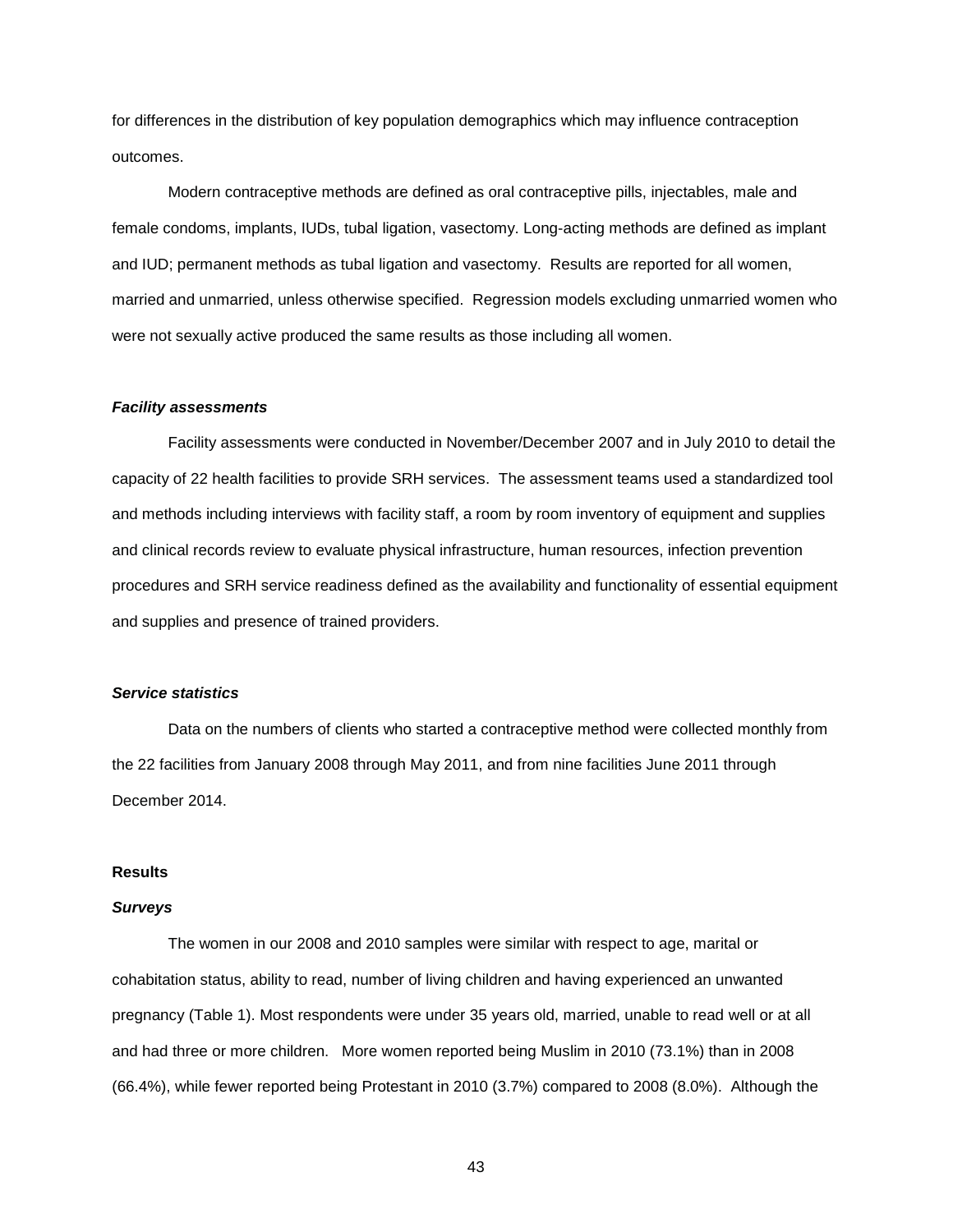percentage who reported being able to read easily remained the same, more women reported having at least some secondary education in 2010 (23.0%) than in 2008 (17.9%).

Significant increases in four categories of knowledge and use of modern contraception between 2008 and 2010 are shown in Table 2. When asked to name any modern contraceptive method, 28.0% spontaneously mentioned at least one modern method in 2008 compared to 49.5% in 2010 (p<.001). In addition, 6.0% of women in 2008 spontaneously named a long-acting or permanent method (LAPM) while 10.3% of women did so in 2010 (p=.001). The percentage who reported having received instruction on how to use a modern method increased from 28.8% in 2008 to 44.5% in 2010 (p<.001), while those who reported having been instructed how to use an LAPM nearly doubled, from 7.9% in 2008 to 16.7% in 2010 (p<.001).

Ever use of any modern method increased from 11.5% to 18.8% ( $p$ <.001), while ever use of an LAPM increased from  $0.3\%$  to  $2.0\%$  (p=.02). Current use of a modern contraceptive method doubled from 3.1% in 2008 to 5.9% in 2010 (p=.004), while use of any LAPM increased from 0 in 2008 to 1.7% in 2010 (p<.001). The increase in current use of any modern method persisted when adjusted for religion and education (adjusted OR 2.03 [95%CI 1.3-3.2]). However, the increase in current use of a LAPM was no longer significant after adjusting for these socio-demographic variables. Increases in knowledge of LAPM (adjusted OR 1.87 [95%CI 1.3-2.6]) and having received instruction on how to use LAPM (adjusted OR 2.2 [95%CI 1.7-3.0]) persisted after adjustment. An adjusted model which excluded unmarried women who were not sexually active produced the same results as above.

Among women reporting current use of a modern contraceptive method in 2010, 81.1% reported a health facility as the source of the method while 19.0% of respondents, all of them condom users, reported a pharmacy or market as their source.

#### *Facility assessments*

In 2007, all 21 facilities reported having provided pills and injectables in the three months prior to the assessment and 20 had the methods currently in stock; two reported providing IUDs and had them in stock, while no facility had implants or any staff trained to provide them (Table 3). In 2010, nearly all facilities had provided pills, injectables and implants in the three months prior to the assessment and had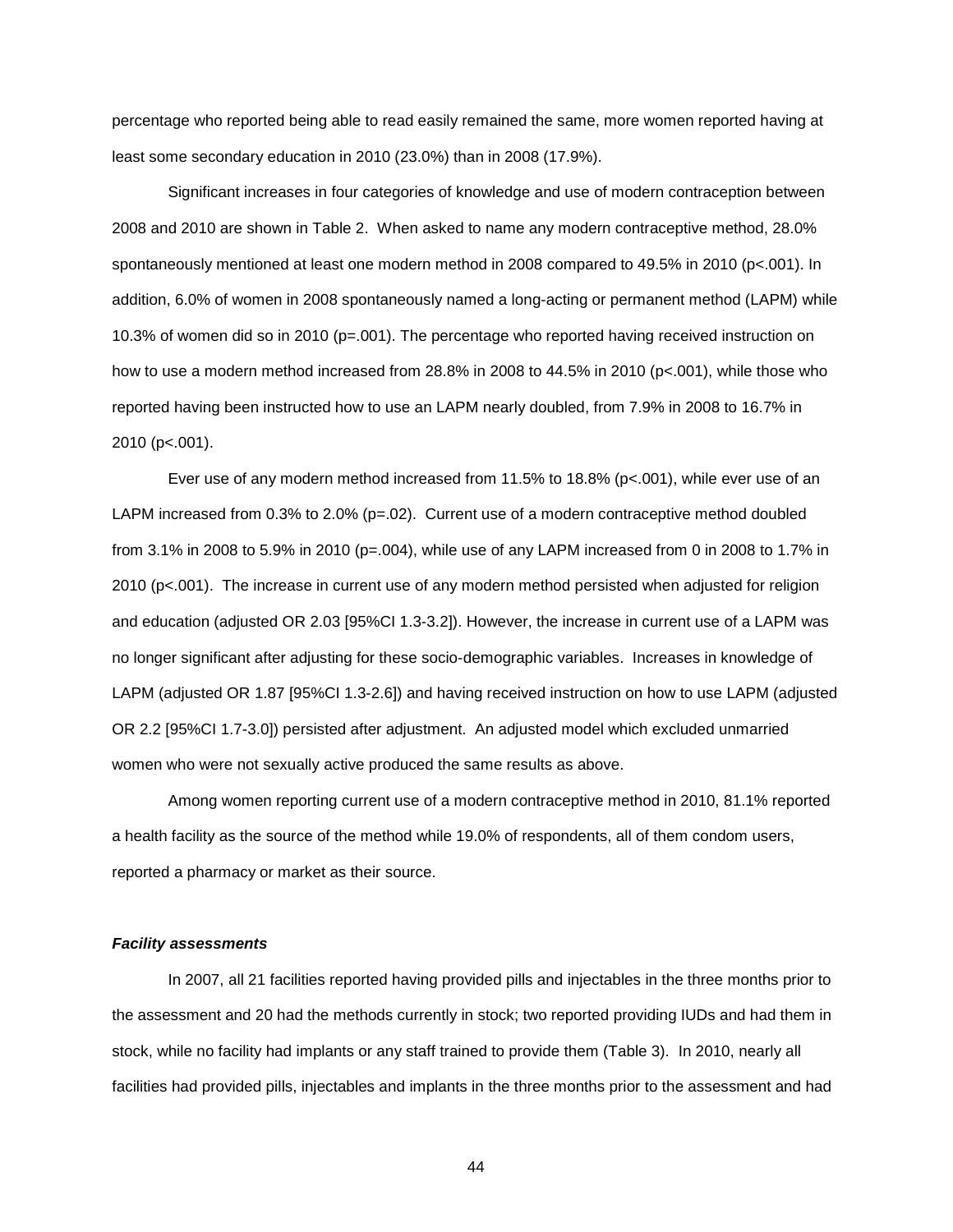them in stock, while seven facilities had provided IUDs and nine had them in stock. All facilities had staff trained to insert and remove implants and 19 had staff trained to insert and remove IUDs in 2010.

#### *Service statistics*

From January 2008 to May 2011, the 22 CARE-supported facilities provided contraceptive methods to 9,939 clients starting a method, including 2,202 who selected a LAPM (Figure 1). The percentage of clients who accepted a LAPM increased from 8% in 2008 to 30% in 2010. From June 2011 to December 2014, 17,872 clients started a method at nine CARE-supported facilities, 13,708 of whom accepted a LAPM. The percentage of clients who accepted a LAPM increased dramatically to 83% in 2014. The method mix changed from dominance of short-acting methods in 2008-2010 to long-acting methods in 2012-2014; use of tubal ligation did not change (Figure 2).

# **Discussion**

Our results demonstrate that increasing contraceptive use, even in remote conflict-affected settings, is feasible. Kasongo is an isolated, inaccessible region that was highly affected by the conflict of the late 1990s/early 2000s in eastern DRC. Knowledge of contraception was very low in 2008, with barely a quarter of respondents able to spontaneously name a modern contraceptive method; only half were able to do so in 2010, lower than the 70% found in rural areas nationally in the 2007 Demographic and Health Survey [32]. While contraceptive use remained low overall, prevalence nevertheless doubled from 2008 levels. The contraceptive prevalence of 6% found in this study was higher than the 3.6% and 4.6% found in rural areas of DRC in 2010 and 2013 [19, 33]. We believe that the CARE program was the source of contraceptive method for most respondents who reported current use in 2010 as all except some condom users reported a health facility as their source. This program supported all of the public health facilities in the health zone; the facility assessments showed that contraceptive methods were available at all of the supported facilities; and interviews with the MOH health zone medical officer indicated that no private facilities provided contraception in Kasongo at the time.

As shown elsewhere, demand for birth spacing or limiting exists in conflict-affected populations [34], yet contraceptive services are often neglected in humanitarian settings [7, 35]. Few humanitarian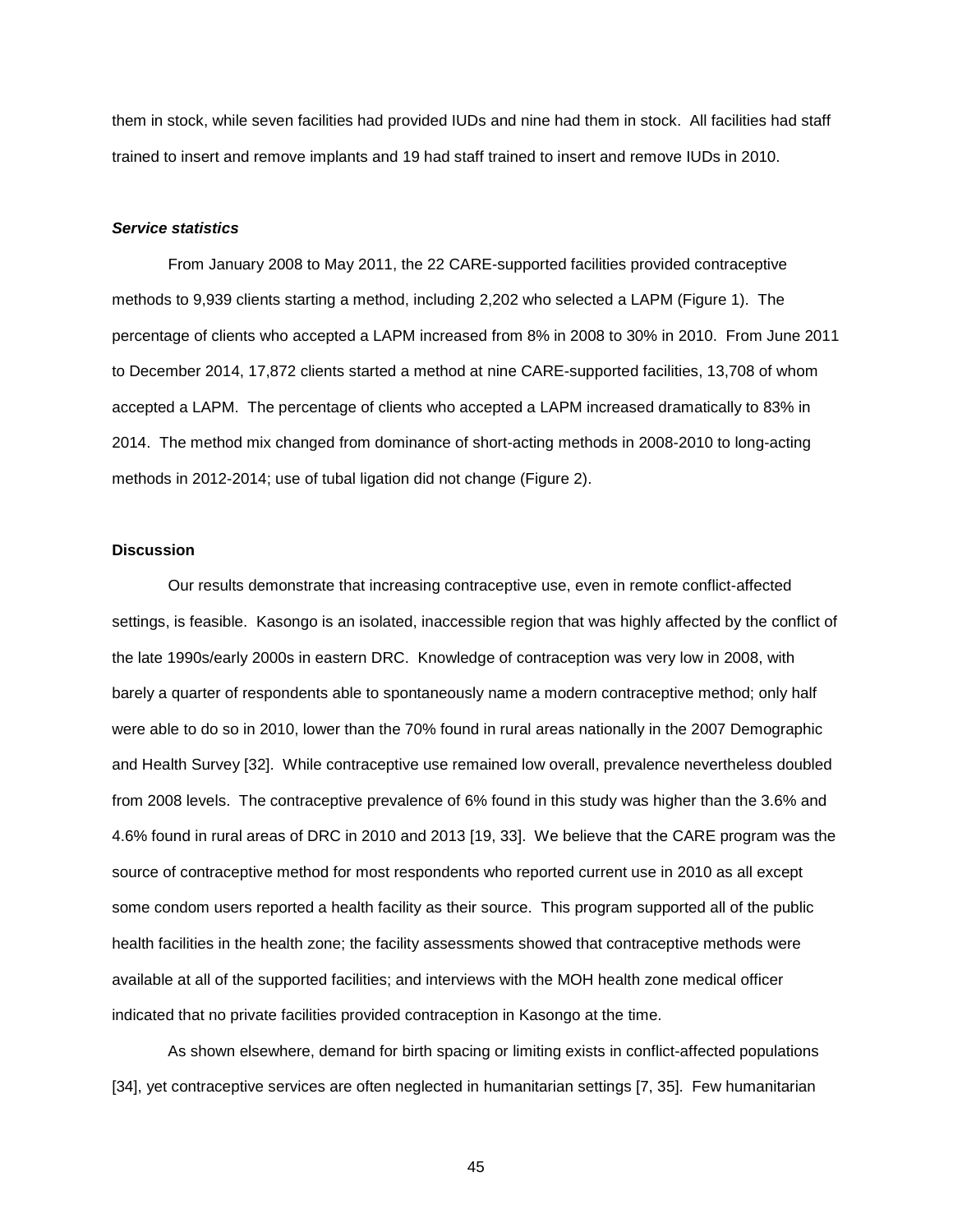organizations have prioritized contraception, especially long-acting and permanent methods, while SRH agencies rarely work in humanitarian settings [2, 7]. When such services are available in humanitarian settings, they often are limited to short-acting methods as was the case in Kasongo prior to 2008. Previous research documents that when contraceptive method choice expands, prevalence usually increases [12, 13] perhaps because it provides more options or greater ability to meet women's and couples individual needs.

While population-level survey data are important, people only use services that are available and of reasonable quality. Long-acting reversible contraceptive methods were new in Kasongo when they were introduced under this program, as demonstrated by the low knowledge of these methods and their near absence in facilities in 2008. The facility assessments revealed that long-acting methods were available in the supported facilities by 2010, and nearly all facilities had staff trained to provide all shortand long-acting methods. While all but one facility had implants in stock and reported providing implants in the three months prior to the 2010 assessments, just under half had IUDs in stock and had provided IUDs. While use of long-acting methods increased only slowly in the first two years of service provision, the service statistics show a dramatic change after 2010. Program adjustments were made to improve quality which likely contributed to the increased numbers of clients after 2010. The proportion of clients accepting a long-acting method increased from 8% of new acceptors in 2008 to 30% in 2010, and then to 84% in 2014. Program data demonstrate a steady and sharp increase in implant acceptors, from 115 new acceptors in 2008 to over 600 in 2010 and more than 1,500 in 2014. IUD acceptors, on the other hand, increased at a much slower rate early in the program, from 11 new acceptors in 2008 to 31 in 2010, and then to over 1,400 in 2014. Our results demonstrate that demand for contraception, including longacting methods, is present even in humanitarian settings, and that women will use them when they are available and of reasonable quality.

All CARE support was coordinated with the MOH thus strengthening the health system, an important component of post-conflict recovery [1]. Health system strengthening is a long term process. The initial focus of the program beginning in 2008 was on improving emergency obstetric care; contraceptive services were introduced in mid-2009. Improving the MOH logistics system took time. To avoid increasing demand for contraception before services were in place to meet the demand, the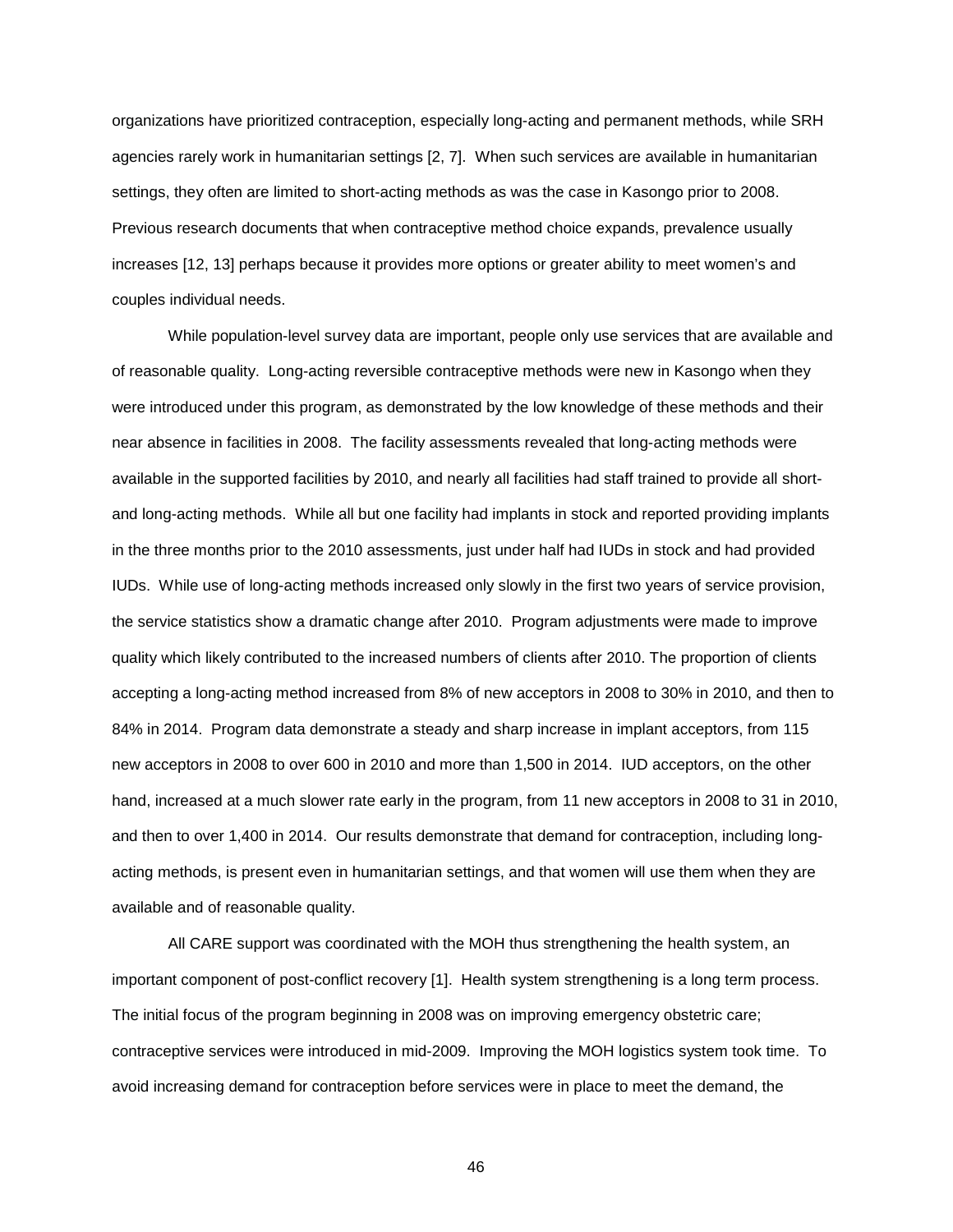program focused first on establishing good quality contraceptive services, and less emphasis was placed on community education and outreach activities. Greater emphasis was appropriately placed on community education in the latter years as described below.

These survey results led CARE to focus strongly on quality improvement after 2010 - enhancing on-the-job training to improve counseling, address provider bias towards IUDs and ensure providers maintained clinical competency [21]. One barrier to the provision of LAPM, identified here and in similar programs, is limited provider competence [36, 37]. While all facilities had providers trained to provide long-acting methods, a potential reason for the slower increase in LAPM use from 2008-2010 could be related to provider confidence in their ability to provide these methods. Although efforts were made to ensure each provider had clinical practice during training, the low numbers of IUD acceptors, in particular, early in the program made it difficult for providers to maintain their skills or confidence in their skills, which may have discouraged them from offering these methods to clients. Supervisors worked with providers to identify weaknesses in service provision and jointly develop plans to address them. For example, supervisors carried anatomic pelvic models during supervision visits to permit providers to practice inserting IUDs under observation with a checklist which gave them greater confidence in their skills. CARE and the MOH also improved training on counseling with adaptations from the Population Council's *Balanced counseling strategy* and the World Health Organization's *Decision-making tool for family planning clients and providers* which use a series of job aids and an algorithm to promote unbiased contraceptive counseling [38, 39].

Other potential reasons for the initial limited increase in LAPM use from 2008-2010 may be bias against LAPM, fear of side effects or misinformation regarding particular methods in the community [40]. To identify these potential barriers, CARE conducted a community analysis and developed education messages to address them. In addition to the program's network of community educators, local community groups and satisfied users also conducted education on contraception. CARE also established more systematic supervision and support of community educators in which they observed their competence with a checklist, established expectations and regularly discussed challenges they faced and how to overcome them. This more routine engagement allowed CARE to more quickly respond to rumors and misinformation in the community.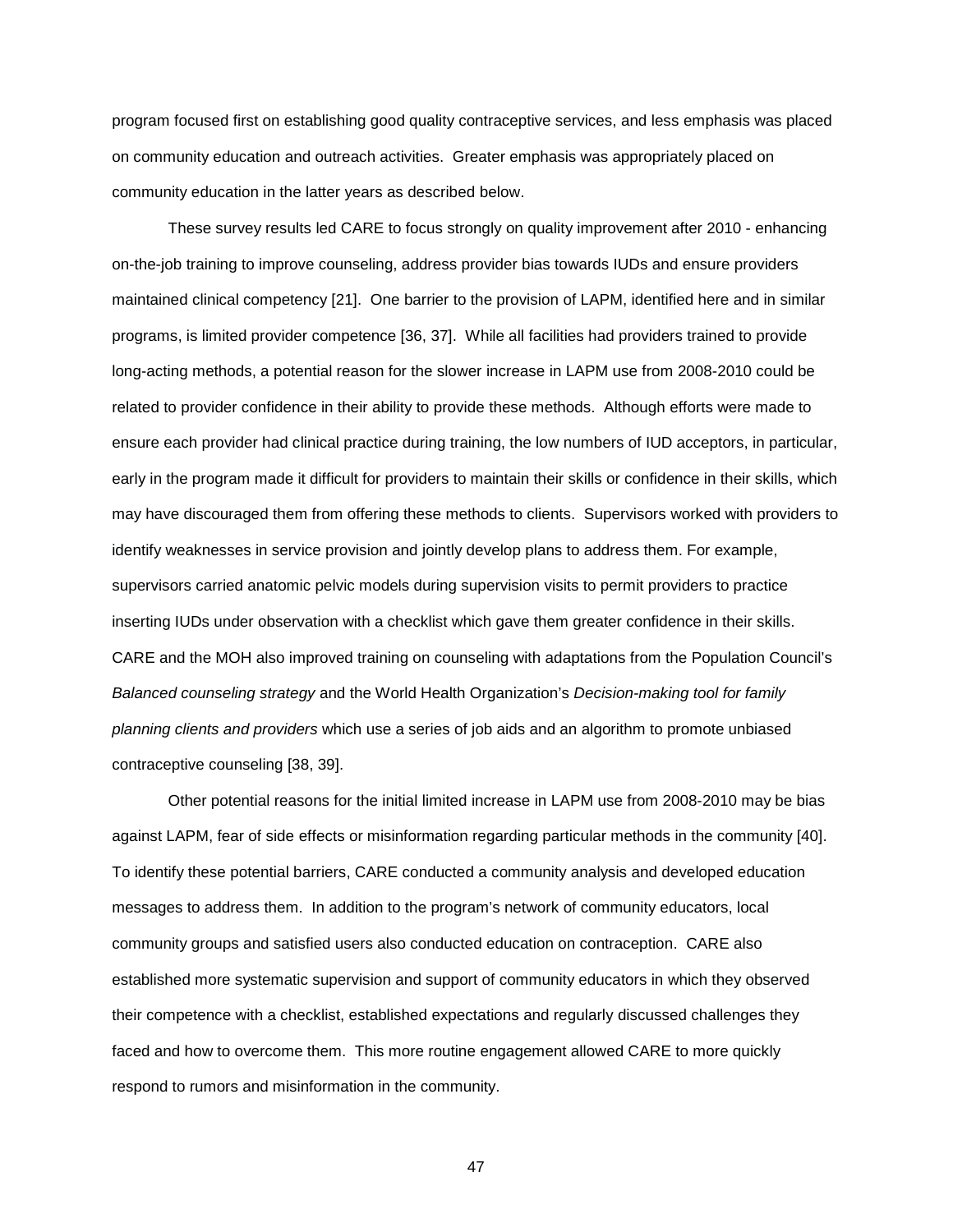These survey results were used to address challenges related to provider bias and competence as well as barriers at community level. Although a third survey has not been conducted, the service statistics suggest that CARE's model of working with the MOH and community networks has resulted in increasing utilization of contraception, and particularly of long-acting methods. The data suggest that while clients are interested in long-acting methods, barriers to IUD use among the community and providers took longer to address. Making good quality contraceptive services available was challenging and required sustained effort, time and program adjustments, but was ultimately successful. Given true choice, when a range of methods was routinely available, women were able to choose the method that best served their needs, increasingly long-acting methods. This research adds to the limited evidence that increasing method choice is associated with increased contraceptive use in isolated humanitarian settings.

# *Limitations*

Data were collected in two cross-sectional surveys in 2008 and 2010 rather than using control communities, a choice made for ethical reasons. This makes it difficult to identify changes in contraceptive prevalence that would have occurred without this program. However, the lack of alternative sources of contraceptive services in Kasongo health zone, the numbers of new clients recorded in the supported health facilities and the increases in knowledge of contraceptive methods and increased ever and current use of contraception provide strong evidence to infer success of the program [28, 41].

# *Conclusion*

In conflict-affected countries, contraceptive availability is often limited to short-acting methods or none at all. This study demonstrated that contraceptive prevalence doubled between 2008 and 2010. Service statistics suggest that utilization of long-acting methods continued to increase to a majority among new clients after 2010, when provider skills and counseling improved and the methods became routinely available. Strengthening the health system to provide contraception enables individuals to exercise their right to prevent unintended pregnancies while improving the long-term sustainability of these services. This study demonstrates that even in remote and unstable settings like Kasongo, when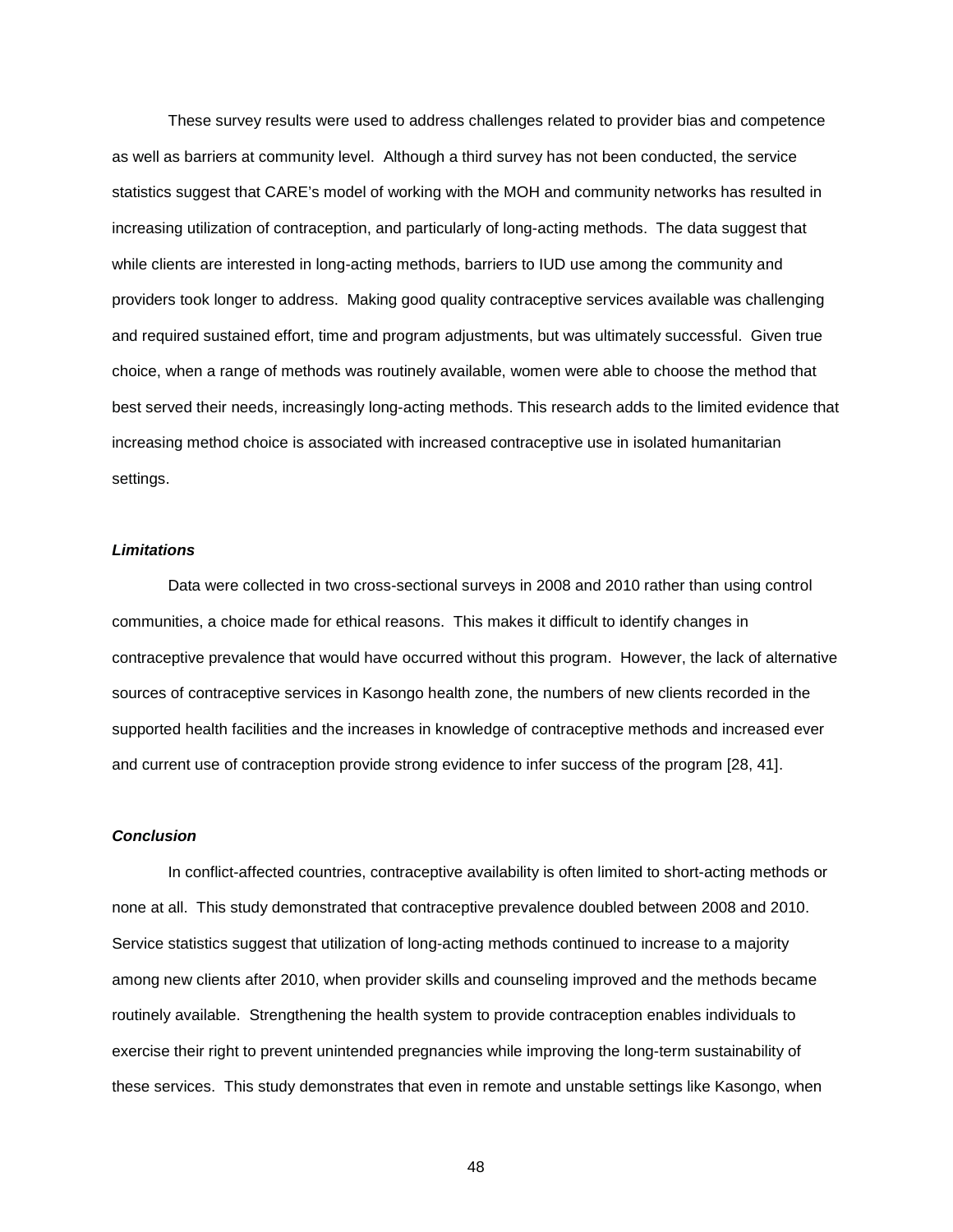good quality contraceptive services, including long-acting and permanent methods, are in place, women will choose to use them.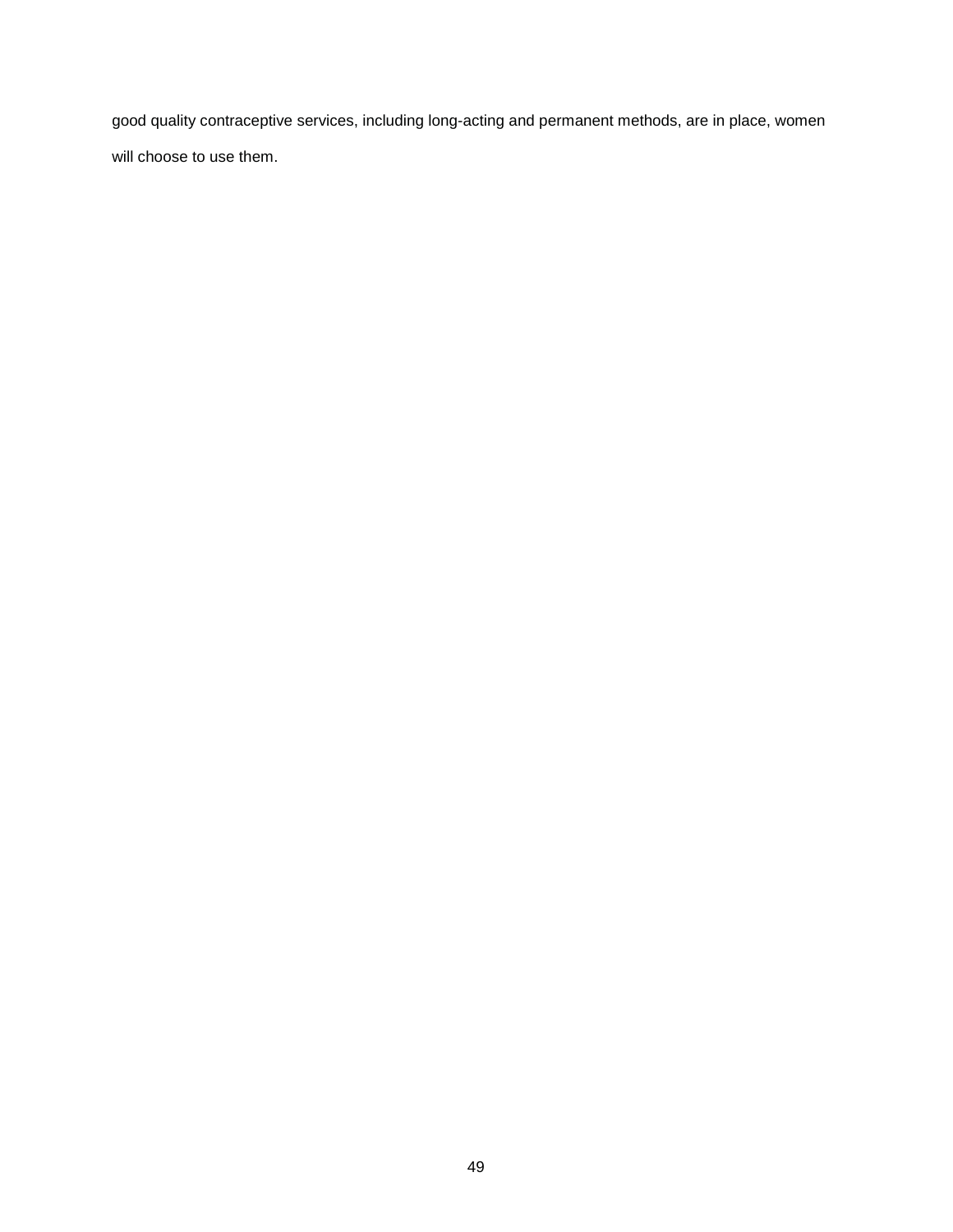# **References**

- 1. Kruk ME, Freedman LP, Anglin GA, Waldman RJ: **Rebuilding health systems to improve health and promote statebuilding in post-conflict countries: A theoretical framework and research agenda.** *Social Science & Medicine* 2010, **70:**89-97.
- 2. Austin J, Guy S, Lee-Jones L, McGinn T, Schlecht J: **Reproductive health: a right for refugees and internally displaced persons.** *Reprod Health Matters* 2008, **16:**10-21.
- 3. Glasier A, Gulmezoglu A, Schmid G, Moreno C, Van Look P: **Sexual and reproductive health: A matter of life and death.** *Lancet* 2006, **368:**1595-1607.
- 4. Alkema L, Kantorova V, Menozzi C, Biddlecom A: **National, regional, and global rates and trends in contraceptive prevalence and unmet need for family planning between 1990 and 2015: a systematic and comprehensive analysis.** *The Lancet* 2013, **381:**1642-1652.
- 5. WHO, UNICEF, UNFPA, World Bank: **Trends in maternal mortality: 1990-2013. Estimates by WHO, UNICEF, UNFPA, The World Bank and the UN Population Division.** Geneva: WHO; 2014.
- 6. Sphere Project: *Sphere Project: Humanitarian Charter and Minimum Standards in Humanitarian Response.* 3rd edn: The Sphere Project; 2011.
- 7. Chynoweth SK: **Advancing reproductive health on the humanitarian agenda: the 2012-2014 global review.** *Conflict and Health* 2015, **9:**I1.
- 8. Prata N, Sreenivas A, Vahidnia F, Potts M: **Saving maternal lives in resource-poor settings: Facing reality.** *Health Policy* 2009, **89:**131-148.
- 9. Ahmed S, Li Q, Liu L, Tsui AO: **Maternal deaths averted by contraceptive use: an analysis of 172 countries.** *Lancet* 2012, **380:**111-125.
- 10. Bhutta ZA, Chopra M, Axelson H, Berman P, Boerma T, Bryce J, Bustreo F, Cavagnero E, Cometto G, Daelmans B, et al: **Countdown to 2015 decade report (2000-10): taking stock of maternal, newborn, and child survival.** *The Lancet* 2010, **375:**2032-2044.
- 11. Requejo JH, Bryce J, Barros AJD, Berman P, Bhutta Z, Chopra M, Daelmans B, de Francisco A, Lawn J, Maliqi B, et al: **Countdown to 2015 and beyond: fulfilling the health agenda for women and children.** *The Lancet* 2015, **385:**466-476.
- 12. Ross J, Hardee K, Mumford E, Eid S: **Contraceptive Method Choice in Developing Countries.** *International Family Planning Perspectives* 2002, **28:**32-40.
- 13. Ross J, Stover J: **Use of modern contraception increases when more methods become available: analysis of evidence from 1982–2009.** *Global Health: Science and Practice* 2013, **1:**203-212.
- 14. Coghlan B, Brennan R, Ngoy P, Dofara D, Otto B, Clements M, Stewart T: **Mortality in the Democratic Republic of the Congo: A nationwide survey.** *Lancet* 2006, **367:**44-51.
- 15. Coghlan B, Ngoy P, Mulumba F, Hardy C, Bemo VN, Stewart T, Lewis J, Brennan RJ: **Update on Mortality in the Democratic Republic of Congo: Results From a Third Nationwide Survey.** *Disaster Medicine and Public Health Preparedness* 2009, **3:**88-96.
- 16. Mukaba T, Binanga A, Fohl S, Bertrand JT: **Family Planning Policy Environment in the Democratic Republic of the Congo: Levers of Positive Change and Prospects for Sustainability.** *Global Health: Science and Practice* 2015, **3:**163-173.
- 17. USAID DELIVER Project: **Measuring Contraceptive Security Indicators in 2011.** Arlington, VA; 2012.
- 18. Ross J, Smith E: **The Family Planning Effort Index: 1999, 2004, and 2009.** Washington, DC: Futures Group; 2010.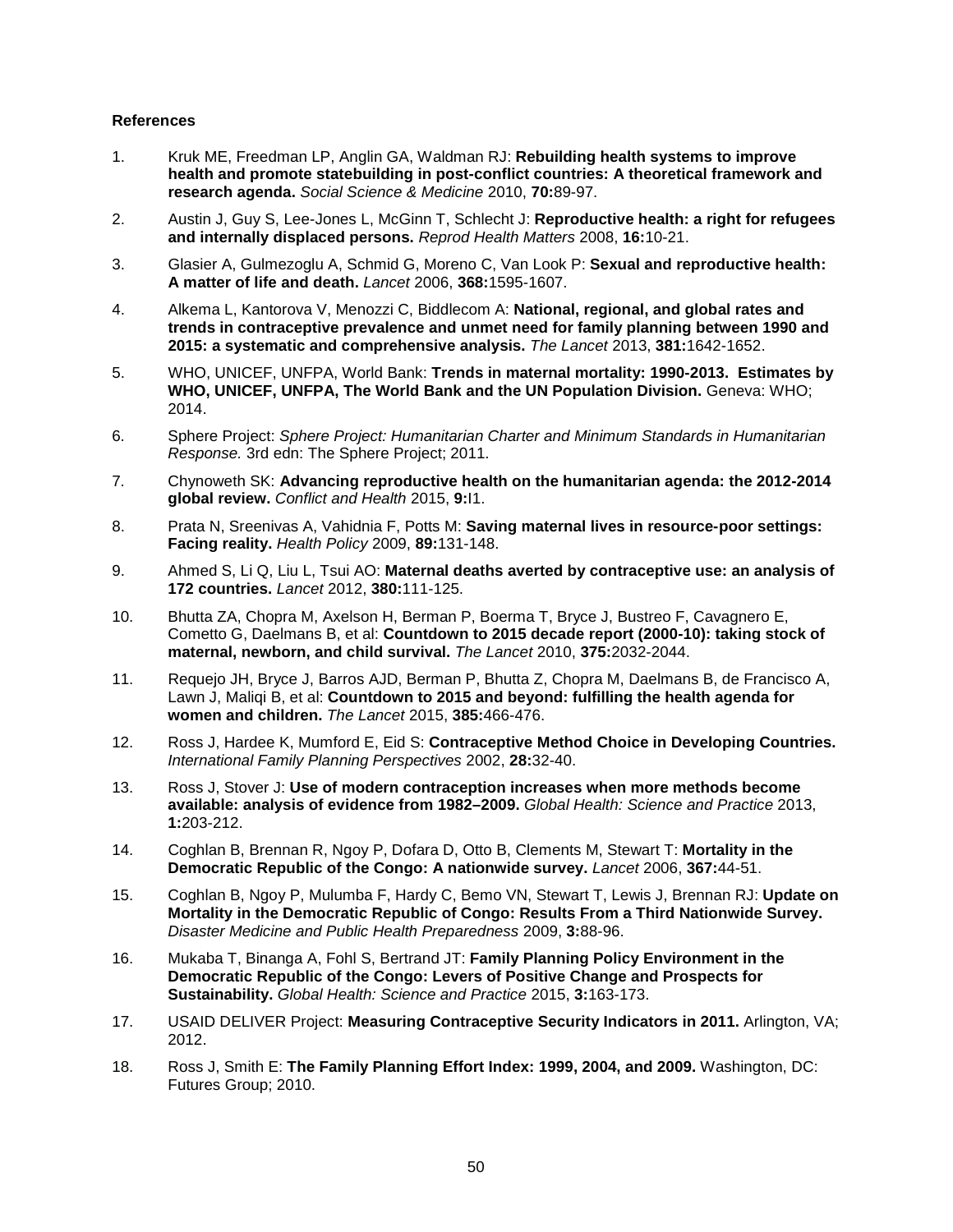- 19. Ministère du Plan et Suivi de la Mise en oeuvre de la Révolution de la Modernité, Ministère de la Santé Publique, ICF International: **Enquête Démographique et de Santé en République Démocratique du Congo 2013-2014.** Rockville, MD ; 2014.
- 20. **RAISE Initiative,** www.raiseinitiative.org
- 21. Ward D, Rattan J, Nzau J, Giri K: **Delivering High-Quality Family Planning Services in Crisis-Affected Settings I: Program Implementation.** *Global Health: Science and Practice* 2015, **3:**14- 24.
- 22. Bruce J: **Fundamental Elements of the Quality of Care: A Simple Framework.** *Studies in Family Planning* 1990, **21:**61-91.
- 23. Cleland J, Bernstein S, Ezeh A, Faundes A, Glasier A, Innis J: **Family planning: the unfinished agenda.** *The Lancet* 2006, **368:**1810-1827.
- 24. Prata N: **Making family planning accessible in resource-poor settings.** *Philos Trans R Soc Lond B Biol Sci* 2009, **364:**3093-3099.
- 25. Snow RC, Laski L, Mutumba M: **Sexual and reproductive health: Progress and outstanding needs.** *Global Public Health* 2015, **10:**149-173.
- 26. Ford N, Mills E, Zachariah R, Upshur R: **Ethics of conducting research in conflict settings.** *Conflict and Health* 2009, **3:**7.
- 27. Thoms O, Ron J: **Public health, conflict and human rights: toward a collaborative research agenda.** *Conflict and Health* 2007, **1:**11.
- 28. Habicht JP, Victora CG, Vaughan JP: **Evaluation designs for adequacy, plausibility and probability of public health programme performance and impact.** *International Journal of Epidemiology* 1999, **28:**10-18.
- 29. Bennett S, Woods T, Liyanage WM, Smith DL: **A simplified general method for cluster-sample surveys of health in developing countries.** *World Health Stat Q* 1991, **44:**98-106.
- 30. Kish L: **A procedure for objective respondent selection within the household.** *J Am Stat Assoc* 1949, **44:**380-387.
- 31. U.S. Centers for Disease Control and Prevention: **Reproductive Health Assessment Toolkit for Conflict-Affected Women.** Atlanta, GA; 2007.
- 32. Ministère du Plan, Macro International: **Enquête Démographique et de Santé, République Démocratique du Congo 2007.** Calverton, MD; 2008
- 33. Ministere du Plan, Institut National de la Statistique, UNICEF: **Enquête par Grappes à Indicateurs Multiples en République Démocratique du Congo (MICS-RDC 2010), Rapport Final.** Kinshasa; 2011.
- 34. McGinn T, Austin J, Anfinson K, Amsalu R, Casey SE, Fadulalmula SI, Langston A, Lee-Jones L, Meyers J, Mubiru FK, et al: **Family planning in conflict: results of cross-sectional baseline surveys in three African countries.** *Confl Health* 2011, **5:**11.
- 35. Casey SE, Chynoweth SK, Cornier N, Gallagher MC, Wheeler EE: **Progress and gaps in reproductive health services in three humanitarian settings: mixed-methods case studies.** *Conflict and Health* 2015, **9:**S3.
- 36. Casey SE, Mitchell KT, Mulamba Amisi I, Migombano Haliza M, Aveledi B, Kalenga P, Austin J: **Use of facility assessment data to improve reproductive health service delivery in the Democratic Republic of the Congo.** *Conflict and Health* 2009, **3:**12.
- 37. Casey SE, McNab SE, Tanton C, Odong J, Testa AC, Lee-Jones L: **Availability of long-acting and permanent family-planning methods leads to increase in use in conflict-affected northern Uganda: Evidence from cross-sectional baseline and endline cluster surveys.** *Global Public Health* 2013, **8:**284-297.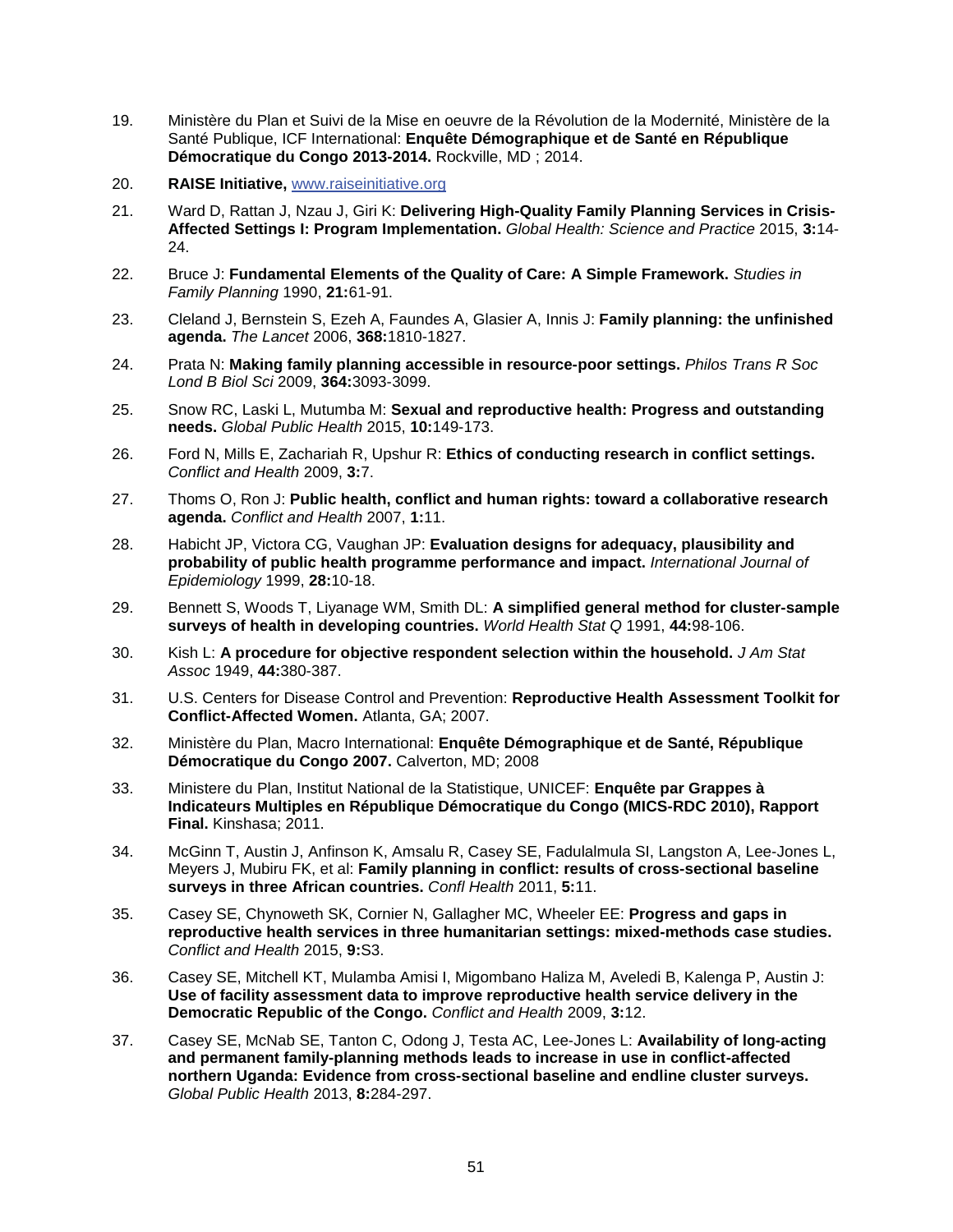- 38. Léon F, Vernon R, Martin A, Bruce L: **The Balanced Counseling Strategy: A Toolkit for Family Planning Service Providers.** Washington, DC: Population Council; 2008.
- 39. World Health Organization, INFO Project at the Johns Hopkins Bloomberg School of Public Health/Center for Communication Programs: **Decision-Making Tool for Family Planning Clients and Providers.** Geneva: WHO; 2005.
- 40. Campbell M, Sahin-Hodoglugil NN, Potts M: **Barriers to Fertility Regulation: A Review of the Literature.** *Studies in Family Planning* 2006, **37:**87-98.
- 41. Shelton JD: **Evidence-based public health: not only whether it works, but how it can be made to work practicably at scale.** *Global Health: Science and Practice* 2014, **2:**253-258.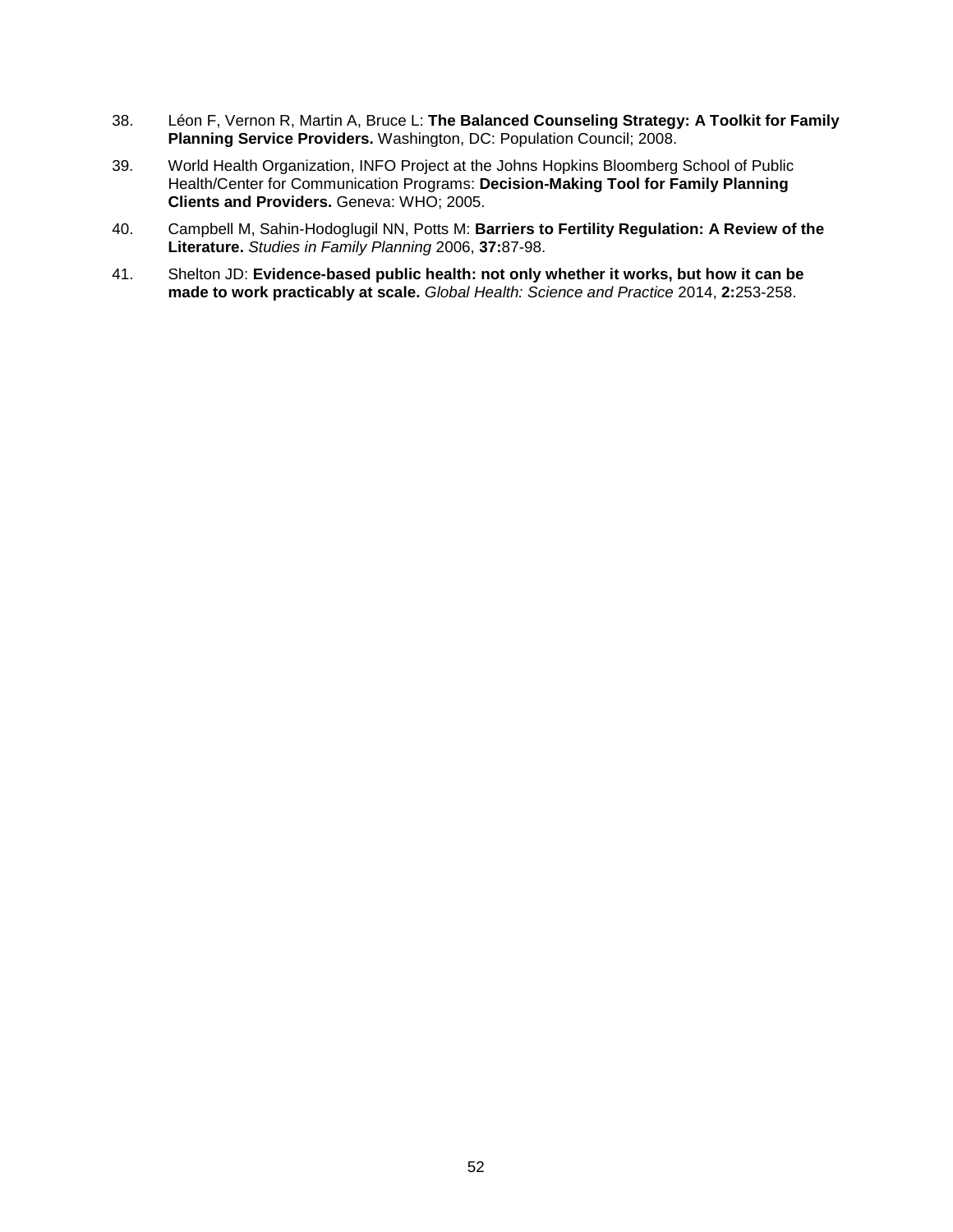# **Tables and Figures**

|                                      | 2008              | 2010                     |             |
|--------------------------------------|-------------------|--------------------------|-------------|
|                                      | $(N=1006, 607)^1$ | $(N=1007, 564)^1$        | p-value     |
| Age (years)                          |                   |                          | p=.088      |
| $15 - 24$                            | 42.9% (264)       | 38.1% (215)              |             |
| $25 - 34$                            | $31.4\%$ (187)    | 33.6% (193)              |             |
| 35-49                                | 25.7% (155)       | 28.3% (156)              |             |
| Mean age (SD), years                 | 28.0 (9.2)        | 28.8 (9.6)               | $p = 0.05$  |
|                                      |                   |                          |             |
| <b>Marital status</b>                |                   |                          | $p=.099$    |
| Married & living with husband        | 82.8% (517)       | 82.5% (486)              |             |
| Married & not living with husband    | 5.7% (38)         | 7.8% (34)                |             |
| Not married, living with partner     | $0.7\%$ (3)       | $0.3\%$ (2)              |             |
| Not married, not living with partner | 10.8% (49)        | $9.3\%$ (42)             |             |
|                                      |                   |                          |             |
| Number of living children            |                   |                          | $p = 0.416$ |
| 0                                    | $18.3\%$ (96)     | 16.6% (77)               |             |
| $1 - 2$                              | 29.5% (199)       | 27.6% (168)              |             |
| $3 - 4$                              | 27.7% (158)       | 29.0% (164)              |             |
| $5+$                                 | 24.5% (153)       | 28.3% (155)              |             |
|                                      |                   |                          |             |
| <b>Religion</b>                      |                   |                          | p<.001      |
| Muslim                               | 66.4% (394)       | 73.1% (404)              |             |
| Catholic                             | 18.8% (115)       | 18.8% (107)              |             |
| Protestant                           | $8.0\%$ (55)      | $3.7\%$ (23)             |             |
| Pentecostal/Evangelical              | 4.5% (29)         | $\overline{3.1\%}$ (24)  |             |
| Other                                | $2.4\%$ (14)      | $1.4\%$ (6)              |             |
|                                      |                   |                          |             |
| <b>Formal education</b>              |                   |                          | $p = 0.037$ |
| None                                 | 35.6% (204)       | 34.1% (205)              |             |
| Did not complete primary school      | 35.6% (224)       | 32.4% (187)              |             |
| Completed primary school             | 10.9% (60)        | 10.5% (59)               |             |
| At least some secondary education    | 17.9% (119)       | 23.0% (113)              |             |
|                                      |                   |                          |             |
| Self-reported ability to read        |                   |                          | $p=.307$    |
| With difficulty or not at all        | 76.3% (453)       | 74.3% (434)              |             |
| Easily                               | 23.7% (154)       | 25.7% (130)              |             |
|                                      |                   |                          |             |
| Number of lifetime pregnancies       |                   |                          | $p = .55$   |
| 0                                    | 12.1% (57)        | 11.3% (54)               |             |
| $1 - 2$                              | 21.5% (145)       | 22.3% (130)              |             |
| $3 - 4$                              | 21.0% (129)       | 22.1% (128)              |             |
| $5-9$                                | 34.7% (217)       | 31.9% (188)              |             |
| $10+$                                | 10.7% (59)        | $\overline{12.3\%}$ (64) |             |
|                                      |                   |                          |             |
| Reported an unwanted pregnancy       |                   |                          | $p = 0.419$ |
| No                                   | 73.9% (443)       | 75.6% (441)              |             |
| Yes                                  | 26.1% (163)       | 24.4% (123)              |             |

# **Table 1 Socio-demographic characteristics of the populations sampled in 2008 and 2010**

Data are % of column weighted base (absolute counts), unless indicated. Bases are smaller for some variables due to missing data. Missing data are less than 0.5% for all variables.

<sup>1</sup>N=weighted and unweighted base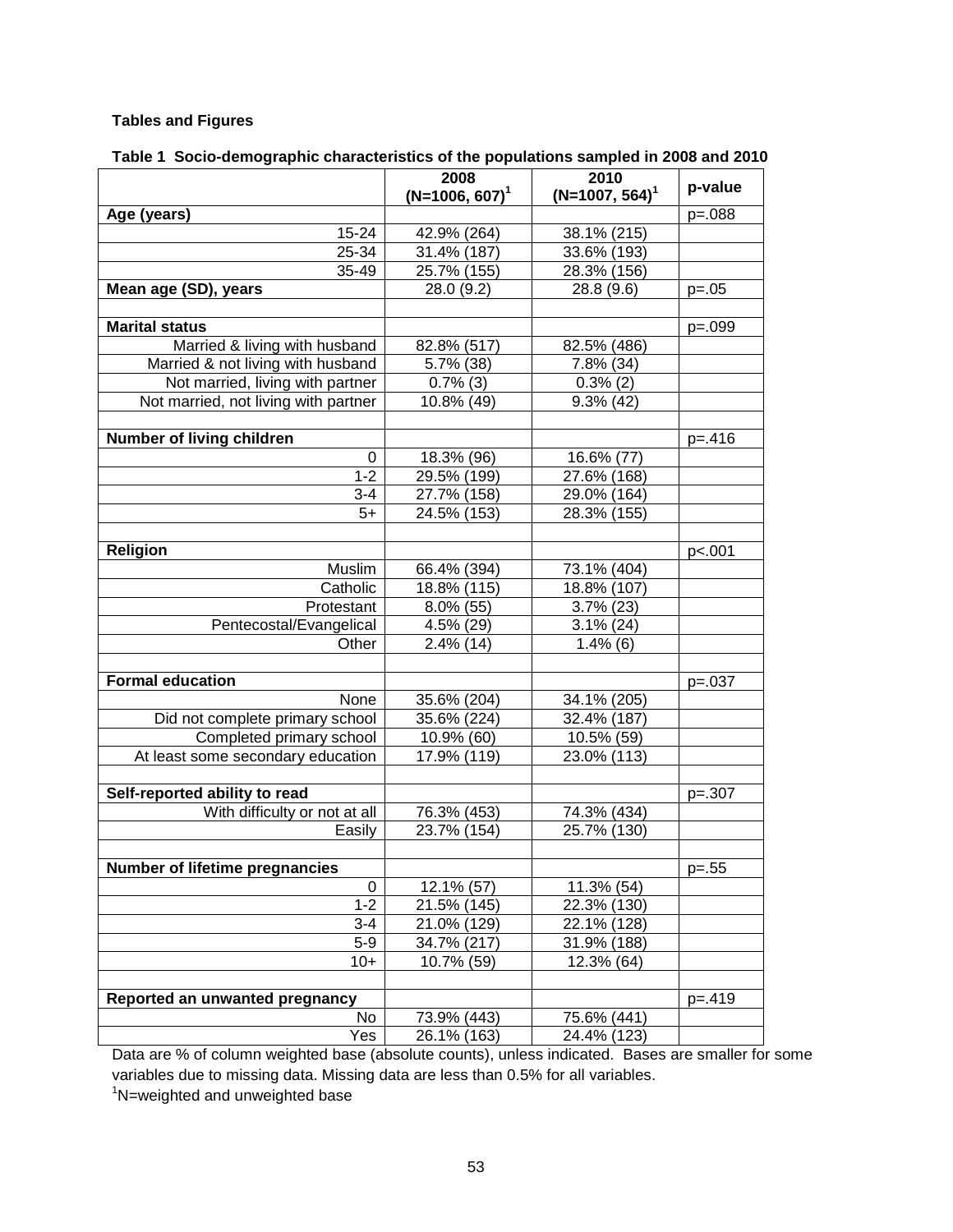|                                                                      | 2008            | 2010            |             | <b>Unadjusted OR</b> | <b>Adjusted OR</b> | p-value,        |
|----------------------------------------------------------------------|-----------------|-----------------|-------------|----------------------|--------------------|-----------------|
|                                                                      | (95%CI)         | (95%CI)         | p-value     | (95%CI)              | $(95\%CI)^2$       | <b>Adjusted</b> |
|                                                                      | $(N=607)^1$     | $(N=564)^1$     |             | $(N=1171)$           | $(N=1171)$         | <b>OR</b>       |
| Spontaneous knowledge of modern contraceptive methods                |                 |                 |             |                      |                    |                 |
| Any modern method                                                    | 28.0%           | 49.4%           | p<.001      | $2.5(2.1-3.0)$       | $2.7(2.2-3.2)$     | p<0.001         |
|                                                                      | $(25.1 - 30.7)$ | $(46.3 - 52.6)$ |             |                      |                    |                 |
| Any LAPM <sup>3</sup>                                                | 6.0%            | 10.3%           |             |                      |                    | p<0.001         |
|                                                                      | $(4.4 - 7.6)$   | $(8.5 - 12.2)$  | $p = 0.001$ | $1.8(1.3-2.5)$       | $1.87(1.3-2.6)$    |                 |
| Reported prior instruction on how to use modern contraceptive method |                 |                 |             |                      |                    |                 |
| Any modern method                                                    | 28.8%           | 44.5%           | p<.001      | $1.98(1.6-2.4)$      | $1.98(1.6-2.4)$    | p<0.001         |
|                                                                      | $(26.2 - 31.7)$ | $(41.4 - 47.5)$ |             |                      |                    |                 |
| Any LAPM <sup>3</sup>                                                | 7.9%            | 16.7%           | p<.001      | $2.3(1.8-3.1)$       | $2.2(1.7-3.0)$     | p<0.001         |
|                                                                      | $(6.2 - 9.5)$   | $(14.5 - 19.1)$ |             |                      |                    |                 |
| Reported ever use of modern contraceptive method                     |                 |                 |             |                      |                    |                 |
| Any modern method                                                    | 11.5%           | 18.8%           | p<.001      | $1.8(1.3-2.8)$       | $1.8(1.4-2.4)$     | p<0.001         |
|                                                                      | $(9.6 - 13.5)$  | $(16.4 - 21.3)$ |             |                      |                    |                 |
| Any LAPM <sup>3</sup>                                                | 0.3%            | 2.0%            | $p = 0.02$  |                      |                    |                 |
|                                                                      | $(0.0 - 0.7)$   | $(1.1 - 2.8)$   |             |                      |                    |                 |
| Reported current use of modern contraceptive method                  |                 |                 |             |                      |                    |                 |
| Any modern method                                                    | 3.1%            | 5.9%            | $p = 0.004$ | $1.96(1.3-3.0)$      | $2.03(1.3-3.2)$    | $p = 0.002$     |
|                                                                      | $(2.0 - 4.2)$   | $(4.5 - 7.4)$   |             |                      |                    |                 |
| Any LAPM <sup>3</sup>                                                | 0%              | 1.7%            | p<.001      |                      |                    |                 |
|                                                                      |                 | $(1.0 - 2.6)$   |             |                      |                    |                 |

# **Table 2 Reported knowledge and use of modern family planning methods in 2008 and 2010**

<sup>1</sup> N=unweighted base

<sup>2</sup>Adjusted for religion and education

 $3$ Long-acting and permanent methods (LAPM) are IUD, implant, tubal ligation and vasectomy

# **Table 3 Number of facilities providing contraceptive services in 2007 and 2010**

|              |               | 2007 (n=21) |               |               | $2010(n=22)$ |            |
|--------------|---------------|-------------|---------------|---------------|--------------|------------|
|              | Provided in   | Method      | At least one  | Provided in   | Method       | At least   |
|              | previous 3    | currently   | staff trained | previous 3    | currently in | one staff  |
|              | months (self- | in stock    | to provide    | months (self- | stock        | trained to |
|              | reported)     |             |               | reported)     |              | provide    |
| <b>Pills</b> |               | 20          | 21            | 22            |              | 22         |
| Injectables  | 21            | 20          | 21            | 20            | 20           | 22         |
| <b>IUDs</b>  |               |             |               |               |              | 19         |
| Implants     |               |             |               | 21            |              | 22         |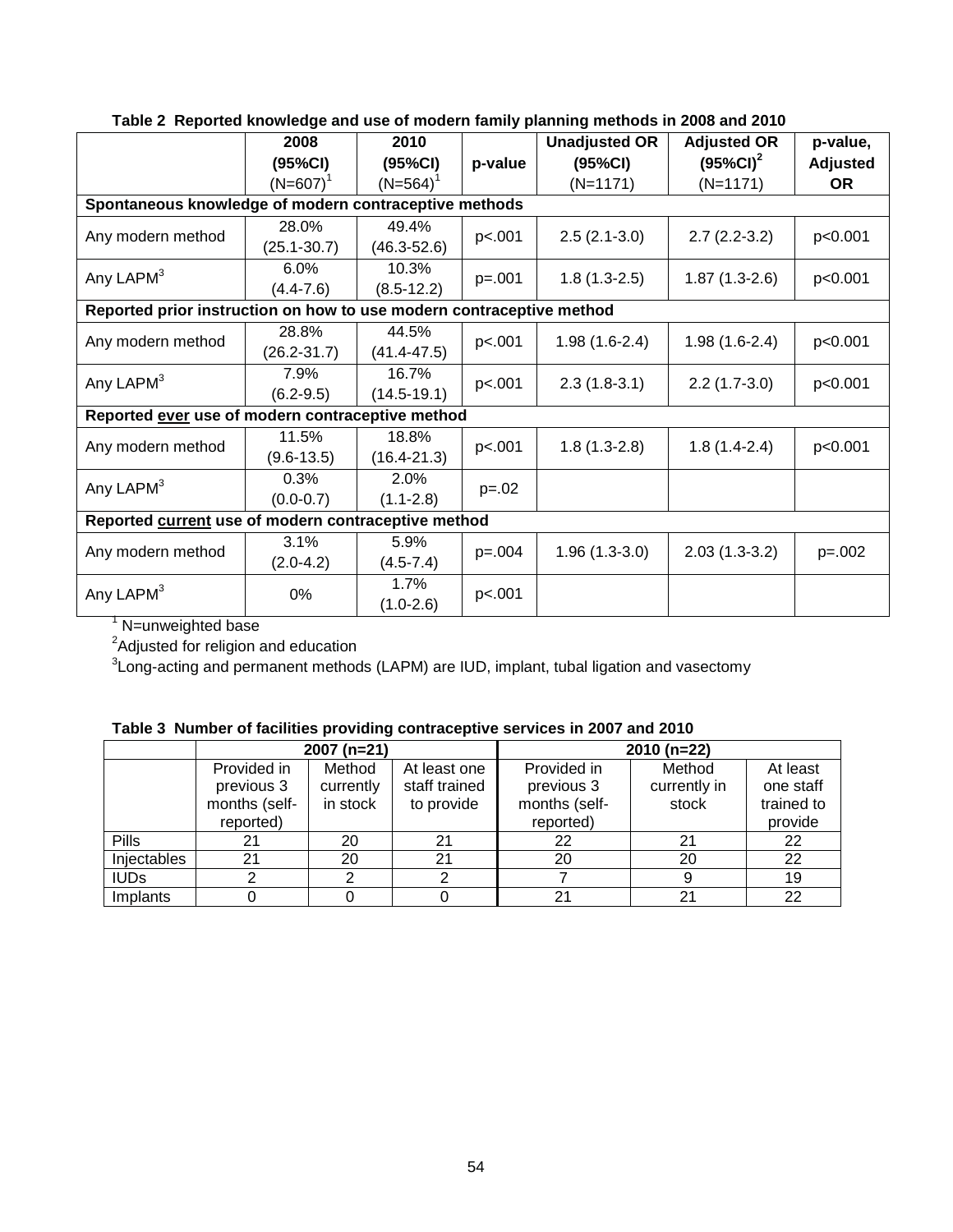**Figure 1: Number of clients who started each contraceptive method and percentage who started LAPM in health facilities supported by CARE in Kasongo, DRC (n=22, 2008-May 2011 and n=9, June 2011-2014)**



**Figure 2: Contraceptive method mix from 2008-2010 (n=22 facilities) and 2012-2014 (n=9 facilities), Kasongo, DRC**

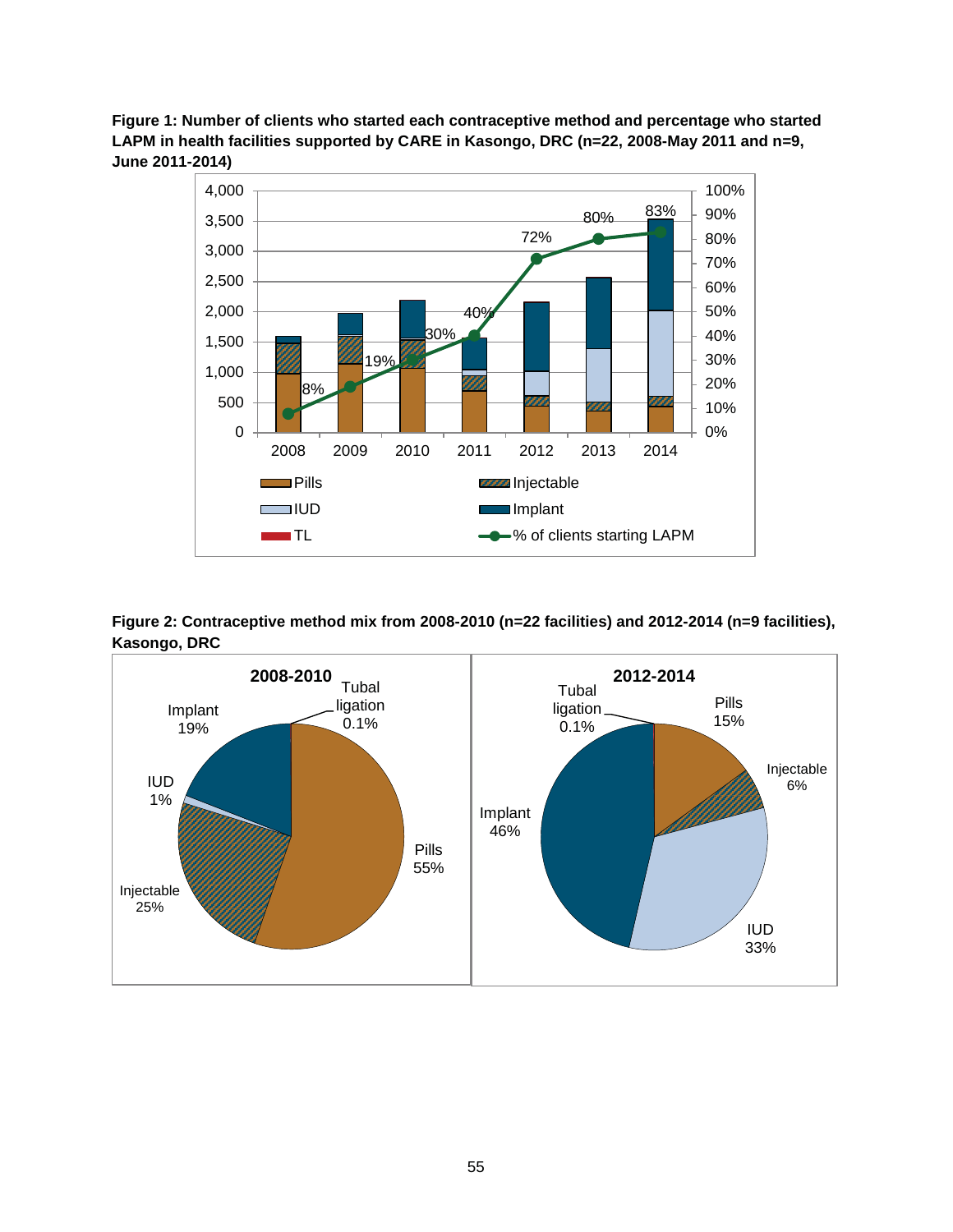# **Paper 3: Twelve-month continuation among women starting short- and long-acting reversible contraceptives in North Kivu, DRC**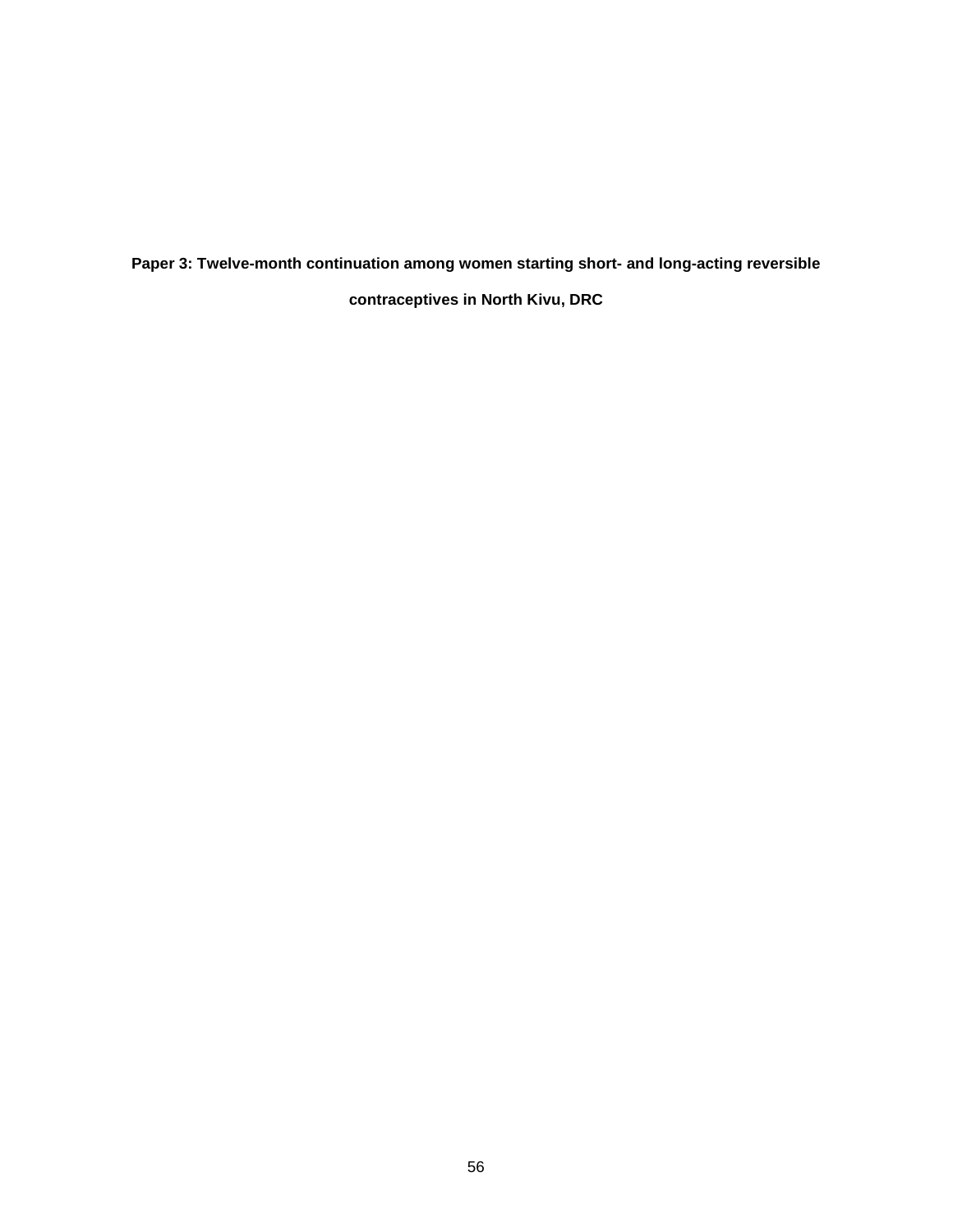# **Abstract**

Despite the inclusion of sexual and reproductive health (SRH) services in the minimum standards of health care in humanitarian settings, access to SRH services, and especially to contraception, is still often compromised in war. Very little is known about continuation, switching and discontinuation of contraceptive methods in these settings. An evaluation of a contraceptive services program in North Kivu, Democratic Republic of Congo (DRC) was conducted to measure 12-month contraceptive continuation. A systematic random sample of 553 women who initiated a short-acting (pills, injectables) or long-acting (IUDs, implants) contraceptive method 12-18 months prior to data collection was interviewed about their contraceptive use. At 12 months, 81.6% women reported using their baseline method continuously, with more long-acting than short-acting method acceptors (86.1% versus 78.0%, p=.02) continuing method use. Use of a short-acting method (HR 1.74 [95%CI 1.13-2.67]) and desiring a child within two years (HR 2.32 [95%CI 1.33-4.02]) were associated with discontinuation at 12 months. Given the association between service quality and contraceptive continuation, the program's focus on service quality including improvements to provider skills and activities to ensure contraceptive availability likely contributed to these results. The impressive continuation rates found here indicate that delivering high quality contraceptives services in these settings is possible, even in a difficult and unstable setting like eastern DRC.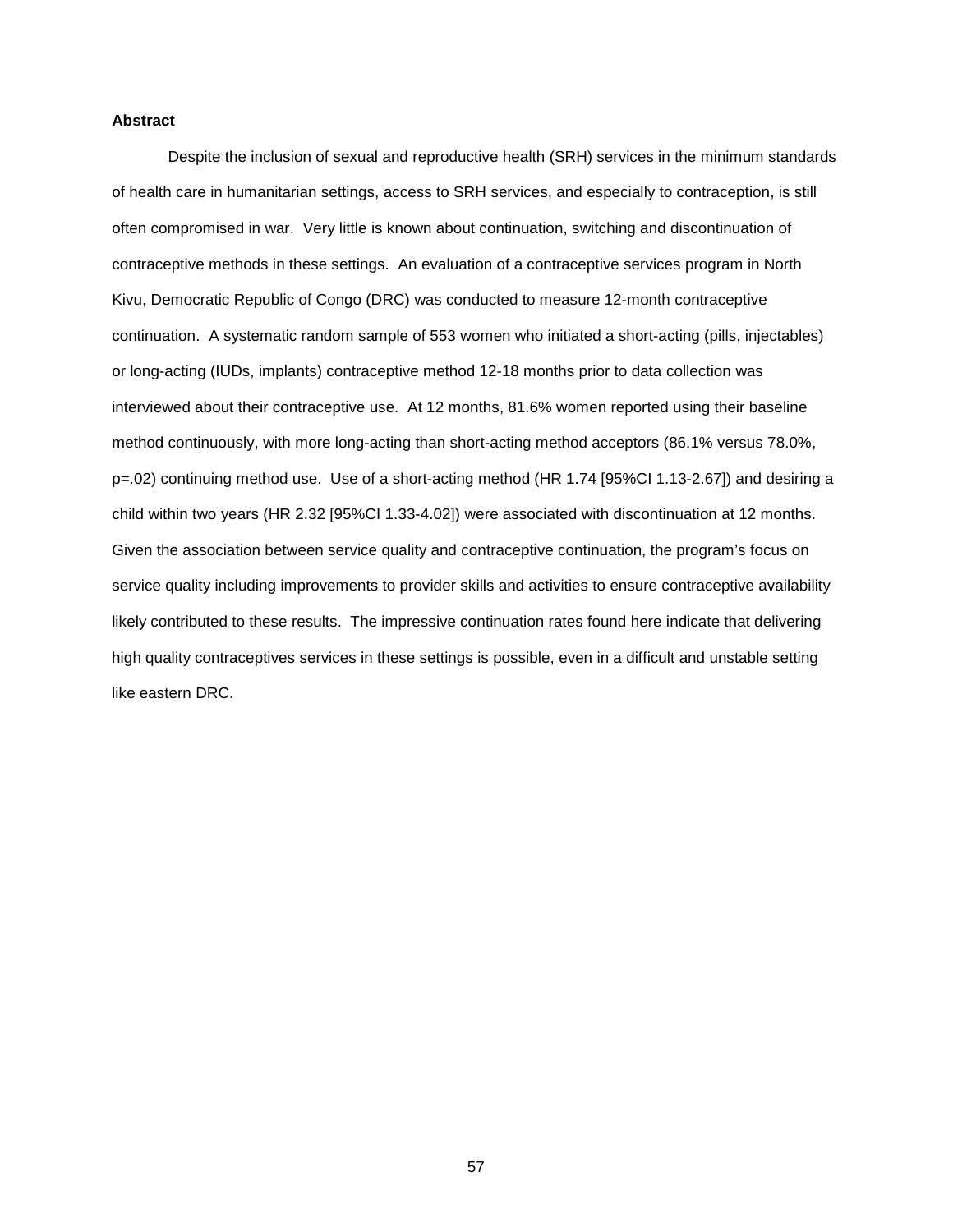# **Introduction**

The complex humanitarian emergencies caused by armed conflict are characterized by social disruption, population displacement and the breakdown of national health systems [1, 2]. In addition to their need for shelter, food, water and primary health care, women living in humanitarian settings face many sexual and reproductive health (SRH) concerns including high risk of mortality or morbidity due to pregnancy-related causes, unintended or unwanted pregnancy due to lack of information or access to contraceptive services, complications of unsafe abortions, gender-based violence and sexually transmitted infections including HIV [3]. Minimum standards of humanitarian assistance now recognize this increased risk and require attention to the SRH needs of the population [4].

Although access to SRH services has improved in humanitarian settings, a 2012-2014 evaluation of SRH in humanitarian settings showed limited progress for contraception relative to other SRH components [5]. Only 14.9% of the humanitarian health appeals $3$  from 2009-2013 requested funding for contraceptive services, the smallest share of any of the SRH components; contraceptive services subsequently received the lowest dollar amount among SRH components (US\$76.3 million out of US\$1.5 billion) [6]. Further, long-acting and permanent methods were rarely mentioned in the appeals. While some of the 63 health facilities assessed in three humanitarian settings provided pills and injectables, fewer met the minimum quality criteria to provide long-acting or permanent methods [7]. Overall, the findings of the 2012-2014 global evaluation reflected the limited attention still given to the provision of contraceptive services in humanitarian settings.

Recent evidence suggests that contraceptives, including a broad range of methods, can be effectively provided and will be used by women and men in humanitarian settings [8-10]. However, no studies have explored contraceptive continuation in these settings. Effective contraceptive programs not only help women to adopt methods when they choose, but also ensure that women are satisfied with their method or help them switch to a new one, and encourage continuity of their preferred method as long as they wish. An analysis of 60 Demographic and Health Surveys (DHS) from 25 countries in Africa, Asia, eastern Europe and Latin America found that over one-third of women discontinued their method by 12

 $3$ Appeals for funding are launched when needs exceed the ability of a government or a single agency to respond to a crisis. The study reviewed project and funding data from these appeals that were reported to the UN Office for the Coordination of Humanitarian Affairs' Financial Tracking Service, which records international humanitarian aid to crises where appeals have been launched.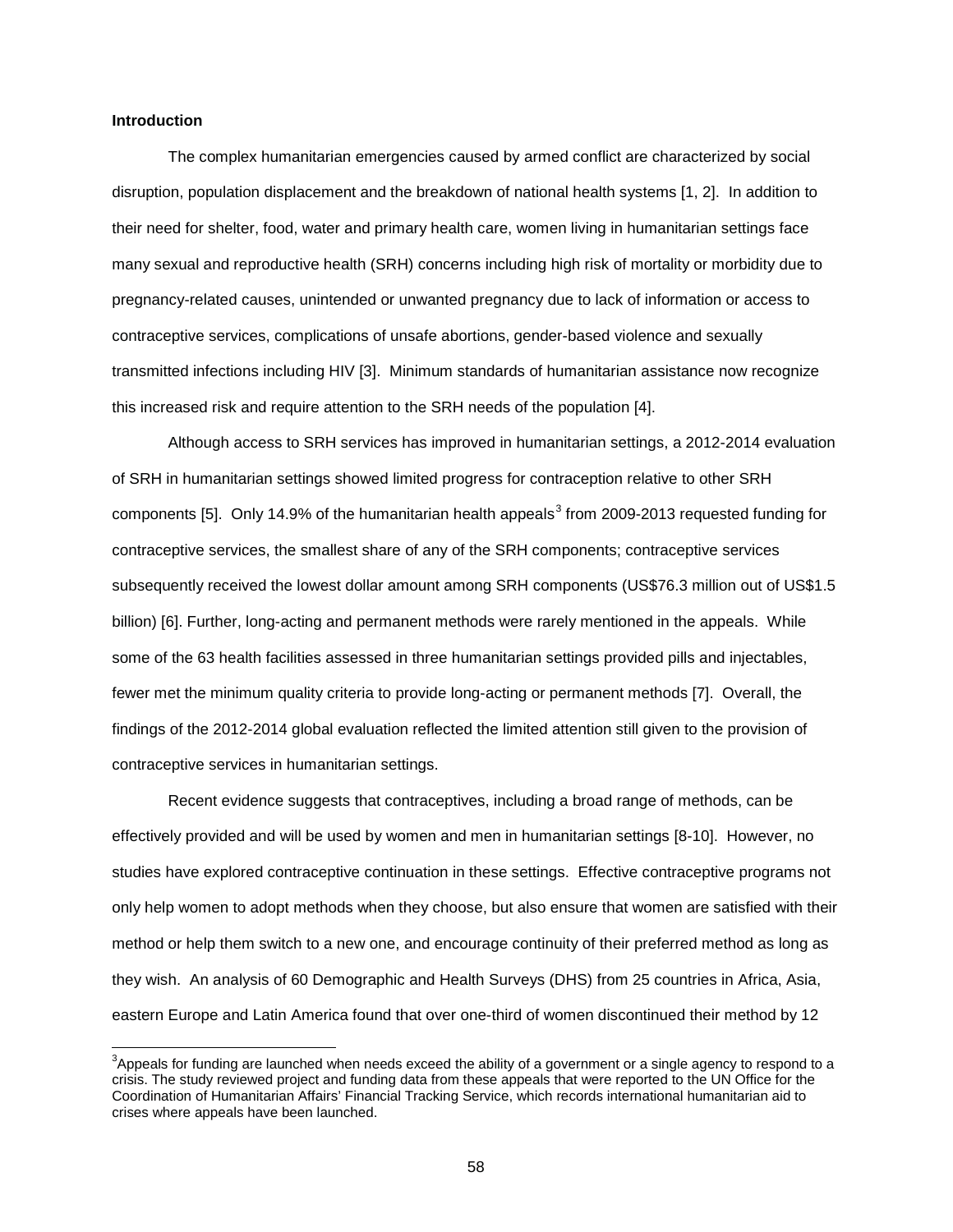months of use, with 17% - 62% stopping due to method-related reasons including side effects [11]. Discontinuation is generally higher for hormonal methods, for short-acting methods, and among younger women [11-13]. Evidence suggests that the availability of a broader range of methods is associated with lower discontinuation by making it easier for women to switch to a different method if they are dissatisfied with their original choice [14, 15]. Although research on the specific association between service provision and discontinuation is mixed [16], an analysis of DHS data from 15 countries found that 7%- 27% of women discontinued their method in the first year for reasons related to the quality of the service delivery, most of which could be addressed through quality improvement activities [17]. Overall, the evidence suggests that service quality and continuation are associated [15, 17, 18], but no research has addressed the specific needs of women in unstable or conflict settings and how best to support them to continue contraceptive use and avoid unintended pregnancies.

# *Context and program description*

Two decades of war and instability in the Democratic Republic of the Congo (DRC) have resulted in a compromised health system. The population of North Kivu continues to be exposed to high levels of violence and displacement [19]. DRC has the sixth highest maternal mortality ratio in the world at 730 maternal deaths per 100,000 live births [20], and is characterized by low contraceptive use. The 2013 DHS found that modern contraceptive prevalence was 7.8% nationally, and 4.6% in rural areas, with male condoms the most commonly used modern method [21]. Use of long-acting and permanent methods was very low at 1.7% nationally, and 1.1% in rural areas. Since 2012, the DRC government has made a greater commitment to improve contraceptive services; this has yet to diffuse to the provincial level [22].

Save the Children, in collaboration with Columbia University's Reproductive Health Access, Information and Services in Emergencies (RAISE) Initiative [23], began supporting the Ministry of Health (MOH) to provide contraceptive services and post-abortion care in 34 public health facilities in three rural health zones of North Kivu, DRC in July 2011, and in five facilities in Goma, the provincial capital, in November 2012. Short- and long-acting reversible contraceptive methods (pills, injectables, condoms, implants and IUDs) were introduced at health centers and hospitals. Training on post-placental IUD insertion beginning in late 2012 offered more contraceptive options at all facilities, while training on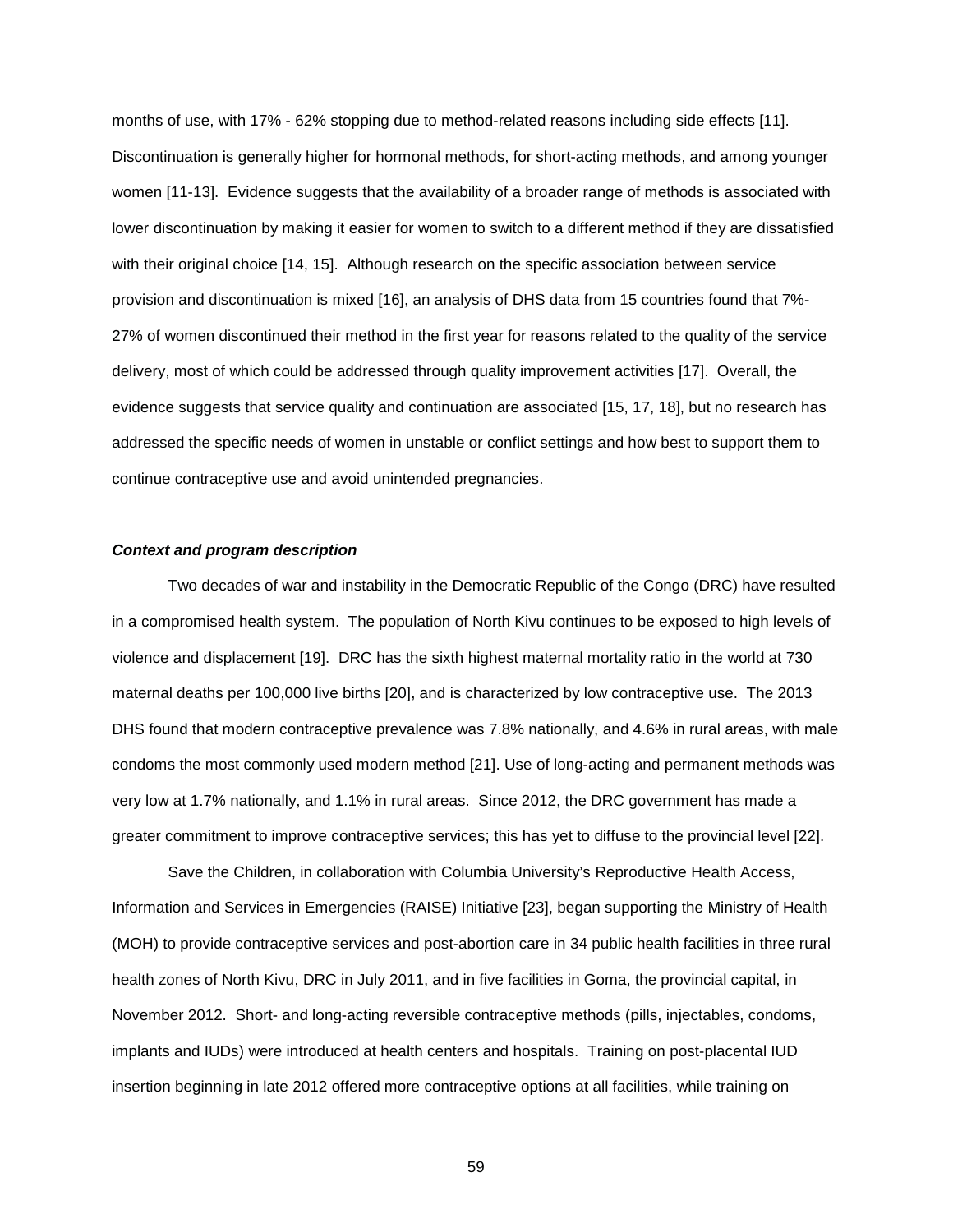permanent methods in 2015 made male and female sterilization more available at the hospitals. All contraceptive methods were provided free of charge in the supported facilities.

Program support to the health facilities addressed Bruce's fundamental elements of quality for contraceptive services: availability of a range of short- and long-acting methods, competency-based clinical training for providers, training on contraceptive counselling, provision of essential equipment and supplies and improved monitoring and evaluation [24]. Mechanisms to improve continuation of method use and follow-up of short-acting method users were put in place. The program also trained community health workers (CHW) as well as satisfied clients, peer educators, community leaders and local community associations to conduct education about contraception in the supported health zones. Community mobilization supervisors visited with the CHWs and provided coaching on communications skills and different strategies to present and discuss key messages. In addition, they helped the program to identify rumors about contraception in the community and respond to them quickly.

Once the services were in place, the program expanded its focus on quality improvement. Two in-depth program reviews were conducted by RAISE to identify areas needing improvement and to help program and MOH staff develop ways of addressing them. Nurses were trained to provide short- and long-acting methods to ensure their availability at health center level. The program maintained more than one trained provider at each facility to ensure that contraceptive services were sustained during staff absences. All training organized by the program was competency-based, meaning each provider practiced on anatomic models and live clients under observation by skilled trainers until competence was attained. Clinical supervisors provided regular supportive supervision, had good supportive relationships with facility staff with whom they identified problems and solutions together.

Providers and supervisors were trained to analyse and use their facility data to identify problems and improve services. Each month, the health facility team developed graphs, discussed their data and recorded specific actions to take in response to problems highlighted by the data. These included both changes in the facility as well as working with the CHWs and satisfied clients to improve community education. Quarterly data reviews by Save the Children and MOH supervisory staff reinforced this process.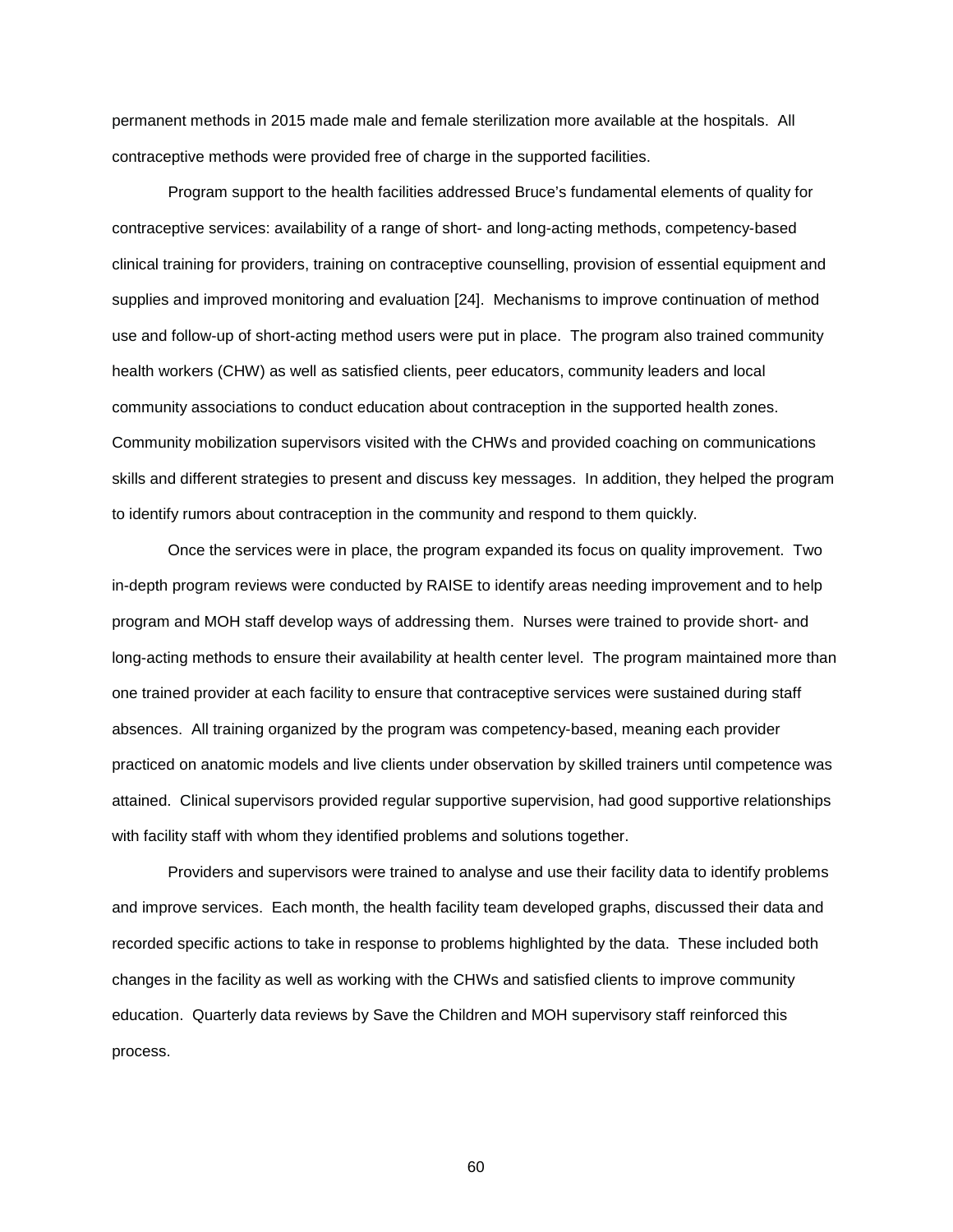The program provided essential equipment, supplies and methods to the facilities. Re-supply was organized primarily through the health zone MOH office. After some initial problems with stock-outs, facility staff received additional training in stock management and forecasting. Supervisors reviewed stock levels with staff during monthly supervision visits. Although insecurity and poor roads presented challenges to maintaining correct stock levels, stock-outs at the health zone level were minimized.

More than 50,000 women started a modern contraceptive method between June 2011 and December 2015 at the 34 supported facilities; 58% of them chose a long-acting reversible contraceptive (LARC): IUD or implant (Figure 1). The program appropriately focused on introducing high quality contraceptive services and helping clients to start a method. However, they recognized that it is also important to support women to continue use of the contraceptive method that best suits them. Understanding the reasons clients discontinue or continue contraceptive methods can help improve programs and ultimately contribute to helping them to effectively plan their families. To determine what women did after leaving the health facility with a contraceptive method, the program undertook a retrospective cohort study of clients who started a contraceptive method the previous year.

## **Methodology**

# *Study design and sample*

Nine Save the Children-supported MOH facilities in Mweso and Masisi health zones were selected for this evaluation based on the average client load, their accessibility and the level of security in their catchment areas. A sample of women who initiated a short-acting (pills, injectables) or long-acting (IUDs, implants) contraceptive method 12-18 months prior to data collection was drawn from the registers of these facilities for interviews. A sample size of 211 LARC and 306 short-acting method acceptors was calculated based on a 95% confidence interval (CI) assuming 20% discontinuation for LARCs and 50% for short-acting methods [25-27]. A minimum of 100 acceptors of each of the four methods was desired. We extracted a sample 70% larger than needed to account for anticipated difficulties locating women for interviews given the unstable population and far distances, and the need to exclude the high numbers of clients who lived outside the facility catchment area. A random sample of injectable acceptors, a systematic sample of implant acceptors and all IUD and pill acceptors from June through August 2014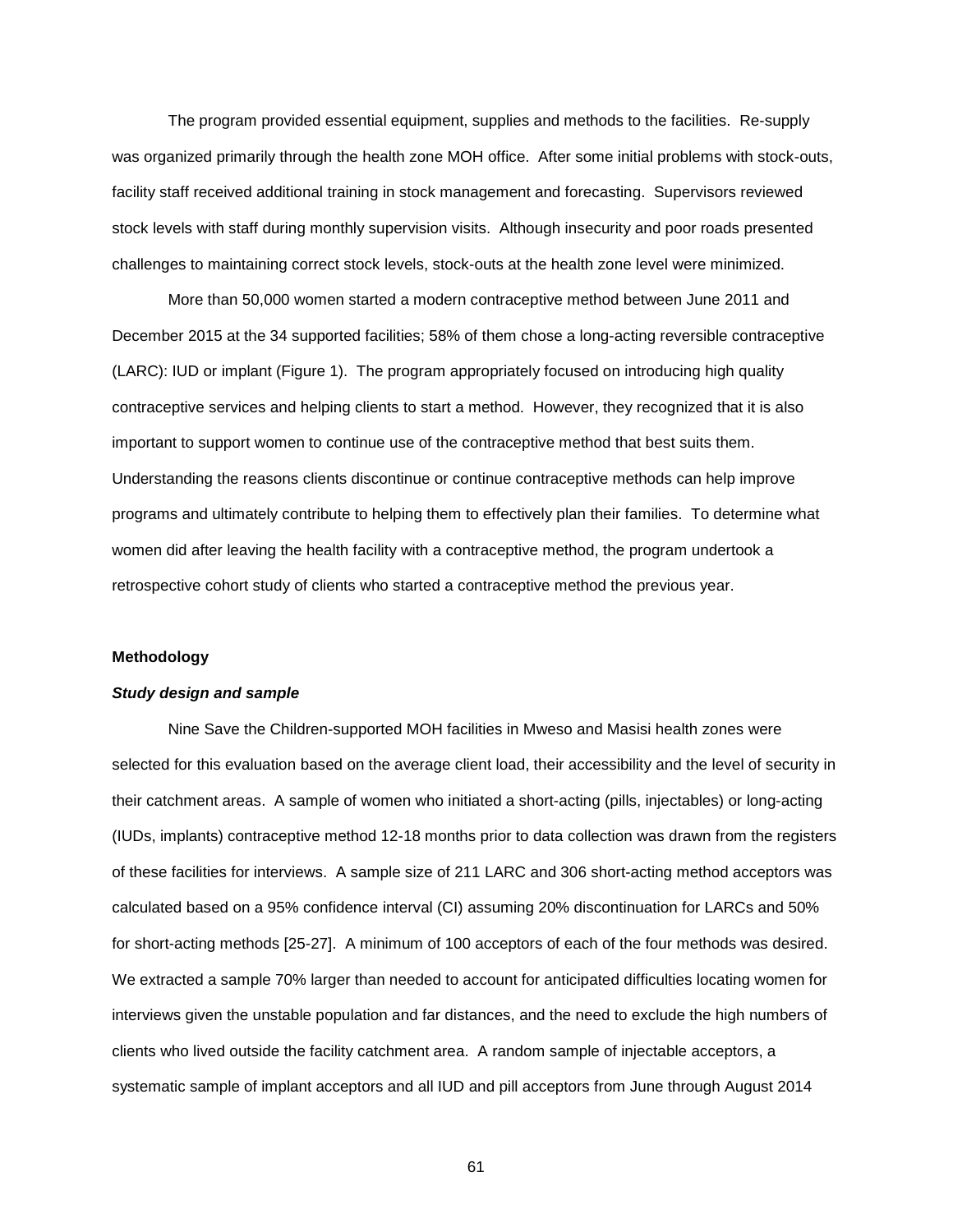(May through August for IUD clients) were identified. Data on the method the woman chose, the date she started the method, her name, age and village name were extracted. Women whose village was outside the catchment area of the facility were then deleted from the sampling frame.

Once data collection began, new militia movements prevented access to one facility and its catchment area. In addition, the use of CHWs to locate clients was found to be infeasible in the urban location of three selected facilities. Four additional rural facilities were selected to replace the four that could not be used. Because these facilities had lower client loads than the original four, the team listed all clients who started one of the four methods from April through September 2014 (implants for May through August only).

# *Study procedures*

The study questionnaire was adapted from other sources for this study, including the US Centers for Disease Control and Prevention's *Reproductive Health Assessment Toolkit for Conflict Affected Women* and the DHS questionnaire [28, 29]. The consent form and survey tool were developed in French, and then translated and back-translated into Congolese Swahili and Kinyarwanda. The translations were reviewed and revised by the study team. The questionnaire was piloted among clients not included in the study sample.

The study team worked with the providers at the facilities and affiliated CHWs to identify the selected women. CHWs or nurses visited the selected women in their homes to ask if they were willing to discuss their use of health services at the facility with an interviewer. According to MOH policy and current practice, these CHWs already visit women in their homes to discuss their health care and remind them of follow-up appointments for contraception so it is not unusual for the CHWs to visit women at home. The CHWs were told that the women were selected as clients of the health facility, not as contraceptive acceptors, to maintain their confidentiality. Once a woman agreed to participate, a trained female interviewer interviewed her in private. Women who were interviewed at a location outside their villages were given a sachet of salt and a bar of soap to reimburse their travel time. Data collection took place in October and November 2015.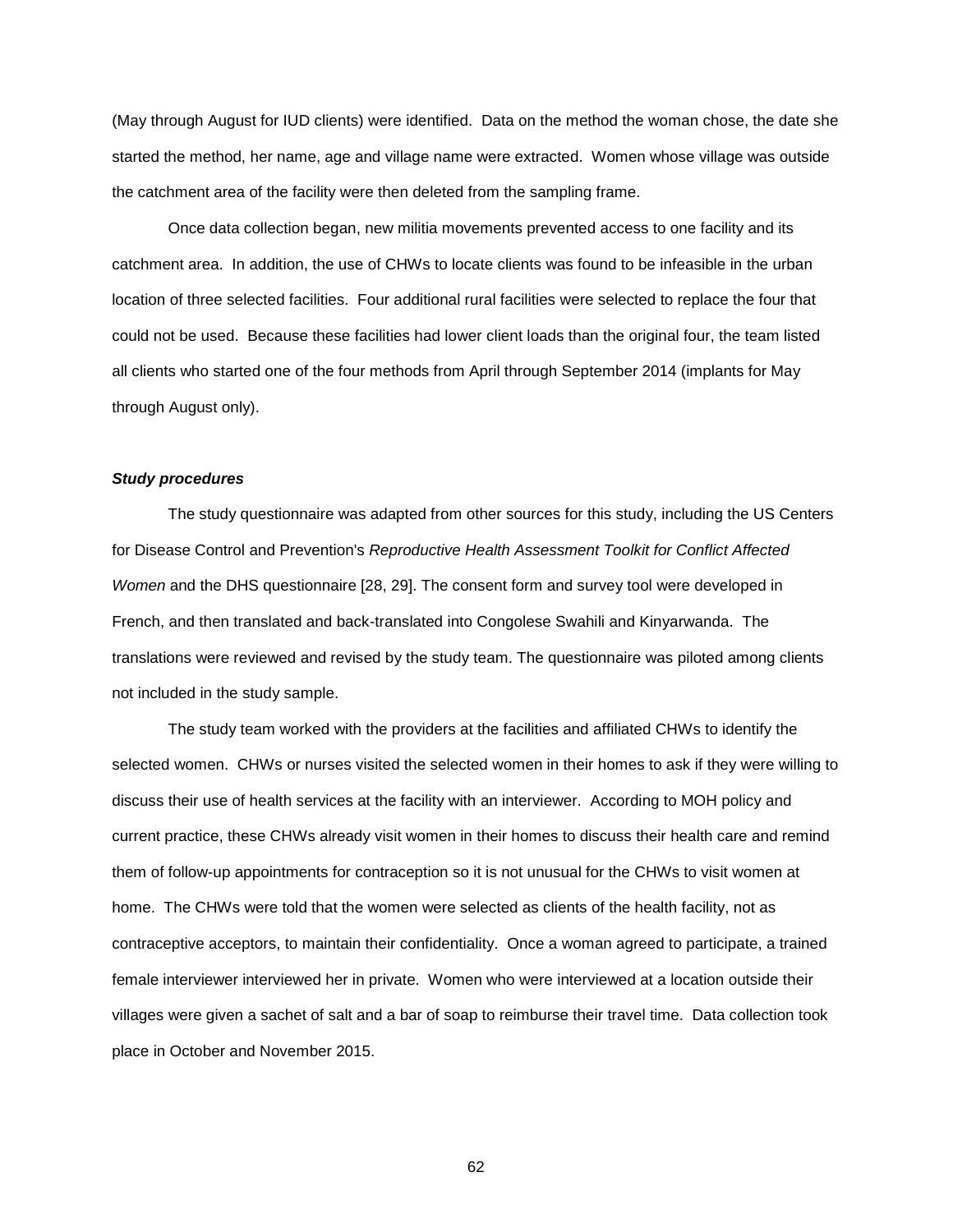# *Ethical considerations*

Respondents were asked to give oral informed consent; names were not entered on survey questionnaires to preserve anonymity, and records used to locate the client were destroyed once she was located. Ethical approvals for the study were obtained from the Institutional Review Board of the Mailman School of Public Health, Columbia University, the Ethical Review Committee of Save the Children and the North Kivu Provincial MOH.

# *Statistical analysis*

Data were entered into CSPro 6.0 and subsequently exported to PASW (SPSS) Version 23 for cleaning and analysis. Discontinuation is defined as women's reporting they stopped continuous use of their baseline contraceptive method within 12 months of accepting the method. Two women who were missing dates for discontinuation were excluded from the analysis. Key socio-demographic characteristics of short-acting method versus LARC acceptors were compared using chi-square statistics for categorical data and t-tests for continuous data. Where significant differences were found, the characteristics were compared by method using Pearson chi-squares or one-way analysis of variance. Kaplan-Meier estimates of the probability of discontinuation stratified by type of baseline method (shortacting or LARC) were plotted using the Wilcoxon (Breslow) test to assess differences in the survival curves.

Unadjusted and adjusted Cox proportional hazard ratios were estimated to assess factors associated with discontinuation. Only factors that showed differences by baseline method type and that are commonly associated with discontinuation were added to the hazards model. These factors included type of baseline method (short-acting/LARC), age and parity (continuous variables), displacement in the past year (yes/no), and desire for more children (wanted children within two years, wanted children after two years or wanted no more children). To assess possible problems of collinearity, separate analyses were run with parity and desire for more children; because the results showed no significant differences, the results here present both variables.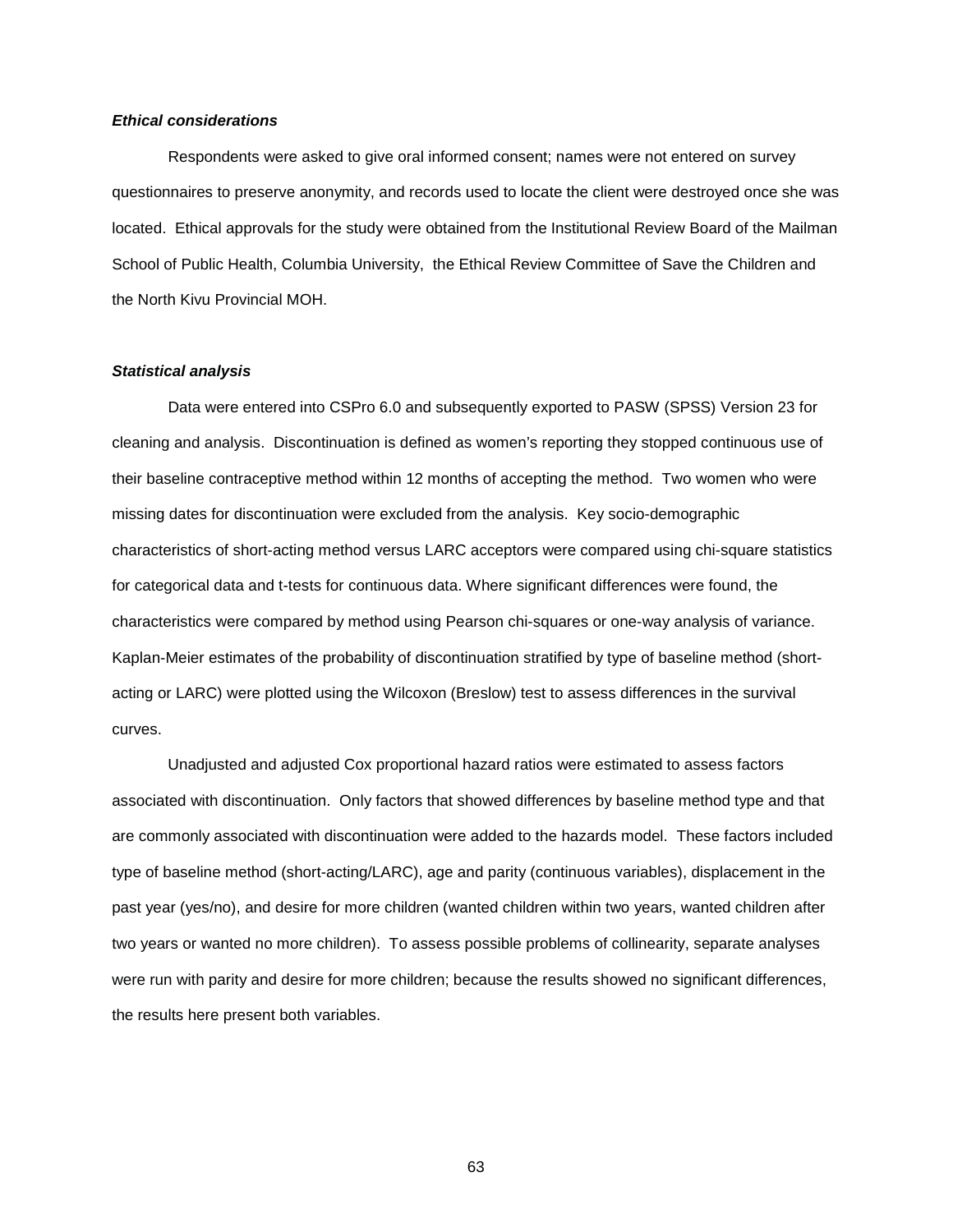Current contraceptive users are defined as those who continued their baseline method use plus those who stopped their baseline method but switched to another modern method sometime during the study period and were still using it on the interview date.

## **Results**

A total of 548 contraceptive acceptors was interviewed: 304 who started a short-acting method and 244 who started a LARC in the 12-18 months prior to the interview. Table 1 shows that LARC acceptors were slightly older than short-acting method acceptors (mean age 28.9 versus 27.5, p=.01). Half of LARC acceptors (50.4%) reported having been displaced at least once in the previous year compared to 36.5% of short-acting method acceptors (p=.001). No other socio-demographic differences were found among short- and long-acting method acceptors. In the overall sample, most women were married or in union (82.7%) and half had no formal education (51.1%). Mean parity for the women was 5.3 with a mean of 4.2 living children. The vast majority of respondents wanted no more children (44.3%) or to wait more than two years for their next pregnancy (36.3%). An analysis by baseline method found that IUD acceptors were older (mean age 30.6, p<.001) and more likely to have been displaced (60.4%, p<.001), and had higher mean parity (6.0, p=.05) than other method acceptors.

Most women reported that their partner was aware of their contraceptive use (79.3%) and approved (79.1%). Consistent with these results, 69.9% reported the decision to use contraception was made jointly while 27.0% reported it was primarily her decision. Women reported the health center (78.6%) and community health workers (63.1%) as their primary sources of information about contraception. Before starting their baseline method, the vast majority of the women (88.3%) had never used contraception. The main reasons given for deciding to begin contraceptive use included wanting to delay pregnancy (85.4%), feeling tired or having health problems (44.9%) or wanting no more children (19.3%). Women reported that the provider discussed other methods with them (93.4%), but that they themselves decided which method to choose (75.0%) or they decided based on the provider's counselling (14.1%). Satisfaction with the services received when they started their method was very high, with 93.6% reporting complete satisfaction.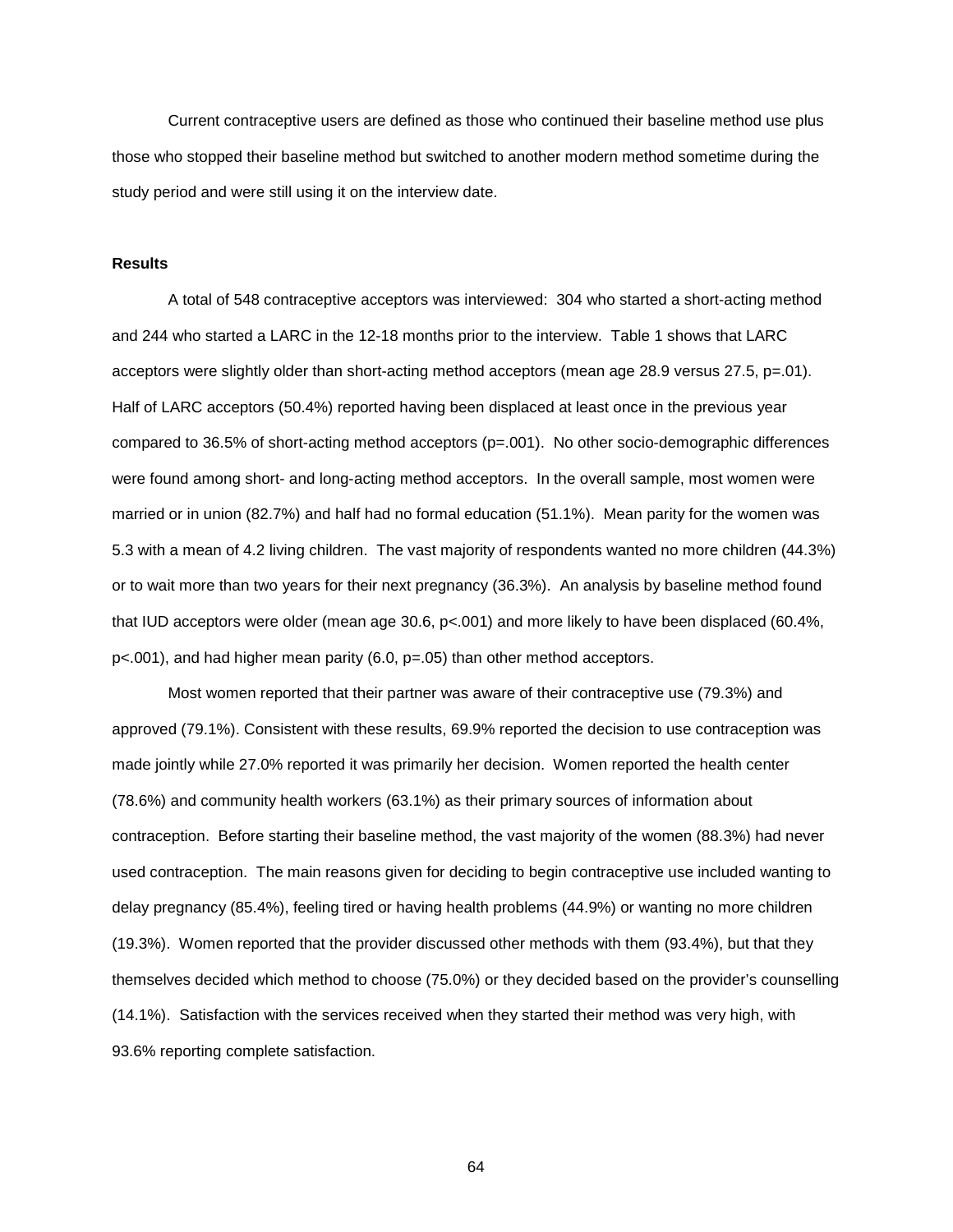At 12 months, 81.6% women reported using their baseline method without interruption, with more LARC acceptors than short-acting method acceptors  $(86.1\%$  versus 78.0%, p=.02) continuing method use (Table 2). The most common reasons given for discontinuation were that the women desired pregnancy (42.6%) or experienced side effects (32.7%). Only one discontinuer reported stock-outs as the reason for discontinuing method use. Figure 2 presents the Kaplan-Meier survival curves, with separate curves for women who started short-acting methods and LARCs; due to the low numbers of discontinuers, median time to discontinuation could not be calculated. Use of a short-acting method was associated with discontinuation at 12 months (HR 1.74 [95%CI 1.13-2.67]) when adjusted for age, parity, displacement in the last year and desire for more children (Table 3). Of these covariates, only desiring a child within two years (HR 2.32 [95%CI 1.33-4.02]) or after two years (HR 1.72 [95%CI 1.02-2.90]) as compared to wanting no more children were associated with discontinuation.

Of the 101 women who discontinued their baseline method within 12 months, 55.4% stopped using any modern method for the remainder of the observation period, 8.9% switched immediately and 35.6% switched sometime later during the observation period to another modern method. The majority of the switchers (60.0%) switched to a method of the same or similar effectiveness; 28.9% switched to a more effective method and only 11.1% switched to a less effective modern method (Table 4).

One-third (35.7%) of current contraceptive users reported having experienced problems with their current method, primarily body or headaches (69.2%) and menstrual changes (73.4%), and most of these women (90.5%) sought care at a facility (Table 5). Excluding switchers from this analysis produced similar results. IUD users were least likely to report any problem (24.7%), and also least likely to report menstrual changes as a problem (47.6%, p<.001 for both). Most women who sought care (90.8%) reported that the problem was resolved to their satisfaction. Current users reported high overall satisfaction with their method (98.7%), and planned to continue their contraceptive use (98.3%). Over half of LARC users said they wanted to continue their method for five years or longer (52.8%, p=.001), while half (51.7%) of short-acting method users projected using their method for two to four years. The majority of IUD users (60.2%, p=.001) reported wanting to continue method use for five years or more.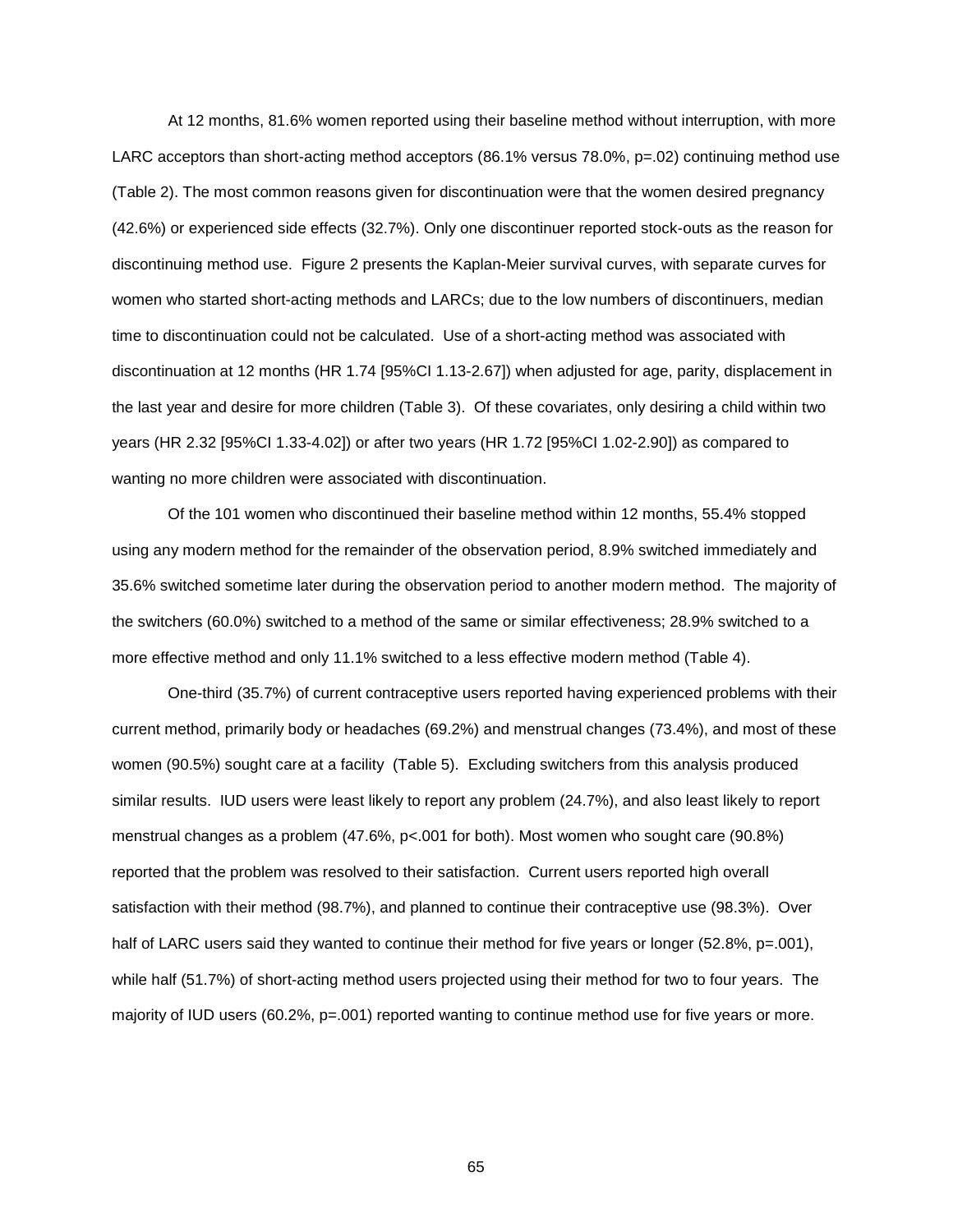#### **Discussion**

More than four-fifths of women in our study were still using their baseline method at 12 months. While continuation was higher among LARC acceptors than among short-acting method acceptors (86.1% versus 78.0%), as expected, both rates were higher than commonly found in other studies [27, 30, 31]. Moreover, continuation was similarly high across age, education level and displacement status. These results provide evidence that effective contraceptive programs that result in adoption and continuation can be successfully implemented in complex humanitarian settings. Further, this evaluation lends support to the association between service quality and contraceptive continuation [15], the impressive continuation rates found here indicate that delivering high quality contraceptives services in these settings is possible. As previously described, this program addressed Bruce's six elements of quality of care which clearly enhanced the contraceptive continuation rates.

Nearly half of the discontinuers switched to another modern method during the study period, although fewer than one in ten did so immediately. The program could better assist women who wish to switch methods to do so immediately so they are not placed at risk of an unintended pregnancy. Of the discontinuers who switched to a different method, 60% changed to a method of similar effectiveness and 29% switched to a more effective LARC. This reflects the success the program is having with counseling and making a range of effective short- and long-acting methods truly available to this population.

While LARC acceptors were slightly older and more likely to have been displaced in the last year, few differences in other socio-demographic characteristics between baseline method types were found. These data suggest that access to methods is equitable and women choose the method they want. Displaced women may be more likely to choose a LARC to avoid the need for resupply visits given the instability of their current living situation. Few women reported previous contraceptive use, reinforcing the notion that when good quality contraceptive services are put in place, women will use them, and may in fact be highly motivated to continue use.

A recent analysis of evidence related to contraceptive discontinuation identified several key programmatic strategies to reduce discontinuation: improving service quality, reducing provider bias and improving technical competence, eliminating stock-outs, increasing access through multiple service delivery options and facilitating task sharing to lower level cadres [15]. As described earlier, the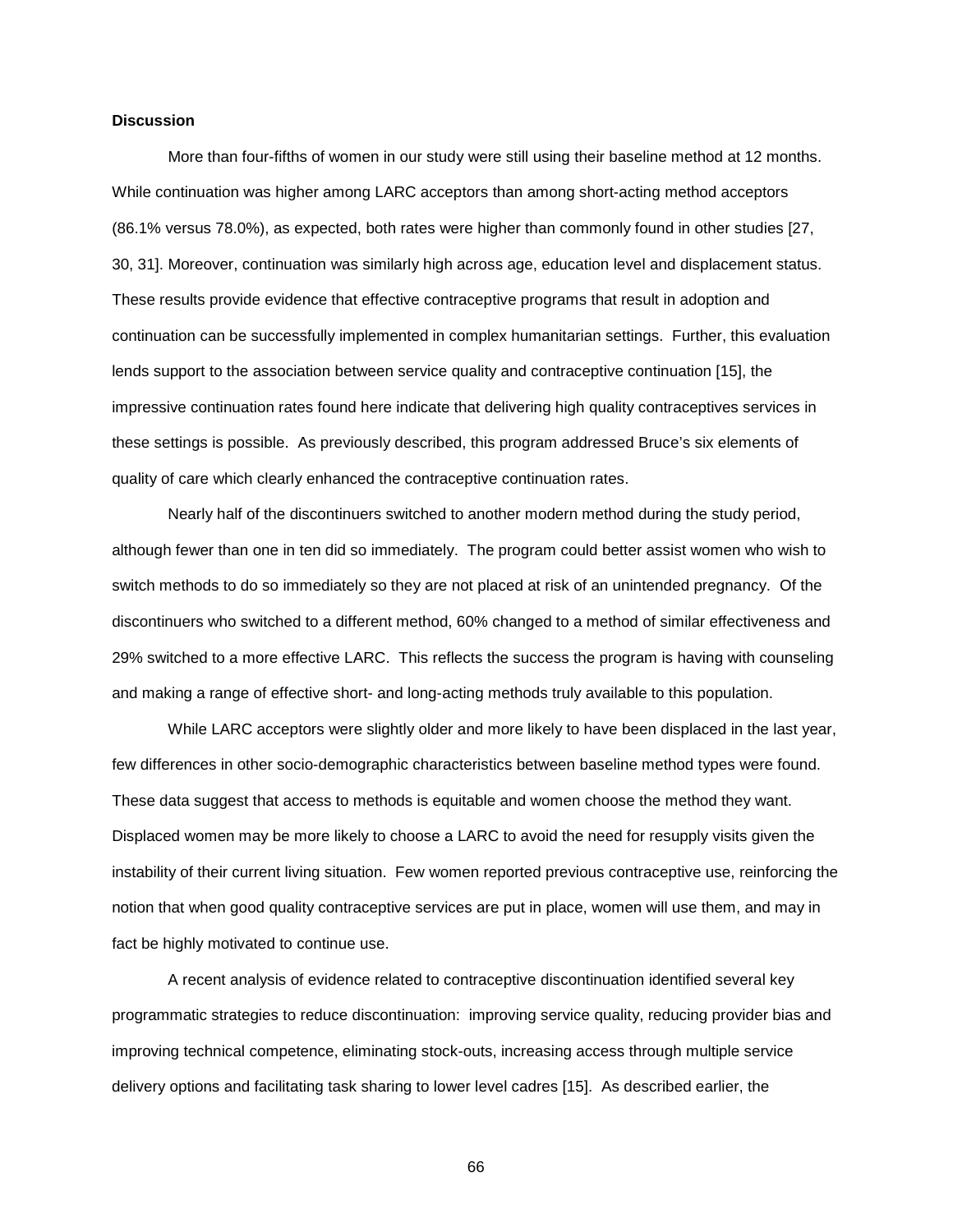program's strong focus on quality improvement addresses many of these issues which may therefore have contributed to the high continuation rates. For example, only one woman reported discontinuation due to stock-outs, suggesting the program successfully made all methods consistently available. Midlevel providers (nurses) were trained to provide all short- and long-acting methods at health center level, thereby increasing access to them in this rural area. To ensure technical competence, supervisors observed provider skills twice a year using a checklist and used a database to track provider performance. Clinical supervisors used the data to develop individual support based on each provider's need. For example, few clients initially chose IUDs. During supportive supervision visits, it was discovered that providers had had little opportunity to practice after their initial training, and they subsequently lacked confidence in their skills and therefore underemphasized IUDs during counselling. Supervisors subsequently carried anatomic models to their supervision visits to observe the providers' skills and provide coaching. The introduction of post-placental IUDs may have led to increases in IUD acceptance, by adding a new service delivery option, as this method became more familiar to both providers and clients. Making all methods truly available was important as a greater range of available methods increases method choice, and is also associated with lower discontinuation [14].

In addition to improving provider competence, reducing provider bias is also associated with higher continuation [15]. Few women in our sample were under 21 years old or unmarried reflecting program review findings that some providers were uncomfortable providing contraception or specific methods to adolescent and unmarried women. Values clarification activities to discuss attitudes that were unfavourable to good quality care were conducted regularly. Supervisors reinforced the need to treat all clients with respect and offer all women informed choice. The program organized refresher trainings that focused specifically on counselling skills and attitudes to ensure that the providers discussed the range of methods from which the woman could choose. These results also highlight the need for multi-year donor funding which permitted the program to focus on these quality improvement activities once the basic services were in place.

It is notable that nearly three in four women reported reasons for discontinuing related to a change in their own reproductive intention and not to program weaknesses, i.e., they desired pregnancy or wanted to switch methods. Consistent with other studies, side effects were reported by one-third of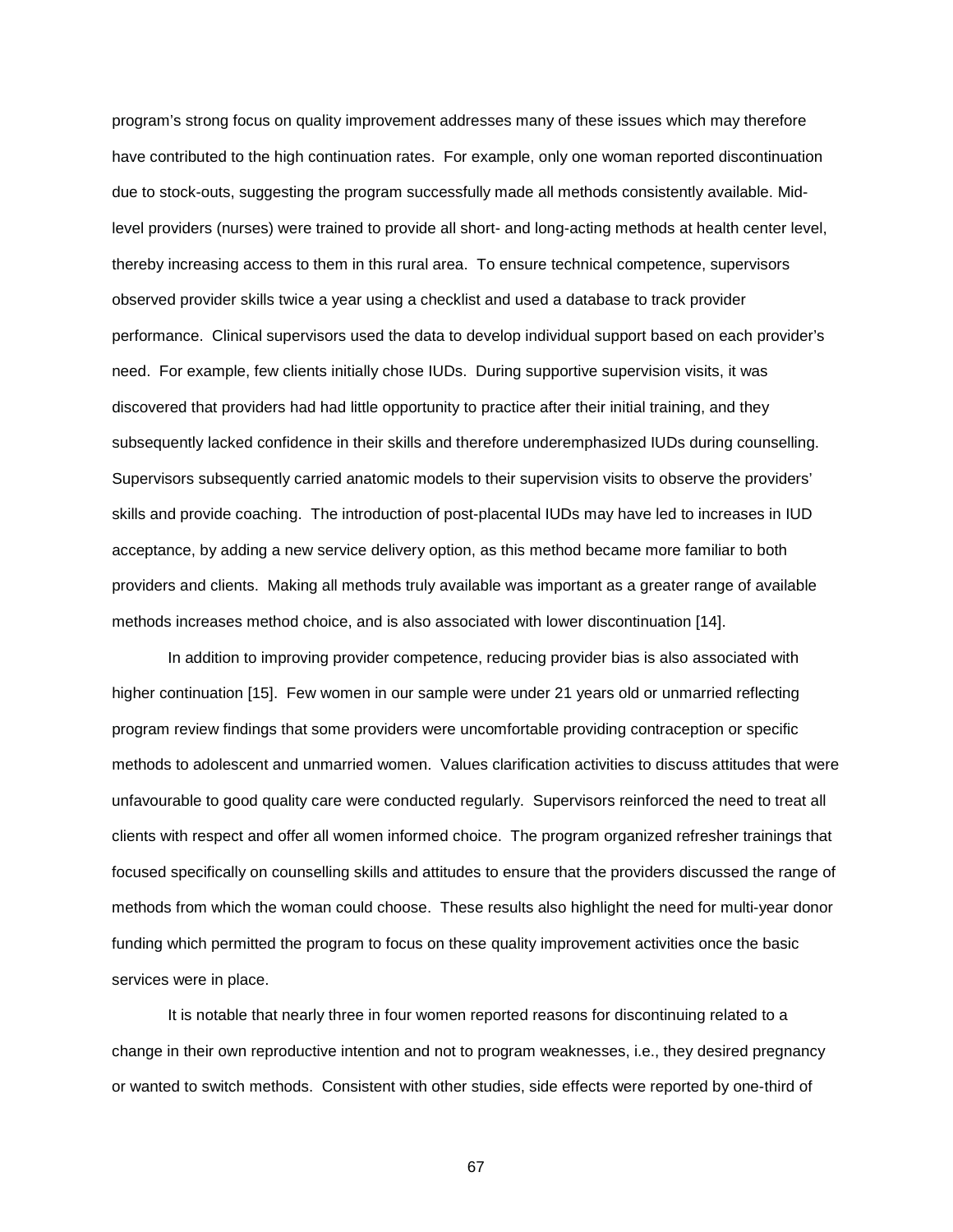both short-acting and LARC acceptors as a reason for discontinuation, suggesting a need for additional support to providers to respond to side effects and to improve initial counseling about them [11, 32]. Despite anecdotal evidence from program staff and providers that rumors and misinformation in the community about contraception were problems, only a few women mentioned these as reasons for discontinuation, perhaps due to the 'rapid response' mechanism the program's community mobilization team developed to respond to each new rumor before it spreads. For example, when word spread through the community that a former implant user's pregnancy ended in a stillbirth, the team identified a satisfied user who could speak to the community about her prior implant use and show the healthy baby she delivered after removal.

The vast majority of participants reported learning about contraception from program activities. The broad range of community actors helped to reach men, which may have contributed to the high rates of joint decision-making and partner approval in this population. The facilities had a system that used CHWs to remind women who did not return for their next set of pills or next injection of their missed appointments. However, during data collection for this study, we found that male CHWs were less helpful or able to find women using the available information. Female CHWs and providers were much better at knowing who their clients were. In DRC, most MOH-affiliated CHWs are male; therefore, the system to promote continuation could be improved, particularly by involving more women as CHWs. To address this gap, Save the Children trained and supported a cadre of female peer educators and satisfied users.

Just over one in three current contraceptive users reported experiencing a problem with their method; short-acting method users were more likely to report menstrual changes, especially increased menses, than LARC users. This is consistent with other studies finding high levels of side effects reported by pill and injectable users [11, 15, 33]. Since hormonal methods represent nearly 90% of this program's method mix, supporting providers to respond to side effects is crucial. The program provided extra coaching to providers on responding to side effects which may have contributed to the low discontinuation as nine in ten women who sought care for their problem reported the problem resolved. Although IUD discontinuers were as likely as other discontinuers to report side effects as a reason for discontinuation of the method, current IUD users were least likely to report any problem, and particularly a problem with menstrual changes, compared to the other method users. This suggests that if women are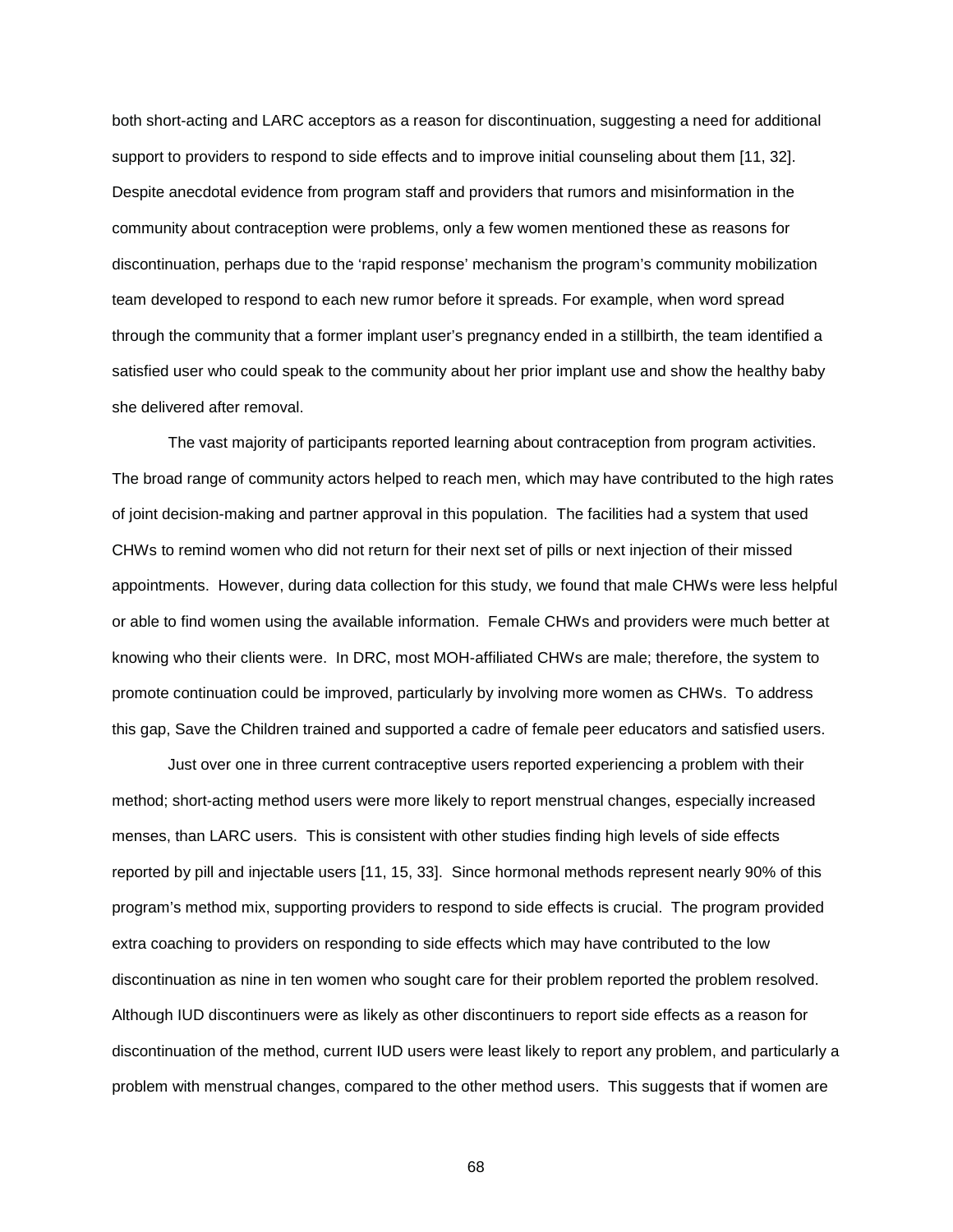supported through the early side effects after IUD insertion, they end up reporting fewer problems with their method later on.

The high percentage (over 80%) of women who did not want to become pregnant within two years likely also contributed to the high continuation rates. This program has successfully integrated LARCs into their method mix, and clients are highly satisfied with the methods. It is, however, notable that more than one in three short-acting method users said they wished to continue contraceptive use for five or more years. In this rural area with far distances, poor or non-existent roads, high insecurity and frequent displacement, these women may be interested in switching to a LARC that does not require return visits to the facility every three months. Further, nearly half of respondents reported wanting no more children, making them potential candidates for sterilization. Now that sterilization is more available, the program should improve education about permanent methods for those who are finished with child bearing. Good quality services that ensure the availability of a range of short-acting, long-acting and permanent contraceptive methods and encourage immediate switching among those who are dissatisfied with their method allow women to exercise their reproductive choice.

#### *Limitations*

Due to insecurity and poor road access, a subset of supported facilities was identified from which clients were selected rather than selecting the sample from all supported facilities. Clients from outside the catchment areas of the facilities were excluded; clients who lived more than two hours walking distance from the facilities are underrepresented as they were more difficult to locate for interviews. The sample is therefore not representative of all clients starting a method at Save the Children-supported facilities in North Kivu. Continuation may be overestimated in our sample as a woman could have reported continuous use of pills or injectables even if she returned late for a subsequent dose. In addition, those who lived furthest away from the facility, and may therefore have more difficulty returning for the next dose of a short-acting method, are underrepresented. Due to low client numbers, clients from more than one month were selected to ensure sufficient sample size, meaning that women were interviewed 13-19 months after beginning their method to ensure they had the opportunity to use it for at least 12 months at the time of the interview. The data are therefore subject to recall bias: women may have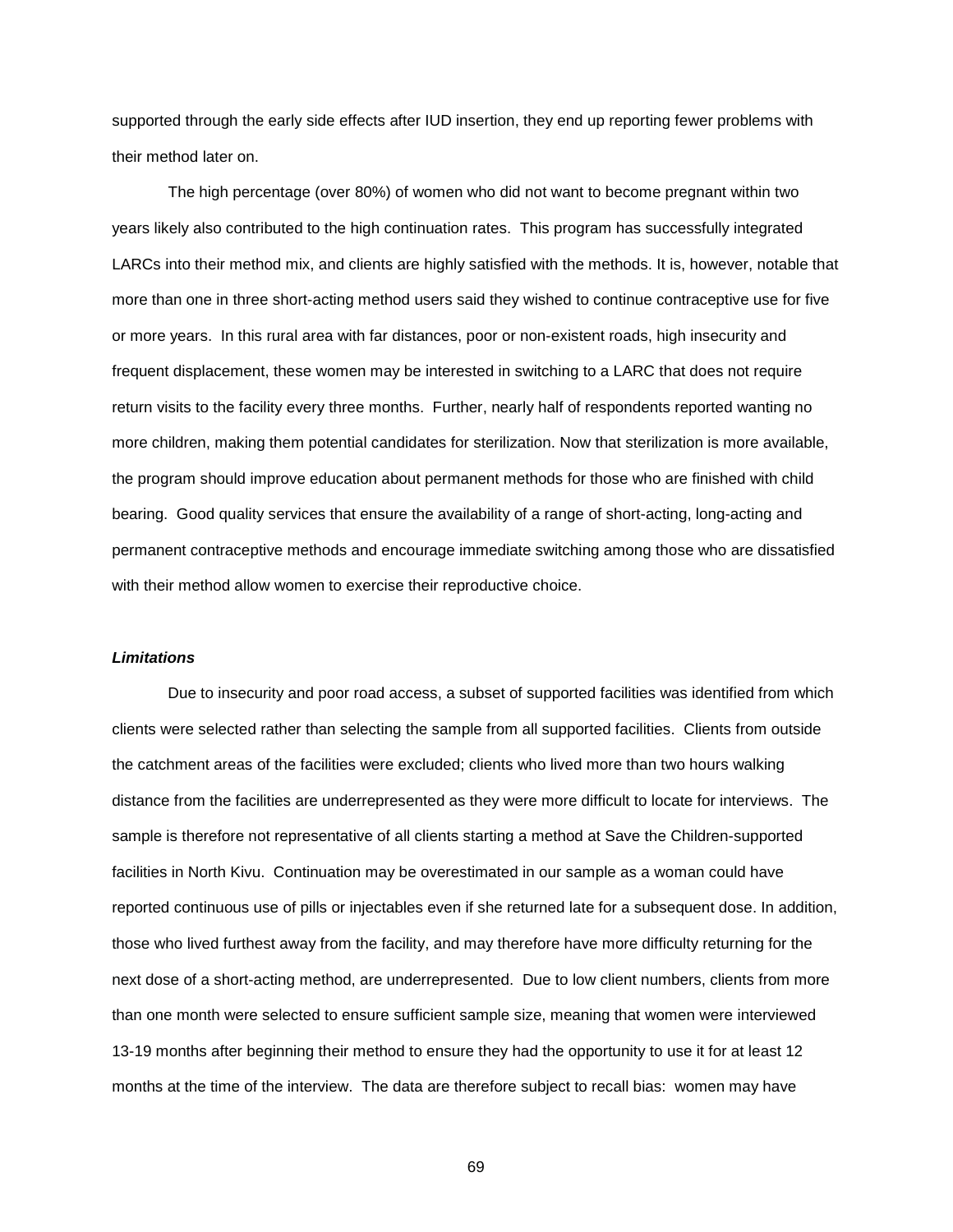misremembered the timing or the circumstances surrounding their starting, stopping or switching a method. Finally, courtesy bias may have affected the responses to the service quality questions.

## *Conclusion*

This study demonstrates that women can be supported to continue use of their desired contraceptive method, even in a difficult, unstable and low prevalence setting like eastern DRC, where 82% of our sample continued method use at 12 months. A focus on service quality and efforts to address provider skills and ensure consistent availability of commodities likely contributed to the high rates of contraceptive use and continuation. This highlights the need for multi-year funding in humanitarian settings to enable this emphasis on quality improvement. When good quality services, with a choice of short-acting, long-acting and permanent methods, are in place, women will not only choose to start, but also continue, to use contraception to exercise their right to reproductive choice.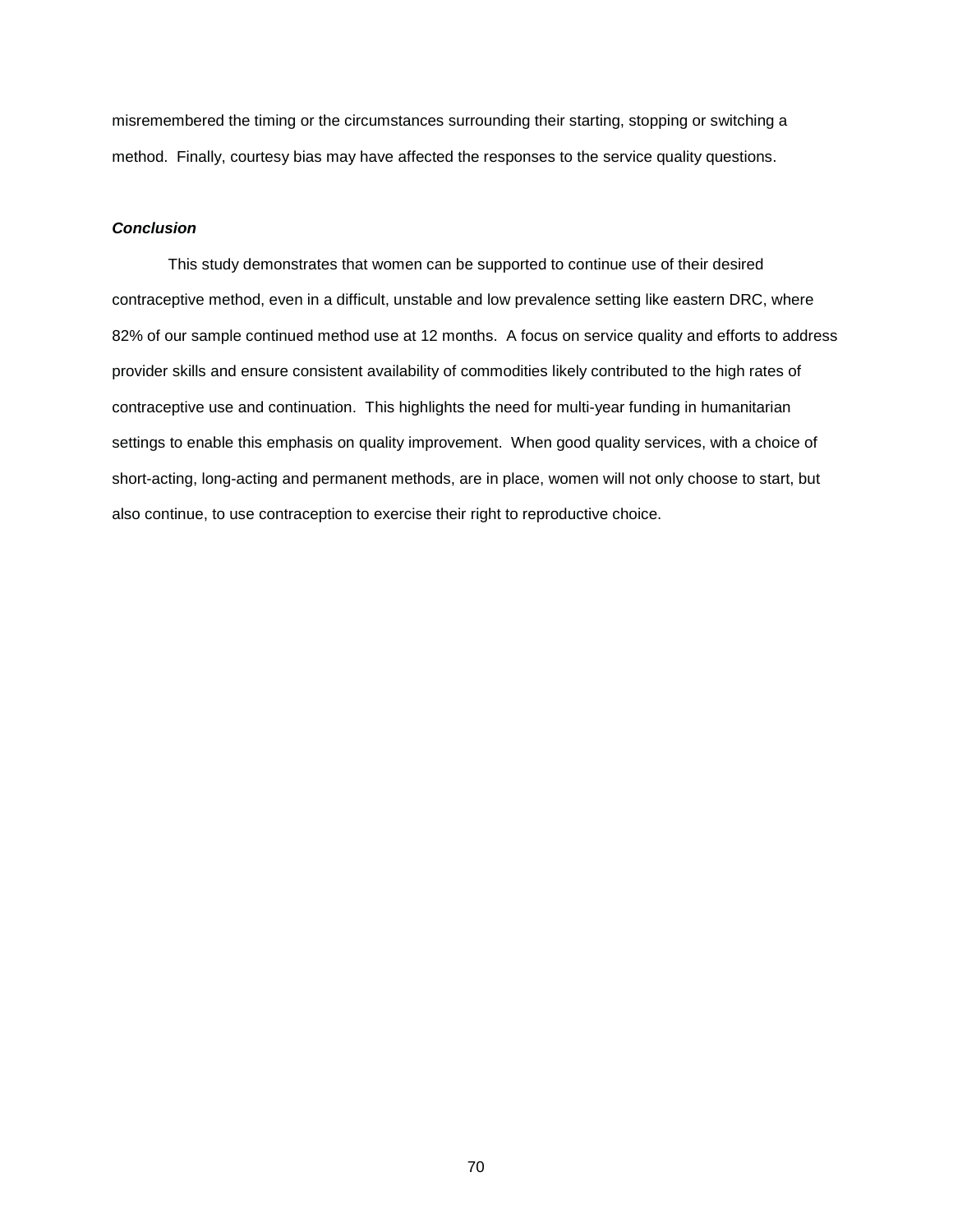## **References**

- 1. Al Gasseer N, Dresden E, Keeney G, Warren N: **Status of women and infants in complex humanitarian emergencies.** *Journal of Midwifery and Women's Health* 2004, **49:**7-13.
- 2. Kruk ME, Freedman LP, Anglin GA, Waldman RJ: **Rebuilding health systems to improve health and promote statebuilding in post-conflict countries: A theoretical framework and research agenda.** *Social Science & Medicine* 2010, **70:**89-97.
- 3. Austin J, Guy S, Lee-Jones L, McGinn T, Schlecht J: **Reproductive health: a right for refugees and internally displaced persons.** *Reprod Health Matters* 2008, **16:**10-21.
- 4. Sphere Project: *Sphere Project: Humanitarian Charter and Minimum Standards in Humanitarian Response.* 3rd edn; 2011.
- 5. Chynoweth SK: **Advancing reproductive health on the humanitarian agenda: the 2012-2014 global review.** *Conflict and Health* 2015, **9:**I1.
- 6. Tanabe M, Schaus K, Rastogi S, Krause S, Patel P: **Tracking humanitarian funding for reproductive health: a systematic analysis of health and protection proposals from 2002- 2013.** *Conflict and Health* 2015, **9:**S2.
- 7. Casey SE, Chynoweth SK, Cornier N, Gallagher MC, Wheeler EE: **Progress and gaps in reproductive health services in three humanitarian settings: mixed-methods case studies.** *Conflict and Health* 2015, **9:**S3.
- 8. Casey SE, McNab SE, Tanton C, Odong J, Testa AC, Lee-Jones L: **Availability of long-acting and permanent family-planning methods leads to increase in use in conflict-affected northern Uganda: Evidence from cross-sectional baseline and endline cluster surveys.** *Global Public Health* 2013, **8:**284-297.
- 9. Ward D, Rattan J, Huang S, Noznesky E: **Delivering High-Quality Family Planning Services in Crisis-Affected Settings II: Results.** *Global Health: Science and Practice* 2015, **3:**25-33.
- 10. Ward D, Rattan J, Nzau J, Giri K: **Delivering High-Quality Family Planning Services in Crisis-Affected Settings I: Program Implementation.** *Global Health: Science and Practice* 2015, **3:**14- 24.
- 11. Ali MM, Cleland J, Shah IH: **Causes and consequences of contraceptive discontinuation: evidence from 60 demographic and health surveys.** Geneva: WHO; 2012.
- 12. Blanc AK, Tsui AO, Croft TN, Trevitt JL: **Patterns and Trends in Adolescents' contraceptive Use and Discontinuation in Developing Countries and Comparisons with Adult Women.** *International Perspectives on Sexual and Reproductive Health* 2009, **35:**63-71.
- 13. Bradley S, Schwandt H, Khan S: **Levels, trends and reasons for contraceptive discontinuation.** Calverton, MD: ICF Macro; 2009.
- 14. Jain AK, Obare F, RamaRao S, Askew I: **Reducing unmet need by supporting women with met need.** *Int Perspect Sex Reprod Health* 2013, **39:**133-141.
- 15. Castle S, Askew I: **Contraceptive discontinuation: Reasons, challenges and solutions.** New York: Population Council and FP2020; 2015.
- 16. Halpern V, Lopez LM, Grimes DA, Stockton LL, Gallo MF: **Strategies to improve adherence and acceptability of hormonal methods of contraception.** *The Cochrane database of systematic reviews* 2013, **10:**Cd004317.
- 17. Blanc AK, Curtis SL, Croft TN: **Monitoring Contraceptive Continuation: Links to Fertility Outcomes and Quality of Care.** *Studies in Family Planning* 2002, **33:**127-140.
- 18. RamaRao S, Lacuesta M, Costello M, Pangolibay B, Jones H: **The link between quality of care and contraceptive use.** *International Family Planning Perspectives* 2003, **29:**76-83.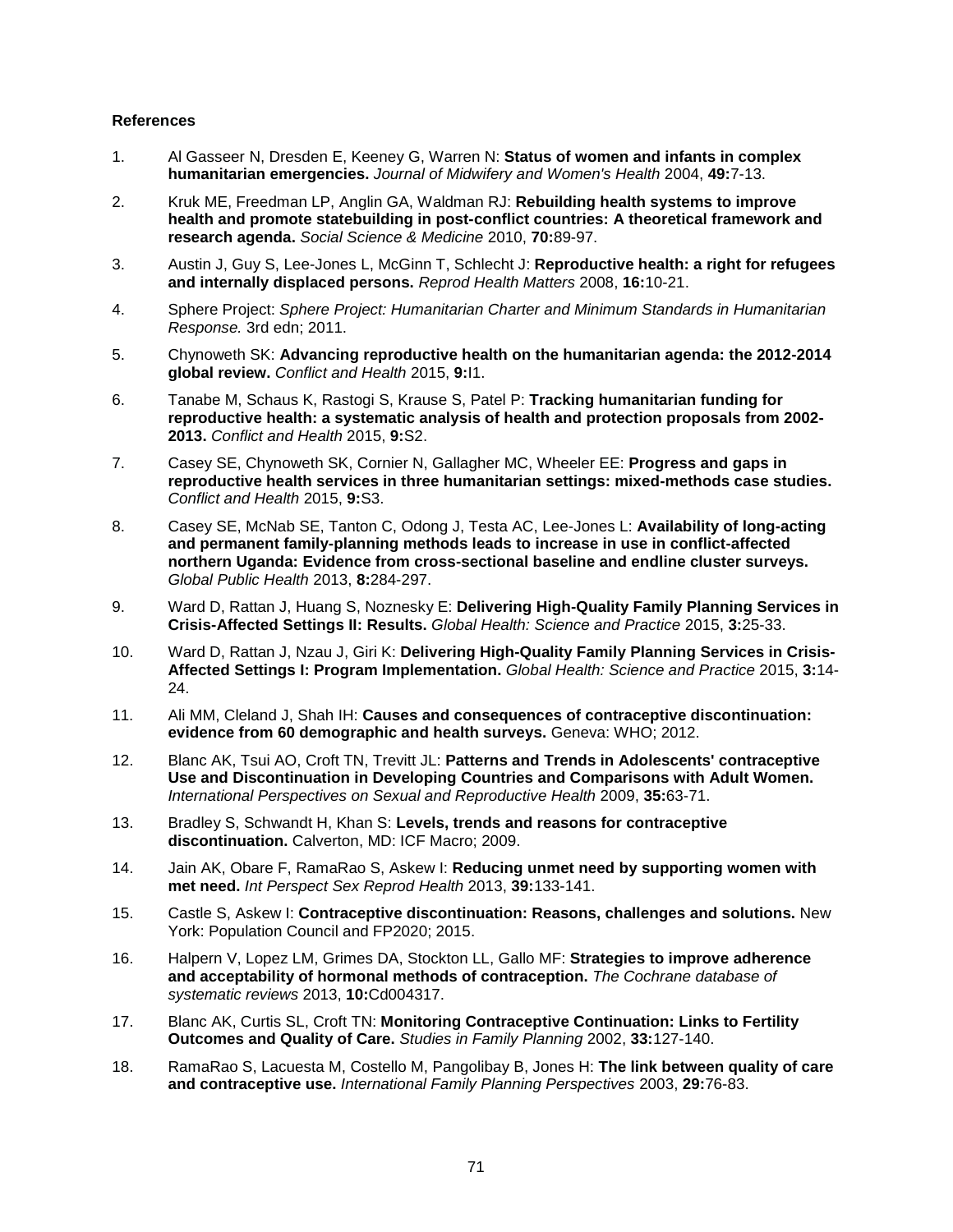- 19. Alberti KP, Grellety E, Lin Y-C, Polonsky J, Coppens K, Encinas L, Rodrigue M-N, Pedalino B, Mondonge V: **Violence against civilians and access to health care in North Kivu, Democratic Republic of Congo: three cross-sectional surveys.** *Conflict and Health* 2010, **4:**1- 6.
- 20. WHO, UNICEF, UNFPA, World Bank: **Trends in maternal mortality: 1990-2013. Estimates by WHO, UNICEF, UNFPA, The World Bank and the UN Population Division.** Geneva: WHO; 2014.
- 21. Ministère du Plan et Suivi de la Mise en oeuvre de la Révolution de la Modernité, Ministère de la Santé Publique, ICF International: **Enquête Démographique et de Santé en République Démocratique du Congo 2013-2014.** Rockville, MD; 2014.
- 22. Mukaba T, Binanga A, Fohl S, Bertrand JT: **Family Planning Policy Environment in the Democratic Republic of the Congo: Levers of Positive Change and Prospects for Sustainability.** *Global Health: Science and Practice* 2015, **3:**163-173.
- 23. **RAISE Initiative,** www.raiseinitiative.org
- 24. Bruce J: **Fundamental Elements of the Quality of Care: A Simple Framework.** *Studies in Family Planning* 1990, **21:**61-91.
- 25. Nanda K, Morrison CS, Kwok C, Byamugisha J, Jones L, Sriplienchan S, Magwali T: **Discontinuation of oral contraceptives and depot medroxyprogesterone acetate among women with and without HIV in Uganda, Zimbabwe and Thailand.** *Contraception* 2011, **83:**542-548.
- 26. Power J, French R, Cowan FM: **Subdermal implantable contraceptives versus other forms of reversible contraceptives or other implants as effective methods for preventing pregnancy.** *Cochrane Database of Systematic Reviews* 2007.
- 27. Ali M, Cleland J: **Contraceptive Discontinuation in Six Developing Countries: A Cause-Specific Analysis.** *International Family Planning Perspectives* 1995, **21:**92-97.
- 28. **Reproductive Health Assessment Toolkit for Conflict-Affected Women.** Atlanta, GA; 2007.
- 29. **Demographic and Health Surveys,** http://dhsprogram.com/What-We-Do/Questionnaires.cfm
- 30. Barden-O'Fallon J, Speizer IS, Cálix J, Rodriguez F: **Contraceptive Discontinuation among Honduran Women Who Use Reversible Methods.** *Studies in Family Planning* 2011, **42:**11-20.
- 31. Raine TR, Foster-Rosales A, Upadhyay UD, Boyer CB, Brown BA, Sokoloff A, Harper CC: **One-Year Contraceptive Continuation and Pregnancy in Adolescent Girls and Women Initiating Hormonal Contraceptives.** *Obstetrics and gynecology* 2011, **117:**363-371.
- 32. Vitzthum VJ, Ringheim K: **Hormonal Contraception and Physiology: A Research-Based Theory of Discontinuation Due to Side Effects.** *Studies in Family Planning* 2005, **36:**13-32.
- 33. Tolley E, Loza S, Kafafi L, Cummings S: **The impact of menstrual side effects on contraceptive discontinuation: findings from a longitudinal study in Cairo, Egypt.** *International Family Planning Perspectives* 2005, **31:**15-23.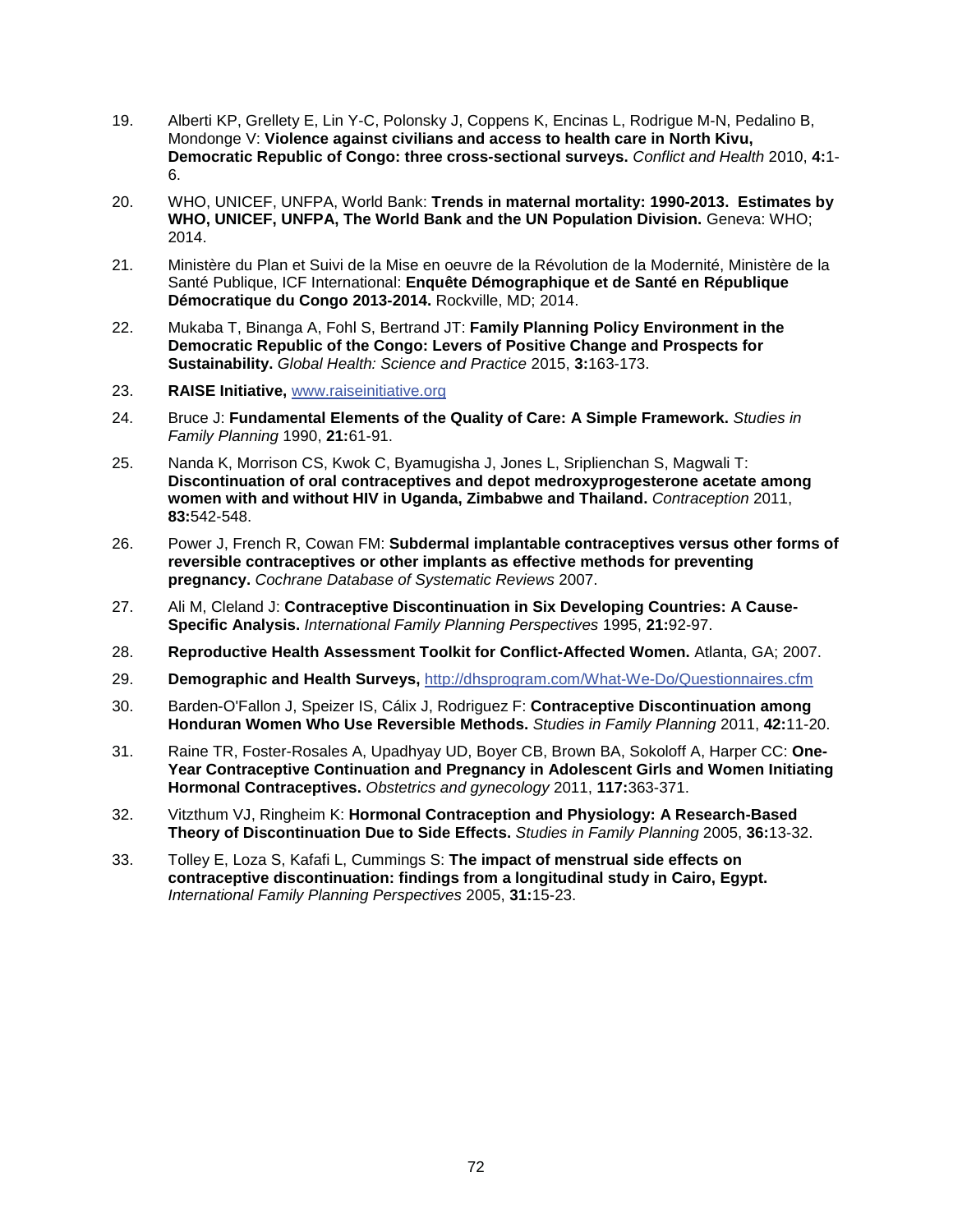# **Tables and Figures**



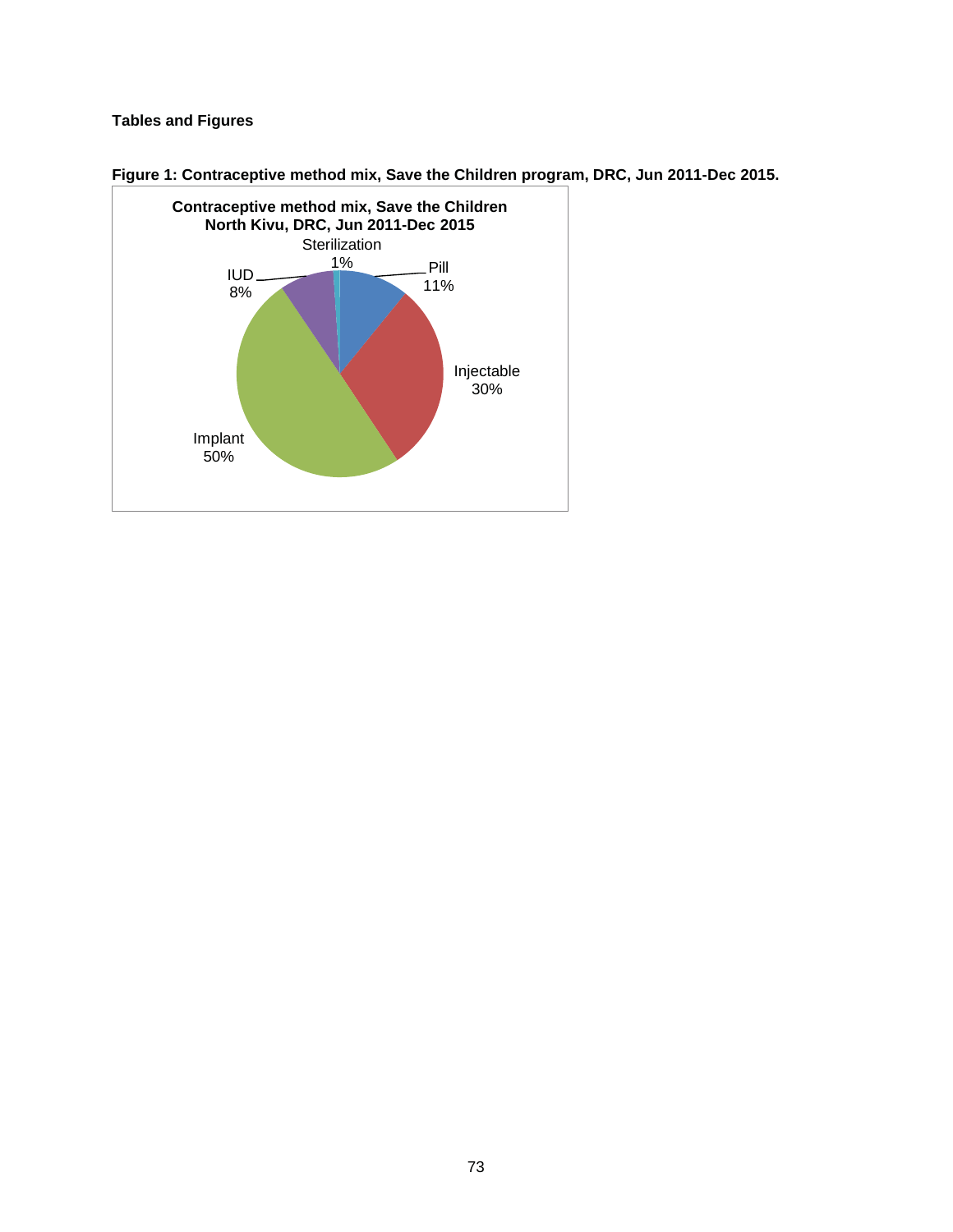|                                        | <b>Total</b>   | <b>Short-acting</b> | <b>LARC</b>    | p-value     |
|----------------------------------------|----------------|---------------------|----------------|-------------|
|                                        | acceptors      | acceptors           | acceptors      |             |
|                                        | $(N=548)$ %(n) | $(n=304)$ %(n)      | $(n=244) %(n)$ |             |
| Age (years)                            |                |                     |                |             |
| 18-24                                  | 32.5% (178)    | 36.2% (110)         | 27.9% (68)     | $p=.017*$   |
| 25-34                                  | 48.5% (266)    | 48.7% (148)         | 48.4% (118)    |             |
| 35-49                                  | 19.0% (104)    | 1510% (46)          | 23.8% (58)     |             |
| Mean age (SD), years                   | 28.1(6.3)      | 27.5(6.1)           | 28.9(6.5)      | p=.009*     |
|                                        |                |                     |                |             |
| Displaced in last year                 | 42.7% (234)    | 36.5% (111)         | 50.4% (123)    | p=.001*     |
|                                        |                |                     |                |             |
| <b>Marital status</b>                  |                |                     |                | $p = .938$  |
| Married & living with husband          | 82.7% (453)    | 82.2% (250)         | 83.2% (203)    |             |
| Married & not living with husband      | $3.3\%$ (18)   | $3.6\%$ (11)        | $2.9\%$ (7)    |             |
| Not married, living with partner       | $1.8\%$ (10)   | $1.6\%$ (5)         | $2.0\%$ (5)    |             |
| Not married, not living with partner   | 12.2% (67)     | 12.5% (38)          | 11.9% (29)     |             |
|                                        |                |                     |                |             |
| Religion                               |                |                     |                | $p = .598$  |
| Protestant                             | 43.8% (240)    | 45.1% (137)         | 42.4% (103)    |             |
| Catholic                               | 16.1% (88)     | 16.1% (49)          | 16.0% (39)     |             |
| Adventist                              | 20.8% (114)    | 21.1% (64)          | 20.6% (50)     |             |
| Pentecostal/Evangelical                | 17.0% (93)     | 16.4% (50)          | 17.7% (43)     |             |
| Other or no religion                   | 2.2% (12)      | $1.3\%$ (4)         | $3.3\%$ (8)    |             |
|                                        |                |                     |                |             |
| <b>Formal education</b>                |                |                     |                | $p=.607$    |
| None                                   | 51.1% (280)    | 50.5% (153)         | 52.0% (127)    |             |
| Some primary school                    | 18.4% (101)    | 17.8% (54)          | 19.3% (47)     |             |
| Completed primary school               | 11.5% (63)     | 10.9% (33)          | 12.3% (30)     |             |
| At least some secondary education      | 18.8% (103)    | 20.8% (63)          | 16.4% (40)     |             |
|                                        |                |                     |                |             |
| <b>Parity (lifetime pregnancies)</b>   |                |                     |                |             |
| $0 - 1$                                | 5.5% (30)      | $6.6\%$ (20)        | $4.1\%$ (10)   | $p=.360$    |
| $2 - 4$                                | 38.9% (213)    | 40.5% (123)         | 36.9% (90)     |             |
| $5-9$                                  | 46.4% (254)    | 44.7% (136)         | 48.4% (118)    |             |
| $10+$                                  | $9.3\%$ (51)   | $8.2\%$ (25)        | 10.7% (26)     |             |
| <b>Mean parity (SD)</b>                | 5.3(3.0)       | 5.13 (2.934)        | 5.61 (3.013)   | $p = 0.063$ |
|                                        |                |                     |                |             |
| Mean number of living children (SD)    | 4.2(2.1)       | 4.1(2.111)          | 4.3(2.091)     | p=.301      |
|                                        |                |                     |                |             |
| Desire for more children               |                |                     |                | $p=.307$    |
| Within 2 years                         | 18.1% (99)     | 20.3% (61)          | 15.8% (38)     |             |
| More than 2 years                      | 36.3% (199)    | 34.6% (104)         | 39.6% (95)     |             |
| Wants no more children                 | 44.3% (243)    | 45.2% (136)         | 44.6% (107)    |             |
|                                        |                |                     |                |             |
| Partner aware of contraceptive use     | 79.3% (405)    | 81.0% (230)         | 77.1% (175)    | $p = 0.333$ |
|                                        |                |                     |                |             |
| Partner approves of contraceptive      |                |                     |                |             |
| use                                    | 79.1% (404)    | 81.0% (230)         | 76.7% (174)    | $p=.277$    |
|                                        |                |                     |                |             |
| <b>Decision to start contraception</b> |                |                     |                | $p = 624$   |
| Joint decision                         | 69.9% (380)    | 70.4% (212)         | 69.1% (168)    |             |
| Primarily my decision                  | 27.0% (147)    | 25.9% (78)          | 28.4% (69)     |             |

| Table 1 Characteristics of respondents, by baseline method type |  |  |
|-----------------------------------------------------------------|--|--|
|                                                                 |  |  |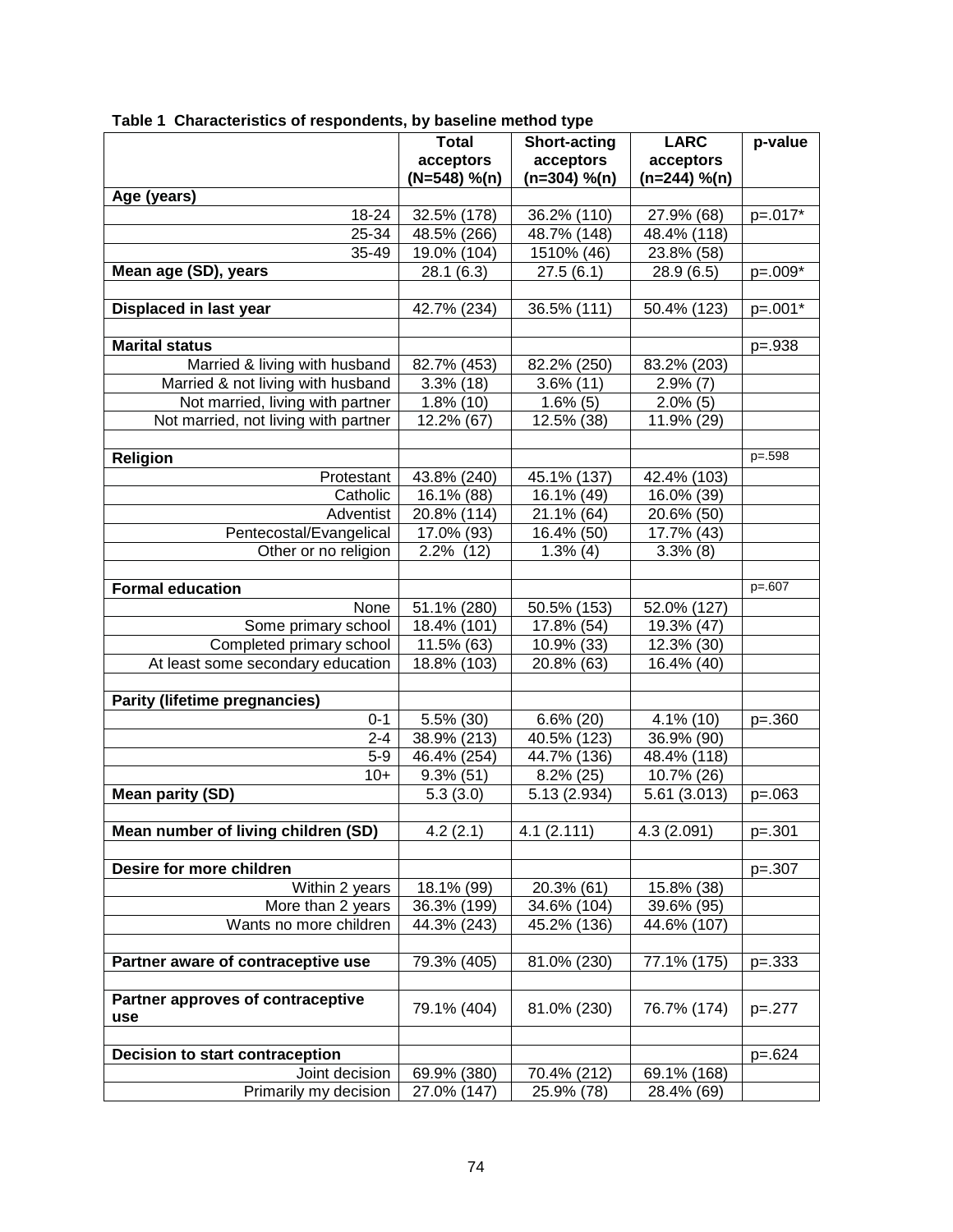|                                                                     | Total<br>acceptors<br>$(N=548)$ %(n) | <b>Short-acting</b><br>acceptors<br>$(n=304) %(n)$ | <b>LARC</b><br>acceptors<br>$(n=244) %(n)$ | p-value     |
|---------------------------------------------------------------------|--------------------------------------|----------------------------------------------------|--------------------------------------------|-------------|
| Primarily husband/partner                                           | $3.1\%$ (17)                         | $3.7\%$ (11)                                       | $2.5\%$ (6)                                |             |
|                                                                     |                                      |                                                    |                                            |             |
| Ever used contraception before                                      | 11.7% (64)                           | 12.5% (38)                                         | 10.7% (26)                                 | $p=.593$    |
|                                                                     |                                      |                                                    |                                            |             |
| <b>Complete satisfaction with services</b><br>received <sup>1</sup> | 93.6% (513)                          | 93.4% (284)                                        | 93.9% (229)                                | $p = 0.976$ |

\*Test of significance p<.05 1 Includes satisfaction with the facility's cleanliness, the providers' friendliness, the amount of time spent at the facility, the privacy during her time with the provider, the care she received, the respect shown to her by the provider and the expectation that the provider will keep her information secret.

## **Table 2 Baseline method use**

|                                 | Total                     | <b>Short-acting</b>       | <b>LARC</b>               | p-value   |
|---------------------------------|---------------------------|---------------------------|---------------------------|-----------|
|                                 | acceptors<br>(N=548) %(n) | acceptors<br>(n=304) %(n) | acceptors<br>(n=244) %(n) |           |
| Baseline method used            |                           |                           |                           |           |
| continuously for 12 months      |                           |                           |                           | $p=.02*$  |
| No.                             | 18.4% (101)               | 22.0% (67)                | 13.9% (34)                |           |
| Yes                             | 81.6% (447)               | 78.0% (237)               | 86.1% (210)               |           |
|                                 | $(n=101)$                 | $(n=67)$                  | (n=34)                    |           |
| <b>Reason for discontinuing</b> |                           |                           |                           |           |
| baseline method                 |                           |                           |                           |           |
| Desired pregnancy               | 42.6% (43)                | 44.8% (30)                | 38.2% (13)                | $p=.678$  |
| Wanted to switch method         | 28.7% (29)                | 32.8% (22)                | $20.6\%$ (7)              | $p=.292$  |
| Side effects                    | 32.7% (33)                | 29.9% (20)                | 38.2% (13)                | $p=.532$  |
| Partner/family disliked         | $5.9\%$ (6)               | $4.5\%$ (3)               | $8.8\%$ (3)               | $p = 669$ |
| Became pregnant while using     | $8.9\%$ (9)               | $7.5\%$ (5)               | $11.8\%$ (4)              | $p = 480$ |
| Rumours/method bad for her      | $5.0\%$ (5)               | $3.0\%$ (2)               | $8.8\%$ (3)               | $p = 332$ |
| Other reasons                   | $5.9\%$ (6)               | $7.5\%$ (5)               | $2.9\%$ (1)               | $p = 661$ |
|                                 |                           |                           |                           |           |
| Switched to another modern      |                           |                           |                           |           |
| method                          |                           |                           |                           | p=.998    |
| N <sub>o</sub>                  | 55.4% (56)                | 55.2% (37)                | 55.9% (19)                |           |
| Yes, right away                 | $8.9\%$ (9)               | $9.0\%$ (6)               | $8.8\%$ (3)               |           |
| Yes, after awhile               | 35.6% (36)                | 35.8% (24)                | 35.3% (12)                |           |

\*Test of significance p<.05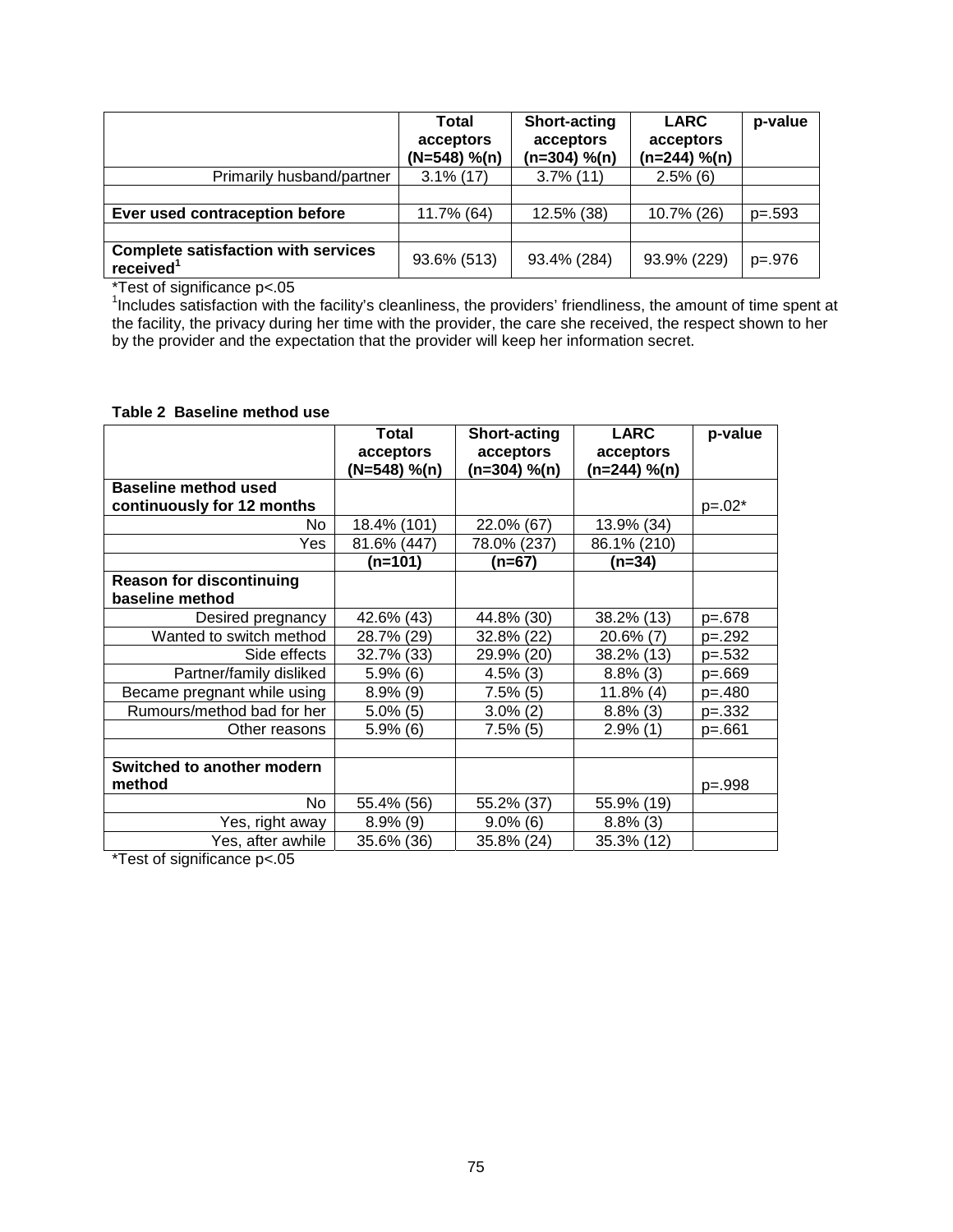



|                     | Table 3 Unadjusted and adjusted hazard models predicting risk of discontinuation of baseline |  |
|---------------------|----------------------------------------------------------------------------------------------|--|
| method at 12 months |                                                                                              |  |

|                              | <b>Unadjusted HR</b><br>(95%CI) | p-value     | <b>Adjusted HR</b><br>$(95\%CI)^{1}$ | p-value     |
|------------------------------|---------------------------------|-------------|--------------------------------------|-------------|
| Method type                  |                                 |             |                                      |             |
| Short-acting                 | $1.65(1.10-2.50)$               | $p = 017$   | 1.74 (1.13-2.67)                     | $p=.012*$   |
| LARC                         | 1 (reference)                   |             | 1 (reference)                        |             |
|                              |                                 |             |                                      |             |
| Age (years)                  | .983 (.953-1.015)               | $p=.305$    | .994 (.952-1.04)                     | $p=.780$    |
| Displaced in last year (yes) | 1.25 (.846-1.85)                | $p = 0.263$ | $1.08$ $(.707-1.64)$                 | $p=.731$    |
| Parity (no. of lifetime      | .874 (.932-1.06)                | $p = 874$   | 1.044 (.955-1.14)                    | $p = 0.343$ |
| pregnancies)                 |                                 |             |                                      |             |
|                              |                                 |             |                                      |             |
| Desire for more children     |                                 |             |                                      |             |
| Within 2 years               | 2.33 (1.40-3.89)                | $p=.001$    | 2.32 (1.33-4.02)                     | $p=.003*$   |
| More than 2 years            | 1.62 (1.01-2.59)                | $p = 0.045$ | 1.72 (1.02-2.90)                     | $p=.041*$   |
| Wants no more children       | 1 (reference)                   |             | 1 (reference)                        |             |

<sup>1</sup>Adjusted for age, displacement status, parity, desire for more children (df=6)

\*Test of significance p<.05

 $\frac{1}{5}$ 

Time of baseline method use-ALL (mo)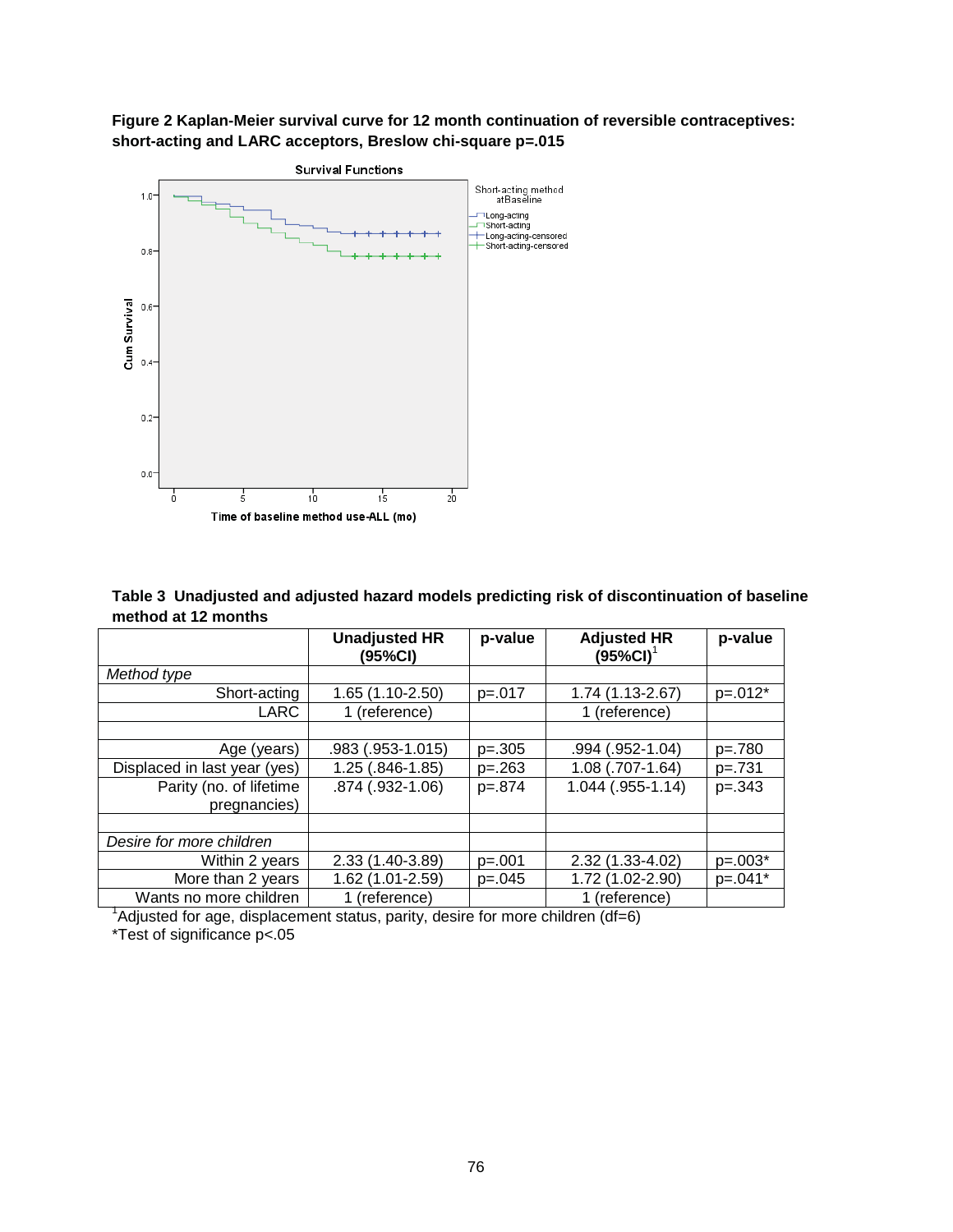| <b>Baseline</b><br>method | Changed to:                     | n  | %     | <b>Direction of</b><br>change in<br>efficacy |
|---------------------------|---------------------------------|----|-------|----------------------------------------------|
| Short-acting<br>$(n=67)$  | No method or traditional method | 37 | 36.6% | ◡                                            |
|                           | Short-acting method             | 17 | 16.8% | $\leftrightarrow$                            |
|                           | LARC                            | 13 | 12.9% | ∧                                            |
| LARC<br>$(n=34)$          | No method                       | 19 | 18.8% | ◡                                            |
|                           | Short-acting method             | 5  | 5.0%  | ◡                                            |
|                           | LARC                            | 10 | 9.9%  | $\leftarrow$ $\rightarrow$                   |

# **Table 4 Status of discontinuers (n=101)**

**Table 5 Experiences of current contraceptive users**

|                                                   | <b>Current users</b><br>$(N=474)$<br>$%$ (n) | <b>Short-acting</b><br>users<br>$(n=250) % (n)$ | <b>LARC</b> users<br>$(n=224) %(n)$ | p-value     |
|---------------------------------------------------|----------------------------------------------|-------------------------------------------------|-------------------------------------|-------------|
| <b>Experienced problem with</b><br>current method | 35.7% (169)                                  | 39.1% (97)                                      | 32.3% (72)                          | $p = 148$   |
|                                                   |                                              |                                                 |                                     |             |
| Type of problem                                   |                                              |                                                 |                                     |             |
| Head or body aches                                | 69.2% (117)                                  | 73.2% (71)                                      | 63.9% (46)                          | $p = 0.259$ |
| Nausea or vomiting                                | 18.9% (32)                                   | 22.7% (22)                                      | 13.9% (10)                          | $p = 0.213$ |
| Menstrual changes                                 | 73.4% (124)                                  | 83.5% (81)                                      | 59.7% (43)                          | $p=.001*$   |
| Other problems                                    | $5.3\%$ (9)                                  | $4.1\%$ (4)                                     | $6.9\%$ (4)                         | $p = 645$   |
|                                                   |                                              |                                                 |                                     |             |
| Sought care for problem at a<br>health facility   | 90.5% (153)                                  | 91.8% (89)                                      | 88.9% (64)                          | $p = 717$   |
|                                                   |                                              |                                                 |                                     |             |
| Problem resolved to her<br>satisfaction           | 90.8% (138)                                  | 93.2% (82)                                      | 87.5% (56)                          | $p = 429$   |
|                                                   |                                              |                                                 |                                     |             |
| Satisfied overall with method                     | 98.7% (468)                                  | 99.2% (246)                                     | 97.3% (217)                         | $p = 0.157$ |
|                                                   |                                              |                                                 |                                     |             |
| <b>Plans to continue method</b><br>use            | 98.3% (466)                                  | 99.2% (249)                                     | 97.3% (219)                         | $p = 0.113$ |
|                                                   |                                              |                                                 |                                     |             |
| Projected time to continue<br>current method use  |                                              |                                                 |                                     | $p=.001*$   |
| Less than 2 years                                 | $9.1\%$ (42)                                 | 11.7% (28)                                      | $6.4\%$ (14)                        |             |
| 2-4 years                                         | 46.6% (215)                                  | 51.7% (124)                                     | 40.8% (89)                          |             |
| 5 or more years                                   | 44.3% (204)                                  | 36.7% (88)                                      | 52.8% (115)                         |             |
| Projected mean number of                          | 45.5 (26.5)                                  | 42.3 (25.834)                                   | 49.54 (26.980)                      | p=.007*     |
| months to continue current<br>method use (SD)     |                                              |                                                 |                                     |             |

\*Test of significance p<.05 1 Includes reports that period stopped, increased or became irregular.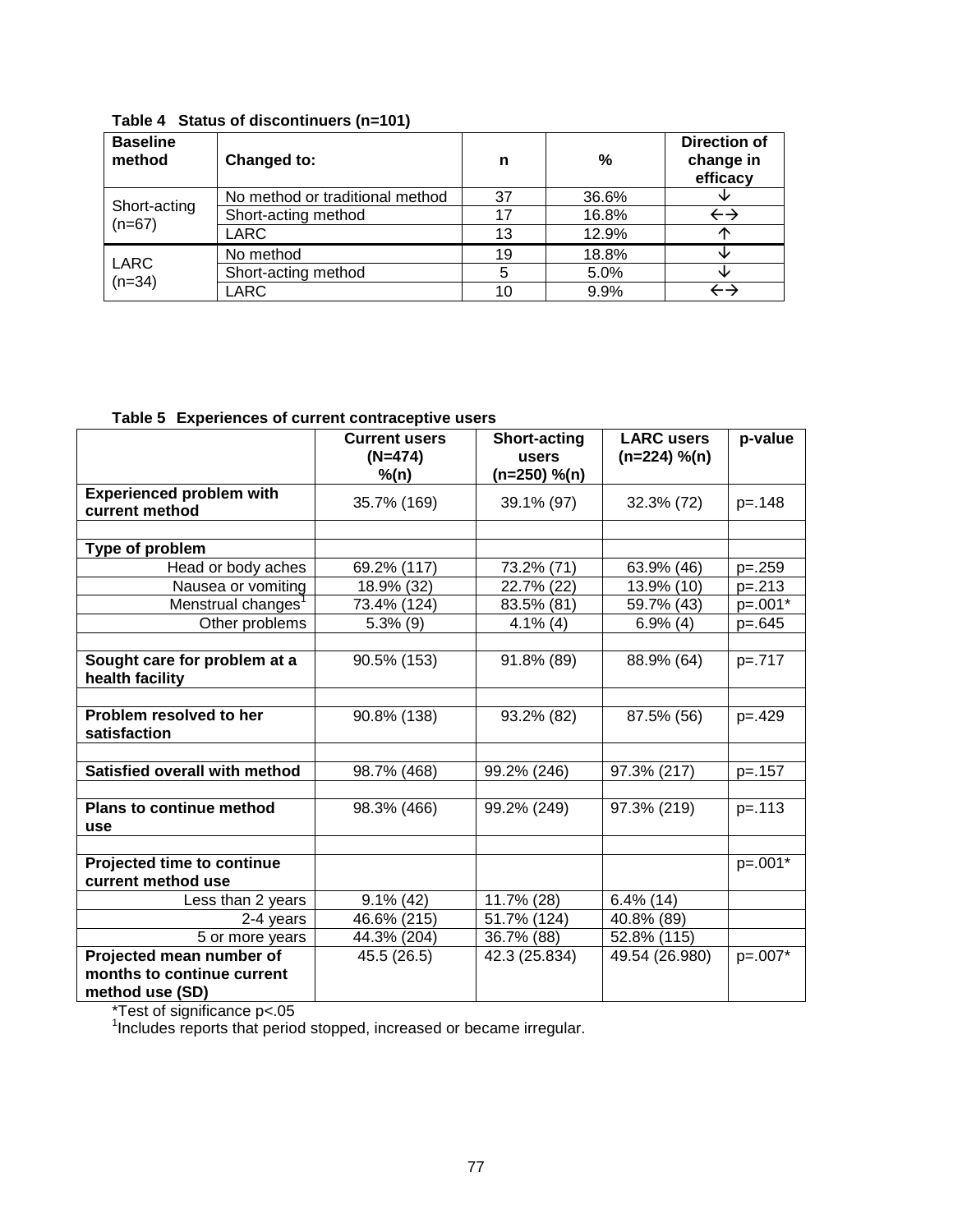#### **Conclusion**

#### **Overview of the dissertation**

This series of studies addresses the dearth of evidence on effective implementation of contraceptive services in humanitarian settings. A systematic review of the literature examined whether programs providing SRH services in humanitarian settings were being evaluated, and which SRH technical components received more attention than others. Next, a contraceptive services program among conflict-affected and internally-displaced populations in Maniema province, DRC was evaluated using cross-sectional studies, facility assessments and routine facility data. Finally, an evaluation of a contraceptive services program in North Kivu province, DRC measured 12-month contraceptive continuation.

### **Summary of the Findings**

The systematic review found that programs providing SRH services in humanitarian settings were not being evaluated, and that contraceptive services were mostly limited to short-acting methods and received less attention than other SRH technical components. In comparison to the program evaluation papers identified, three times as many papers were found that reported SRH descriptive or prevalence data in humanitarian settings. While data demonstrating the magnitude of the problem are crucial and were previously lacking, the need for SRH services and for evaluations to measure their effectiveness is clear. Contraceptive services were under-represented among the papers suggesting that these services overall receive less attention than the other SRH components in humanitarian settings. This finding led to the subsequent studies which responded to this lack of evidence of successful contraceptive programs in these settings.

In the second paper, current use of any modern contraceptive method doubled from 3.1% to 5.9% between 2008 and 2010 in Maniema, DRC. Current use of long-acting and permanent methods increased from 0 to 1.7%, although this increase was no longer significant after adjustment. However, service statistics indicated that utilization of LARCs continued to increase after 2010, from 8% of clients who started a method in 2008 to 83% among new clients in 2014. Program changes were made to improve quality in 2010; provider skills and counseling improved and commodities became consistently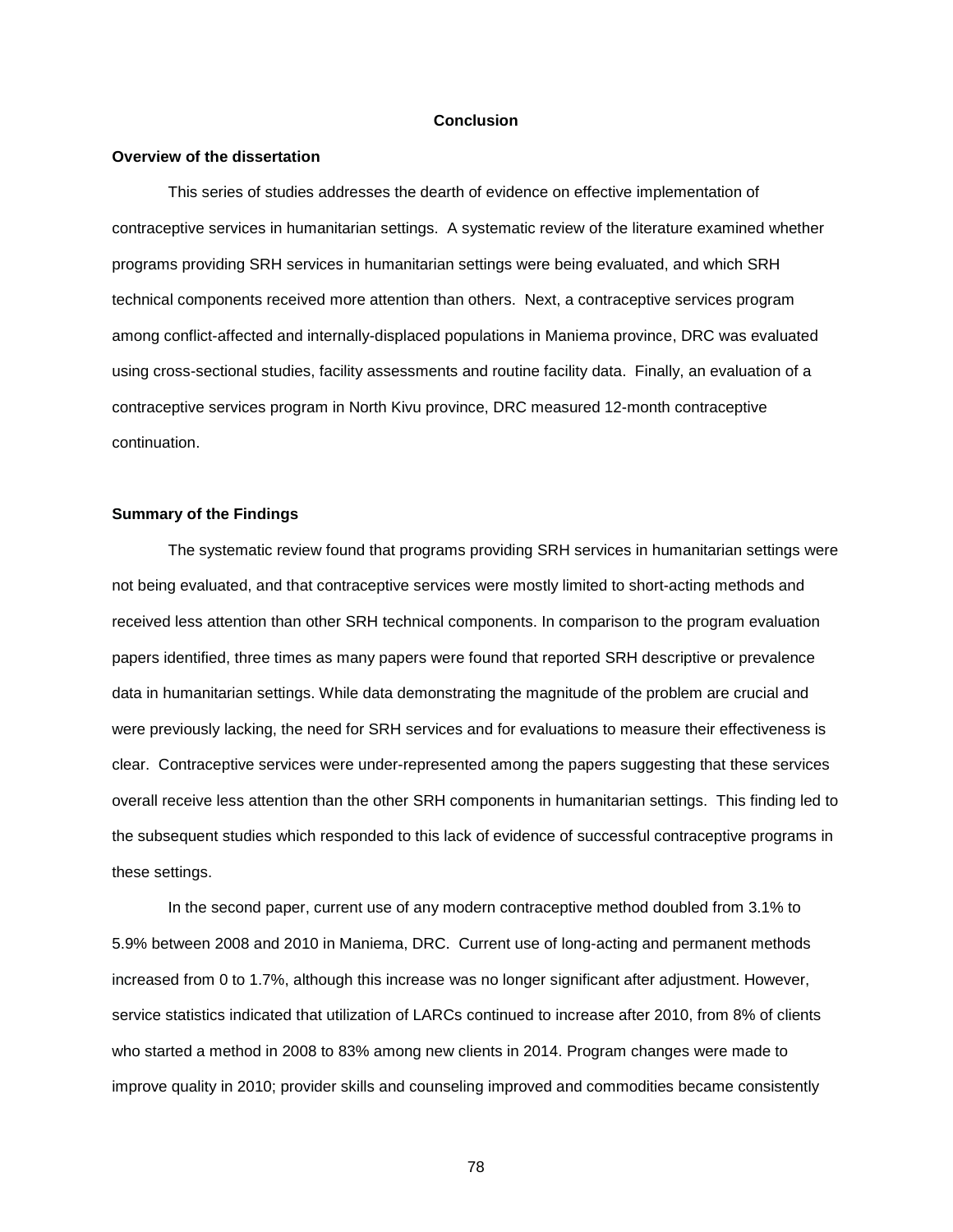available. This study demonstrates that when good quality contraceptive education and services, including LARCs, are provided among conflict-affected populations, women will choose to use them.

The third paper found that 12-month contraceptive continuation in North Kivu, DRC was high (86.1%) among clients who started a LARC but also among short-acting method acceptors (78.0%). Use of a short-acting method and desiring a child within two years were associated with discontinuation. This evaluation lends support to the association between service quality and contraceptive continuation. The program's focus on service quality including improvements to provider skills and activities to address provider attitudes likely contributed to these results. The impressive continuation rates found here indicate that delivering good quality contraceptives services in these settings is possible, even in a difficult and unstable setting like eastern DRC.

### **Implications and public health significance**

This dissertation represents a major contribution to the field of SRH in humanitarian settings, and has implications for research and programs. First, these results strengthen the evidence base for the implementation of contraceptive services in humanitarian settings, and demonstrate to implementers and donors of humanitarian aid that effective programs resulting in adoption and continuation of contraceptive methods can be successfully implemented in these challenging settings. DRC presents challenges common to many humanitarian settings with periods of acute conflict and stability, internally displaced populations who settled in either camps or among host communities, and weak government services. Results from DRC are relevant to many other humanitarian settings in Africa and Asia, although they may be less relevant for middle-income countries in crisis.

The publication of this evidence from specifically conflict-affected populations demonstrates that demand exists in these settings; therefore humanitarian actors should reconsider their assumptions that women do not want or will not use contraception, and consider contraceptive services as routine components of humanitarian health response. These studies also highlight the need for multi-year funding in humanitarian settings to enable good quality program implementation. These results have the potential to change the perceptions of implementers and donors regarding the need for and the feasibility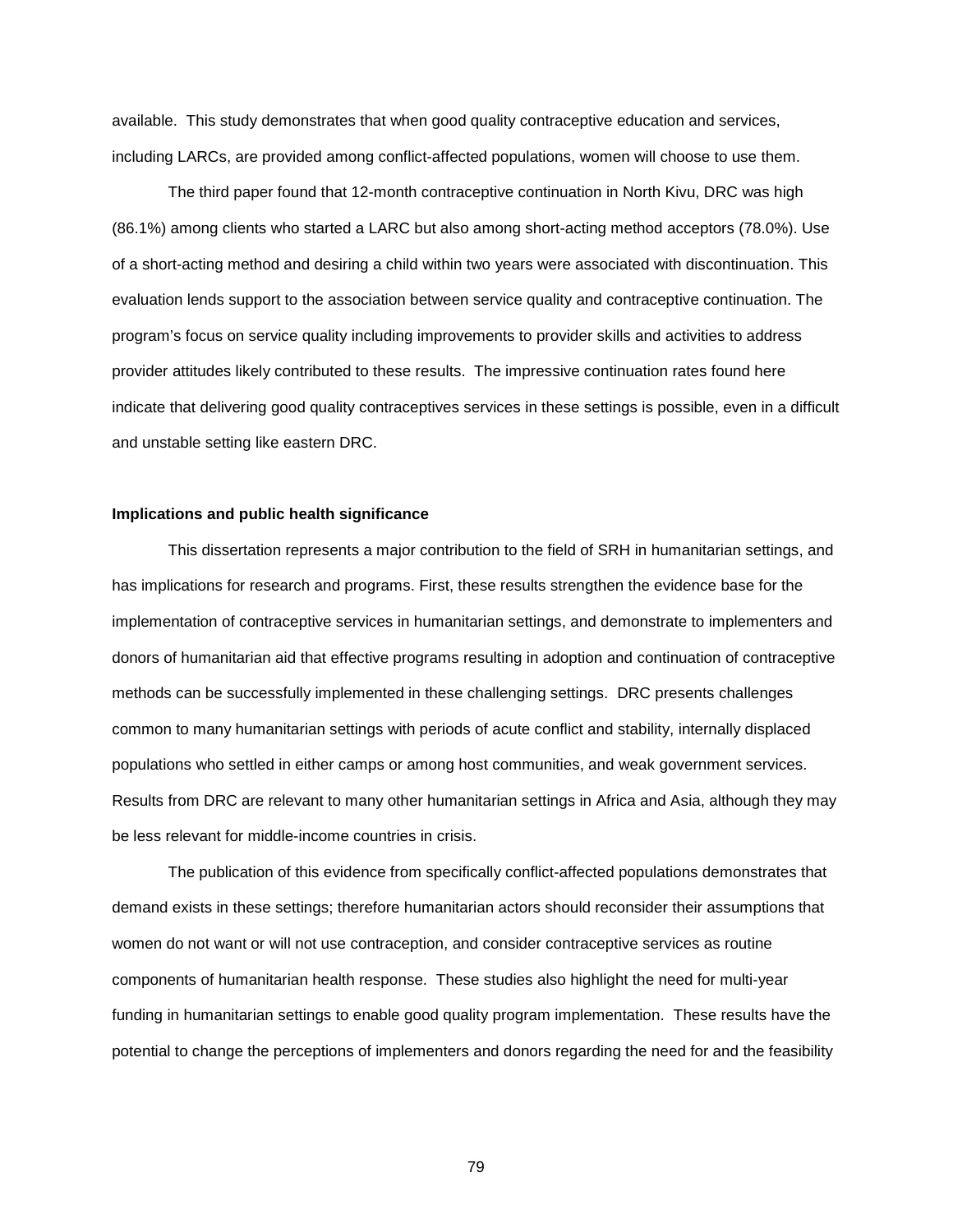of implementing contraceptive services in humanitarian settings and ensure that more people affected by humanitarian crises gain access to these crucial services.

Second, these programs worked through the MOH and supported MOH facilities and providers, thus strengthening the health system. Health system strengthening is a long-term process, but is an important component of post-conflict recovery [1]. The positive results found in these studies took time to achieve, again suggesting a need for multi-year funding, but are more likely to be sustained as all program components were implemented in collaboration with the MOH, including training, supervision and supplies management. While dedicated donor funding was certainly critical to achieving such positive results, the capacity-strengthening of MOH staff should continue to contribute to improvements in contraceptive services in DRC, especially in light of the government's more recent commitment to contraceptive services [2].

Third, the programs achieved these impressive results a) in rural DRC where they introduced contraceptive services, in many cases, for the first time, and b) managed by multi-sectoral, as opposed to SRH-specific, non-governmental organizations (NGOs). The programs attracted early adopters of contraception and demonstrated that these new acceptors could also be supported to continue contraceptive use as long as they wished. Demand for contraception existed in these areas, and these early adopters then talked to their friends and neighbors about their contraceptive use. It is likely that the vast majority of women living in these supported health zones know at least one woman who uses contraception. A review of facility registers found that a significant minority of clients traveled from outside the facility catchment areas to obtain contraception; this suggests that women have heard these services are available and are subsequently motivated to travel some distance to obtain them, often selecting LARCs. These services have the potential to bring about social change by enabling women, many for the first time, to plan when and if they became pregnant.

Not only were the services new to the program areas, it is important to note that the NGOs that supported these programs, CARE and Save the Children, are not SRH-specific NGOs but rather multisectoral agencies that support primary health care services. When we began working together a decade ago, providing good quality contraceptive services with a range of methods was new to them as well. The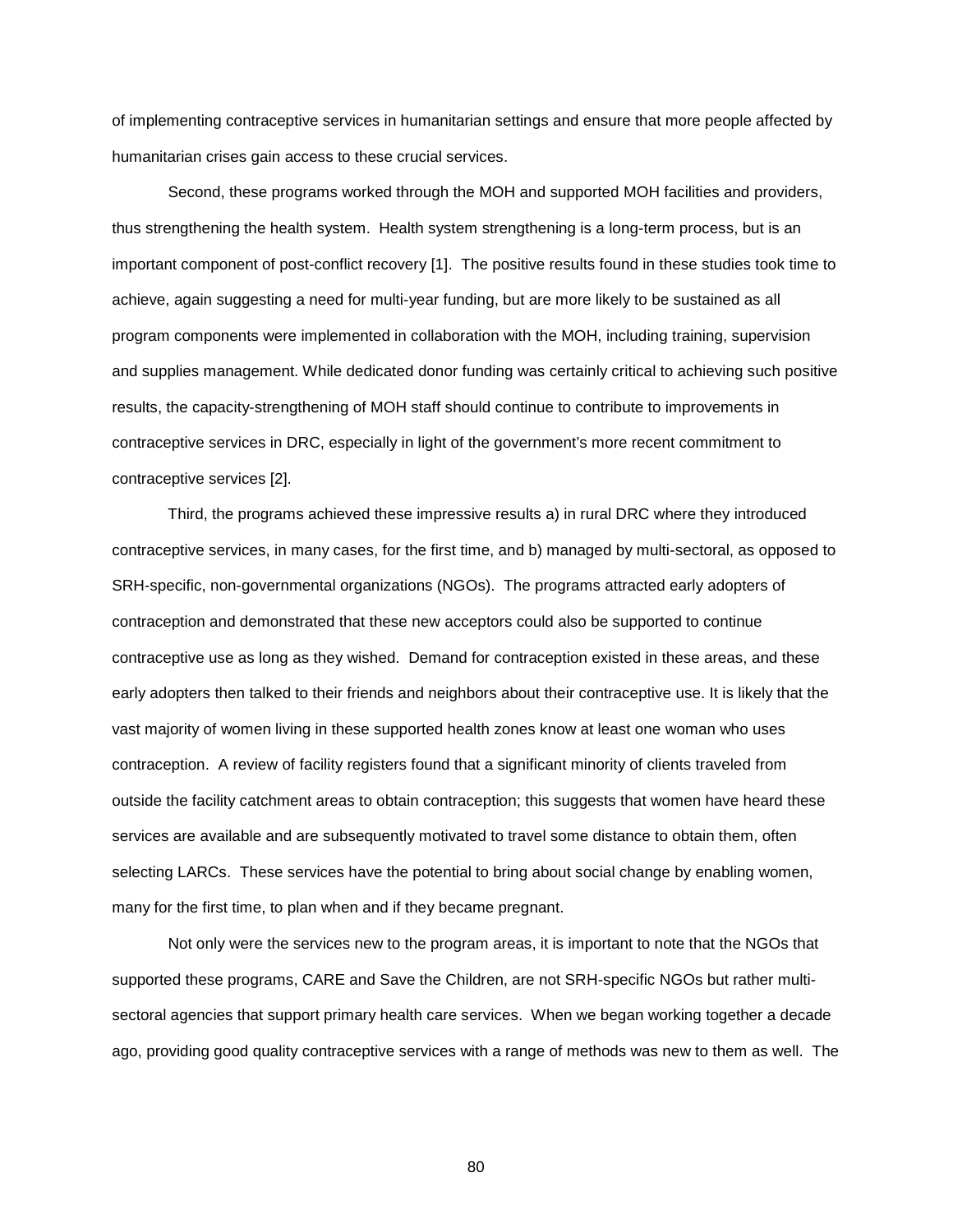positive results of this dissertation demonstrate that an NGO that provides primary health care can and should make good quality contraceptive services a priority.

Finally, both programs discussed in these papers focused strongly on quality improvement which clearly contributed to the positive findings. When specific weaknesses were identified, such as provider bias or lack of confidence with IUD insertion skills, the programs made changes to address them. Similar strategies were employed by both organizations including improved training on counseling, supportive supervision and coaching of providers to improve competence. The programs expanded the range of community educators and activities to educate the community about contraception. They established more systematic supervision and support of these community actors and regularly discussed challenges they faced and how to overcome them. Encouraging providers to understand and use their clinical data motivated them to identify and develop solutions to problems in their facilities. Finally, improvements to logistics systems ensured consistent availability of contraceptive commodities. Multi-year donor funding permitted these programs to focus on quality improvement once the basic services were in place. This emphasis on the quality of the contraceptive services contributed to the positive results of these studies.

#### **Future research directions**

As more organizations choose to implement contraceptive services in humanitarian settings, it will be important to document how these programs achieved their success so that others may learn from their efforts. It is also important to incorporate program evaluation and implementation science into more programs to determine the best SRH service delivery strategies in humanitarian settings. This includes not only conducting and applying program research but also the publication and sharing of results.

Formative research on the women who are not using or have not used contraception but who want to space or limit births is needed to understand how to reduce their barriers to access. Although male involvement was not explicitly addressed in these studies, this is an important topic, the further exploration of which would strengthen programs. A prospective cohort study to explore discontinuation, switching and continuation of contraception could provide more detail on specific reasons for stopping and starting contraceptive use.